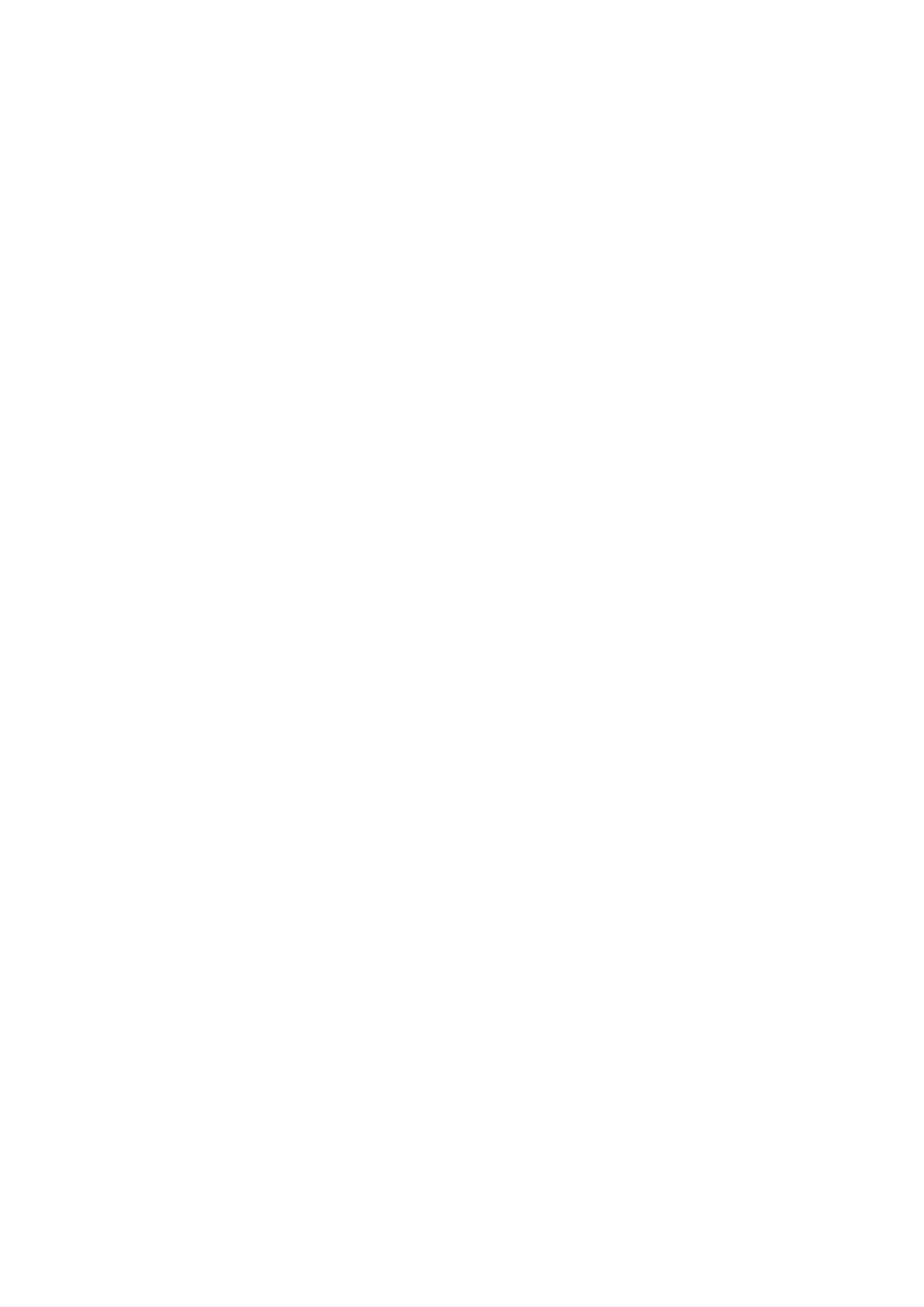Western Australia

# **Bail Act 1982**

**An Act to make better provision for bail in criminal proceedings.** 

Compare 01 Aug 2012 [08-b0-01] / 29 Nov 2012 [08-c0-01] page 1 Extract from www.slp.wa.gov.au, see that website for further information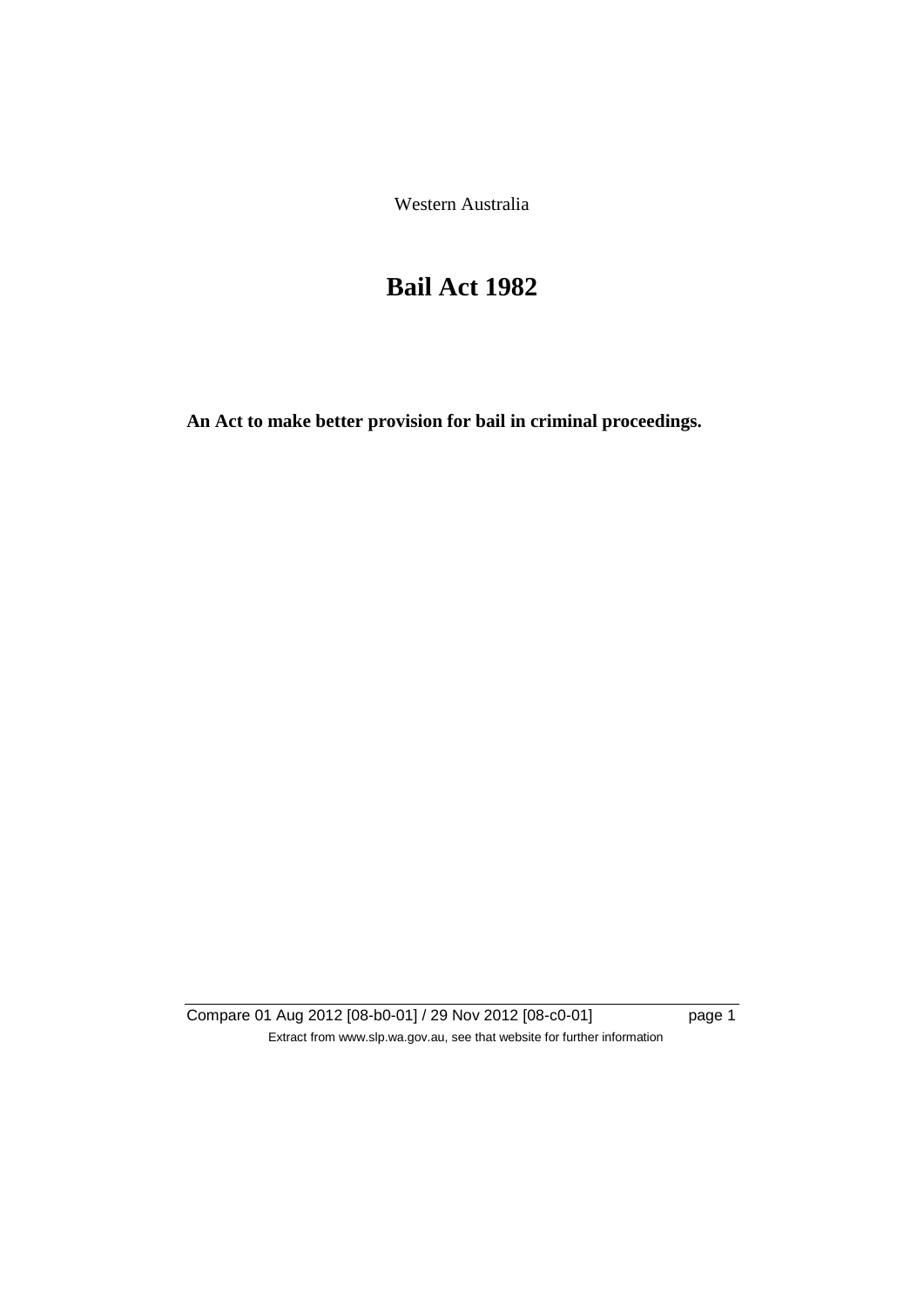**s. 1**

## **Part I — Preliminary**

#### **1. Short title**

This Act may be cited as the *Bail Act* 1982<sup>1</sup>.

#### **2. Commencement**

This Act shall come into operation on a day to be fixed by proclamation  $<sup>1</sup>$ .</sup>

#### **3. Terms used**

(1) In this Act, unless a contrary intention appears —

*accused* includes —

- (a) a person charged with, convicted of, or found guilty of an offence;
- (b) a person whose conviction for an offence is stayed;
- (c) a person in respect of whom an appeal relating to an offence is pending;
- (d) a person in respect of whom a new trial for an offence has been ordered;

#### *adjournment* —

- (a) means any order of a court by which proceedings for an offence are postponed or interrupted or are to be held at a different time or place before the same court; and
- (b) is deemed to include any order of a court, other than a committal to the Supreme Court or District Court, by which the venue of any proceedings for an offence is changed to another court or a court at another place whether by way of a remand, referral, or recommittal of the accused or otherwise;

*appeal* includes an application for leave to appeal;

*appropriate judicial officer* means —

page 2 Compare 01 Aug 2012 [08-b0-01] / 29 Nov 2012 [08-c0-01] Extract from www.slp.wa.gov.au, see that website for further information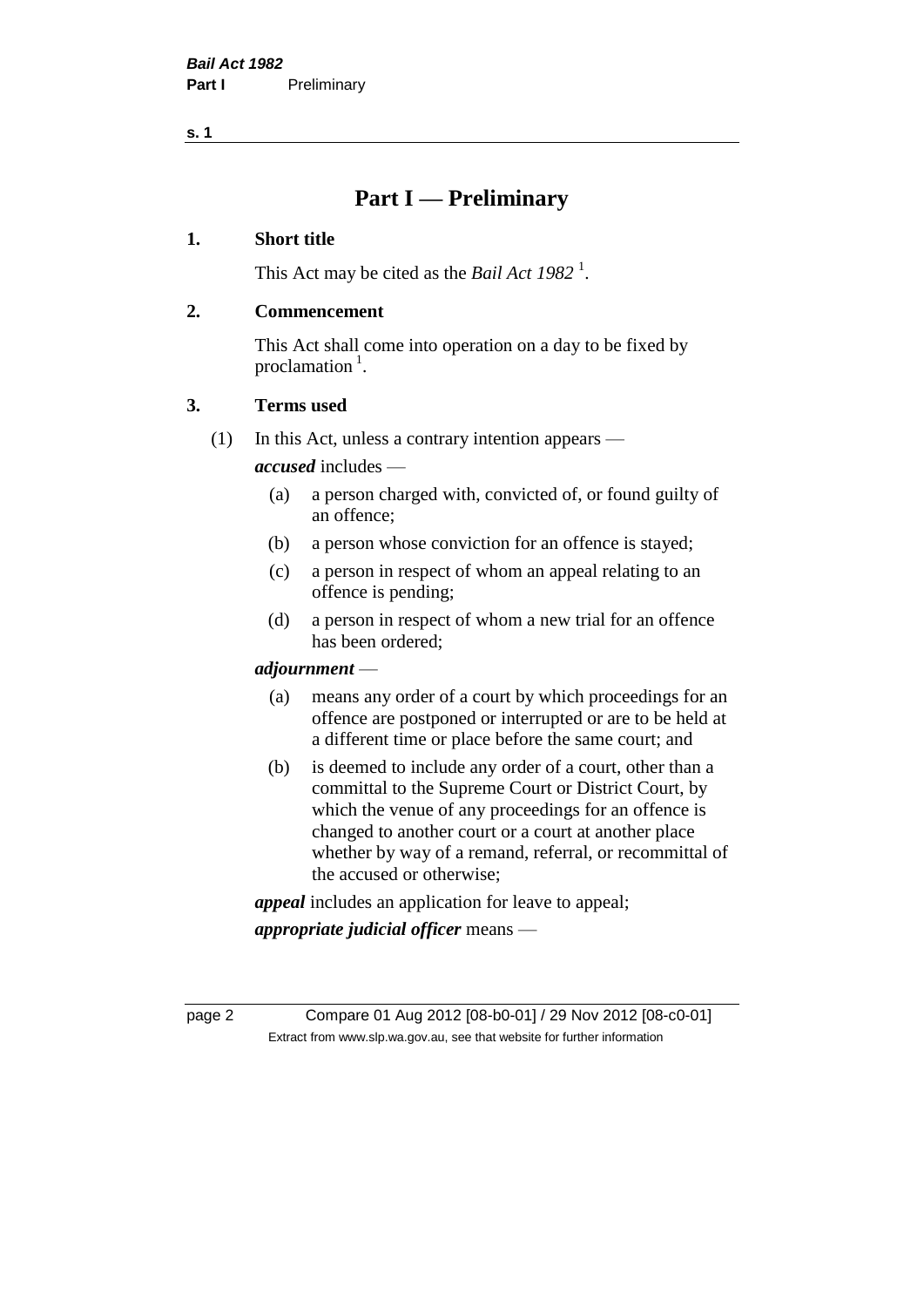- (a) subject to paragraphs (b), (c) and (d), a judicial officer who is empowered to exercise jurisdiction in the court before which the accused is required to appear pursuant to his bail undertaking; or
- (b) if the court is the Court of Appeal, a judge of appeal; or
- (c) except in section 49, a judge of the Supreme Court or of the Children's Court, as the case may require, in any case where —
	- (i) under section 15 only a judge of the Supreme Court or of the Children's Court has power to grant bail; or
	- (ii) a judicial officer has exercised the power contained in section 31(2)(d),

for the appearance in question; or

(d) except in section 49, a judge of the Supreme Court, of the District Court, or of the Children's Court, as the case may require, in any case where such a judge has granted bail under section 14 for the appearance in question;

*approved*, in relation to a form, means approved by the chief executive officer of the department of the Public Service principally assisting in the administration of this Act;

*as soon as is practicable* means as soon as is reasonably practicable;

*authorised community services officer* means any of the following persons —

- (a) the CEO (corrections) or a delegate of the CEO (corrections) under subsection (5);
- (b) a registrar of the Children's Court;
- (c) a superintendent of a detention centre under the *Young Offenders Act 1994*;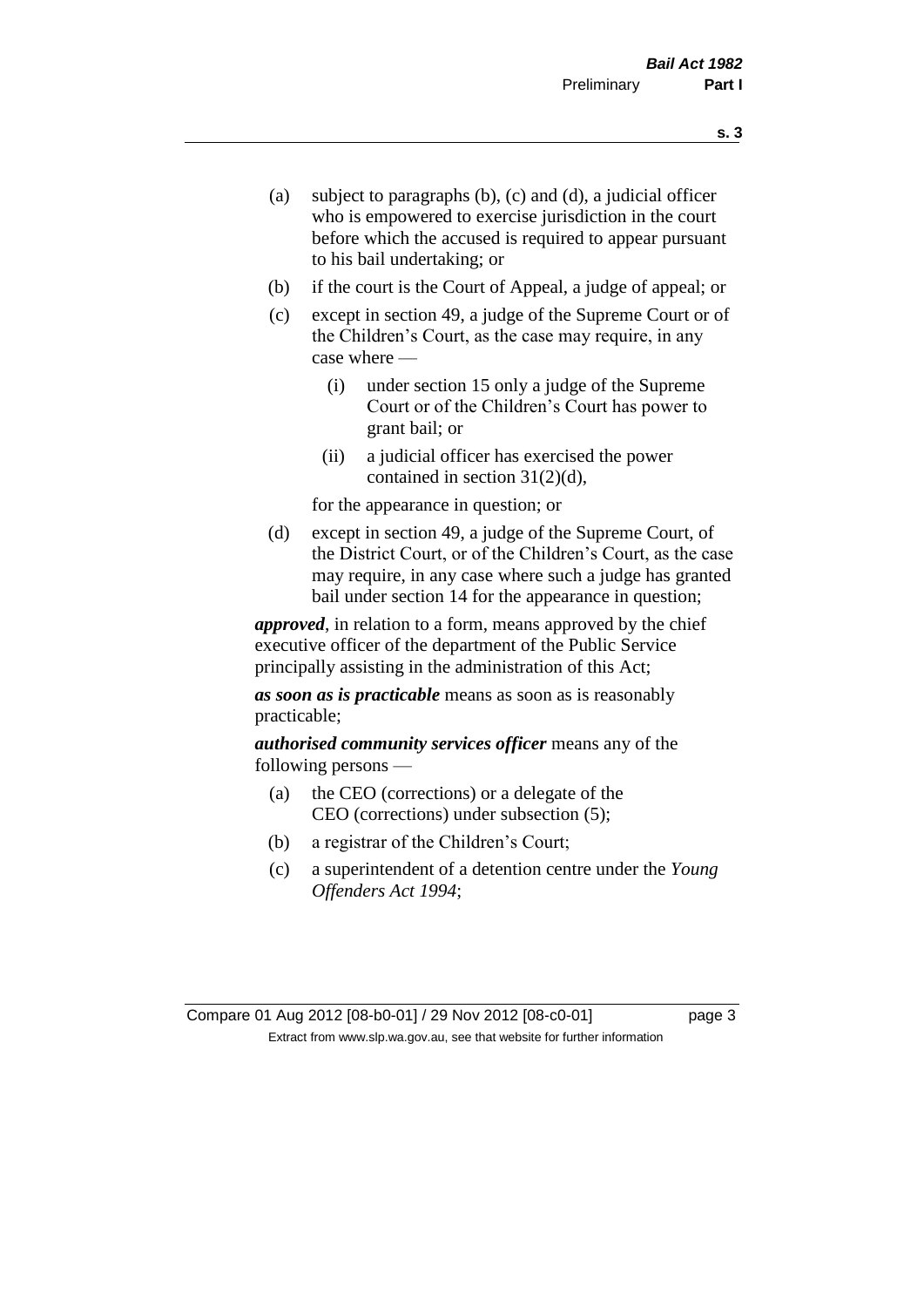(d) the officer for the time being in charge of any detention centre under the *Young Offenders Act 1994*;

*authorised officer* means an authorised police officer or an authorised community services officer;

#### *authorised police officer* means —

- (a) a police officer who holds the rank of sergeant, or a higher rank;
- (b) the police officer who is for the time being in charge of a police station;
- (c) whichever of these officers is for the time being in charge of a lock-up —
	- (i) a police officer;
	- (ii) a special constable appointed under the *Police Act 1892* Part III whose powers, duties and obligations are or include those of an authorised police officer under this Act;
	- (iii) a police auxiliary officer appointed under the *Police Act 1892* Part IIIB whose powers, duties and obligations are or include those of an authorised police officer under this Act;

*bail undertaking* means an undertaking described in section  $28(2)$ ;

*CEO (corrections)* means the chief executive officer of the Public Sector agency principally assisting the Minister administering Part 8 of the *Sentence Administration Act 2003* in its administration;

*Chief Judge* means the Chief Judge of the District Court;

*Chief Justice* means the Chief Justice of Western Australia;

*child* has the same meaning as *young person* has in the *Young Offenders Act 1994*;

*community corrections officer* has the same meaning as in the *Sentence Administration Act 2003*;

page 4 Compare 01 Aug 2012 [08-b0-01] / 29 Nov 2012 [08-c0-01] Extract from www.slp.wa.gov.au, see that website for further information

#### **s. 3**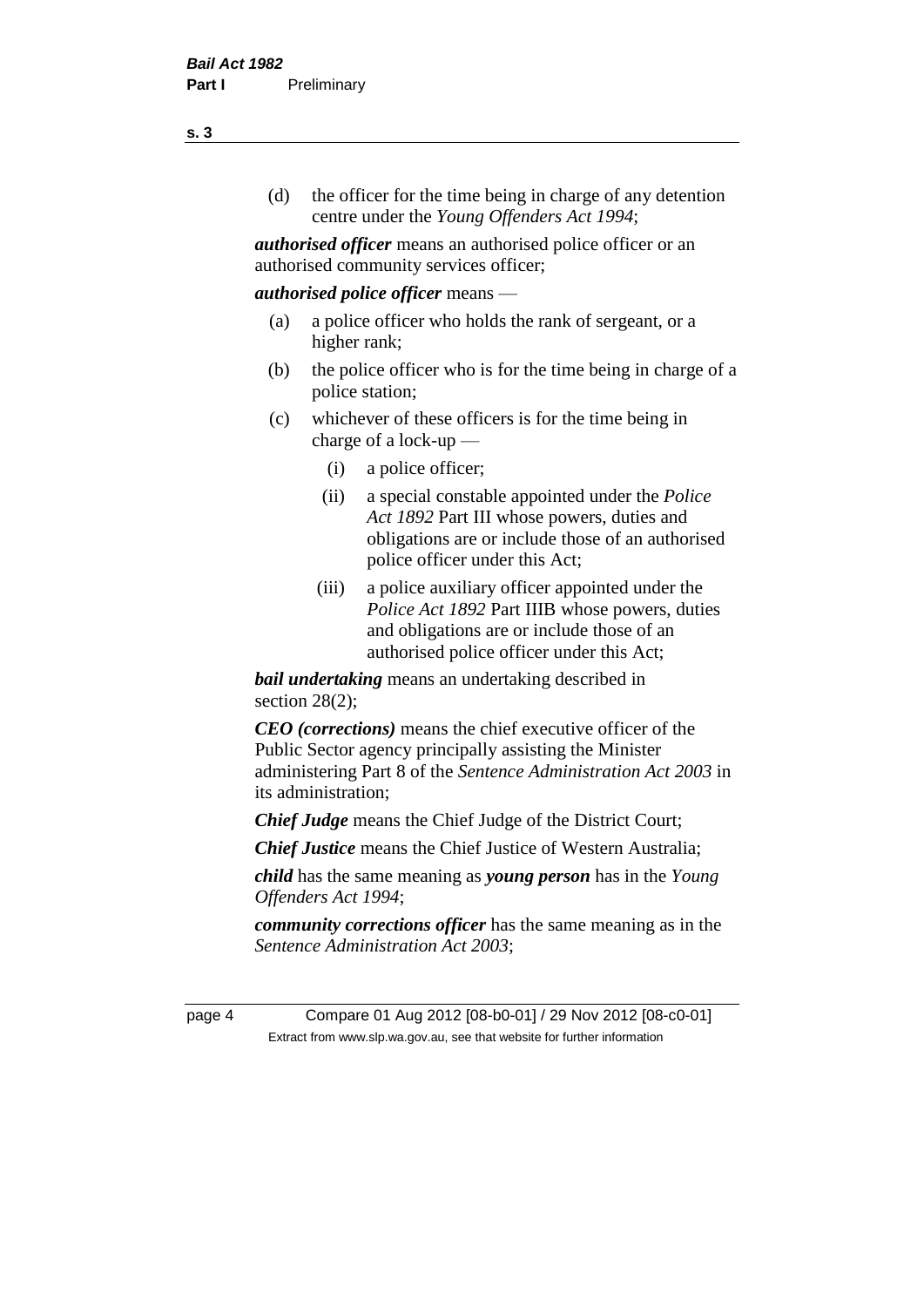*court* means each of the following —

- (a) the Magistrates Court;
- (b) the Children's Court;
- (c) the Coroner's Court of Western Australia;
- (d) the District Court;
- (e) the Supreme Court;
- (f) the Court of Appeal;

*court custody centre* has the meaning given in the *Court Security and Custodial Services Act 1999* section 3;

*Director of Public Prosecutions* means —

- (a) the Director of Public Prosecutions for the State; or
- (b) the officer in charge in the State of the Commonwealth Office of the Director of Public Prosecutions,

as the case requires;

*early release order* means an early release order made under the *Sentence Administration Act 1995* <sup>2</sup> or *Sentence Administration Act 2003*;

*electronic address* means a facsimile number, email address or other electronic address, as the case requires;

*electronic communication* means facsimile transmission, email or other form of electronic communication as defined in the *Electronic Transactions Act 2011* section 5(1);

*home detention condition* means a home detention condition imposed under clause 3 of Part D of Schedule 1;

*judge of appeal* has the meaning given in the *Supreme Court Act 1935* section 4(1);

*judicial officer* means any person empowered to exercise jurisdiction in a court whether or not he is sitting as a court, and includes a single justice and, where the context so requires, the Court of Appeal exercising jurisdiction under this Act;

*lock-up* includes a place prescribed as a lock-up for the purposes of the *Court Security and Custodial Services Act 1999*;

Compare 01 Aug 2012 [08-b0-01] / 29 Nov 2012 [08-c0-01] page 5 Extract from www.slp.wa.gov.au, see that website for further information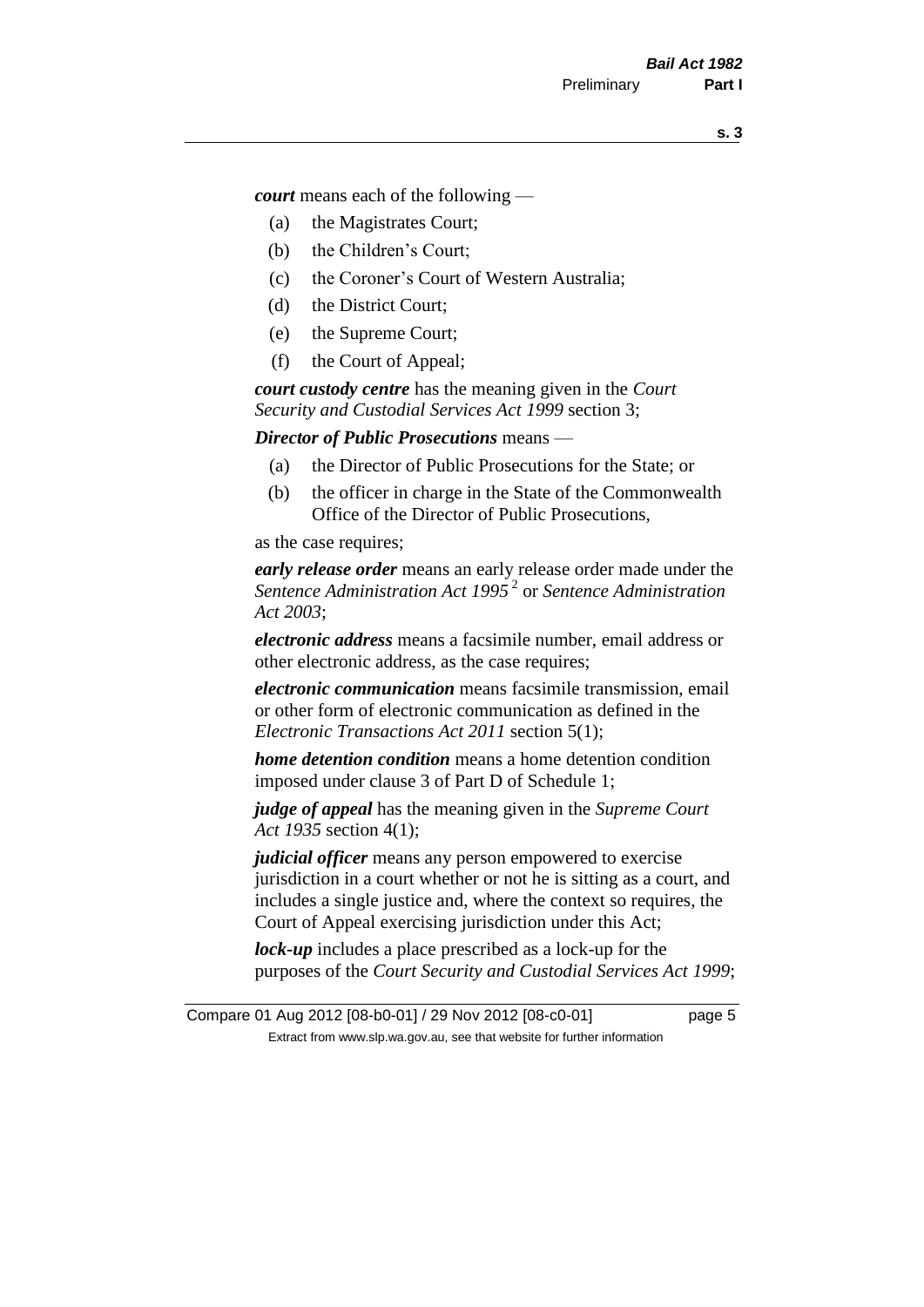*offence* means any act, omission or conduct which renders the person doing the act, making the omission or engaging in the conduct liable to any punishment, and includes an alleged offence; but nothing in this definition shall limit the operation of subsection (4);

*prosecutor* includes —

- (a) in the case of an offence charged in a prosecution notice, the prosecutor;
- (b) in the case of an offence charged in an indictment, the State or the Commonwealth, as the case may be;

*registrar* of a court means —

- (a) for a court other than the Coroner's Court of Western Australia, the principal registrar, a registrar or a deputy registrar of the court; or
- (b) for the Coroner's Court of Western Australia, a coroner's registrar as defined in the *Coroners Act 1996* section 3;

*serious offence* means —

- (a) an offence against section 51(2a); and
- (b) an offence described in Schedule 2;

*surety* and *surety undertaking* have the meanings assigned to them by section 35;

*surety approval officer* means a person who is authorised by section 36 to decide whether an applicant should be approved as a surety;

*trial* means all proceedings for an offence between —

- (a) the time when the accused is called upon to plead to the prosecution notice or the indictment; and
- (b) the time when the accused is found not guilty or is sentenced.

page 6 Compare 01 Aug 2012 [08-b0-01] / 29 Nov 2012 [08-c0-01] Extract from www.slp.wa.gov.au, see that website for further information

**s. 3**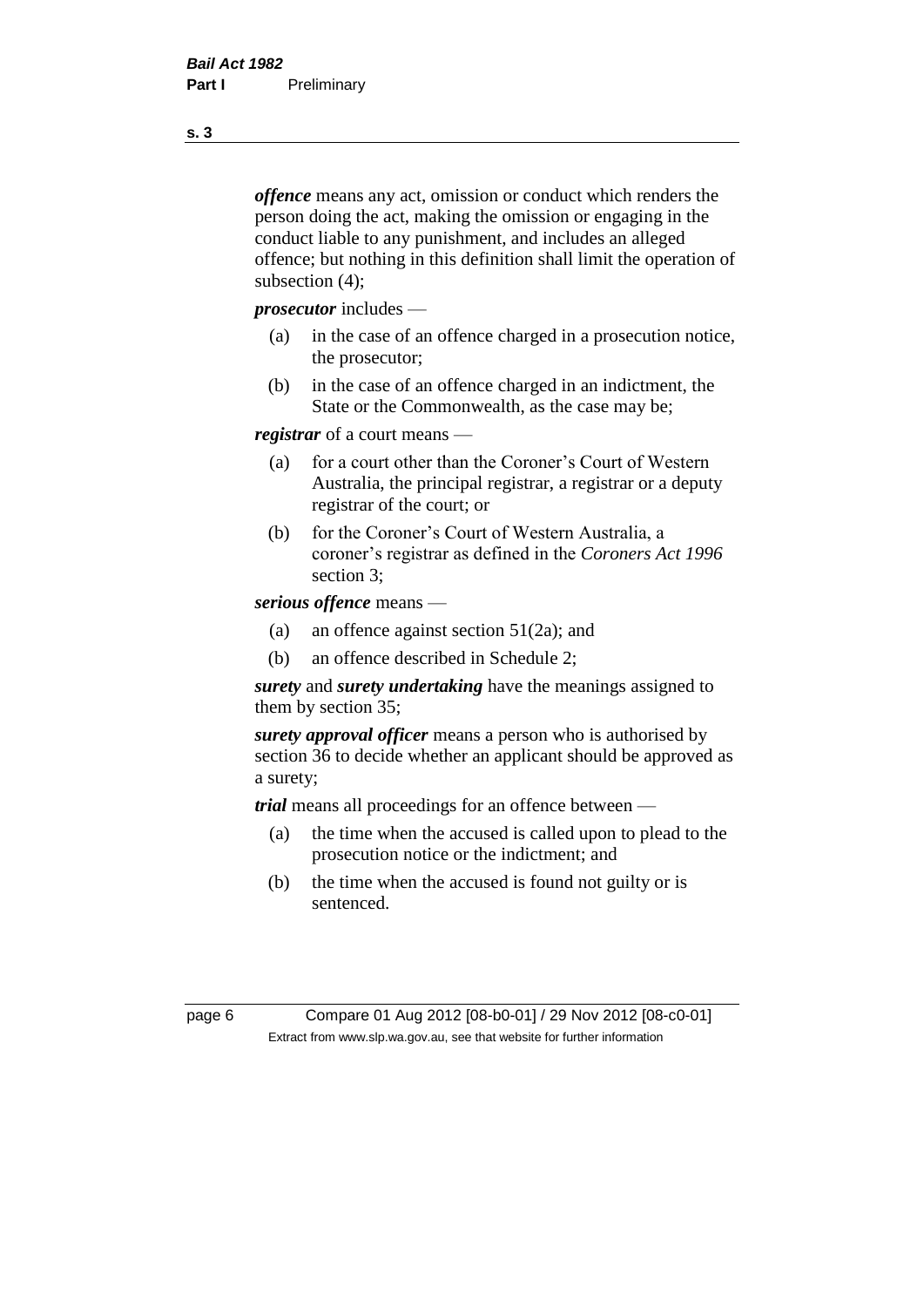**s. 3**

- (2) A reference in this Act
	- (a) to a power to grant bail includes a reference to a power to refuse bail;
	- (b) to a grant of bail includes a reference to a grant of bail by the exercise of a power in section 31(2).
- (3) Where in this Act there is a reference to a requirement that an accused appear in court, the reference is to a requirement, unless a contrary intention appears, that the accused —
	- (a) surrender himself into the custody of the court or, in the case of a bail undertaking, of the court specified therein, or of such person as the court may direct, to be dealt with according to law; and
	- (b) submit himself to a search of his person and any property then in his possession (which is hereby authorised) and allow to be taken from him, to be dealt with according to the relevant law and procedures, anything so found; and
	- (c) remain in custody until authorised to be released therefrom.
- (4) If a person is arrested under a warrant issued
	- (a) under section 50, 79, 84E or 129 of the *Sentencing Act 1995* in connection with a possible breach of a conditional release order, a sentence of suspended imprisonment or conditional suspended imprisonment, or a community order imposed under that Act; or
	- (b) under section 43 of the *Young Offenders Act 1994* in respect of an alleged breach of a youth community based order, an intensive youth supervision order or a conditional release order made under that Act,

then —

(c) the person is to be taken as having been arrested and to be in custody awaiting an appearance in court for the offence for which the sentence was imposed; and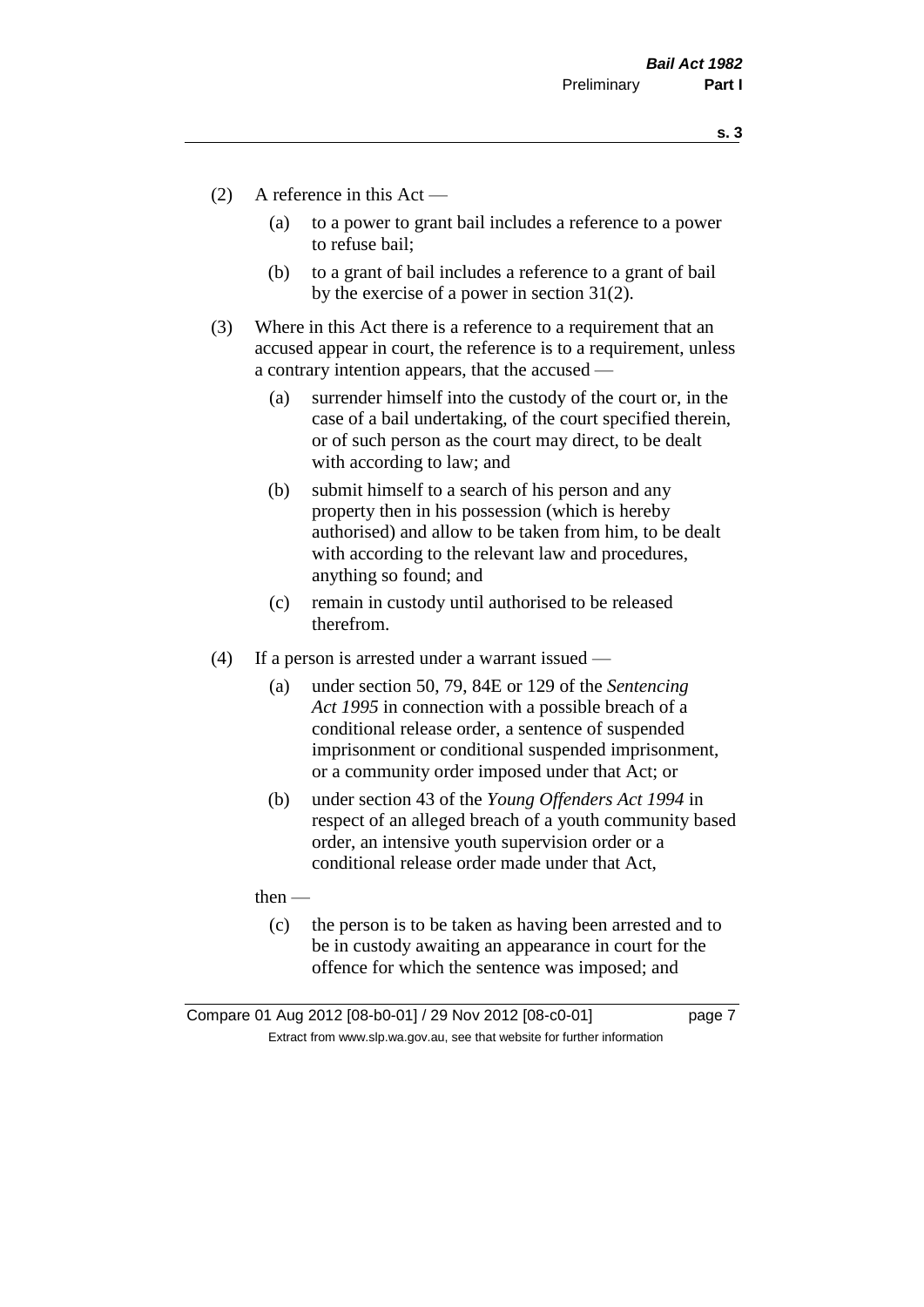(d) the first appearance in court after the arrest is to be taken, for the purposes of sections 5(1) and 8(1) and clause 1 of Part A and clause 7 of Part C of Schedule 1, to be the initial appearance for that offence; and

- (e) the proceedings following the arrest are to be taken to be proceedings for that offence and to be a trial for the purpose of the definition in subsection (1) of *trial*.
- (5) The CEO (corrections) may by writing signed by him delegate to any officer of the department of which he is the chief executive officer any function he has under this Act as an authorised community services officer.

*[Section 3 amended by No. 74 of 1984 s. 3; No. 15 of 1988 s. 4; No. 49 of 1988 s. 78; No. 61 of 1990 s. 4; No. 31 of 1993 s. 6; No. 45 of 1993 s. 4 and 12; No. 78 of 1995 s. 7; No. 57 of 1997 s. 21(1); No. 54 of 1998 s. 4 and 14; No. 47 of 1999 s. 7; No. 50 of 2003 s. 29(3); No. 65 of 2003 s. 121(2); No. 27 of 2004 s. 13(2); No. 34 of 2004 Sch. 2 cl. 3(2); No. 45 of 2004 s. 28(4); No. 59 of 2004 s. 141; No. 84 of 2004 s. 11, 82 and 83(2); No. 65 of 2006 s. 51 and 53; No. 6 of 2008 s. 4 and 24(2); No. 46 of 2011 s. 25.]* 

*[Section 3. Modifications to be applied in order to give effect to Cross-border Justice Act 2008: section altered 1 Nov 2009. See endnote 1M; amended by No. 42 of 2009 s. 12.]*

#### **3A. Sending notices by electronic communication**

- (1) A reference in this Act, however expressed, to a notice being sent to a person (the *addressee*) by electronic communication is a reference to the notice being sent by electronic communication —
	- (a) to an electronic address provided by the addressee for the purpose of being served with the notice; and
	- (b) in an electronic format that enables it to be printed or otherwise generated by the addressee.

**s. 3A**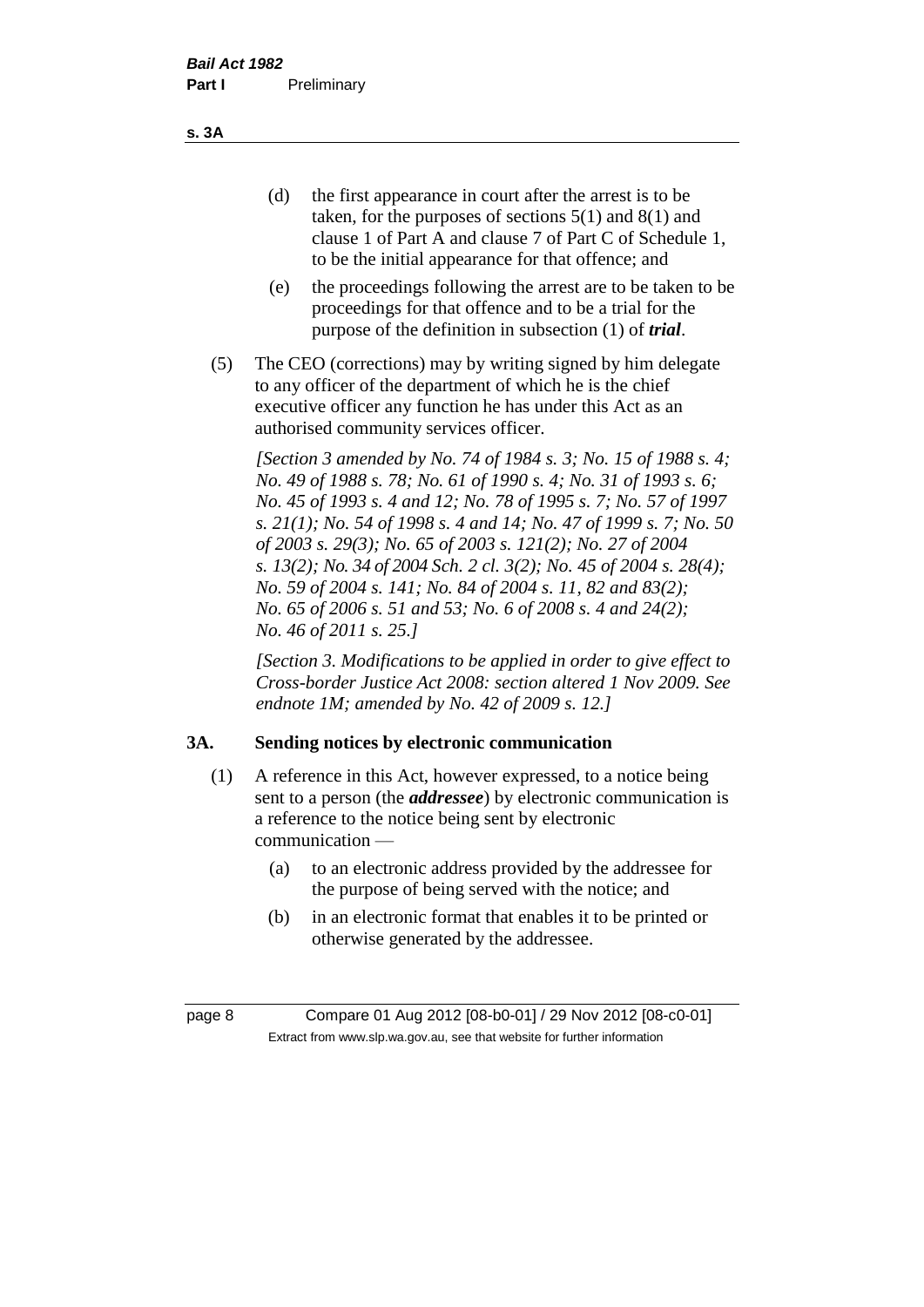(2) If a notice is sent in accordance with subsection (1), the notice is to be presumed, unless the contrary is shown, to have been received at the time when, in the ordinary course of events, the electronic communication would have entered the information system, as defined in the *Electronic Transactions Act 2011* section 5(1), of the addressee.

*[Section 3A inserted by No. 6 of 2008 s. 5; amended by No. 46 of 2011 s. 25.]*

#### **4. Application of this Act**

The operation of this Act extends to any appearance in a court for an offence —

- (a) except to the extent that in this Act, or in the law creating the offence or applicable thereto, express provision is made excluding or limiting the operation of this Act in respect of that appearance; and
- (b) whether or not that law contains a reference to the granting of bail; and
- (c) however any reference in that law to the granting of bail may be expressed; and
- (d) as if any reference therein to the taking of a recognizance were to a requirement that, except where bail is dispensed with under this Act, the accused enter into a bail undertaking.

*[Section 4 amended by No. 84 of 2004 s. 82.]*

- *[4AA.* 1M *Modifications to be applied in order to give effect to Cross-border Justice Act 2008: section inserted 1 Nov 2009. See endnote 1M.]*
- **4A. Accused appearing on summons or court hearing notice, detention and bail of**
	- $(1)$  Where —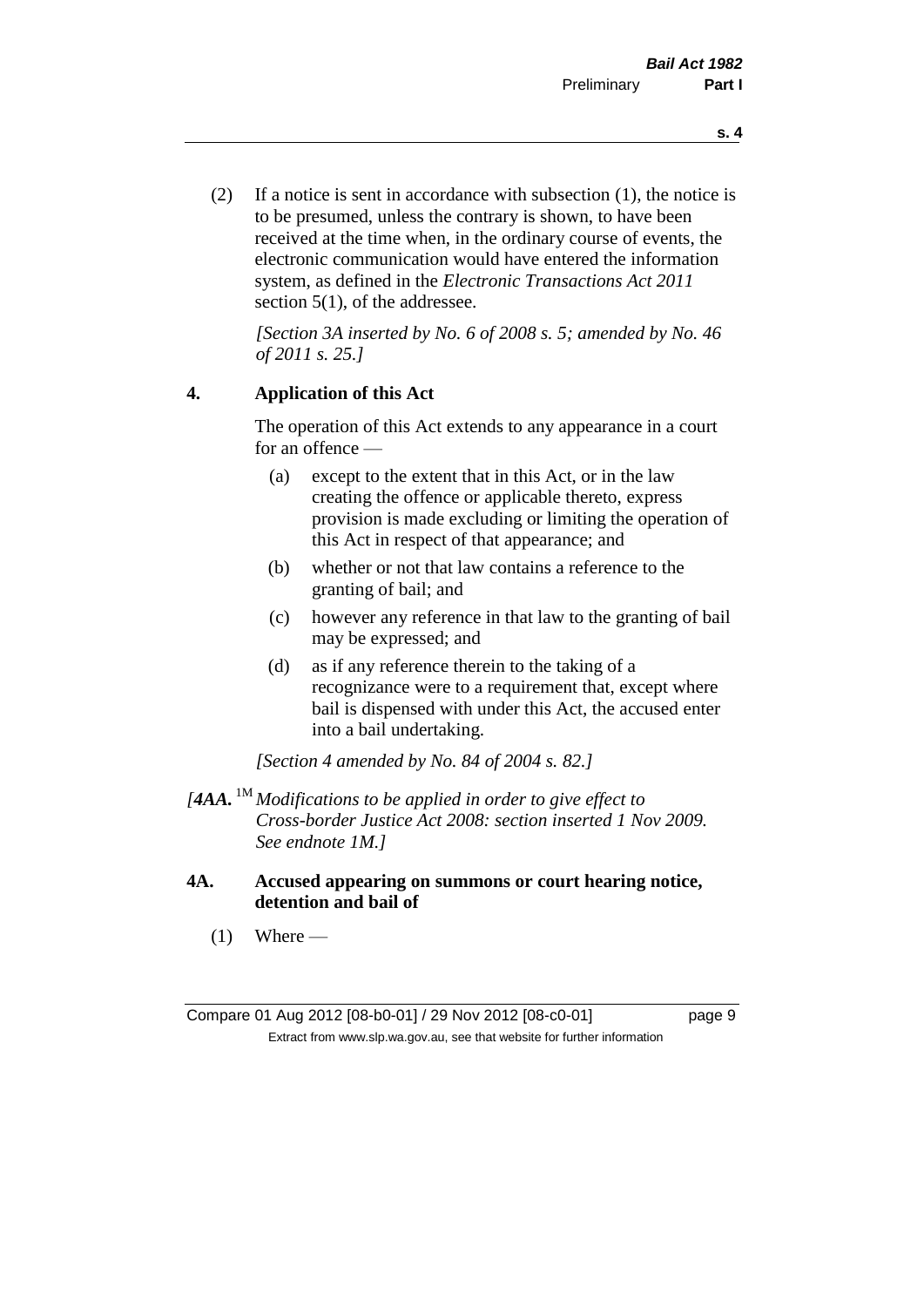**s. 4A**

- (a) an accused has appeared in court for an offence pursuant to a summons or court hearing notice issued under the *Criminal Procedure Act 2004*; and
- (b) a judicial officer adjourns the proceedings,

the accused is not to be detained in custody to further appear before the court for that offence unless the judicial officer so orders.

- (2) If an order is made under subsection (1), the duty described in section 7(1) applies.
- (3) On any appearance in court by the accused a judicial officer to whom section 7(1) applies may revoke an order made under subsection  $(1)$ .

*[Section 4A inserted by No. 6 of 2008 s. 6(1).]*

page 10 Compare 01 Aug 2012 [08-b0-01] / 29 Nov 2012 [08-c0-01] Extract from www.slp.wa.gov.au, see that website for further information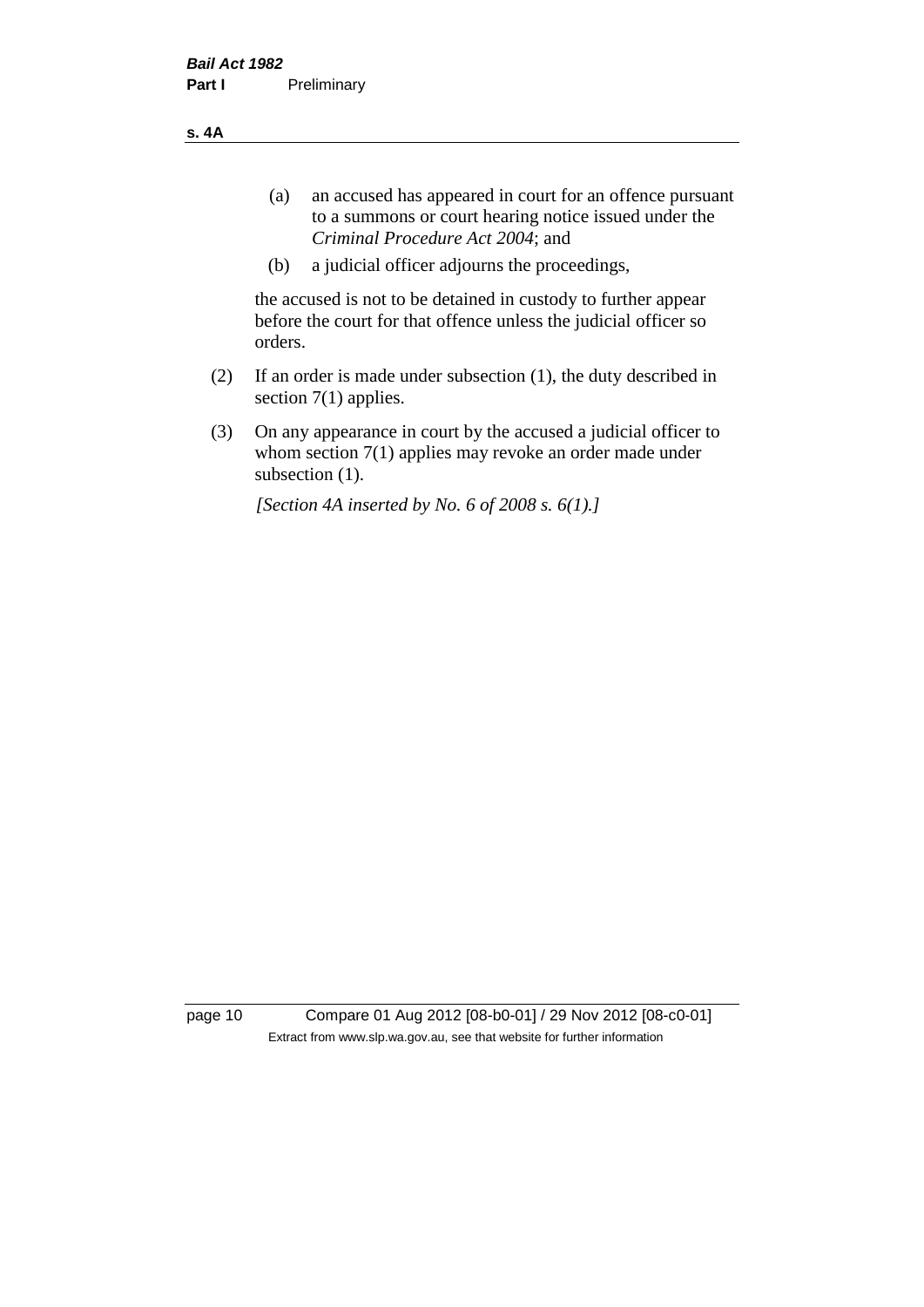**s. 5**

# **Part II — Rights of accused in relation to bail**

*[Heading amended by No. 84 of 2004 s. 82.]* 

#### **5. Accused's rights to have bail considered etc.**

- (1) An accused who is in custody for an offence awaiting his initial appearance in court therefor is entitled —
	- (a) subject to sections 9, 10, 12 and 16(2), to have his case for bail for that appearance considered under and in accordance with this Act as soon as is practicable;
	- (b) if his case is not so considered, or if he is refused bail or is not released on bail, to be brought before a court as soon as is practicable.
- (2) An accused who is in custody awaiting any appearance in court for an offence, other than an initial appearance, is entitled, subject to sections 7B, 7C, 7E, 9 and 10, to have his case for bail for that appearance considered under and in accordance with this Act.

*[Section 5 amended by No. 74 of 1984 s. 4; No. 84 of 2004 s. 82; No. 6 of 2008 s. 7.]* 

#### **6. Arresting officers etc., duty to consider bail**

- (1) This section applies to a police officer or other person (the *arrester*) who —
	- (a) charges a person who is under arrest (the *accused*) with an offence; and
	- (b) does not release the accused unconditionally under section 142 of the *Criminal Investigation Act 2006*,

or who arrests a person under a warrant.

- (2) This section is subject to  $-$ 
	- (a) the exercise of the power conferred by section 9; and

Compare 01 Aug 2012 [08-b0-01] / 29 Nov 2012 [08-c0-01] page 11 Extract from www.slp.wa.gov.au, see that website for further information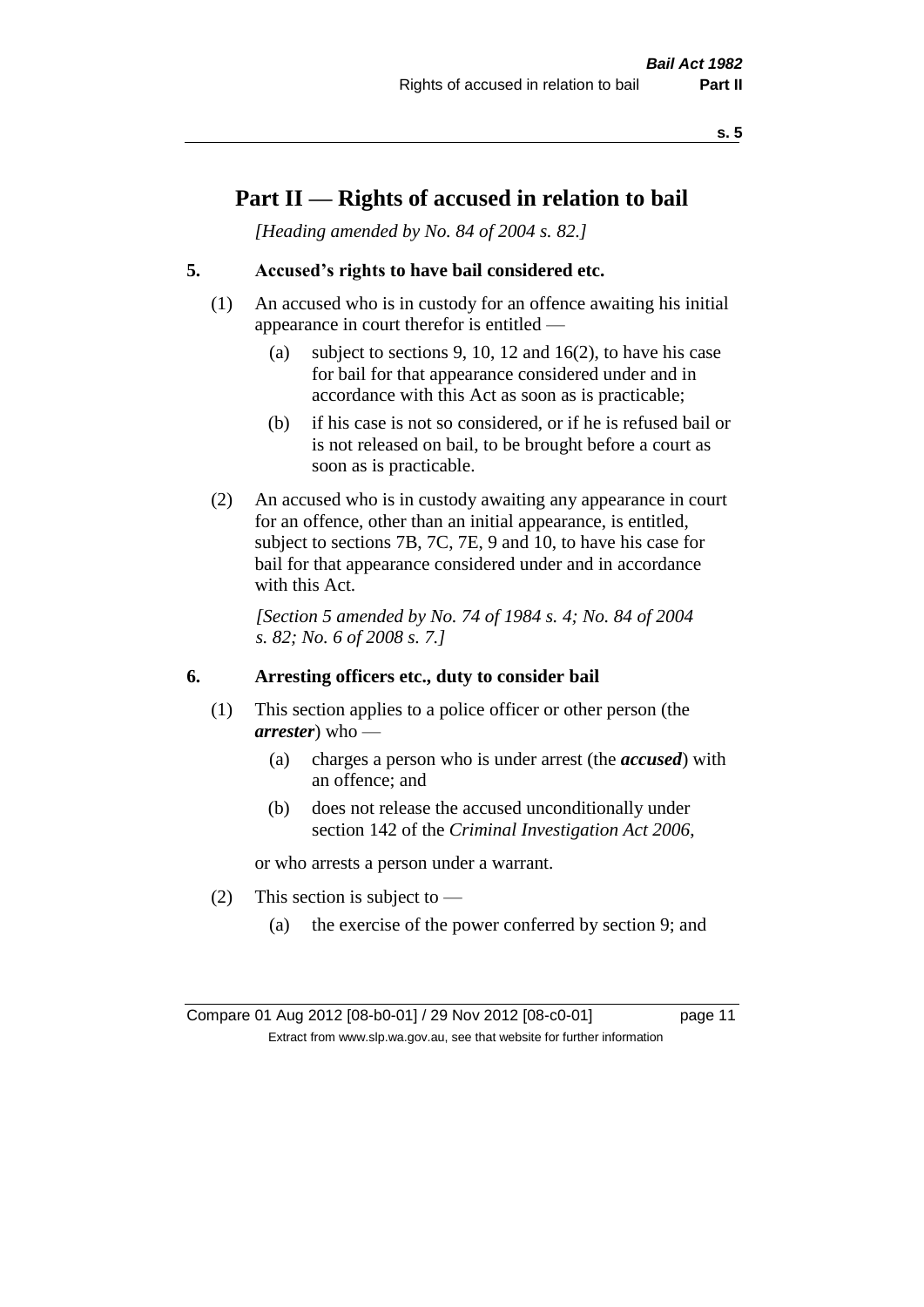(b) sections 10, 12 and 16 and clause 3A of Part C of Schedule 1.

- (3) The duties in this section shall be performed whether or not an application for bail is made by or on behalf of the accused.
- (4) As soon as is practicable after the accused is charged, or arrested under a warrant, as the case may be, the arrester shall either —
	- (a) bring the accused or cause the accused to be brought before a court; or
	- (b) perform the other duties of the arrester under this section.
- (5) If the arrester has power to grant the accused bail, the arrester shall consider the accused's case for bail.
- (6) If the arrester does not have power to grant the accused bail, the arrester shall, unless subsection (8), (9) or (10) applies, bring or cause the accused to be brought before an authorised police officer or a justice or, in the case of a child, any authorised officer or a justice, who shall consider the accused's case for bail as soon as is practicable.
- (7) Even if the arrester has power to grant the accused bail, the arrester may, instead of complying with subsection (5), comply with subsection (6) as if the arrester did not.
- (8) If under section 15 only a judge of the Supreme Court or a judge of the Children's Court has power to grant the accused bail, the arrester shall bring the accused or cause the accused to be brought before a judge of the Supreme Court or a judge of the Children's Court, as the case requires, who shall consider the accused's case for bail as soon as is practicable.
- (9) If under section 16 only a justice has power to grant the accused bail, the arrester shall bring the accused or cause the accused to be brought before a justice, who shall consider the accused's case for bail as soon as is practicable.

page 12 Compare 01 Aug 2012 [08-b0-01] / 29 Nov 2012 [08-c0-01] Extract from www.slp.wa.gov.au, see that website for further information

**s. 6**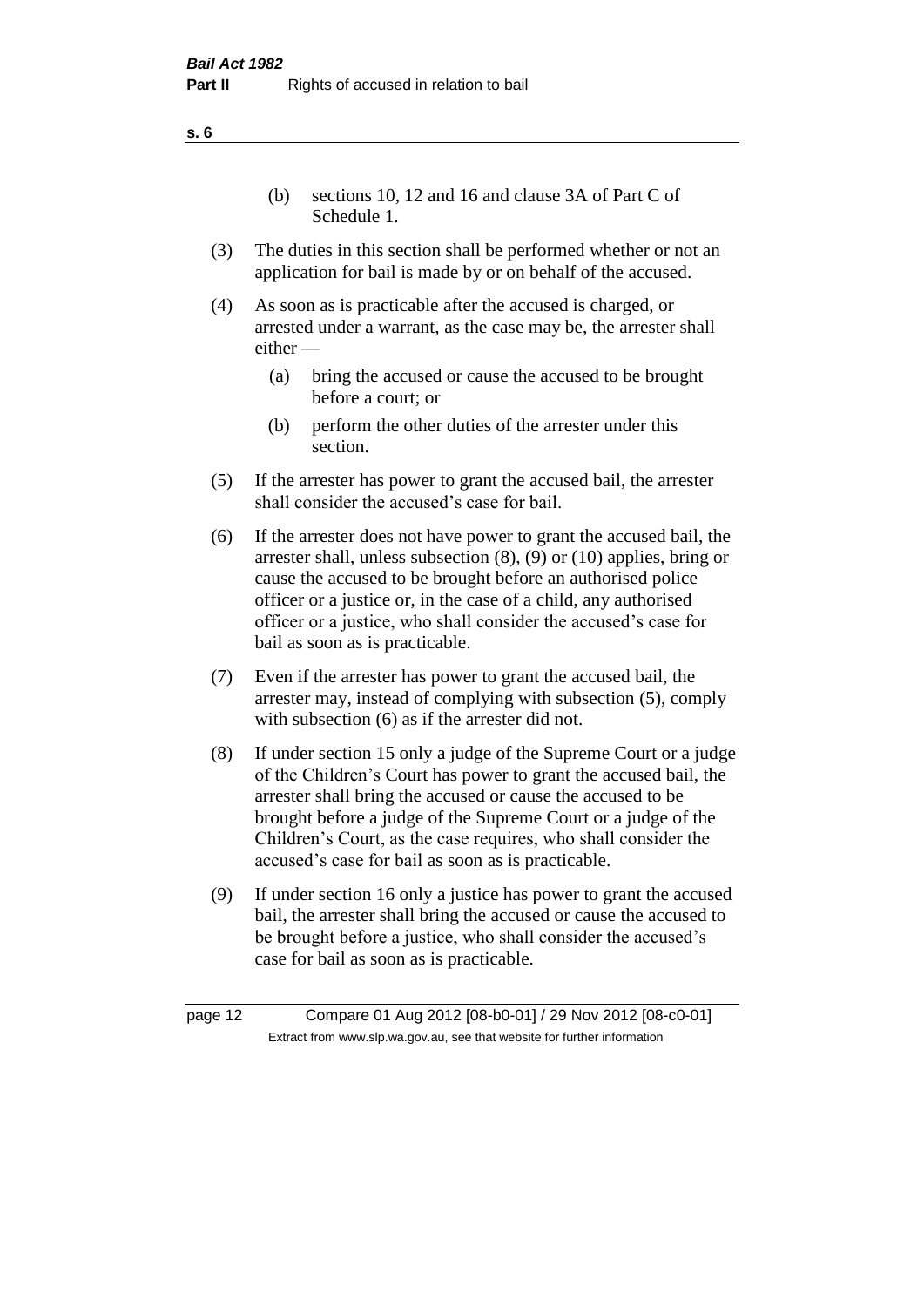(10) If section 16A applies, the arrester shall bring the accused or cause the accused to be brought before a court or judge referred to in section 16A(1), who shall consider the accused's case for bail as soon as is practicable.

*[Section 6 inserted by No. 59 of 2006 s. 4(1).]* 

#### **6A. Officials considering bail may order release without bail**

(1) In this section —

*accused* means an accused who is under arrest, other than pursuant to a warrant;

*released* means released from custody without being required to enter into, or without having entered into, a bail undertaking;

*serious offence* means an indictable offence the penalty specified by a written law for which is or includes imprisonment for 5 years or more or life;

*summary court* means the Magistrates Court or the Children's Court.

- (2) An authorised officer or justice who is considering an accused's case for bail for an initial appearance in a summary court on a charge of an indictable offence that is not a serious offence may order that the accused be served with a summons under the *Criminal Procedure Act 2004*, and released, in respect of the charge unless satisfied —
	- (a) that there are reasonable grounds to suspect the accused would not obey the summons if served with it; or
	- (b) that not releasing the accused is justified under subsection (4) or for any other reason.
- (3) An authorised officer or justice who is considering an accused's case for bail for an initial appearance in a summary court on a charge of a simple offence must order that the accused be served with a court hearing notice under the *Criminal Procedure Act 2004*, and released, in respect of the charge unless satisfied —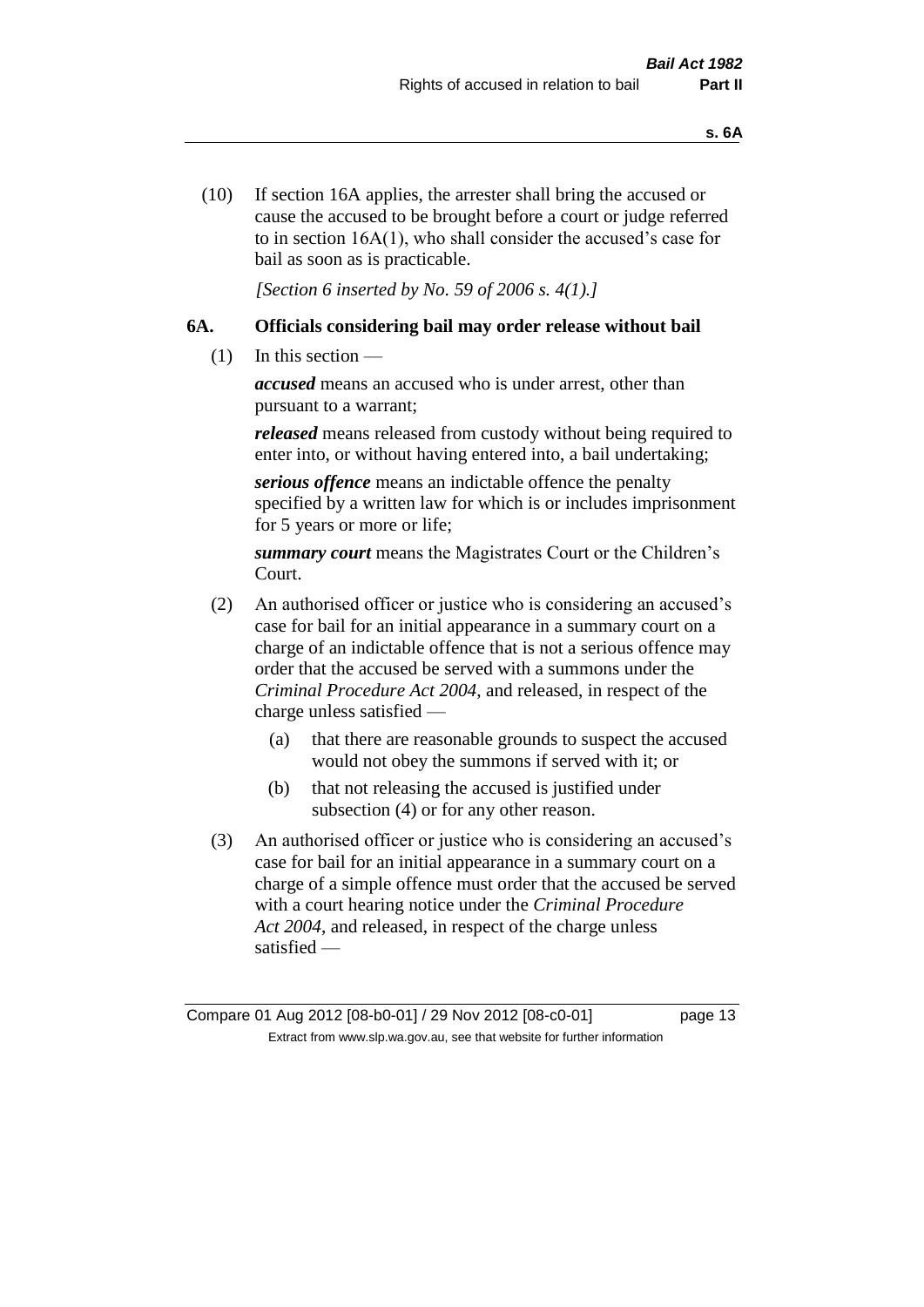(a) that the presence of the accused when the charge is dealt with is likely to be necessary for any reason or for sentencing purposes; or

- (b) that not releasing the accused is justified under subsection (4) or for any other reason.
- (4) Not releasing an accused is justified if there are reasonable grounds to suspect that if the accused were released —
	- (a) the accused  $\equiv$ 
		- (i) would commit an offence; or
		- (ii) would continue or repeat an offence with which he or she is charged; or
		- (iii) would endanger another person's safety or property; or
		- (iv) would interfere with witnesses or otherwise obstruct the course of justice, whether in relation to the accused or any other person;
		- or
	- (b) the accused's safety would be endangered.
- (5) This section does not affect the operation of section 28 or 30 of the *Criminal Procedure Act 2004*.

*[Section 6A inserted by No. 59 of 2006 s. 5.]* 

#### **7. Unconvicted accused, court to consider bail for**

(1) Upon and following an accused's initial appearance in court for an offence every judicial officer who may thereafter order his detention or continued detention in custody before conviction for the offence is under a duty, unless section 7B, 7C or 7E applies, to consider the accused's case for bail, whether or not an application for bail is made by the accused or on his behalf.

*[(2)-(4) deleted]*

page 14 Compare 01 Aug 2012 [08-b0-01] / 29 Nov 2012 [08-c0-01] Extract from www.slp.wa.gov.au, see that website for further information

**s. 7**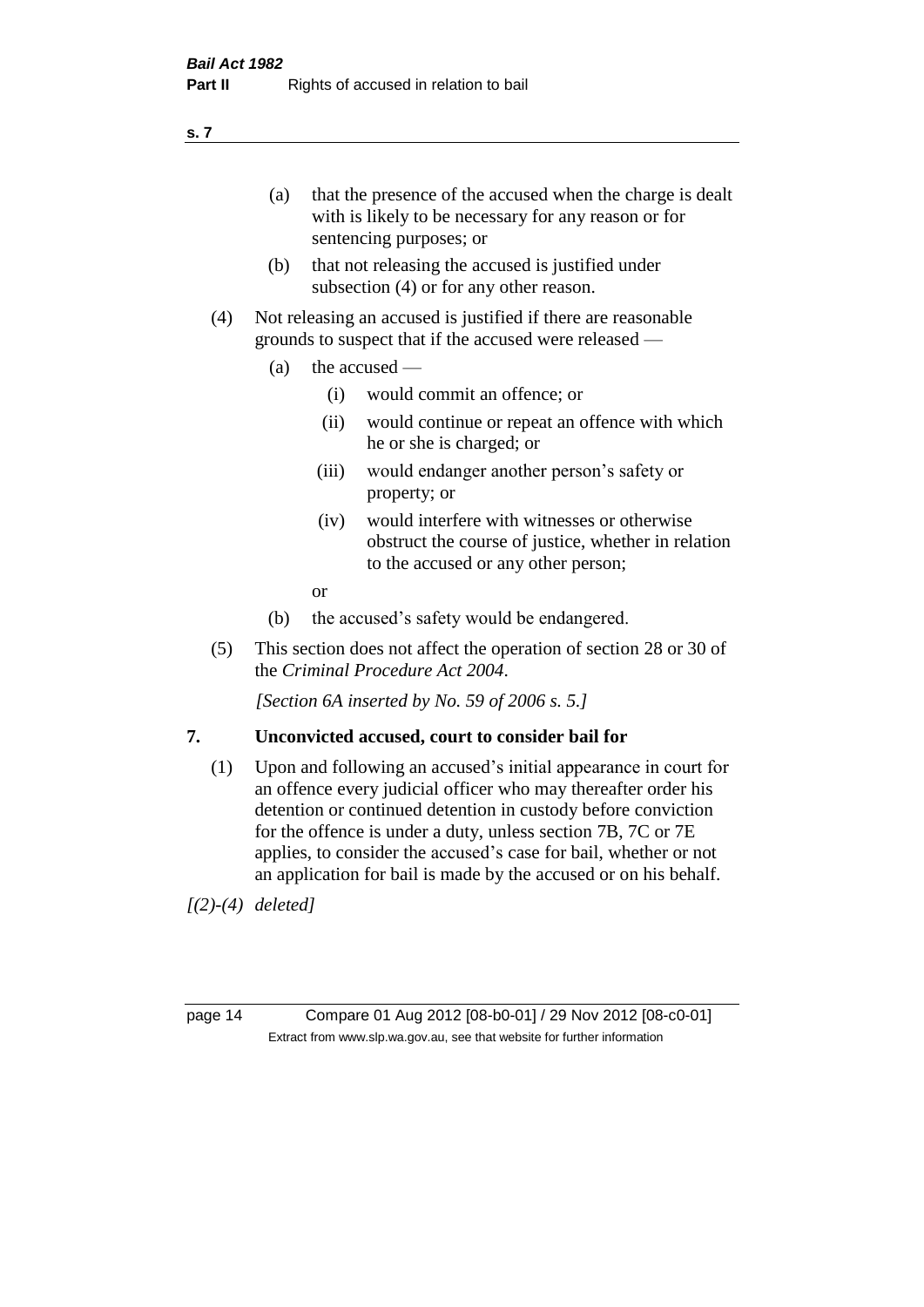(5) The operation of this section is subject to the exercise of the powers conferred by sections 7A and 9 and to the provisions of sections 10, 12 and 16(2) and clause 3A of Part C of Schedule 1. *[Section 7 amended by No. 74 of 1984 s. 5; No. 49 of 1988 s. 80; No. 45 of 1993 s. 6; No. 84 of 2004 s. 82; No. 59 of 2006 s. 4(2); No. 6 of 2008 s. 8.]* 

#### **7A. Bail may be dispensed with by court**

- (1) A judicial officer referred to in section 7(1) may, instead of discharging the duty imposed by that subsection, dispense with the requirement for bail for an appearance in court for an offence by an accused if the judicial officer —
	- (a) has jurisdiction to do so under section 13A(1); and
	- (b) may properly do so under section 13A(2).
- (2) Where the requirement for bail is dispensed with under this section, the accused has a right to be at liberty until the accused is required to appear before a court for the offence, but subject  $to$ 
	- (a) section 59A; and
	- (b) any requirement that the accused be in custody for some other offence or reason.

*[Section 7A inserted by No. 6 of 2008 s. 9(1).]*

#### **7B. Adult accused of murder, provisions for**

 $(1)$  In this section —

*judge* means a judge of the Supreme Court.

- (2) This section applies where
	- (a) an accused is in custody for an offence of murder so that under section 15 only a judge has power to grant bail; and
	- (b) the accused is not a child.

Compare 01 Aug 2012 [08-b0-01] / 29 Nov 2012 [08-c0-01] page 15 Extract from www.slp.wa.gov.au, see that website for further information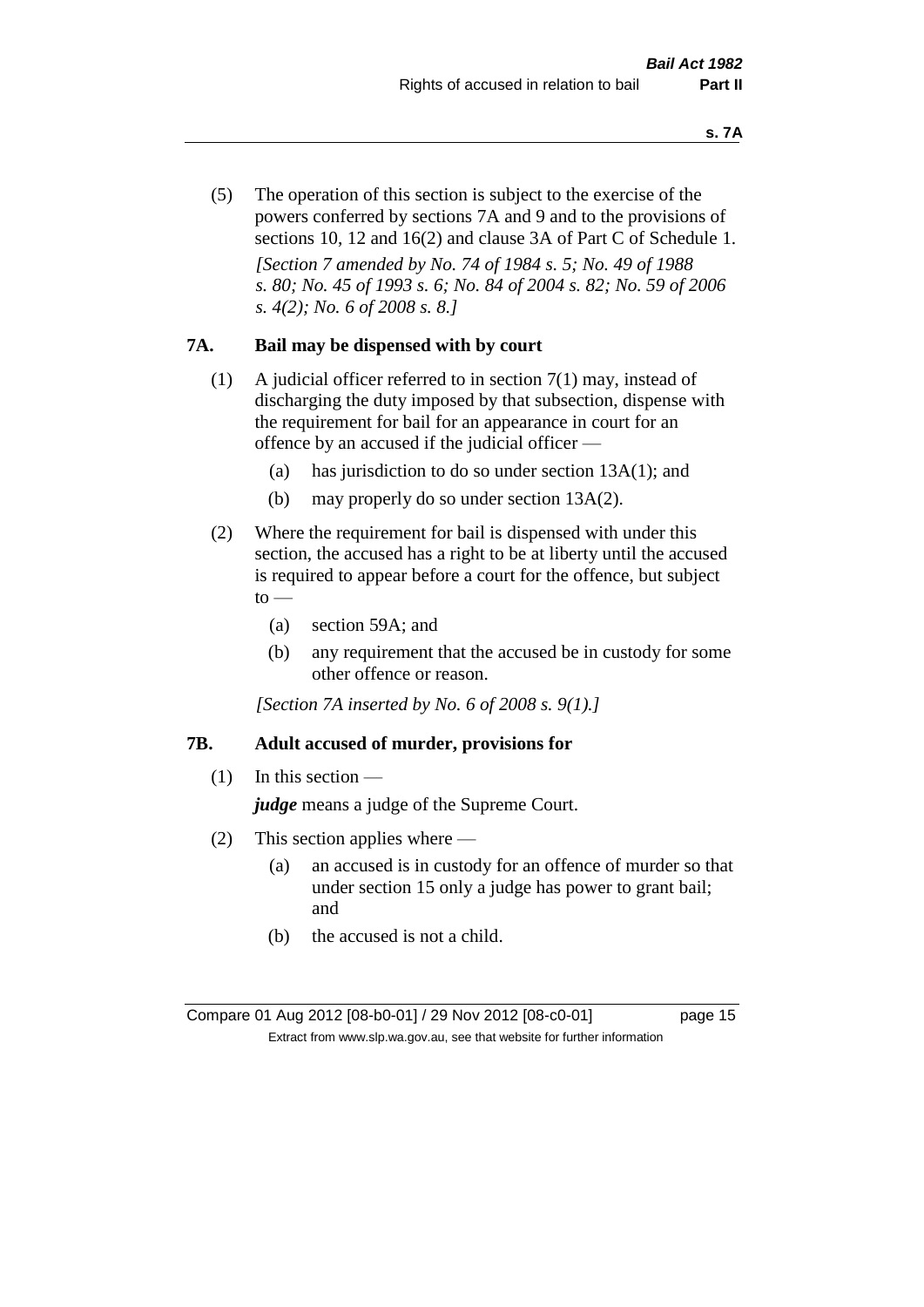#### **s. 7B**

- (3) Where this section applies the accused, or a person on the accused's behalf, may make an application to a judge for bail at any time before conviction for the offence.
- (4) Upon an accused's initial appearance in court for an offence of murder, the judicial officer who may order the accused's detention in custody is under a duty to inform the accused of the right conferred by subsection (3).
- $(5)$  Where
	- (a) an accused's case for bail has been considered by a judge on an application under subsection (3); and
	- (b) bail has been refused,

the accused's case for bail shall not be considered on any subsequent occasion in the same case when the accused's continued detention may be ordered unless subsection (6) applies.

- (6) The accused's case for bail shall again be considered by a judge if the accused, or a person on the accused's behalf, applies to a judge and satisfies the judge that —
	- (a) new facts have been discovered, new circumstances have arisen or the circumstances have changed since bail was refused; or
	- (b) the accused failed to adequately present the accused's case for bail on the previous occasion.
- $(7)$  Where
	- (a) an accused's case for bail has been considered by a judge on an application under subsection (3); and
	- (b) bail has been granted,

on any subsequent appearance in the same case a judicial officer may order, notwithstanding section 15, that bail is to continue on the same terms and conditions.

page 16 Compare 01 Aug 2012 [08-b0-01] / 29 Nov 2012 [08-c0-01] Extract from www.slp.wa.gov.au, see that website for further information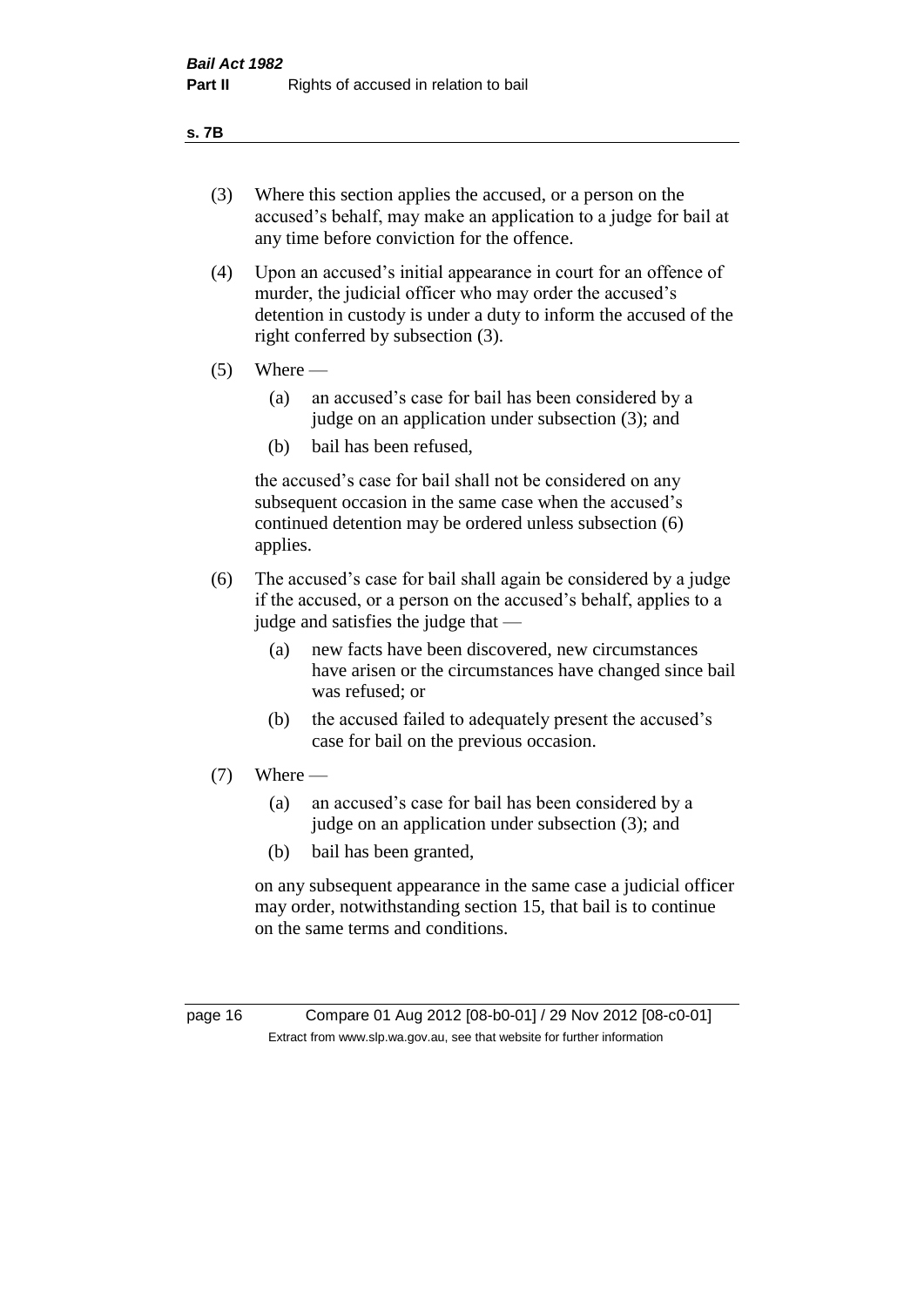(8) The accused is to be taken before a judge for the purposes of an application under this section only if the judge so orders.

*[Section 7B inserted by No. 6 of 2008 s. 9(1); amended by No. 29 of 2008 s. 24(2) and (3).]*

#### **7C. Child accused of murder, provisions for**

- (1) This section applies where a child accused is in custody for an offence of murder so that under section 15 only a judge of the Children's Court has power to grant bail.
- (2) Where this section applies, the judicial officer referred to in section 7(1) other than a judge of the Children's Court, shall, whether or not an application for bail is made by the accused or on the accused's behalf, cause the accused to be taken as soon as is practicable before a judge of the Children's Court for the purpose of having the accused's case for bail considered by the judge.
- (3) Notwithstanding subsection (2), where
	- (a) the duty described in that subsection has been discharged once in relation to a child accused's case for bail; and
	- (b) bail has on that occasion been refused by a judge of the Children's Court,

the accused's case for bail need not be considered on any subsequent occasion in the same case when the accused's continued detention may be ordered unless subsection (4) applies.

- (4) On a subsequent occasion the accused may apply to the judicial officer who may order the accused's continued detention for a reconsideration of the accused's case for bail on the ground that —
	- (a) new facts have been discovered, new circumstances have arisen or the circumstances have changed since bail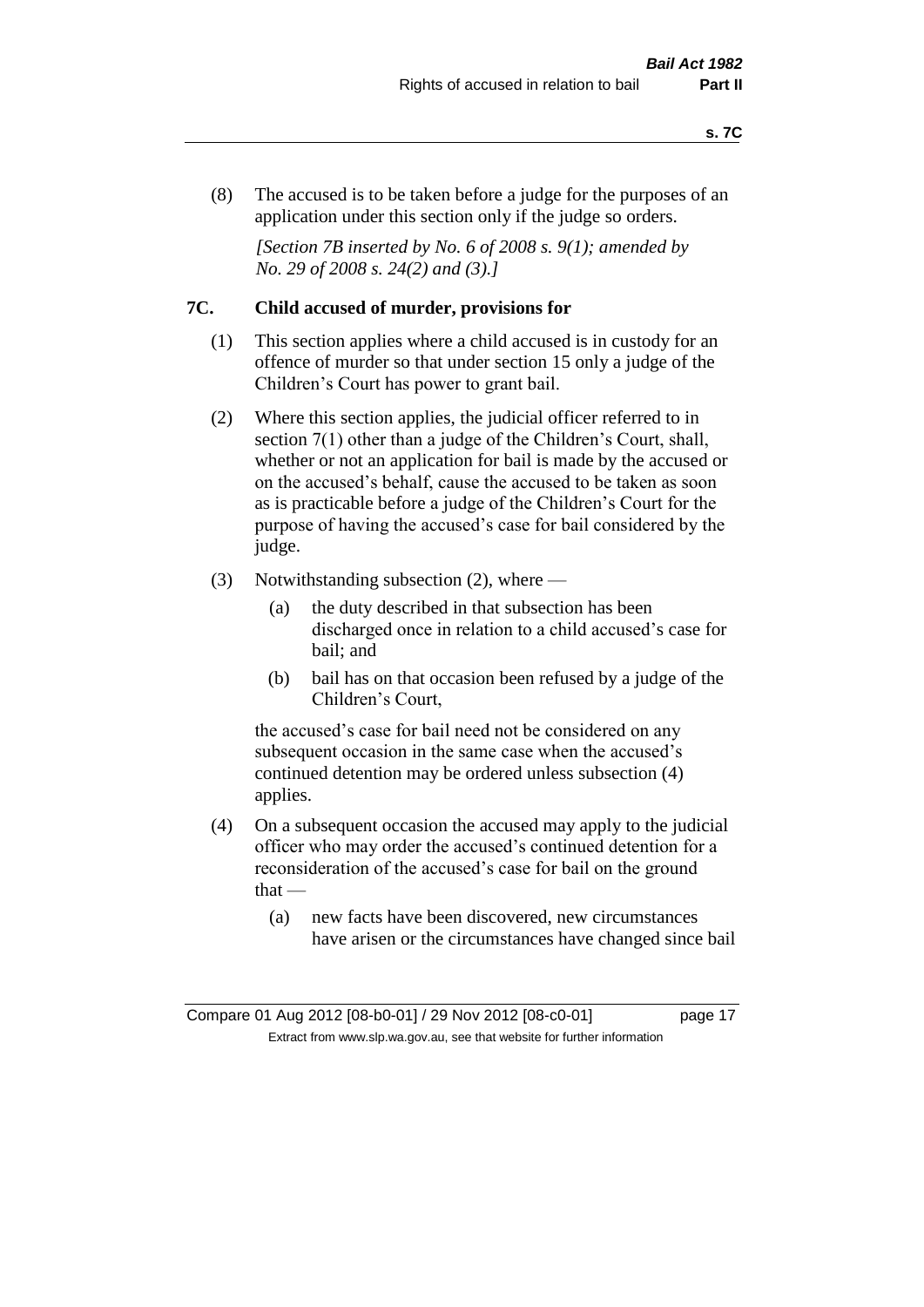#### **s. 7D**

was refused on the occasion mentioned in subsection (3); or

- (b) the accused failed to adequately present the accused's case for bail on that occasion.
- (5) If the judicial officer is satisfied as to one or more of those grounds the judicial officer shall cause the accused to be taken as soon as is practicable before a judge of the Children's Court for the purpose of having the accused's case for bail considered by the judge.

*[Section 7C inserted by No. 6 of 2008 s. 9(1); amended by No. 29 of 2008 s. 24(4).]*

### **7D. Bail after initial decision by court, court's duty as to**

- (1) Notwithstanding section 7(1), after
	- (a) the duty described in that subsection has been discharged once in relation to an accused's case for bail; or
	- (b) a judge of the Children's Court has considered the case under section 15,

it is sufficient on any subsequent consideration of bail in the same case for a judicial officer, including a judge of the Children's Court acting under section 15, to make inquiry of the accused in terms of subsection (2).

- (2) The inquiry to be so made is
	- (a) whether any new fact has been discovered or new circumstance has arisen, or whether the circumstances have changed, since bail was previously granted or refused; and
	- (b) whether the accused considers that the accused failed to adequately present the accused's case for bail on a previous occasion.

page 18 Compare 01 Aug 2012 [08-b0-01] / 29 Nov 2012 [08-c0-01] Extract from www.slp.wa.gov.au, see that website for further information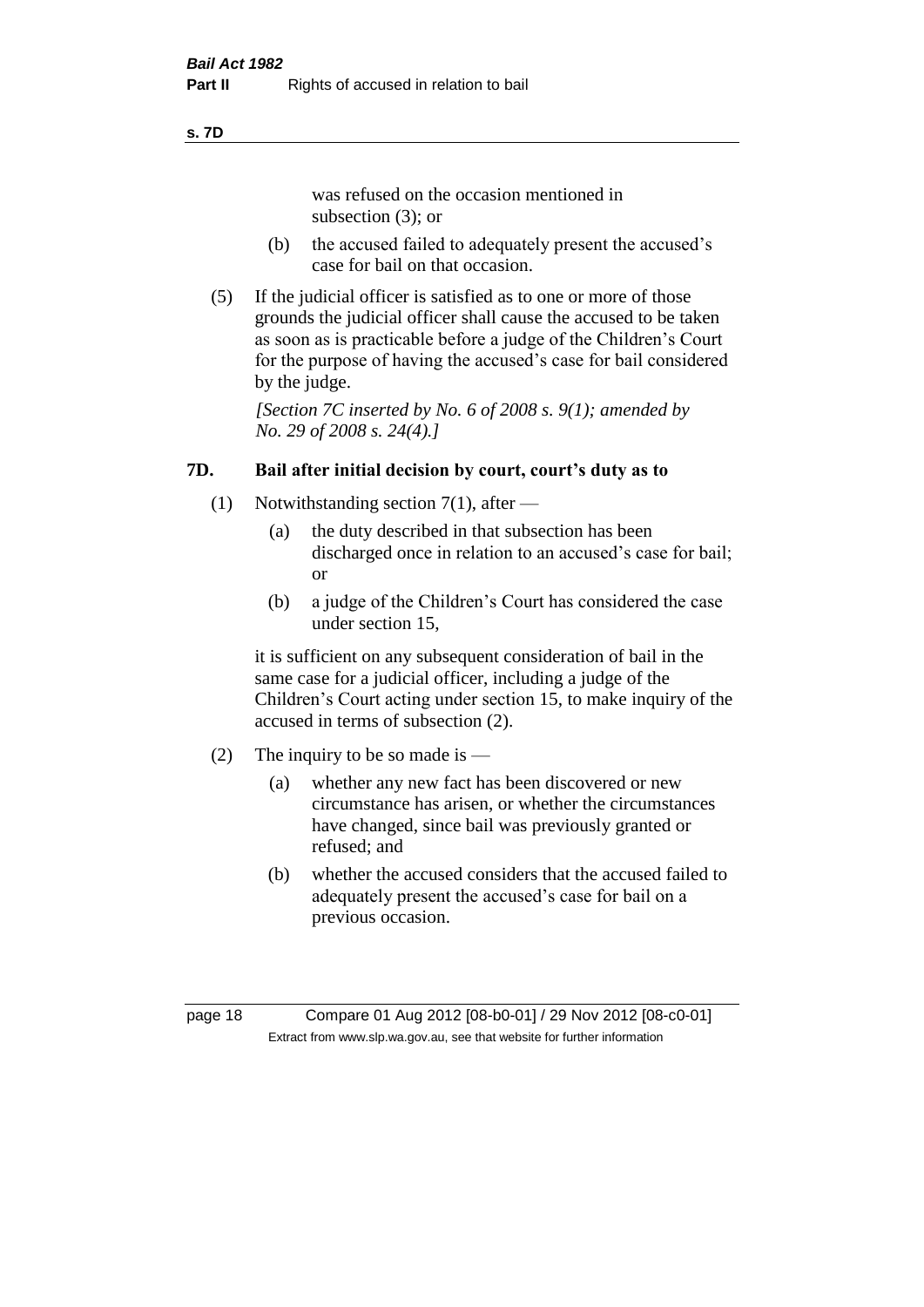(3) Unless the judicial officer is satisfied that there is any reason of the kind mentioned in subsection (2) for not doing so, the judicial officer may adopt the decision previously made in the case, but with power to make such variations of the terms and conditions of bail as the judicial officer thinks fit.

*[Section 7D inserted by No. 6 of 2008 s. 9(1).]*

#### **7E. Bail refused for trial, court's duty during trial**

- $(1)$  Where
	- (a) an accused has been refused bail for the accused's appearance for trial for an offence; and
	- (b) the trial extends beyond one day,

a judicial officer referred to in section 7(1) need not comply with that subsection unless the accused, or a person on the accused's behalf, applies for bail.

(2) In subsection  $(1)$  —

*trial* means that part of proceedings for an offence when evidence is being received by the court in respect of the offence and also extends to any time when —

- (a) legal argument is being heard; or
- (b) a judicial officer or a jury is deliberating.

*[Section 7E inserted by No. 6 of 2008 s. 9(1).]*

#### **7F. Appeal from court of summary jurisdiction, bail in case of**

- (1) If a person is in custody and an appeal has been commenced under the *Criminal Appeals Act 2004* Part 2 in connection with the decision by virtue of which the person is in custody, the person may apply for bail —
	- (a) if the appeal is to be heard and determined by the Court of Appeal or if an application has been made to the Court of Appeal for leave to appeal to the Court of Appeal — to a judge of appeal; or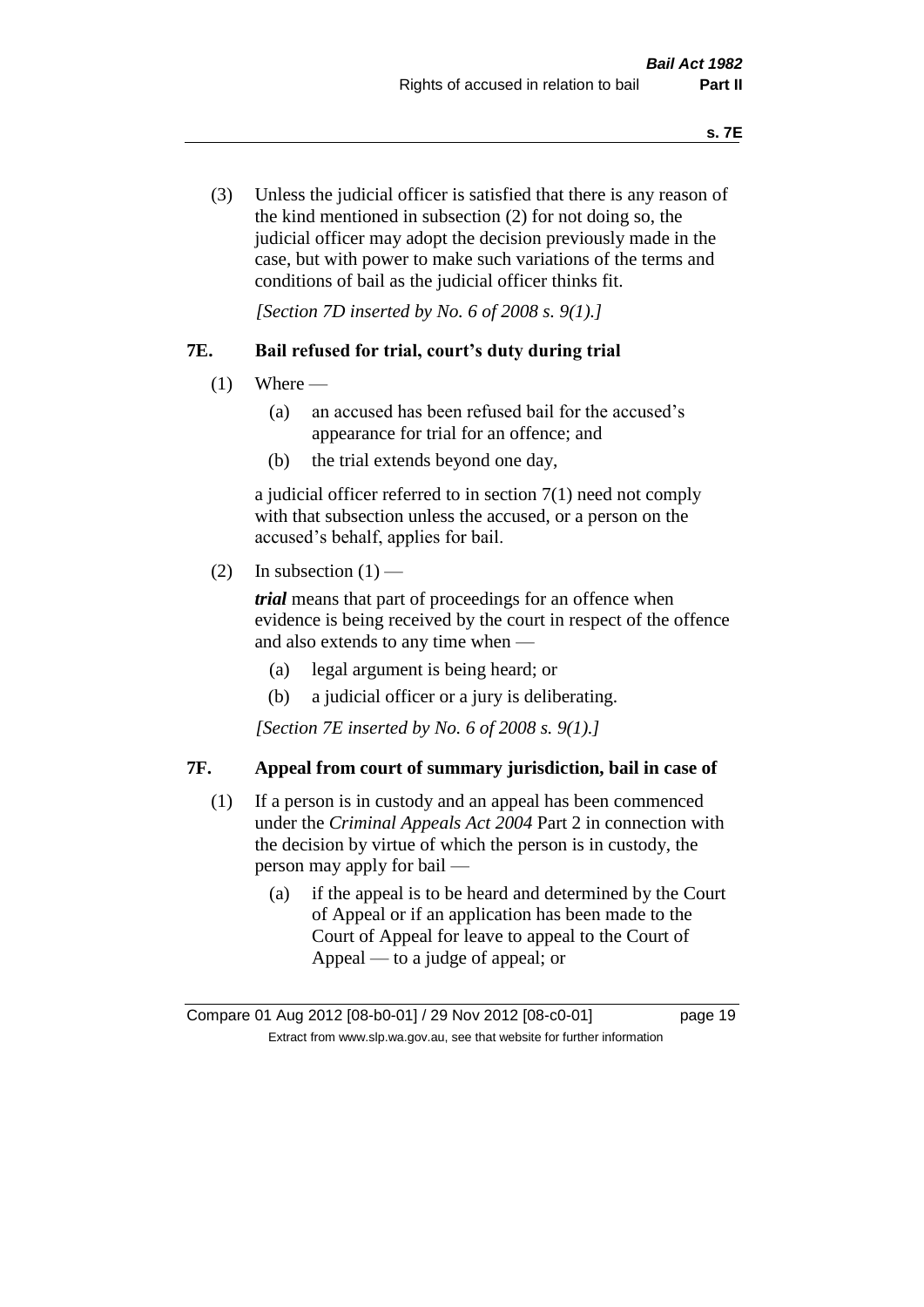**s. 8**

- (b) in any other case to a judge of the Supreme Court.
- (2) Bail shall not be granted to an applicant for bail under subsection (1) unless —
	- (a) the applicant has given notice of the application for bail  $to -$ 
		- (i) the Director of Public Prosecutions; or
		- (ii) the State Solicitor,

as the case may require; and

(b) that official has been given an opportunity to be heard on the application.

*[Section 7F inserted by No. 6 of 2008 s. 9(1).]*

#### **8. Accused to be given information, approved forms etc.**

- (1) Subject to subsection (4), a judicial officer or authorised officer who is called upon to consider an accused's case for bail, on the first occasion when it arises in relation to an offence or group of offences for which an accused is required to appear, shall ensure that the accused is, or has been, given —
	- (a) such information in writing as to the effect of this Act as is prescribed for the purposes of this paragraph; and
	- (b) an approved form for completion, designed to disclose to the judicial officer or authorised officer all information relevant to the decision; and
	- (c) where the accused is unable or insufficiently able, to read, speak or write English, such assistance as he may reasonably require in order to have communicated to him the information mentioned in paragraph (a) and complete the form referred to in paragraph (b).
- (2) After an accused case for bail has been considered once, a judicial officer or authorised officer on any subsequent consideration of bail in the same case shall —
	- (a) comply with subsection  $(1)(a)$ ; and

page 20 Compare 01 Aug 2012 [08-b0-01] / 29 Nov 2012 [08-c0-01] Extract from www.slp.wa.gov.au, see that website for further information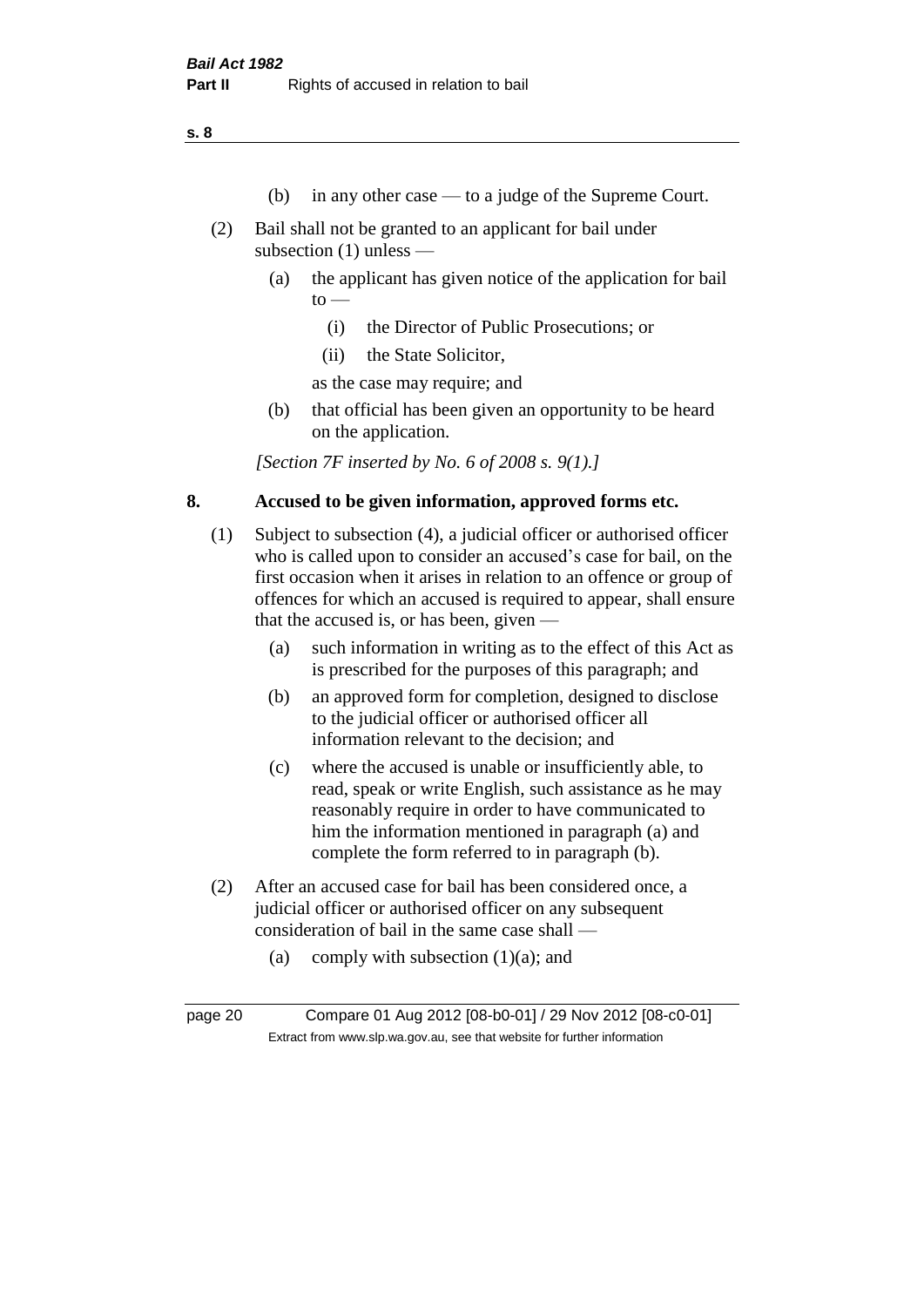- (b) either comply with subsection  $(1)(b)$  or obtain the form previously completed for the purposes of that paragraph, if any, and ensure that —
	- (i) the form is revised in order to show any changes which he is informed have occurred since it was completed; and
	- (ii) any assistance, of the kind referred to in subsection  $(1)(c)$  is given to the accused for the purpose of completing or revising the form, as the case may be.
- (3) Nothing in this section shall be read as limiting section 23.
- (3a) Notwithstanding subsection  $(1)(a)$  or  $(2)(a)$  a judicial officer or authorised officer need not comply with that paragraph if it appears to him that the accused's case for bail is such that bail is likely to be granted to him in accordance with this Act; but if it subsequently appears to him that bail will not be granted or that the accused is dissatisfied with any condition imposed on the grant of bail he shall then comply with that paragraph.
- (4) Notwithstanding subsection (1)(b) or (2)(b), a judicial officer or an authorised officer may dispense with completion or revision of the form referred to in those paragraphs if it appears to him  $that -$ 
	- (a) the accused's case for bail is such that bail is likely to be granted to him in accordance with this Act; and
	- (b) the information in the possession of the judicial officer or authorised officer is sufficient for his consideration of the case.
- (5) Where a person has applied for bail for an appeal as mentioned in section 7F(1), this section applies as if the consideration of bail for the appeal were a first consideration of bail for an offence.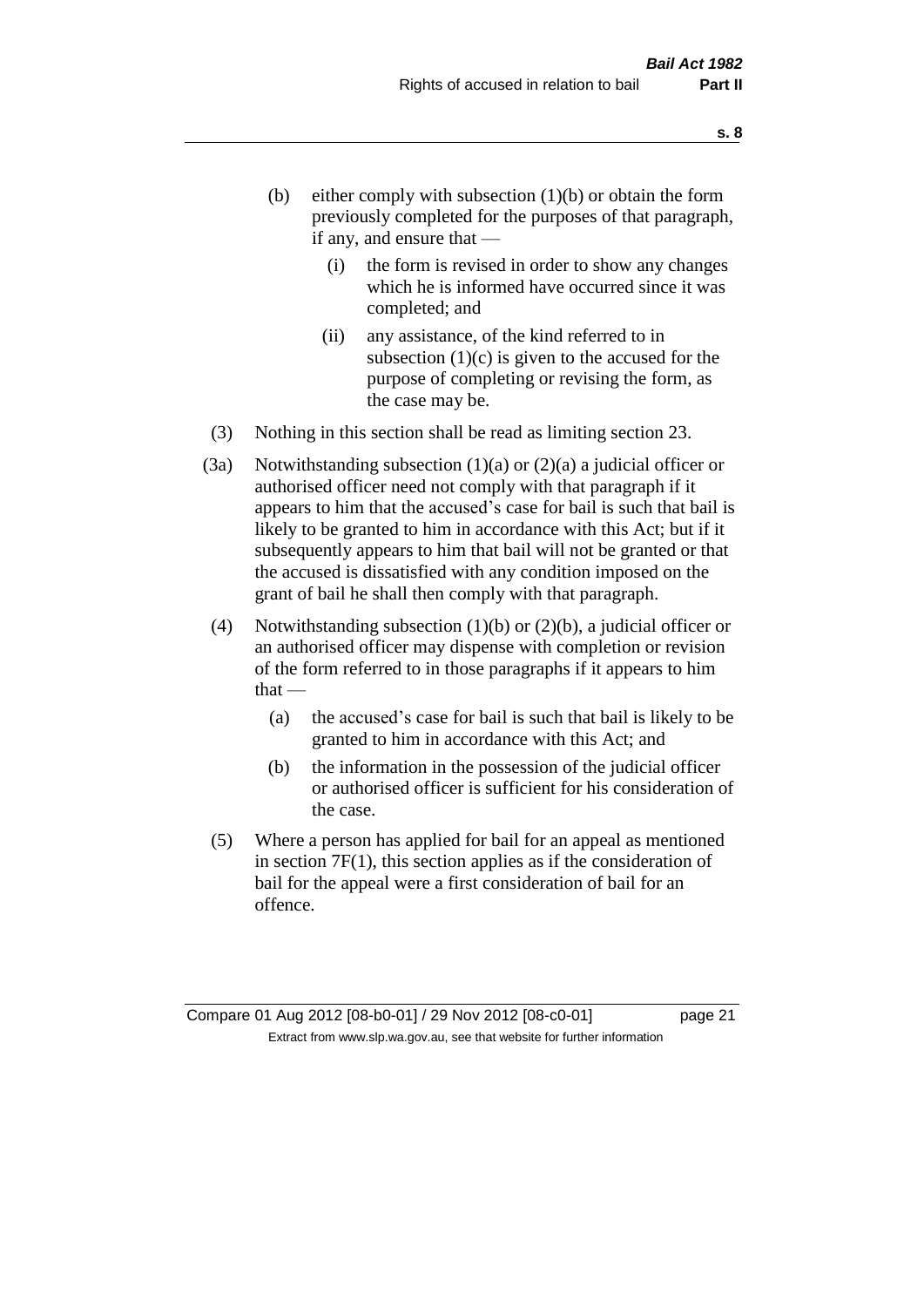#### **s. 9**

*[Section 8 amended by No. 74 of 1984 s. 6; No. 15 of 1988 s. 6; No. 33 of 1989 s. 18; No. 84 of 2004 s. 82; No. 6 of 2008 s. 9(2) and 43(1).]* 

#### **9. Bail decision may be deferred until more information obtained etc.**

- (1) Subject to section 26(2) of the *Young Offenders Act 1994*, a judicial officer or authorised officer who is called upon to consider a case for bail may defer consideration of the case for a period not exceeding 30 days if he thinks it is necessary —
	- (a) to obtain more information for the purpose of making a decision in accordance with this Act; or
	- (b) to take any step authorised by section  $24(1)$  or  $24A(1)$ or (2).
- (2) Nothing in this section shall be taken to limit the right of an accused to be brought before a court as soon as is practicable if he is not released on bail.

*[Section 9 amended by No. 57 of 1997 s. 21(2); No. 84 of 2004 s. 82; No. 6 of 2008 s. 10(1).]*

#### **10. Sections 5, 6 and 7 do not apply if accused imprisoned for other cause**

Notwithstanding sections 5, 6 and 7, the rights conferred on an accused and the duties imposed on police officers, authorised officers and judicial officers by those sections in respect of an appearance in court for an offence do not arise where —

- (a) the accused is in custody for some other offence or reason (including the non-payment of a sum of money); and
- (b) the police officer, authorised officer or judicial officer is satisfied that the accused is likely to remain in custody for that other offence or reason until or beyond the time for the appearance for the first-mentioned offence.

page 22 Compare 01 Aug 2012 [08-b0-01] / 29 Nov 2012 [08-c0-01] Extract from www.slp.wa.gov.au, see that website for further information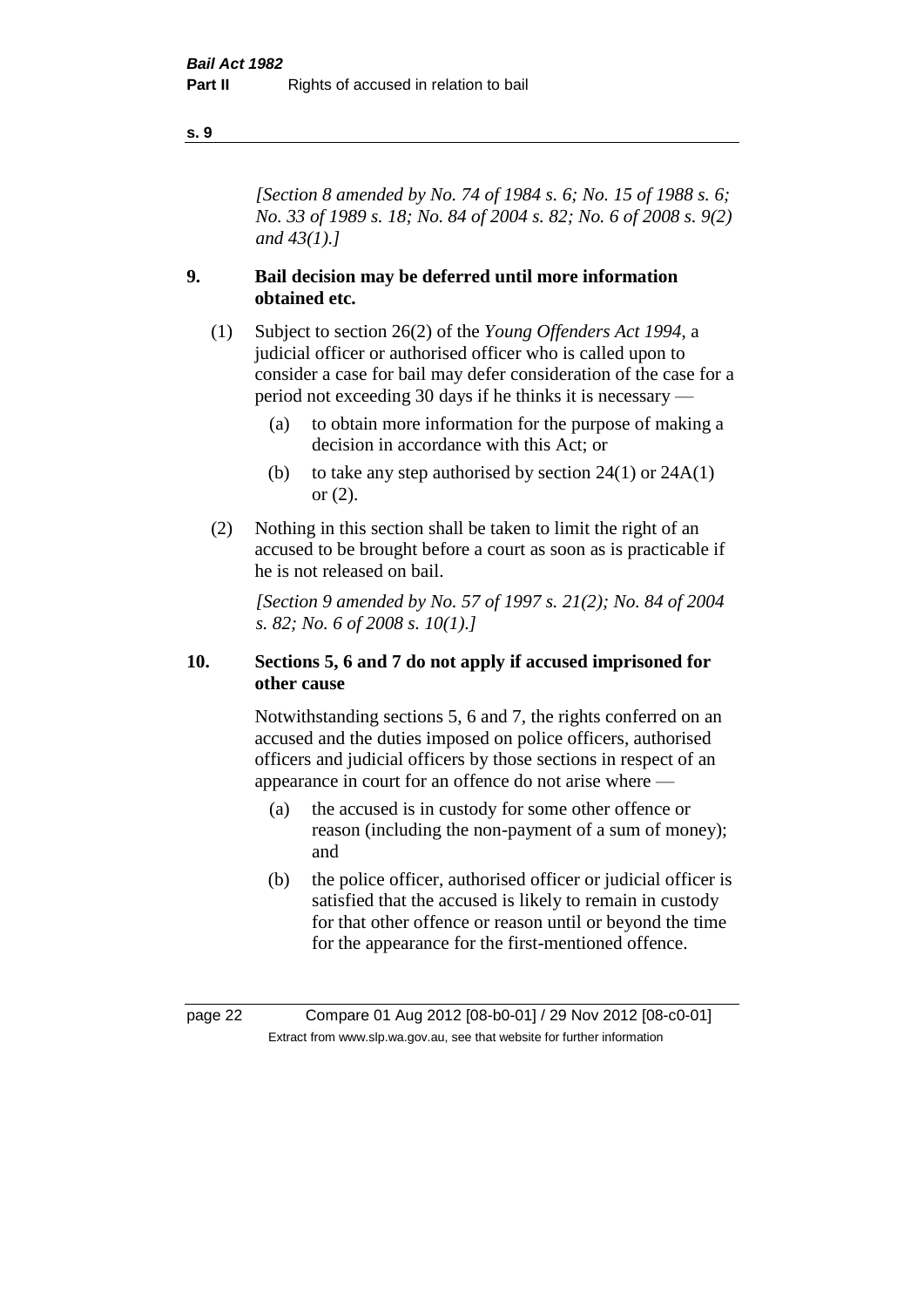*[Section 10 amended by No. 84 of 2004 s. 82.]*

#### **11. Accused's rights following grant of bail**

- $(1)$  When
	- (a) bail has been granted to an accused for an appearance in court; and
	- (b) all conditions which are to be complied with before the release of the accused have been complied with; and
	- (c) he has entered into a bail undertaking for that appearance or his bail undertaking is deemed to be amended under section 31(3),

the accused has a right to be at liberty until he is required to appear, or to next appear, before a court, but subject to —

- (d) any requirement that he be in custody for some other reason; and
- (e) the exercise of the powers in sections 14(3), 17A, 46, 50F, 54 and 55; and
- (f) the limitation mentioned in section 12.
- (2) Where the accused is in custody in a lock-up, court custody centre or prison, the right conferred by subsection (1) is also subject to the person in charge of the lock-up, court custody centre or prison either —
	- (a) signing a certificate under subsection (3); or
	- (b) receiving notice that a certificate has been signed by another person under that subsection.
- (3) After an accused becomes entitled to be at liberty as provided in subsection (1), a person referred to in section 29 may sign a certificate to that effect in the prescribed form.
- (4) The person in charge of a lock-up, court custody centre or prison in which the accused is in custody shall release the accused from custody as soon as is practicable after —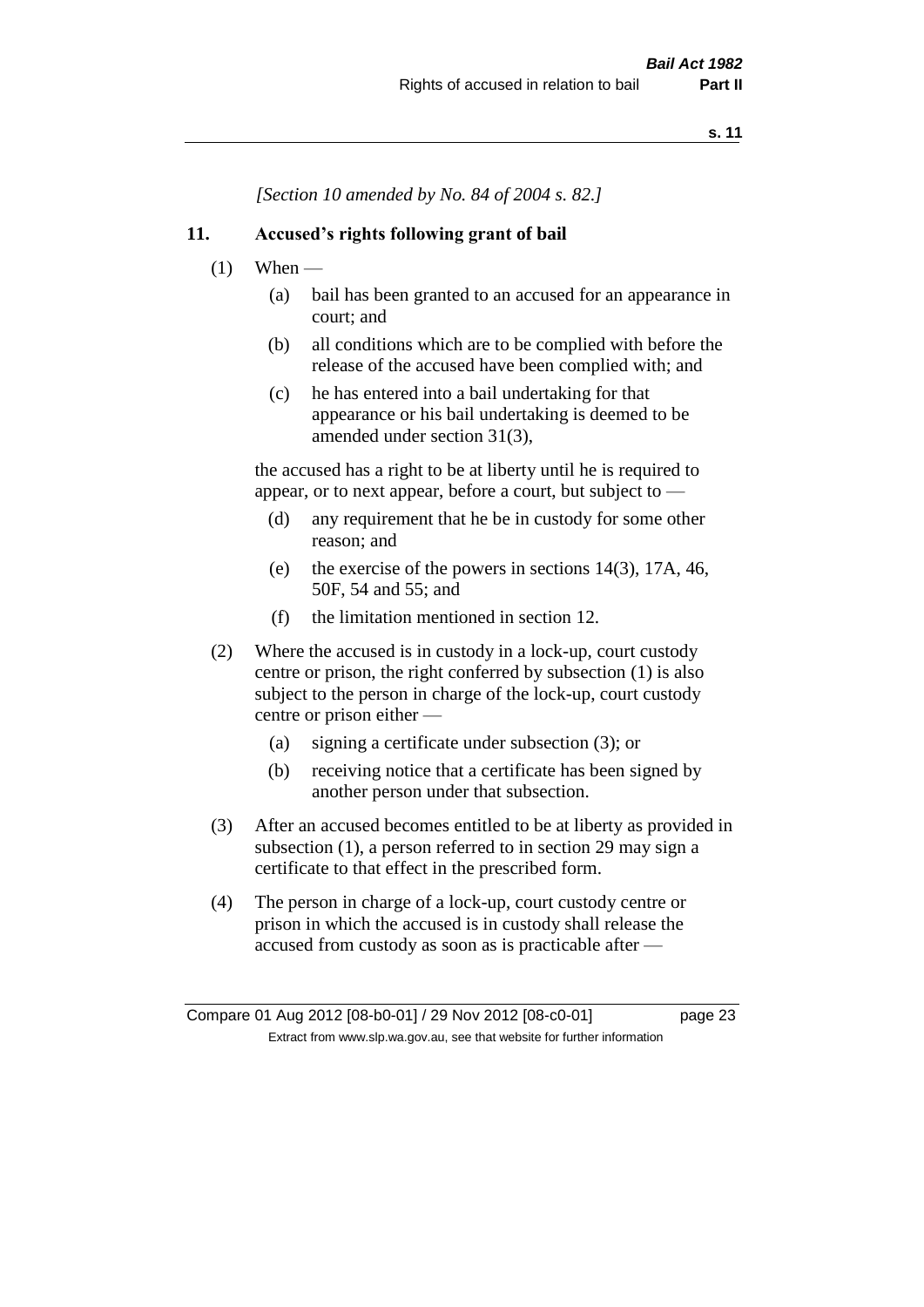**s. 12**

- (a) the person in charge signs the certificate; or
- (b) if the certificate is signed by a person other than the person in charge, the person in charge receives notice as described in subsection (2)(b).

*[Section 11 amended by No. 74 of 1984 s. 7; No. 15 of 1988 s. 7; No. 49 of 1988 s. 81; No. 45 of 1993 s. 7; No. 47 of 1999 s. 8; No. 59 of 2004 s. 141; No. 84 of 2004 s. 82; No. 6 of 2008 s. 11(1) and (2).]* 

#### **12. Rights in s. 7A(2) and 11, limitations on**

The right of an accused to have his case for bail considered as soon as is practicable, his right to be at liberty as mentioned in sections 7A(2) and 11(1), and the corresponding duties created by this Part, are limited so far as is reasonably necessary for the exercise or performance by a person of any statutory power or function vested in him which requires or permits the continued custody of the accused, including the exercise of the powers set out in Part 12 of the *Criminal Investigation Act 2006* and Parts 6 and 7 of the *Criminal Investigation (Identifying People) Act 2002*.

*[Section 12 amended by No. 6 of 2002 Sch. 2 cl. 1; No. 84 of 2004 s. 82; No. 59 of 2006 s. 6; No. 6 of 2008 s. 12.]*

page 24 Compare 01 Aug 2012 [08-b0-01] / 29 Nov 2012 [08-c0-01] Extract from www.slp.wa.gov.au, see that website for further information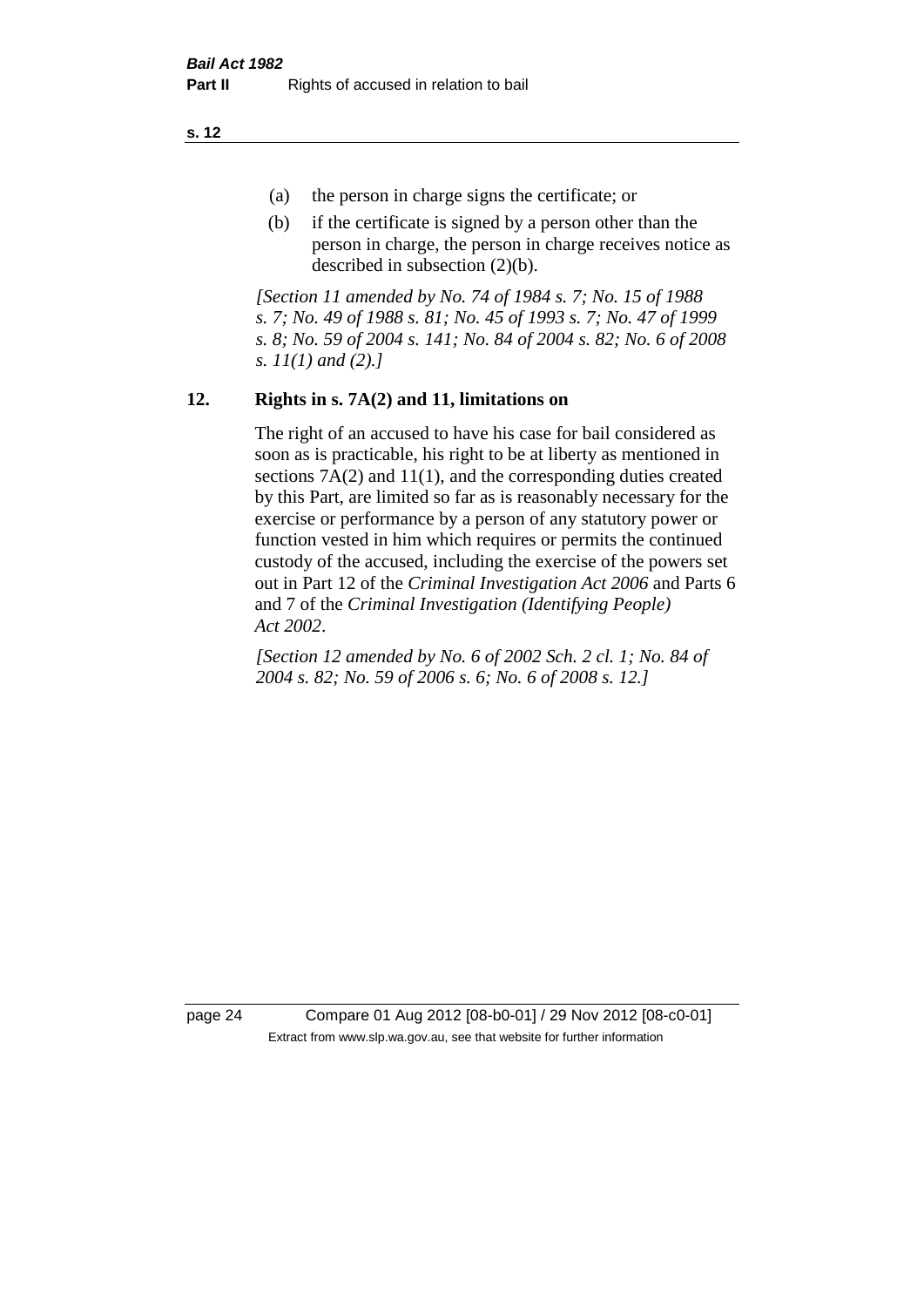## **Part III — Jurisdiction relating to bail**

*[Heading inserted by No. 6 of 2008 s. 13.]*

#### **13. Jurisdiction to grant bail, who has etc. (Sch. 1)**

- (1) Jurisdiction to grant bail for any appearance described in the first column of Part A of Schedule 1 is vested in the judicial officer or authorised officer specified in the second column of that Part opposite thereto and shall be exercised subject to and in accordance with this Part and the further provisions in Parts B, C and D of Schedule 1.
- (2) A home detention condition shall not be imposed as a condition of bail except by a judicial officer.

*[Section 13 amended by No. 61 of 1990 s. 5; No. 45 of 1993 s. 12.]* 

#### **13A. Jurisdiction in s. 7A to dispense with bail, who has and exercise of**

- (1) Jurisdiction to dispense with the requirement for bail under section 7A for any appearance described in the first column of Schedule 1 Part A clause 2 or 3 is vested, subject to Schedule 1 Part B, in the judicial officer specified in the second column of that clause opposite that description, but Schedule 1 Part A clause 7 does not apply for the purposes of this subsection.
- (2) The jurisdiction referred to in subsection (1) is exercisable  $only$ —
	- (a) in respect of an appearance in court before conviction for an offence; and
	- (b) if it appears to the judicial officer that bail would be granted in accordance with Schedule 1 Part C clause 1 or 2 but that in the circumstances the completion of bail papers is an unnecessary imposition.
- (3) Where a judicial officer dispenses with the requirement for bail for an appearance by an accused the registrar of the court shall,

Compare 01 Aug 2012 [08-b0-01] / 29 Nov 2012 [08-c0-01] page 25 Extract from www.slp.wa.gov.au, see that website for further information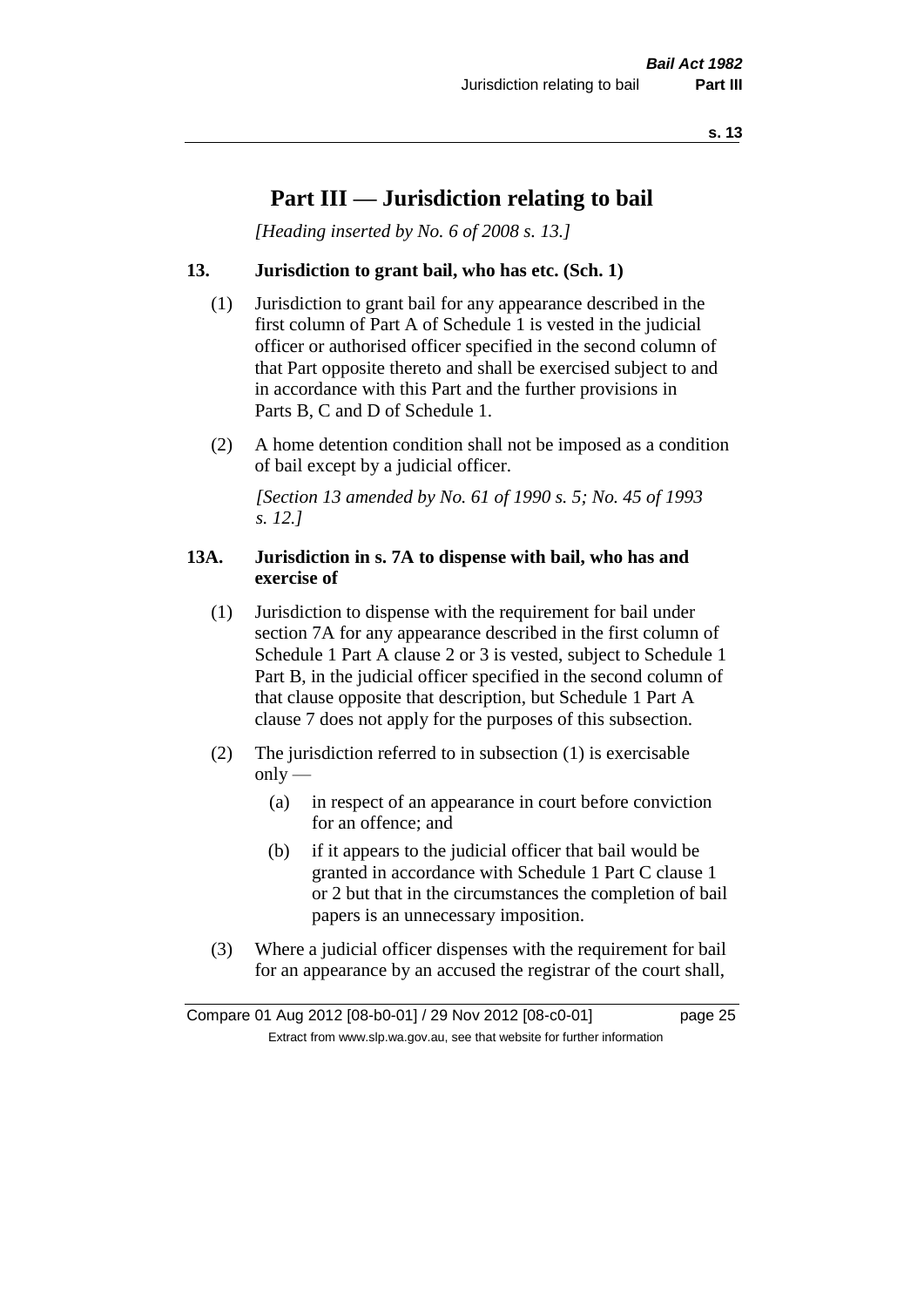#### **s. 13B**

in accordance with section 13B, give written notice to the accused of the time and place for the appearance.

*[Section 13A inserted by No. 6 of 2008 s. 14.]*

#### **13B. Notices under s. 13A(3), service and proof of**

- (1) A written notice to an accused under section  $13A(3)$  shall be
	- (a) given to the accused personally; or
	- (b) sent to the accused
		- (i) by post to the accused's address appearing in the records of the court; or
		- (ii) in urgent cases or with the accused's consent, by electronic communication.
- (2) A person who gives or sends a notice in accordance with subsection (1) shall endorse on a file copy of the notice a certificate showing —
	- (a) that the person has done so; and
	- (b) the time of doing so.
- (3) If a notice is sent by post under subsection  $(1)(b)(i)$ , the notice is to be presumed, unless the contrary is shown, to have been received at the time when, in the ordinary course of events, it would have been delivered.
- (4) In any proceedings
	- (a) a document purporting to be a copy of a notice referred to in subsection (1) is evidence of the terms of the notice; and
	- (b) an endorsement on a copy of a notice referred to in subsection (2) purporting to be a certificate referred to in that subsection is evidence of the matters appearing in the certificate without proof of the signature of the person who made the endorsement.

*[Section 13B inserted by No. 6 of 2008 s. 14.]*

page 26 Compare 01 Aug 2012 [08-b0-01] / 29 Nov 2012 [08-c0-01] Extract from www.slp.wa.gov.au, see that website for further information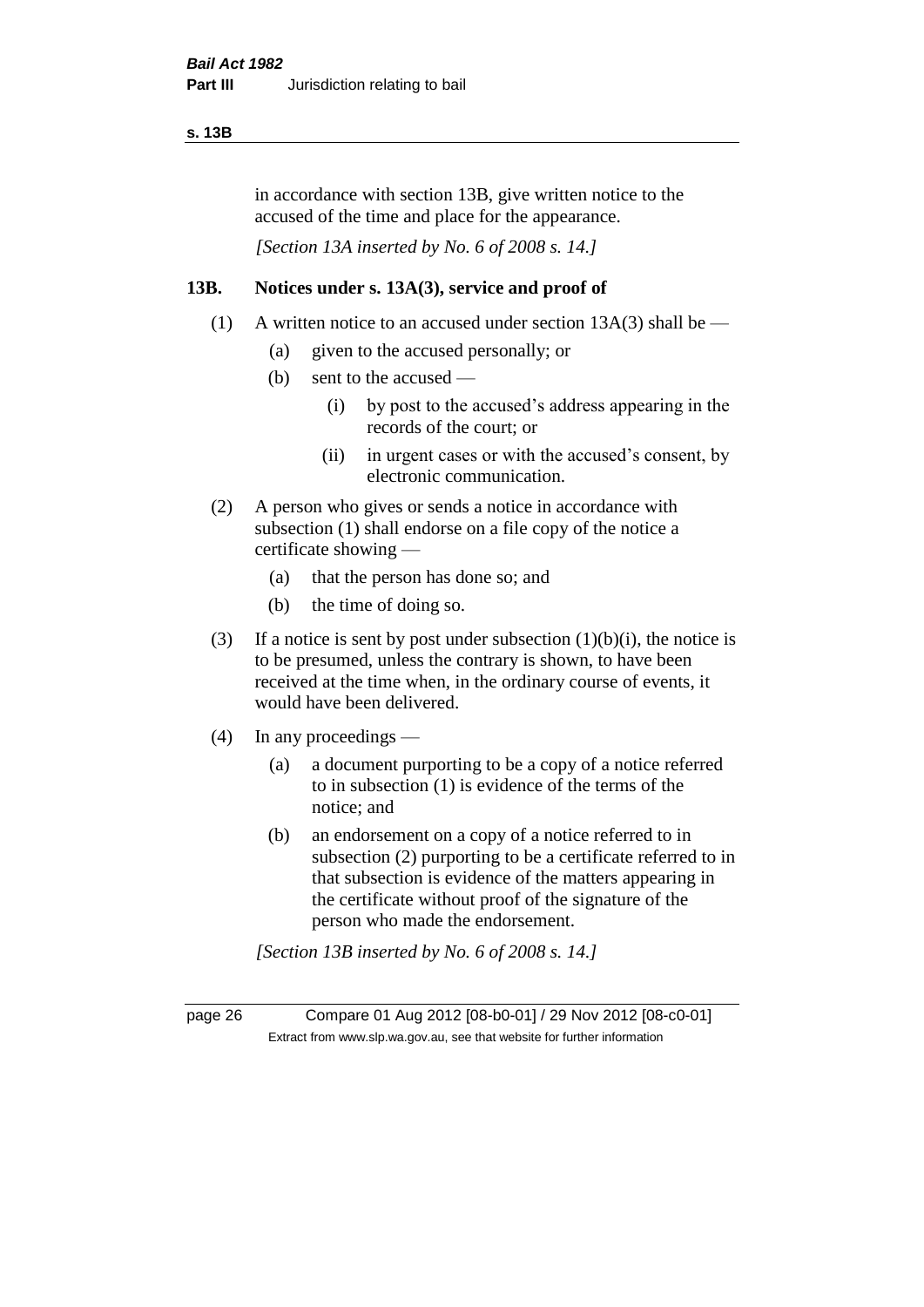#### **14. Judges, jurisdiction of**

- (1) A judge may, in accordance with this Act
	- (a) exercise a power to grant bail which is conferred upon any other judicial officer or any authorised officer by this Act; and
	- (b) revoke or vary any bail previously granted by any other such officer; and
	- (c) under section 7A dispense with the requirement for bail or revoke an existing dispensation.
- (2) Subject to subsection (2a), the jurisdiction of a judge under subsection (1) in respect of an appearance by an accused may be invoked by application made by either the prosecutor or the accused, and whether or not any other judicial officer has —
	- (a) previously granted, refused or dispensed with bail; or
	- (b) exercised any power conferred on him by section 55,

in respect of that appearance.

- (2a) After the jurisdiction under subsection (1) has been invoked once by an accused in relation to an offence or group of offences for which he is required to appear, it may not be further invoked by that accused in relation to that offence or group of offences unless the accused satisfies a judge that —
	- (a) new facts have been discovered, new circumstances have arisen or the circumstances have changed since the occasion when the jurisdiction was invoked; or
	- (b) he failed to adequately present his case for bail on that occasion.
- (3) Where under subsection (1) a judge
	- (a) revokes the bail of an accused who is at liberty, he may order that the accused be returned to custody to await the appearance for which the bail was granted;

Compare 01 Aug 2012 [08-b0-01] / 29 Nov 2012 [08-c0-01] page 27 Extract from www.slp.wa.gov.au, see that website for further information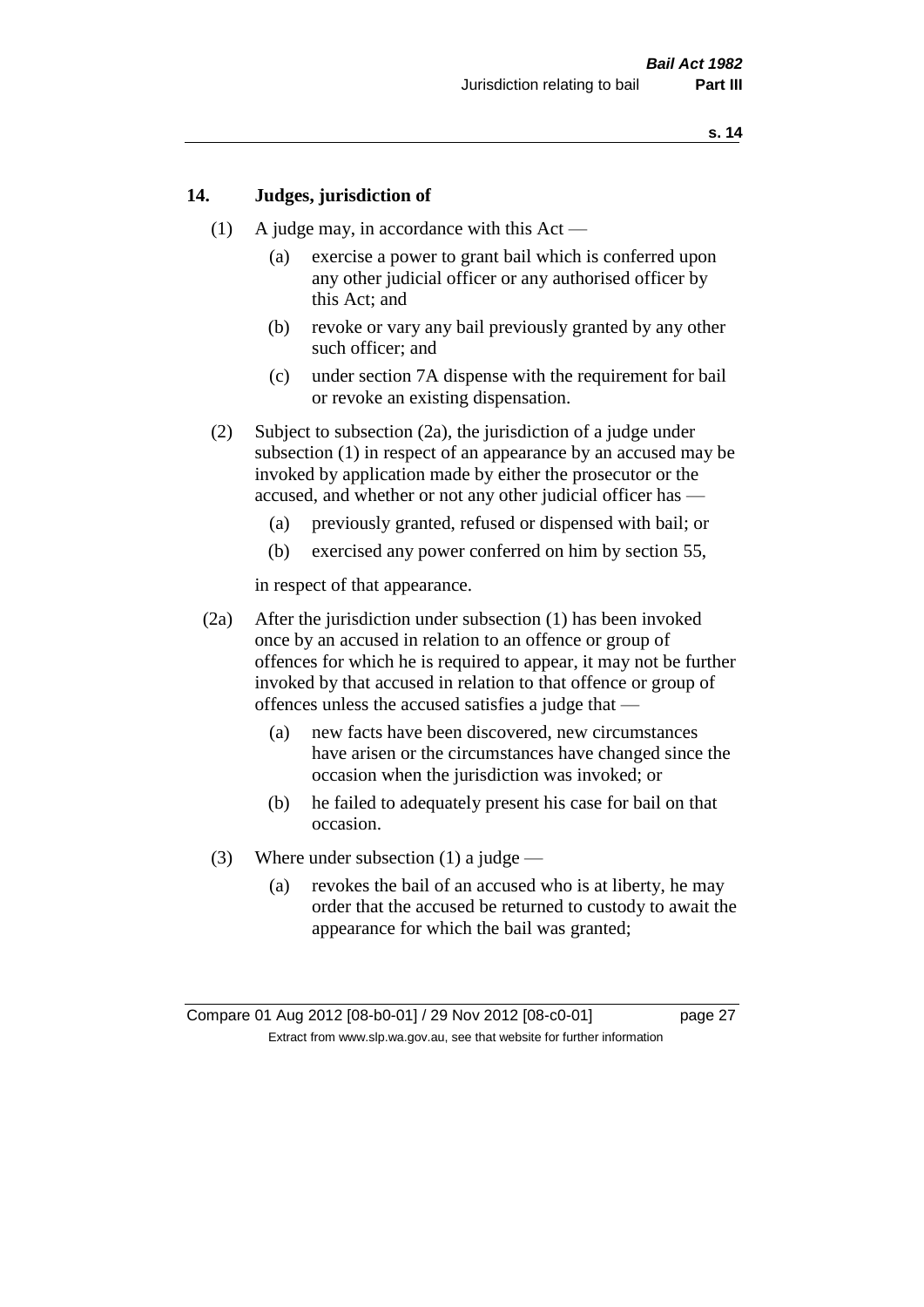#### (b) varies the bail of such an accused, he may order that the accused be returned to custody until he becomes entitled to be at liberty pursuant to section 11,

and the judge may issue any warrant which may be necessary to carry such an order into effect.

- (4) In this section
	- (a) references to a judge are references
		- (i) in the case of a child charged with an offence before the Children's Court, to a judge of that Court; and
		- (ii) in the case of an accused committed for trial or sentence to the District Court, to a judge of that Court; and
		- (iii) in any other case, to a judge of the Supreme Court;
		- and
	- (b) references to any other judicial officer
		- (i) in relation to the exercise of powers under this section by a judge, are references to any judicial officer whose jurisdiction is inferior to that of the judge; but
		- (ii) in relation to the exercise of powers under this section by a judge of the Supreme Court, do not include a judge of the Children's Court or a judge of the District Court.

*[Section 14 amended by No. 74 of 1984 s. 8; No. 49 of 1988 s. 82; No. 84 of 2004 s. 82; No. 6 of 2008 s. 15(1)-(4).]* 

#### **15. Accused charged with murder, jurisdiction as to bail for**

(1) Where an accused is in custody for murder, the power to grant bail shall be exercised only by a judge of the Supreme Court, or

page 28 Compare 01 Aug 2012 [08-b0-01] / 29 Nov 2012 [08-c0-01] Extract from www.slp.wa.gov.au, see that website for further information

#### **s. 15**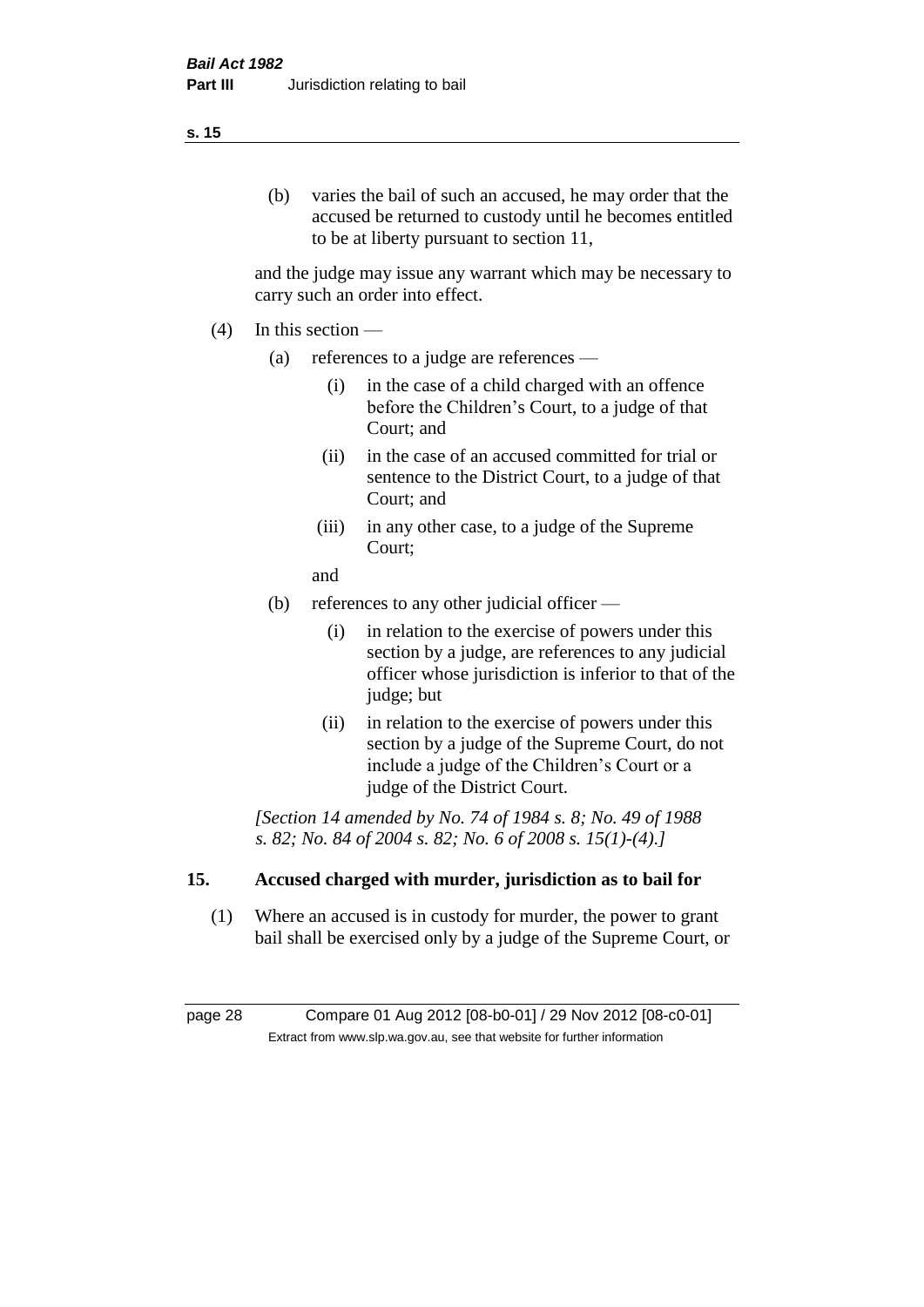#### **s. 15A**

in the case of an accused who is a child by a judge of the Children's Court, except —

- (a) where section  $31(2)(d)$  applies; or
- (b) to the extent that the Court of Appeal exercises its powers under Part A of Schedule 1.
- *[(2) deleted]*

*[Section 15 amended by No. 52 of 1984 s. 35; No. 74 of 1984 s. 9; No. 49 of 1988 s. 83; No. 70 of 1988 s. 45; No. 45 of 1993 s. 12; No. 45 of 2004 s. 28(4); No. 84 of 2004 s. 82; No. 29 of 2008 s. 24(5).]* 

#### **15A. Appeal against judge's decision on bail, commencing etc.**

 $(1)$  In this section —

*bail decision* means a decision —

- (a) to grant or refuse bail; or
- (b) to vary or revoke bail; or
- (c) to dispense with the requirement for bail; or
- (d) to impose any condition on a grant of bail,

and includes a decision under section 55 or 59A(4).

- (2) The prosecutor or the accused may appeal to the Court of Appeal against a bail decision of —
	- (a) a judge of the Children's Court; or
	- (b) a judge of the District Court; or
	- (c) a judge of the Supreme Court.
- (3) The leave of the Court of Appeal is required for each ground of appeal in an appeal under this section.
- (4) The *Criminal Appeals Act 2004* section 27(2), (3) and (4) apply, with necessary modifications, as if an appeal under this section were an appeal under Part 3 of that Act.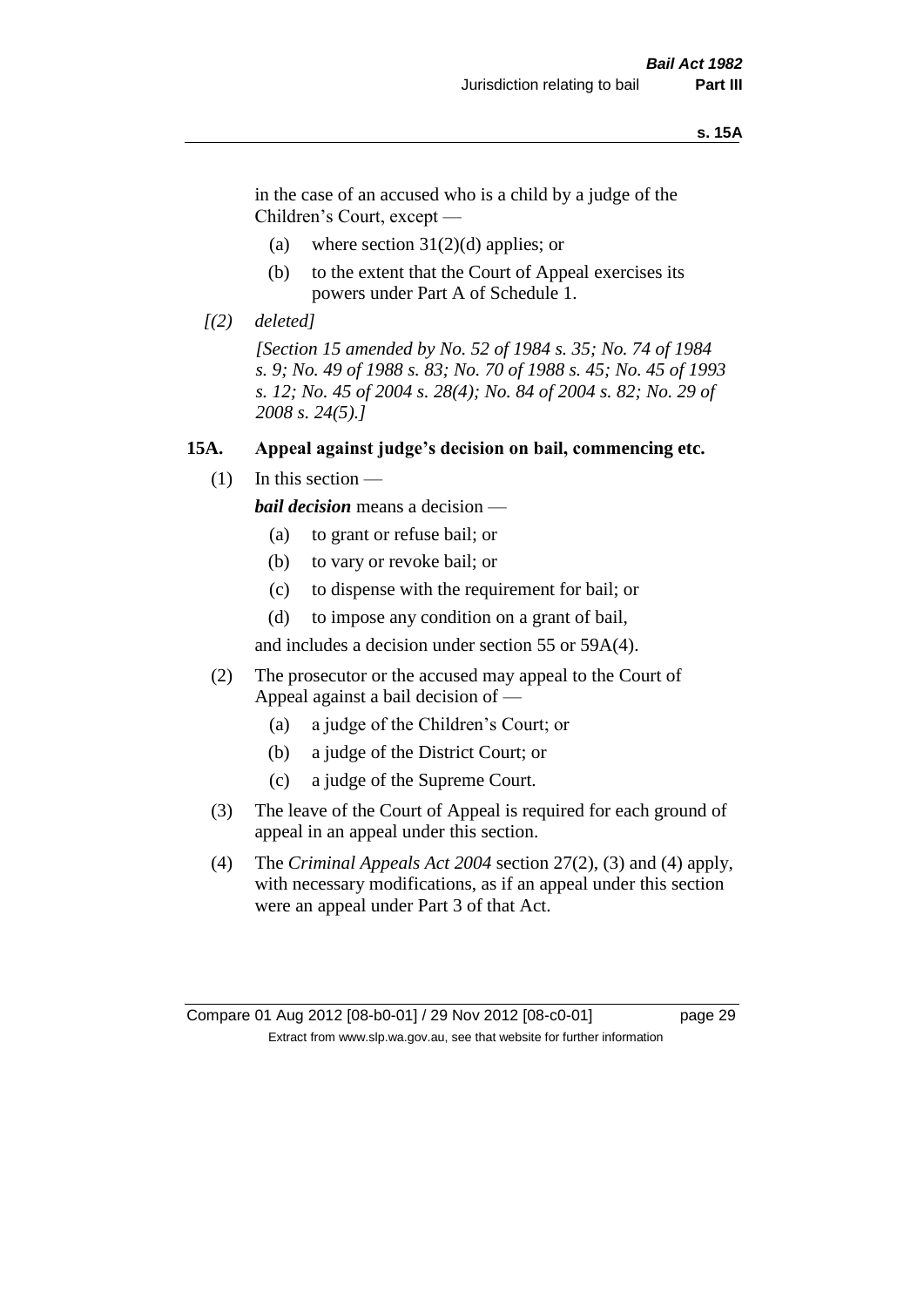#### **s. 15B**

- (5) An appeal under this section shall be commenced and conducted in accordance with this section, section 15B and rules of court made by the Supreme Court.
- (6) An appeal under this section shall be commenced by lodging with the Court of Appeal an application for leave to appeal that sets out the grounds of the appeal.
- (7) An appeal under this section cannot be commenced later than 21 days after the date of the bail decision unless the Court of Appeal orders otherwise.
- (8) An accused who is a party to an appeal under this section and who is in custody is entitled to be present at the hearing of the appeal if the accused so requests, and any official responsible for that custody who is informed of such a request shall do what is necessary to give effect to it.
- (9) For the purposes of giving effect to a request referred to in subsection (8), arrangements may be made for the accused to appear before the Court of Appeal by means of a video link or an audio link in accordance with section 66B, unless the Court of Appeal has ordered that the accused appear before it in person.

*[Section 15A inserted by No. 6 of 2008 s. 16(1).]*

#### **15B. Appeal under s. 15A, determining etc.**

- (1) The Court of Appeal has jurisdiction to hear and determine an appeal under section 15A.
- (2) The Court of Appeal shall determine an appeal on the material and evidence that was before the judge whose decision is the subject of the appeal.
- (3) Any decision of the Court of Appeal in relation to bail shall be made in accordance with the relevant provisions of sections 13A and 17 and Schedule 1.

page 30 Compare 01 Aug 2012 [08-b0-01] / 29 Nov 2012 [08-c0-01] Extract from www.slp.wa.gov.au, see that website for further information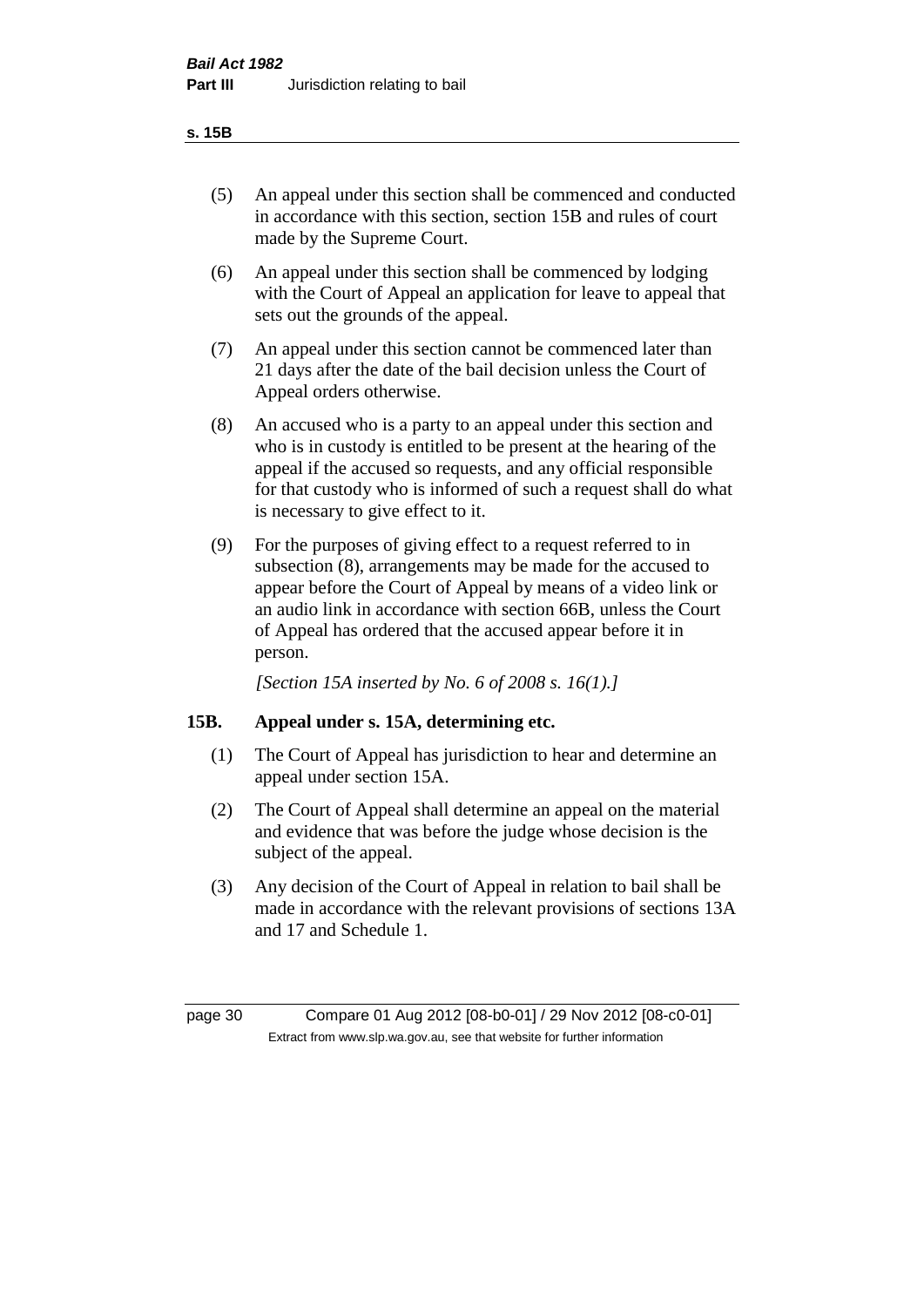- (4) Where in determining an appeal the Court of Appeal revokes the bail of an accused who is at liberty, it may order that the accused be returned to custody to await the appearance for which the bail was granted.
- (5) Where in determining an appeal the Court of Appeal varies the bail of an accused who is at liberty, it may order that the accused be returned to custody until the accused becomes entitled to be again at liberty pursuant to section 11.
- (6) A judge of appeal may issue any warrant that may be necessary to carry into effect an order under subsection (4) or (5).

*[Section 15B inserted by No. 6 of 2008 s. 16(1).]*

#### **16. Person arrested on warrant, bail of**

- (1) Subject to sections 14 and 15 where the arrest of an accused for an offence is made pursuant to a warrant he shall not be granted bail before he is brought before a court or judicial officer as commanded by the warrant, except by a justice acting in terms of section 6(9).
- (2) Notwithstanding subsection (1) or any other provision of this Act, an accused who has been arrested pursuant to a warrant —
	- (a) issued under section 59B; or
	- (b) issued under the *Criminal Procedure Act 2004* for an offence against section 51(1) or (2),

shall not have a right to have his case for bail considered, and shall not be granted bail, before he is brought before the court as commanded by the warrant.

*[Section 16 amended by No. 59 of 2004 s. 141; No. 84 of 2004 s. 11 and 82; No. 59 of 2006 s. 4(3); No. 6 of 2008 s. 36(2).]*

Compare 01 Aug 2012 [08-b0-01] / 29 Nov 2012 [08-c0-01] page 31 Extract from www.slp.wa.gov.au, see that website for further information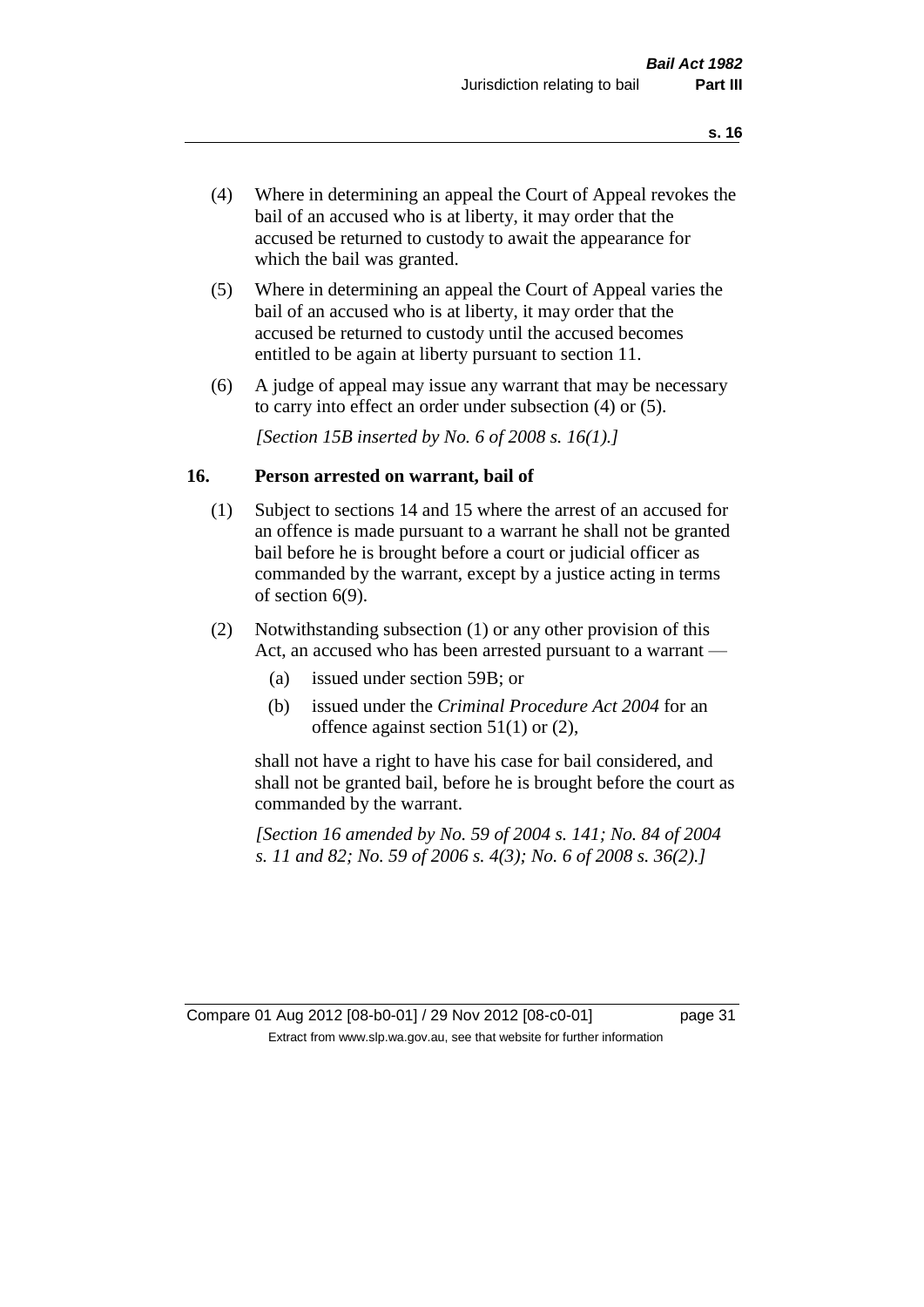| v<br>۰. |
|---------|
|---------|

#### **16A. Person arrested in urban area, restrictions on who can grant bail for in some cases**

- (1) Where this section applies to a person who has been arrested for an offence jurisdiction does not arise under section 13 until the person is brought before —
	- (a) a court constituted by or so as to include a magistrate; or
	- (b) where section 15 applies, a judge of the Supreme Court or a judge of the Children's Court as the case may require.
- (2) This section applies where
	- (a) a person has been arrested in an urban area for a serious offence; and
	- (b) the serious offence is alleged to have been committed while the accused was —
		- (i) on bail for; or
		- (ii) at liberty under an early release order made in respect of,

another serious offence.

- (3) This section also applies where a person has been arrested in an urban area for an offence against section 61(1) of the *Restraining Orders Act 1997* (which creates offences for breaches of violence restraining orders).
- (4) In this section —

*urban area* means —

- (a) the metropolitan region as defined in the *Planning and Development Act 2005* and any prescribed area that adjoins that region; and
- (b) any other prescribed area of the State, being the whole or part of, or an area adjoining, a local government district under the *Local Government Act 1995* that is designated under that Act as a city or a town.

page 32 Compare 01 Aug 2012 [08-b0-01] / 29 Nov 2012 [08-c0-01] Extract from www.slp.wa.gov.au, see that website for further information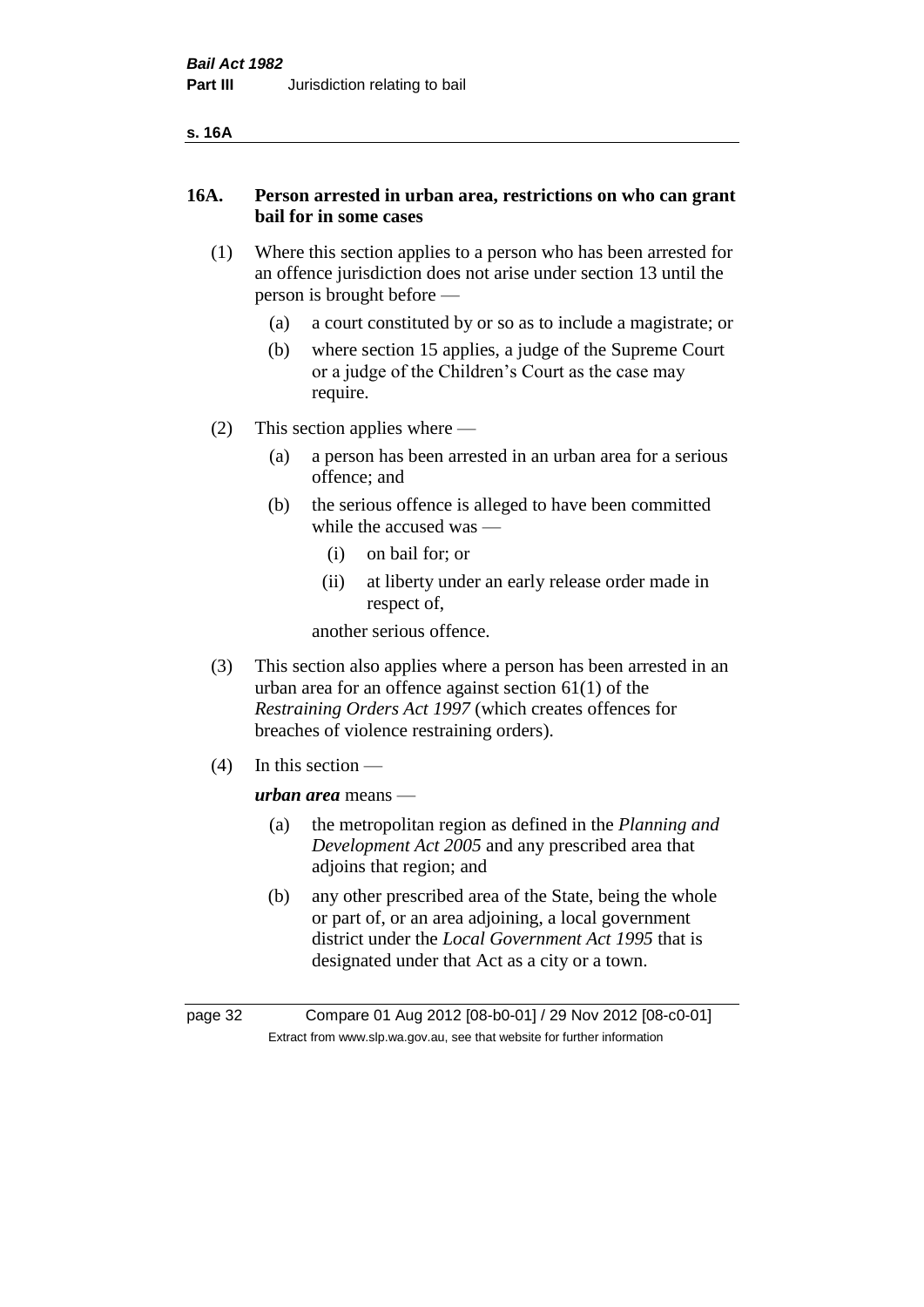*[Section 16A inserted by No. 54 of 1998 s. 6(1); amended by No. 38 of 2004 s. 59; No. 84 of 2004 s. 82; No. 38 of 2005 s. 15.]*

#### **17. Conditions on bail which may be imposed**

- (1) A judicial officer or authorised officer may impose conditions on a grant of bail only to the extent that he is authorised to do so by clause 2(3)(c) of Part C and Part D of Schedule 1.
- (2) Conditions imposed on a grant of bail shall not be any more onerous on the accused than the judicial officer or authorised officer considers is required in the public interest having regard to the nature of the offence for which the accused is in custody and the circumstances of the accused.

*[Section 17 amended by No. 45 of 1993 s. 8 and 12; No. 84 of 2004 s. 82.]* 

#### **17A. Child on bail, changing responsible person for (Sch. 1 Pt. C cl. 2)**

- (1) Where this section applies, an authorised police officer may
	- (a) cancel an undertaking of the kind described in clause 2(3)(c) of Part C of Schedule 1; and
	- (b) approve of another person as a responsible person within the meaning in that clause; and
	- (c) detain the accused or order his detention until the person so approved enters into an undertaking of the kind mentioned in paragraph (a).
- (2) Subsection (1) applies where
	- (a) a person has entered into an undertaking referred to in paragraph (a) of that subsection; and
	- (b) a judicial officer when granting bail ordered that the person may under this section be released from the undertaking by an authorised police officer; and
	- (c) the person wishes to be so released.

Compare 01 Aug 2012 [08-b0-01] / 29 Nov 2012 [08-c0-01] page 33 Extract from www.slp.wa.gov.au, see that website for further information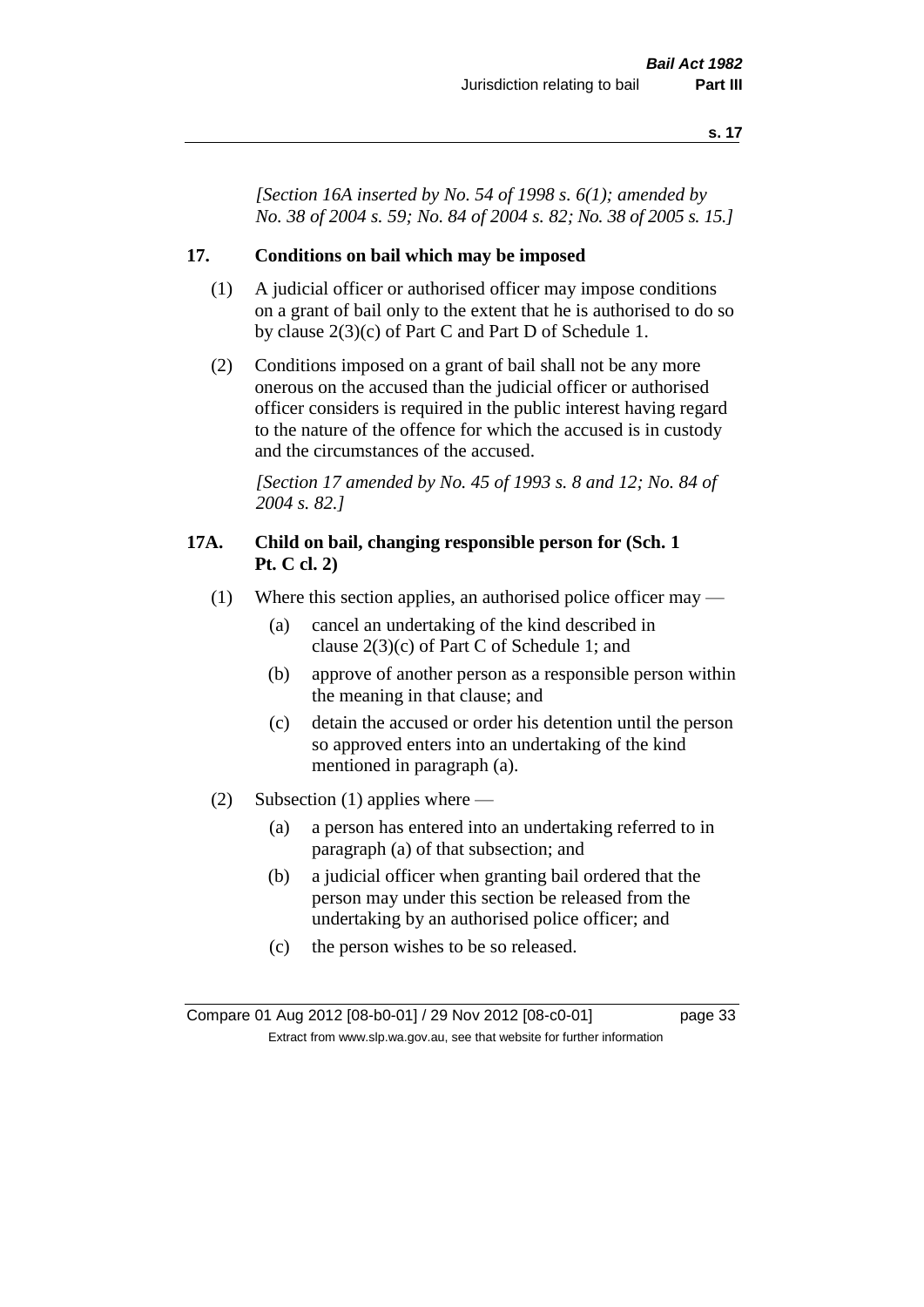#### **s. 17A**

- (3) A police officer may, for the purpose of the exercise of the powers in subsection (1), take into custody a child accused who has been released on bail.
- (4) If the police officer is not an authorised police officer he shall, as soon as is practicable, bring the accused before an authorised police officer for the purpose referred to in subsection (3).
- (5) After an undertaking has been entered into as mentioned in subsection  $(1)(c)$ , the accused, subject to this Act, has a right to be at liberty until he is required to appear before a court.

*[Section 17A inserted by No. 45 of 1993 s. 9; amended by No. 84 of 2004 s. 82.]* 

*[18-19. Deleted by No. 59 of 2006 s. 7(1).]*

page 34 Compare 01 Aug 2012 [08-b0-01] / 29 Nov 2012 [08-c0-01] Extract from www.slp.wa.gov.au, see that website for further information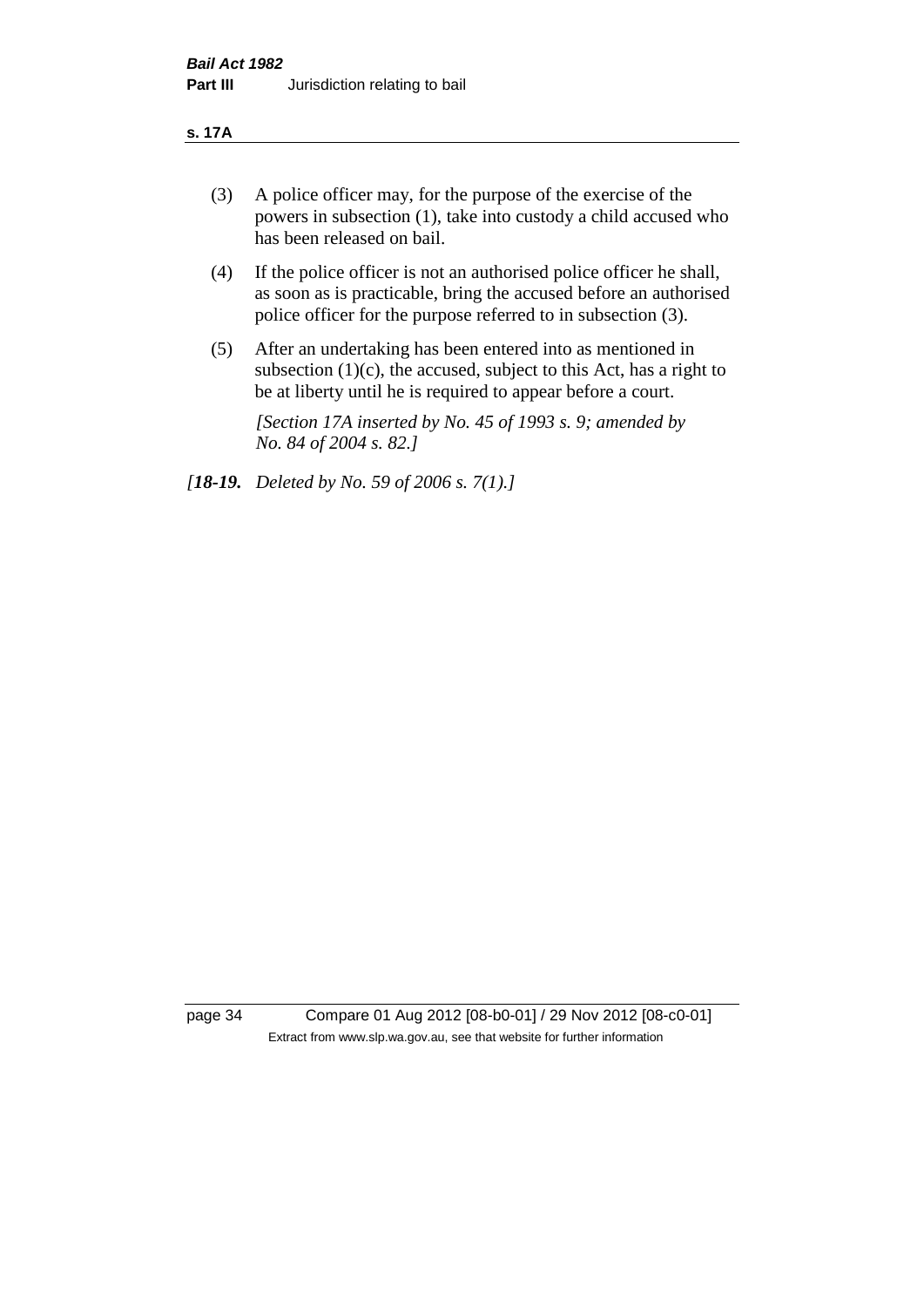# **Part IV — Hearing of case for bail, parties, and evidence**

# **20. Bail hearing for indictable offence, court may hold in private etc.**

- (1) On the consideration by a judicial officer of a case for bail of an accused who is charged with an offence triable by jury, the judicial officer may, to avoid prejudice to either party, exercise the powers described in subsection (2), but shall only exercise the power in paragraph (b) thereof if he considers that the exercise of the power in paragraph (a) is not, on its own, likely to be sufficient to avoid prejudice.
- (2) The powers referred to in subsection (1) are to order
	- (a) that no report, or summary, of any statement, or of any specified statement, made or furnished at the hearing shall be published by any means;
	- (b) that the bail application be heard *in camera*.
- (3) Where an order is made under subsection (2)(a), no report, or summary, of any statement referred to in that paragraph shall be published by any means —
	- (a) if the offence is one that may be tried on indictment, before a court decides that it is to be tried on indictment; or
	- (b) if the accused is discharged from further proceedings upon the prosecution notice or indictment brought against him for the offence, before he is so discharged; or
	- (c) if the accused is tried on indictment for the offence, before the trial is ended.
- (4) A person who, except with lawful excuse, fails to comply with an order made under this section commits an offence. Penalty: \$1 000.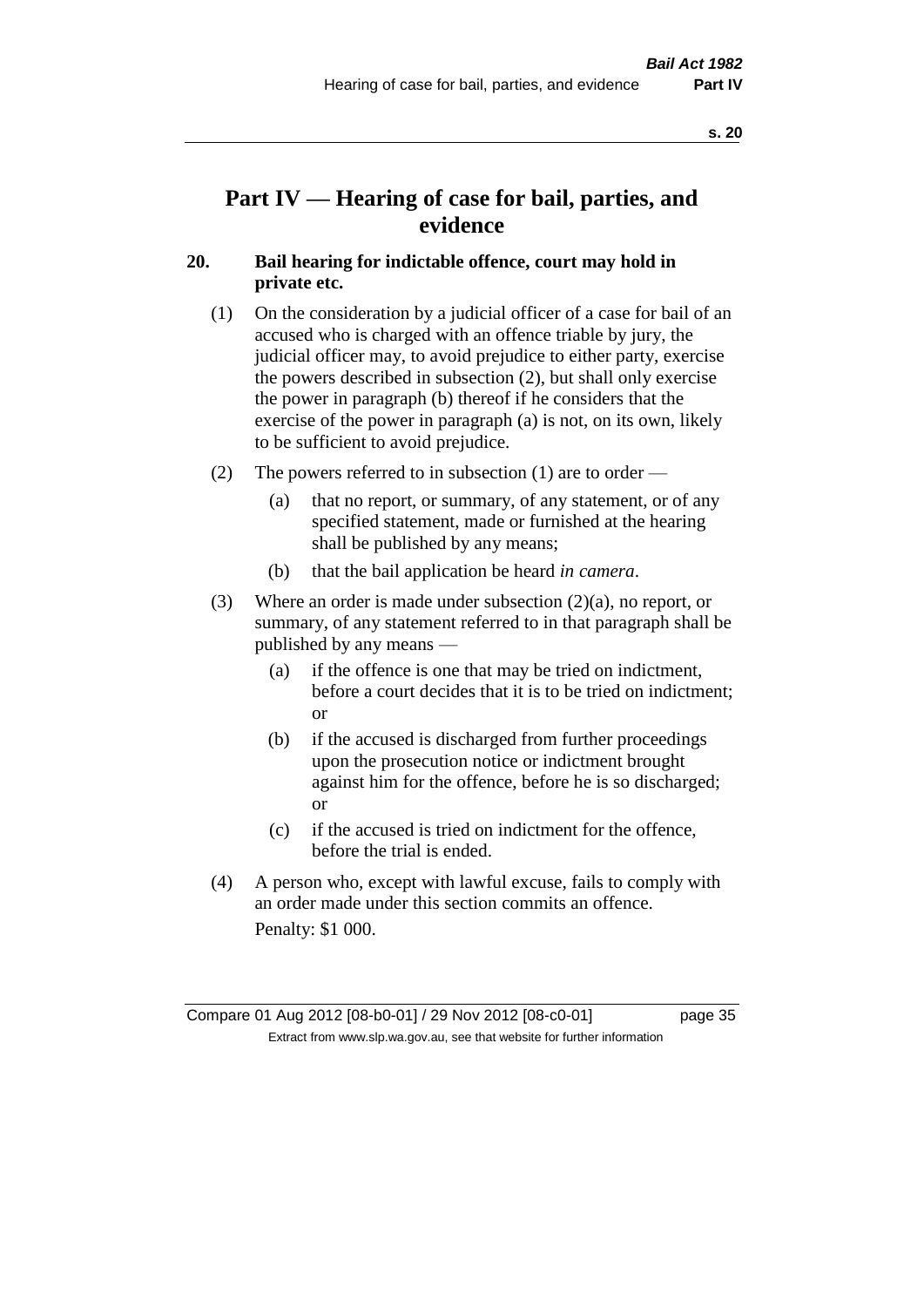*[Section 20 amended by No. 50 of 2003 s. 37(2); No. 4 of 2004 s. 58; No. 84 of 2004 s. 11 and 82.]*

# **21. Parties to bail proceedings, who are**

- (1) The parties to proceedings on a case for bail are the prosecutor and the accused and, subject to subsection (2), no other person shall be a party to, or be represented at, the proceedings.
- (2) Nothing in subsection (1) affects the right of
	- (a) the Attorney General to apply for leave, or be an appellant, under Part 2 of the *Criminal Appeals Act 2004*; or
	- (b) the Director of Public Prosecutions or the State Solicitor to receive notice and be heard under section 7F(2); or
	- (c) an officer referred to in section 33 of the *Children's Court of Western Australia Act 1988* to be present at and participate in proceedings concerning a child under that section.

*[Section 21 amended by No. 15 of 1988 s. 9; No. 49 of 1988 s. 84; No. 33 of 1989 s. 18; No. 31 of 1993 s. 7; No. 65 of 2003 s. 88(3); No. 59 of 2004 s. 141; No. 84 of 2004 s. 11 and 82; No. 6 of 2008 s. 9(3).]* 

# **22. Evidence at bail hearings**

A judicial officer or authorised person may in considering any case for bail receive and take into account such information as he thinks fit whether or not the same would normally be admissible in a court of law.

# **23. Accused not bound to supply information**

An accused is not obliged to complete, or furnish information for, the form referred to in section  $8(1)(b)$ , or for any revision thereof, or to furnish any information, whether on oath or otherwise, for the purpose of having his case for bail considered.

page 36 Compare 01 Aug 2012 [08-b0-01] / 29 Nov 2012 [08-c0-01] Extract from www.slp.wa.gov.au, see that website for further information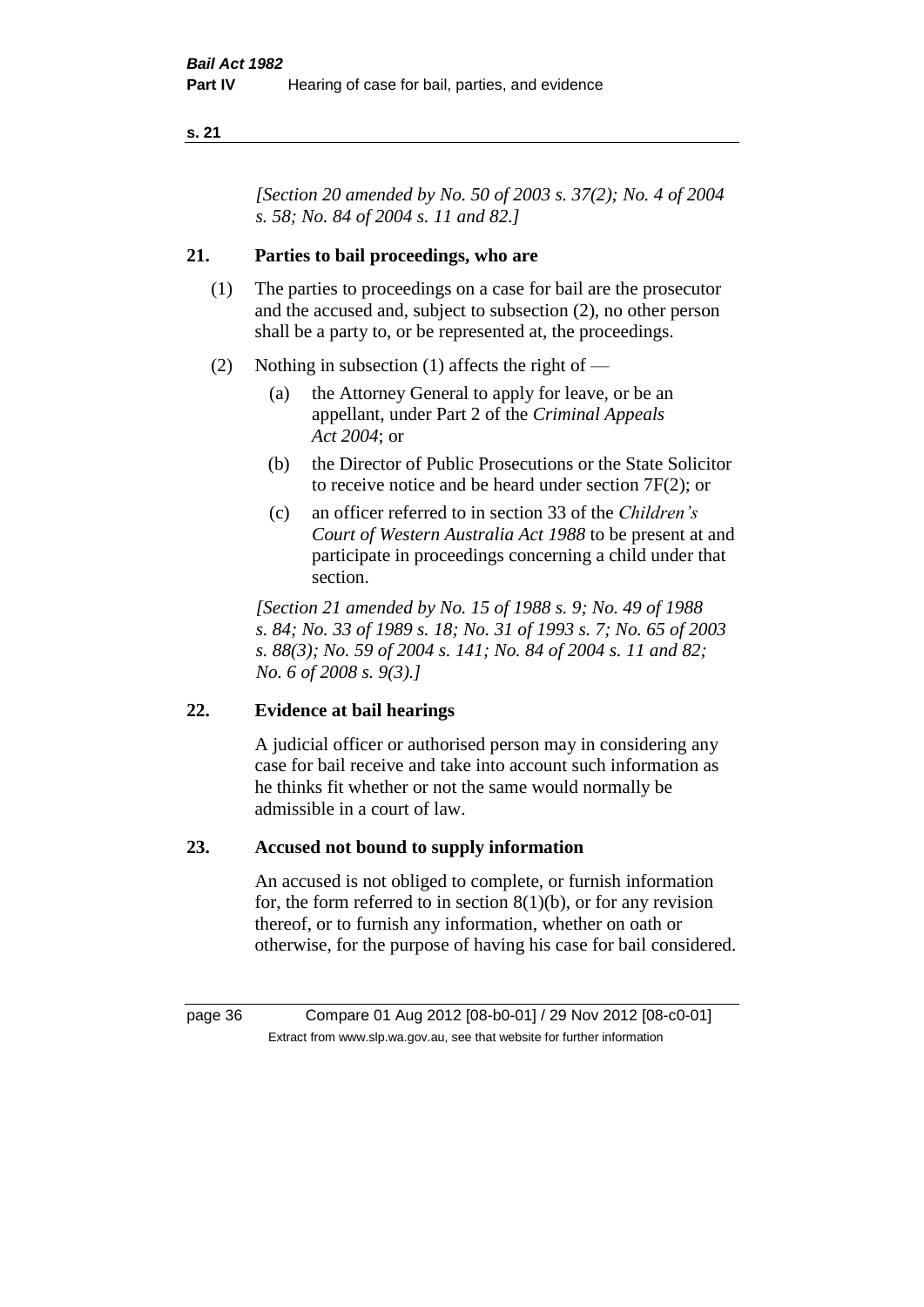*[Section 23 amended by No. 84 of 2004 s. 82; No. 6 of 2008 s. 43(2).]* 

## **24. Court etc. may ask police to verify etc. accused's information**

- (1) A judicial officer or authorised officer who is called upon to consider a case for bail may —
	- (a) request that any information placed before the judicial officer or authorised officer by the accused for the purposes of the case be verified by a police officer, and to that end may refer to a police officer the form mentioned in section 8(1)(b), after it has been completed or revised;
	- (b) request that a report on any matter mentioned in Part C of Schedule 1, so far as it applies to an accused whose case is being or to be considered, be made by a police officer.
- (2) Where a reference or request is made under subsection (1) a police officer shall, as soon as is practicable —
	- (a) make a report to the judicial officer or the authorised officer accordingly; and
	- (b) furnish a copy of the report to the accused or his solicitor or counsel.

*[Section 24 inserted by No. 61 of 1990 s. 6; amended by No. 45 of 1993 s. 12; No. 84 of 2004 s. 82; No. 6 of 2008 s. 43(2).]* 

### **24A. Court may ask community corrections officer to verify etc. accused's information etc.**

(1) A judicial officer who is called upon to consider a case for bail may refer to a community corrections officer any matter referred to in section 24(1) and may request a community corrections officer to do any matter referred to in that section.

Compare 01 Aug 2012 [08-b0-01] / 29 Nov 2012 [08-c0-01] page 37 Extract from www.slp.wa.gov.au, see that website for further information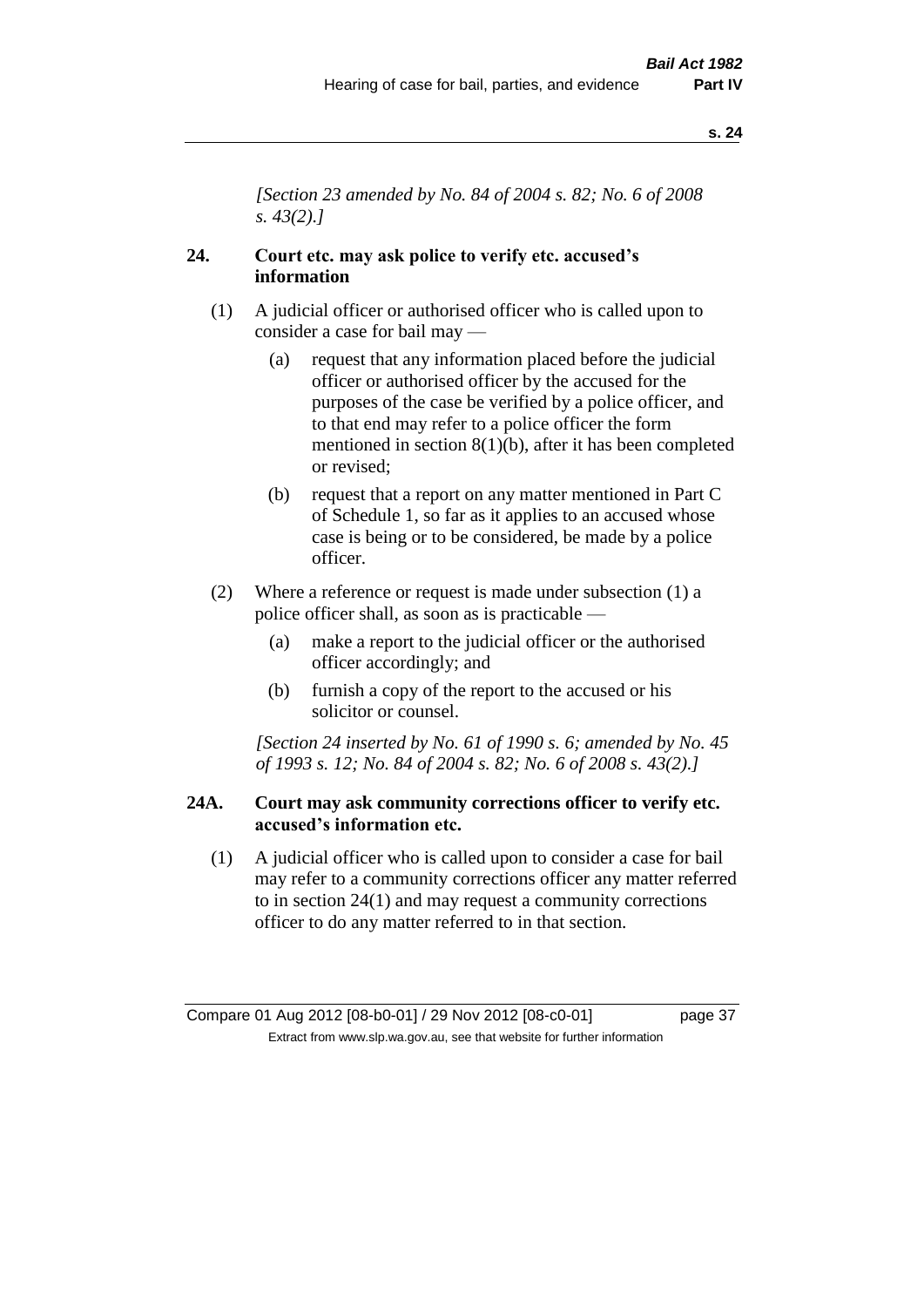- (2) A judicial officer who is called upon to consider a case for bail and who desires to impose a home detention condition as a condition on a grant of bail, shall request that a report be made by a community corrections officer about the suitability of the accused to be subject to a home detention condition.
- (3) Where a reference or a request is made under subsection (1) or a report is requested under subsection (2) a community corrections officer shall, as soon as is practicable, make a report to the judicial officer and, at the discretion of the judicial officer, copies may be made available to the prosecution or to the accused or his solicitor or counsel.
- (4) Where a community corrections officer makes a report that an accused is suitable to be subject to a home detention condition, the officer shall annex to the report and provide to the accused or his solicitor or counsel, a list of those conditions in rules made under section 50L that may be applied to the accused by the CEO (corrections) while the accused is subject to the home detention condition.

*[Section 24A inserted by No. 61 of 1990 s. 7; amended by No. 31 of 1993 s. 9; No. 84 of 2004 s. 82; No. 65 of 2006 s. 53.]* 

# **25. Information given by accused for bail purposes not admissible at trial**

A statement made by an accused to a judicial officer or authorised officer for the purpose of a decision whether bail should be granted to him for any appearance in court for an offence shall not be admissible in evidence against him at his trial for that offence.

*[Section 25 amended by No. 84 of 2004 s. 82.]* 

# **26. Record of bail decision and reasons**

- (1) A bail record form shall be completed by an authorised officer or a justice if he —
	- (a) refuses to grant bail to an accused; or

page 38 Compare 01 Aug 2012 [08-b0-01] / 29 Nov 2012 [08-c0-01] Extract from www.slp.wa.gov.au, see that website for further information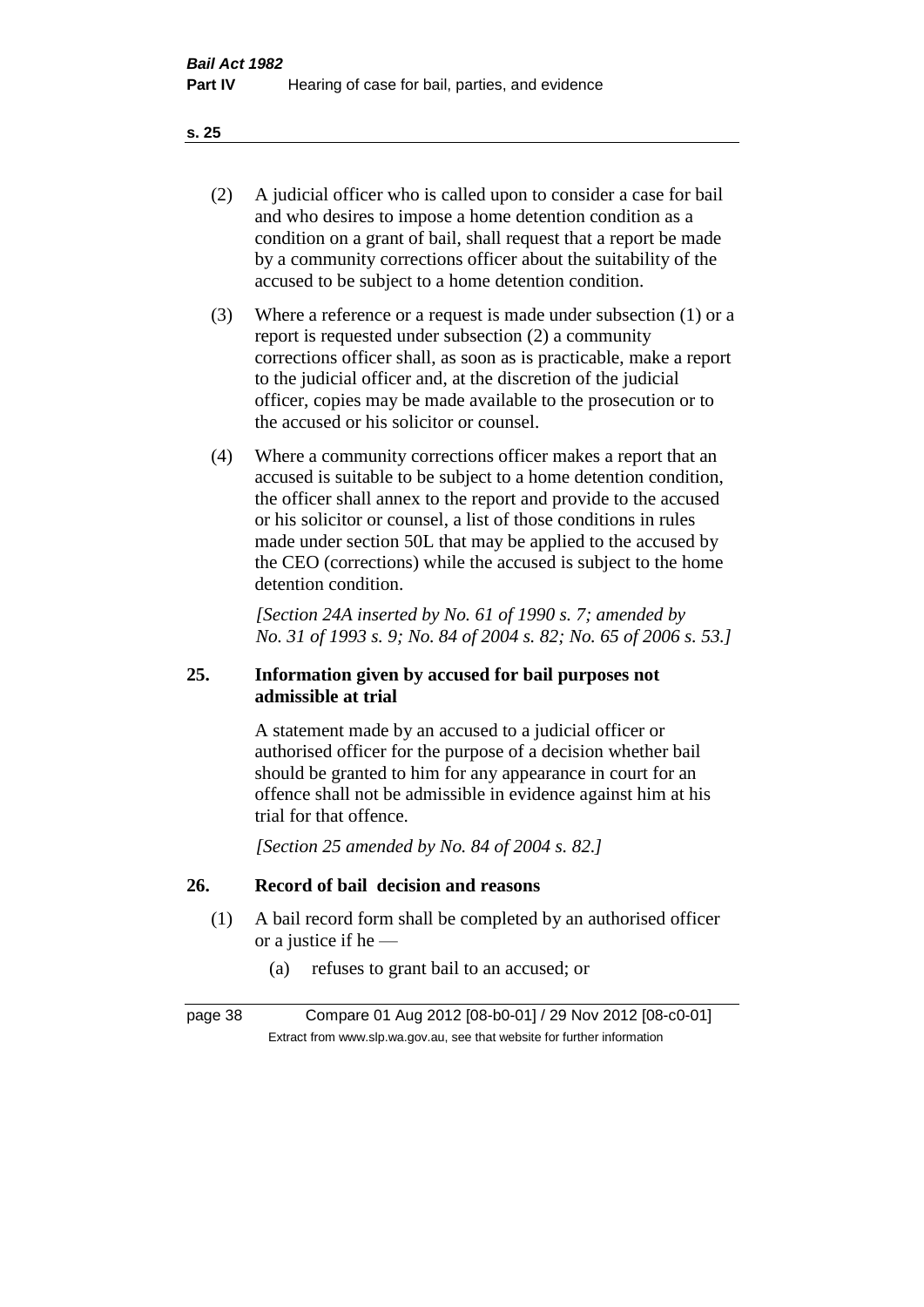- (b) grants bail to an accused in the circumstances referred to in clause 3 of Part B of Schedule 1; or
- (ba) grants bail to an accused for a serious offence to which Schedule 1 Part C clause 3A applies; or
- (c) imposes any condition on a grant of bail and it appears to him that the accused is dissatisfied with the condition.
- (2) Where a judicial officer, other than a justice
	- (a) refuses to grant bail to an accused; or
	- (aa) grants bail to an accused for a serious offence to which Schedule 1 Part C clause 3A applies; or
	- (b) imposes any condition on a grant of bail and it appears to him that the accused is dissatisfied with the condition,

a record of the decision and of the reasons therefor shall be made.

- (3) The accused, the prosecutor or an intending prosecutor shall be entitled, upon request, to be furnished with a copy of the bail record form or, where subsection (2) applies, of the record made.
- (4) For the purposes of this section
	- (a) references to a justice do not include a magistrate or a judge of the District Court or the Supreme Court or the Children's Court who is a justice; and
	- (b) a bail record form is an approved form designed to contain a summary of the matters relevant to the decision as to the bail of an accused, including those matters set out in Part C of Schedule 1, the decision made, and the reasons for the decision.

*[Section 26 inserted by No. 15 of 1988 s. 10; amended by No. 49 of 1988 s. 85; No. 45 of 1993 s. 12; No. 59 of 2004 s. 141; No. 84 of 2004 s. 82; No. 6 of 2008 s. 17 and 43(1).]*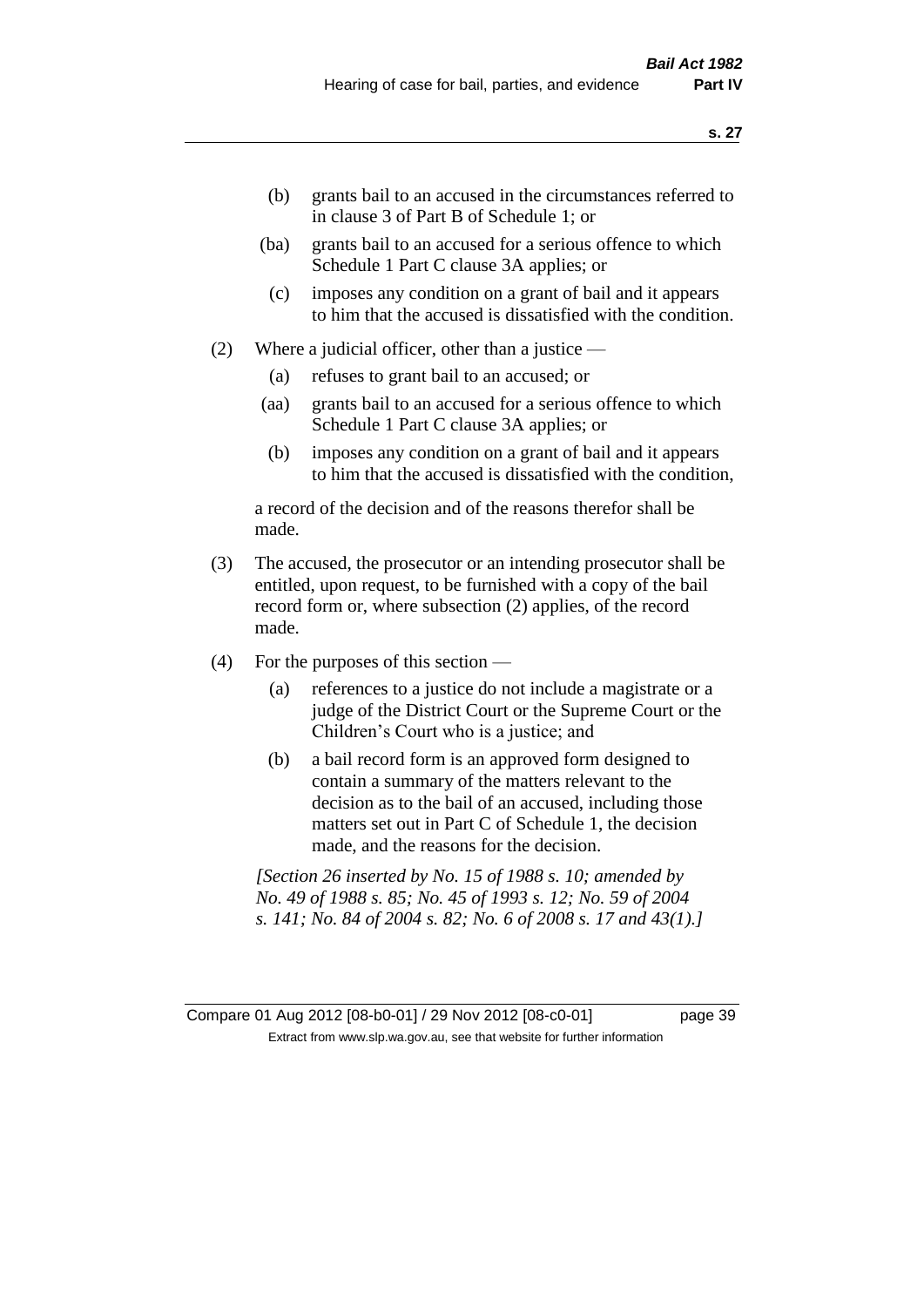### **27. Relevant papers to be sent to court where accused to appear**

- (1) An authorised officer and a judicial officer who consider an accused's case for bail for an appearance for an offence and a person before whom a bail undertaking or a surety undertaking is entered into shall ensure that the relevant papers are sent as soon as is practicable, to the court before which the accused is required to appear.
- (2) In subsection (1) the *relevant papers* in relation to any particular officer or person means such papers as are prescribed to be sent by that officer or person.

*[Section 27 amended by No. 84 of 2004 s. 82; No. 59 of 2006 s. 7(2).]* 

# **27A. Bail with home detention, papers to be sent to CEO (corrections)**

A judicial officer who grants bail subject to a home detention condition shall ensure that a copy of the bail record form and of the bail undertaking are sent as soon as is practicable to the CEO (corrections).

*[Section 27A inserted by No. 61 of 1990 s. 8; amended by No. 31 of 1993 s. 9; No. 65 of 2006 s. 53.]* 

page 40 Compare 01 Aug 2012 [08-b0-01] / 29 Nov 2012 [08-c0-01] Extract from www.slp.wa.gov.au, see that website for further information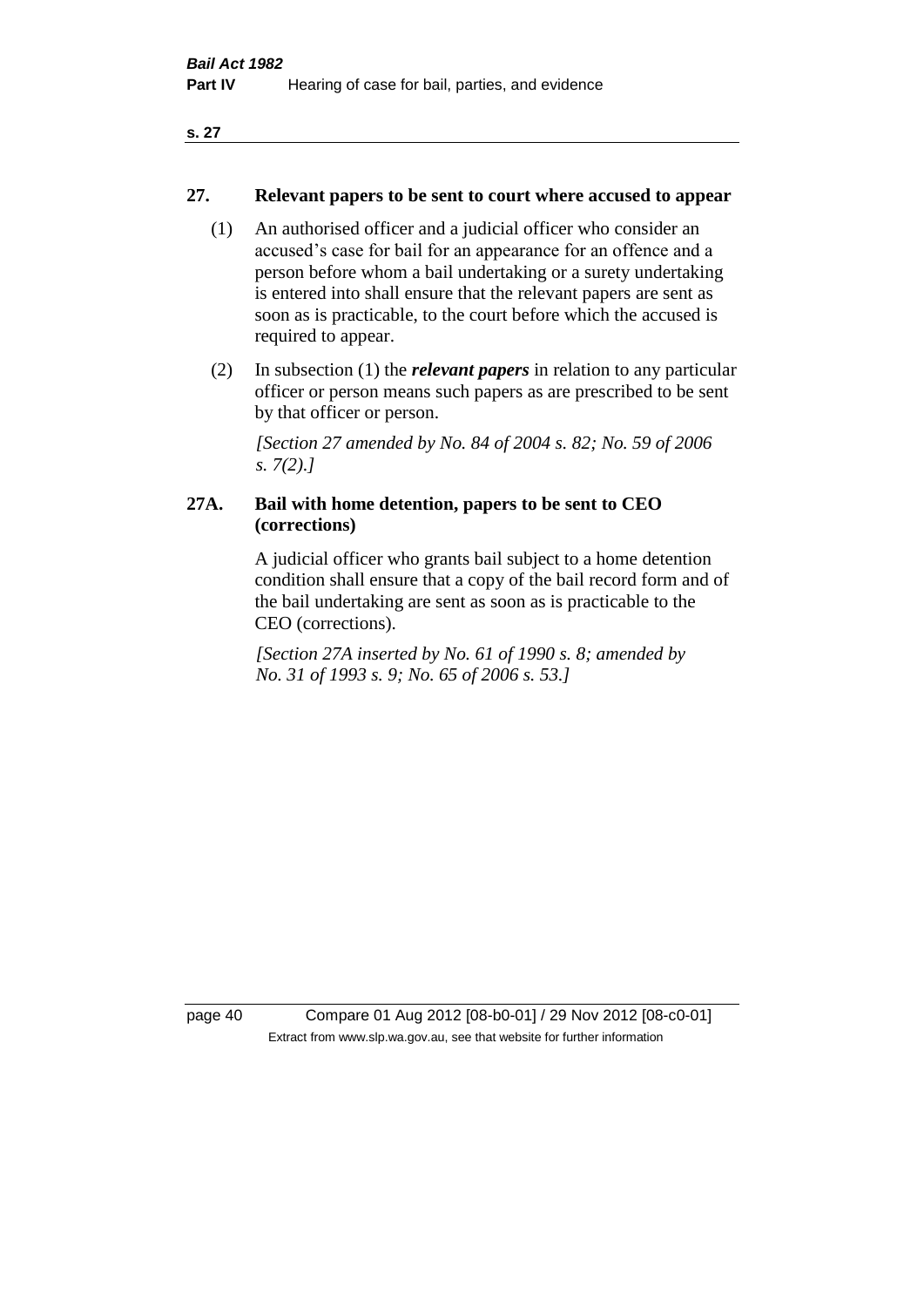# **Part V — Bail undertakings**

#### **28. Bail undertaking, when required and nature of**

- (1) A person shall not be released on bail for an appearance in court unless he has entered into a bail undertaking for that appearance or is deemed to have done so under section 31(3).
- (2) A bail undertaking is an undertaking in writing by an accused in the prescribed form —
	- (a) that he will appear at a time and place specified, or deemed by section 31(3) to be specified, in the undertaking; and
	- (b) that if the accused fails to appear at that time and place the accused will, as soon as is practicable, appear at the court at which the accused was required to appear, when that court is sitting; and
	- (c) that he will comply with such conditions as may be imposed on him under clause 2 of Part D of Schedule 1; and
	- (d) that he will comply with any home detention condition which may be imposed as a condition on a grant of bail to him pursuant to clause 3 of Part D of Schedule 1,

and containing any agreement as to forfeiture of money by the accused which may be required pursuant to clause 1 of that Part.

- (3) A bail undertaking for any appearance may be entered into in respect of more than one offence.
- (4) The undertakings mentioned in subsection  $(2)(a)$  and  $(b)$  are, subject to section 34, enforceable under sections 51, 57 and 58.

*[Section 28 amended by No. 61 of 1990 s. 9; No. 45 of 1993 s. 12; No. 59 of 2004 s. 141; No. 84 of 2004 s. 82; No. 6 of 2008 s. 18(1).]*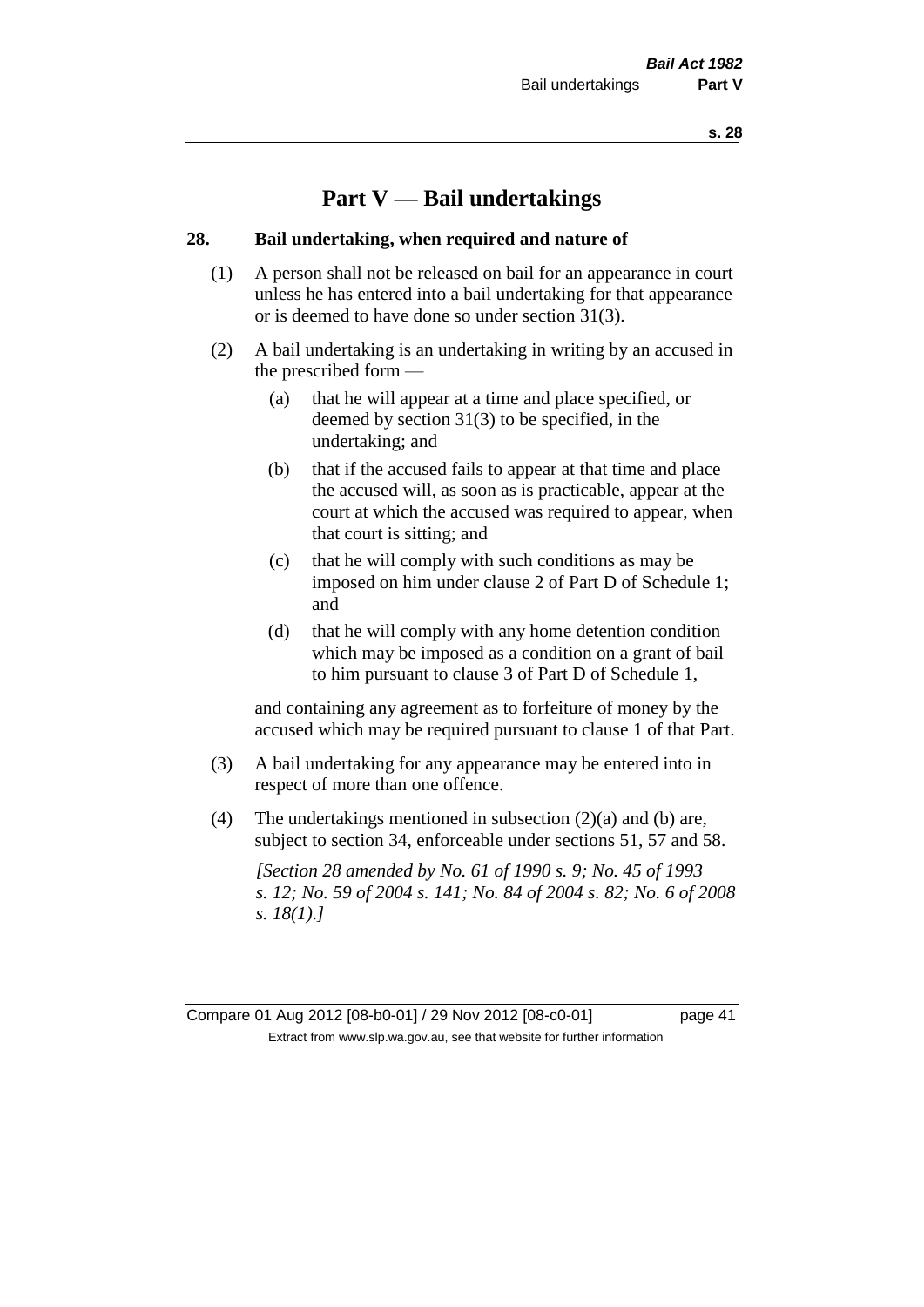# **29. Before whom bail undertaking may be entered into**

A bail undertaking need not be entered into before the judicial officer or authorised officer who granted bail but may be entered into before any of the following persons —

- (a) a judicial officer;
- (b) a registrar of a court, other than a deputy registrar of the Magistrates Court or the Children's Court;
- (c) an authorised police officer;
- (d) an associate of a judge of the Supreme Court, the District Court or the Children's Court;
- (e) where the accused is in a lock-up or prison, any person for the time being in charge of the lock-up or prison;
- (f) where the accused is in a court custody centre, any person for the time being in charge of the centre who is approved for the purposes of this paragraph by the chief executive officer of the department of the Public Service principally assisting in the administration of the *Court Security and Custodial Services Act 1999*;
- (g) where the accused is a child, any authorised community services officer.

*[Section 29 amended by No. 15 of 1988 s. 11; No. 49 of 1988 s. 86; No. 2 of 1996 s. 61; No. 59 of 2004 s. 141; No. 84 of 2004 s. 82; No. 6 of 2008 s. 19.]* 

# **30. Duties of person before whom bail undertaking is entered into**

- (1) The person before whom a bail undertaking is to be entered into by an accused shall before it is entered into —
	- $(a)$  either
		- (i) read it to the accused; or
		- (ii) be informed by the accused that the accused has read it; or
		- (iii) if necessary, have it translated to the accused;

page 42 Compare 01 Aug 2012 [08-b0-01] / 29 Nov 2012 [08-c0-01] Extract from www.slp.wa.gov.au, see that website for further information

#### **s. 29**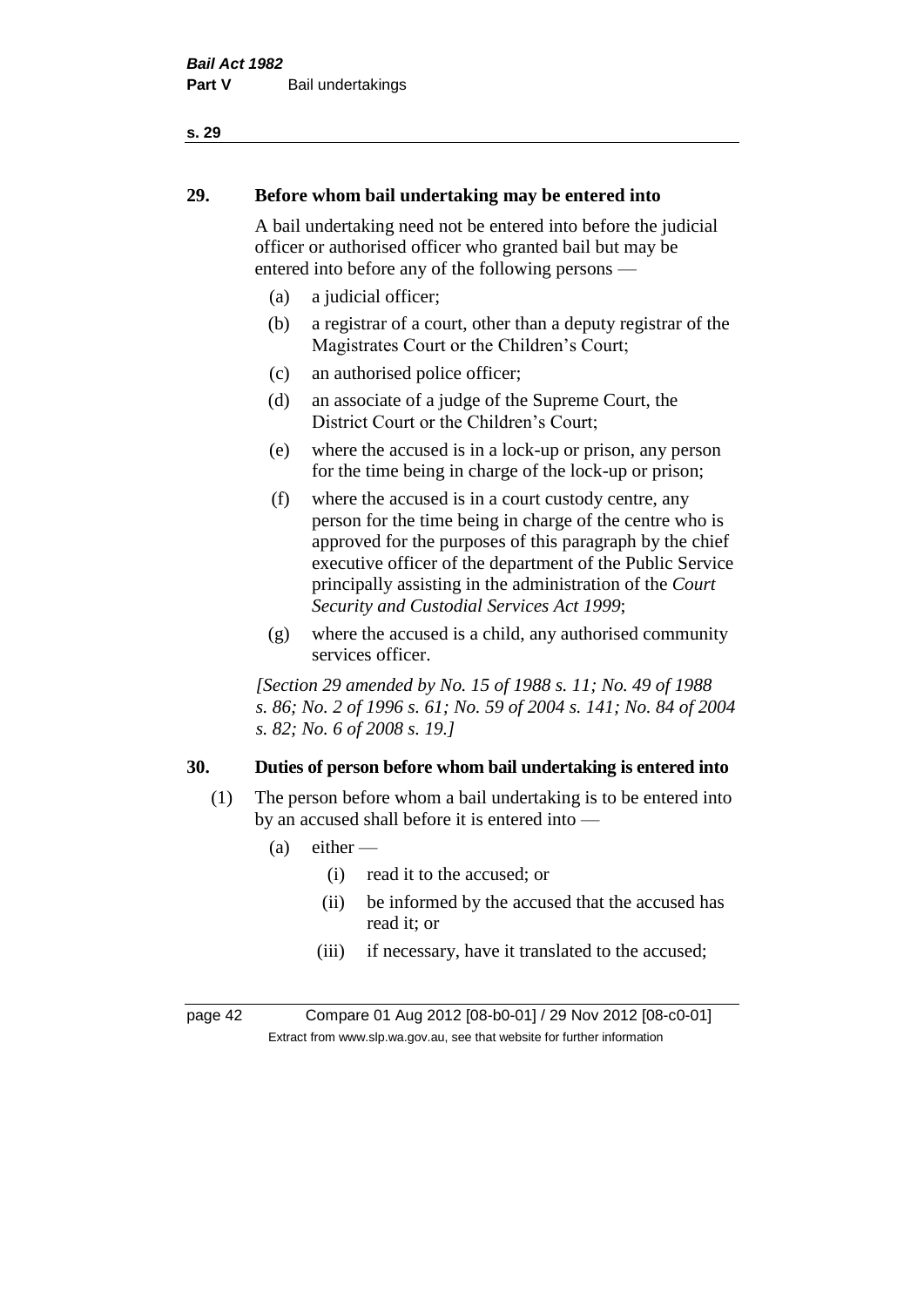and

- (b) ensure that all conditions which are to be complied with before the release of the accused have been complied with.
- (2) The person before whom a bail undertaking is entered into by an accused shall give to him, or cause to be given to him —
	- (a) a copy of the bail undertaking as duly completed; and
	- (b) a notice in writing in the approved form showing
		- (i) his obligations pursuant to the undertaking; and
		- (ii) the consequences of his failure to comply with them.
- (3) The person before whom a bail undertaking is entered into by an accused shall enquire of the accused whether he requires the notice referred to in subsection (2)(b) to be read or translated to him and shall take such steps as are necessary to comply with any such requirement of the accused.

*[Section 30 inserted by No. 15 of 1988 s. 12; amended by No. 84 of 2004 s. 82; No. 6 of 2008 s. 20 and 43(3).]* 

### **31. Different time and place for appearance, substituting**

- (1) A different time or a different time and place may be substituted in accordance with this section for the time and place for appearance specified, or deemed by this section to be specified, in a bail undertaking.
- (2) A different time, or a different time and place, for the appearance by the accused may be substituted as mentioned in subsection  $(1)$  —
	- (a) upon an adjournment of proceedings at which the accused is present, by the judicial officer, if he has power to grant bail for that appearance, fixing a time and place for the resumed proceedings and notifying the accused orally thereof;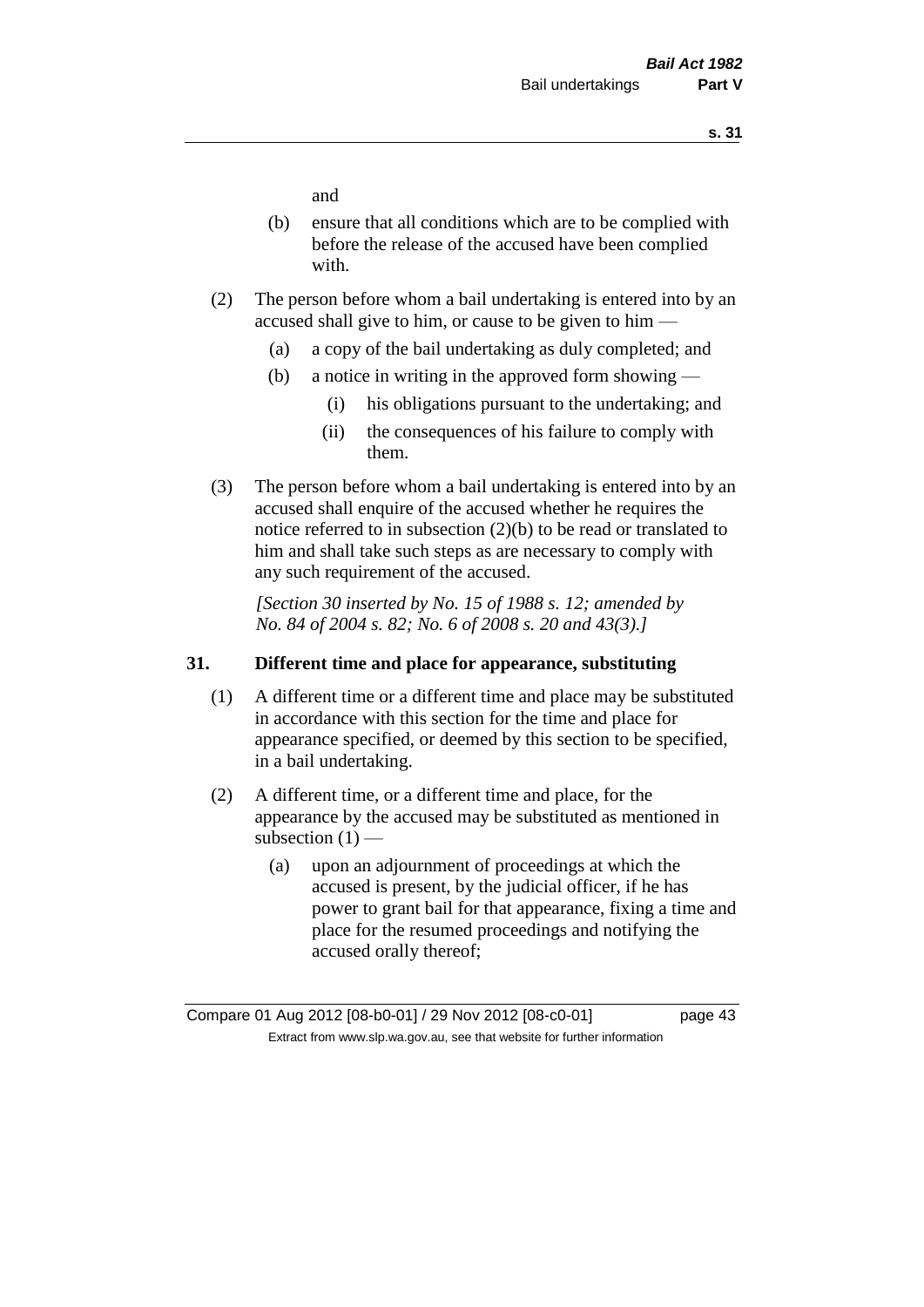- (b) upon an adjournment of proceedings from which the accused is absent for reasonable cause, by the judicial officer, if he has power to grant bail for that appearance, fixing a time and place for the resumed proceedings and directing the registrar of the court to cause written notice of the time and place to be given to the accused;
- (c) where
	- (i) a judge of the Supreme Court or a judge of the Children's Court has granted bail to an accused under section 15; and
	- (ii) a judicial officer, other than such a judge, has committed the accused to the Supreme Court,

by a judge of the Supreme Court or a judge of the Children's Court, as the case may require, notifying the accused orally, or directing the registrar of the court to cause written notice to be given to the accused of the time or time and place for the proceedings;

- $(d)$  where
	- (i) a judge of the Supreme Court or a judge of the Children's Court has granted bail to an accused under section 15;
	- *[(ii) deleted]*
	- (iii) the judicial officer is satisfied that there has been no material change in the facts or circumstances which applied on the grant of bail,

by the judicial officer notifying the accused orally, or directing the registrar of the court to cause written notice to be given to the accused, of the time or time and place for the resumed proceedings;

(e) upon a committal to the Supreme Court or District Court, by a judicial officer, if he has power to grant bail for that appearance, fixing a specified day in a specified sitting or session of that court and directing the registrar

**s. 31**

page 44 Compare 01 Aug 2012 [08-b0-01] / 29 Nov 2012 [08-c0-01] Extract from www.slp.wa.gov.au, see that website for further information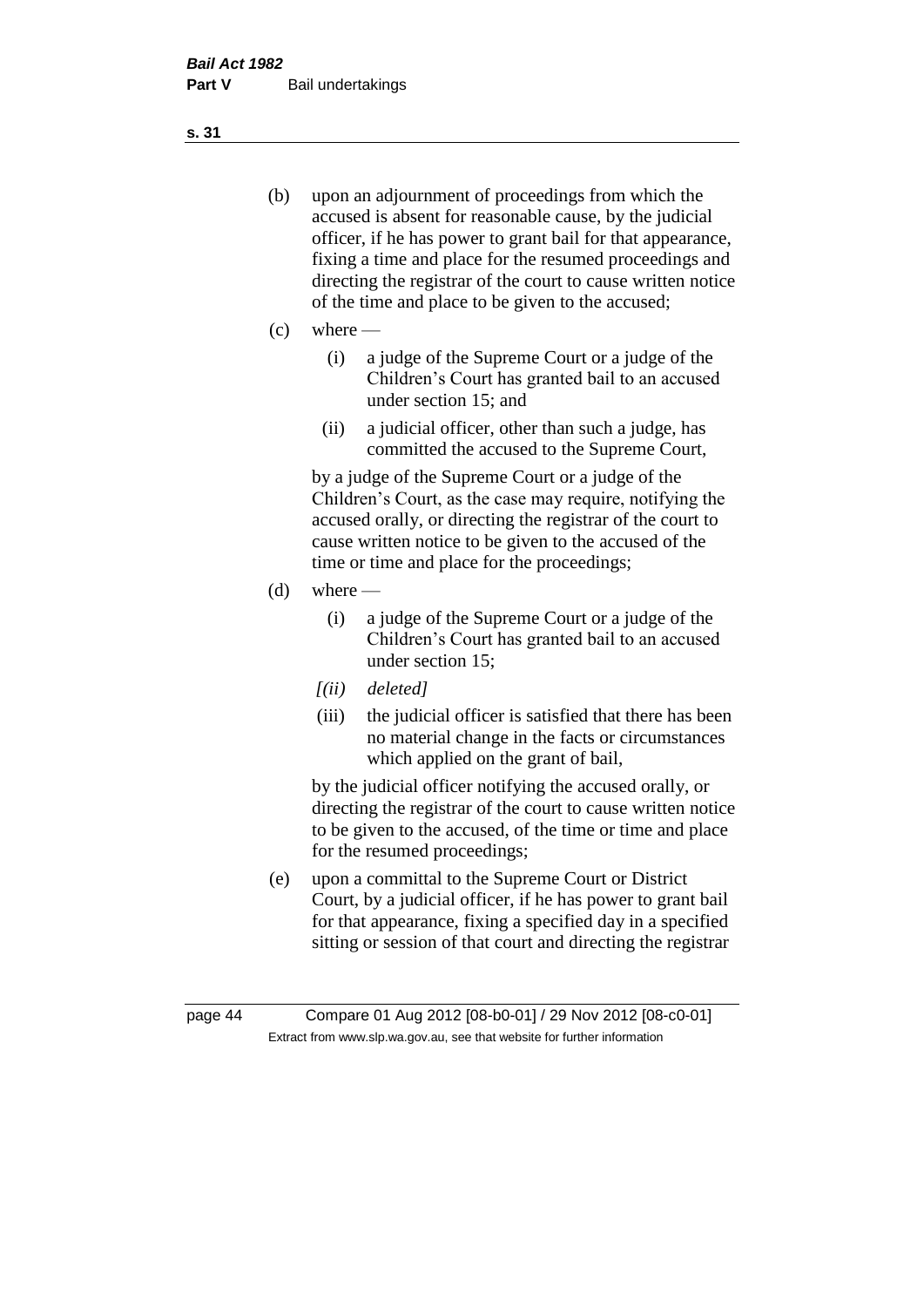of the court to cause written notice of the day to be given to the accused;

- (f) where an accused has been committed for trial in the Supreme Court or the District Court in a specified sitting or session thereof or on a specified day in a specified sitting or session thereof, by an officer of the court, or a person authorised under subsection (5), fixing a time for the trial in that sitting or session and causing written notice of the time to be given to the accused;
- (g) if the parties agree to a different time or a different time and place for the proceedings, by an officer of the court giving written notice thereof to the accused.
- (3) Where a different time or a different time and place is notified to an accused pursuant to subsection (2) the bail undertaking shall be deemed to be amended to specify that time or that time and place for appearance, and the terms and conditions thereof shall continue to apply as so amended as if the accused had entered into the bail undertaking in that form.
- (4) Where the power in subsection  $(2)(b)$  is exercised upon an adjournment of proceedings the right of the accused to be at liberty under section 11(1) does not lapse by reason only that there is an interval between the adjournment of the proceedings and the time when he is notified of the time and place for the resumed proceedings.
- (5) The Chief Justice, in respect of committals to the Supreme Court, and the Chief Judge, in respect of committals to the District Court, may authorise a person or persons, by name or office, to perform the functions referred to in subsection (2)(f).

*[Section 31 amended by No. 15 of 1988 s. 13; No. 49 of 1988 s. 87; No. 27 of 2002 s. 21; No. 59 of 2004 s. 141; No. 84 of 2004 s. 82; No. 6 of 2008 s. 21(1) and (2).]*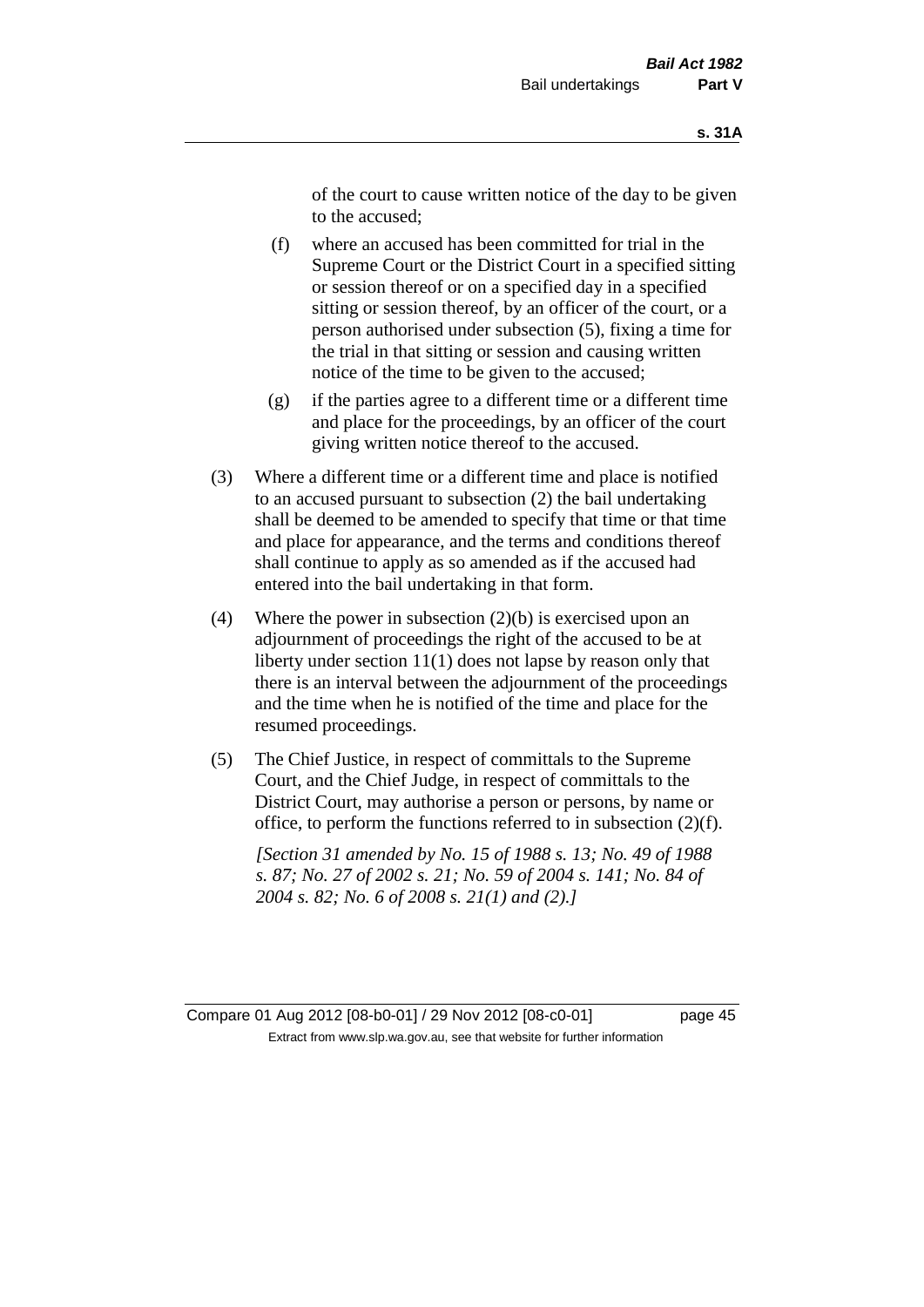#### **s. 31A**

#### **31A. Conditions on bail, amending during trial**

(1) In this section —

*amendment* means an addition, variation or cancellation under subsection (2);

*trial* means that part of proceedings for an offence when evidence is being received by the court in respect of the offence and also extends to any time when —

- (a) legal argument is being heard; or
- (b) a judicial officer or a jury is deliberating.

#### $(2)$  Where —

- (a) an accused has been granted bail for the accused's appearance for trial for an offence; and
- (b) the trial extends beyond one day,

a judicial officer who grants bail for the next appearance by exercising the power in section  $31(2)(a)$  may also do one or more of the following —

- (c) add any condition to the extent that is authorised by clause 2 or 3 of Part D of Schedule 1;
- (d) vary a condition to that extent;
- (e) cancel a condition.
- (3) A judicial officer who adds, varies or cancels a condition under subsection (2) shall cause an officer of the court —
	- (a) to endorse the amendment on the accused's copy of the bail undertaking or, if that copy is not available for endorsement, to give written notice of the amendment to the accused; and
	- (b) to endorse on a file copy of the undertaking a certificate as to the amendment and the action taken under paragraph (a).

page 46 Compare 01 Aug 2012 [08-b0-01] / 29 Nov 2012 [08-c0-01] Extract from www.slp.wa.gov.au, see that website for further information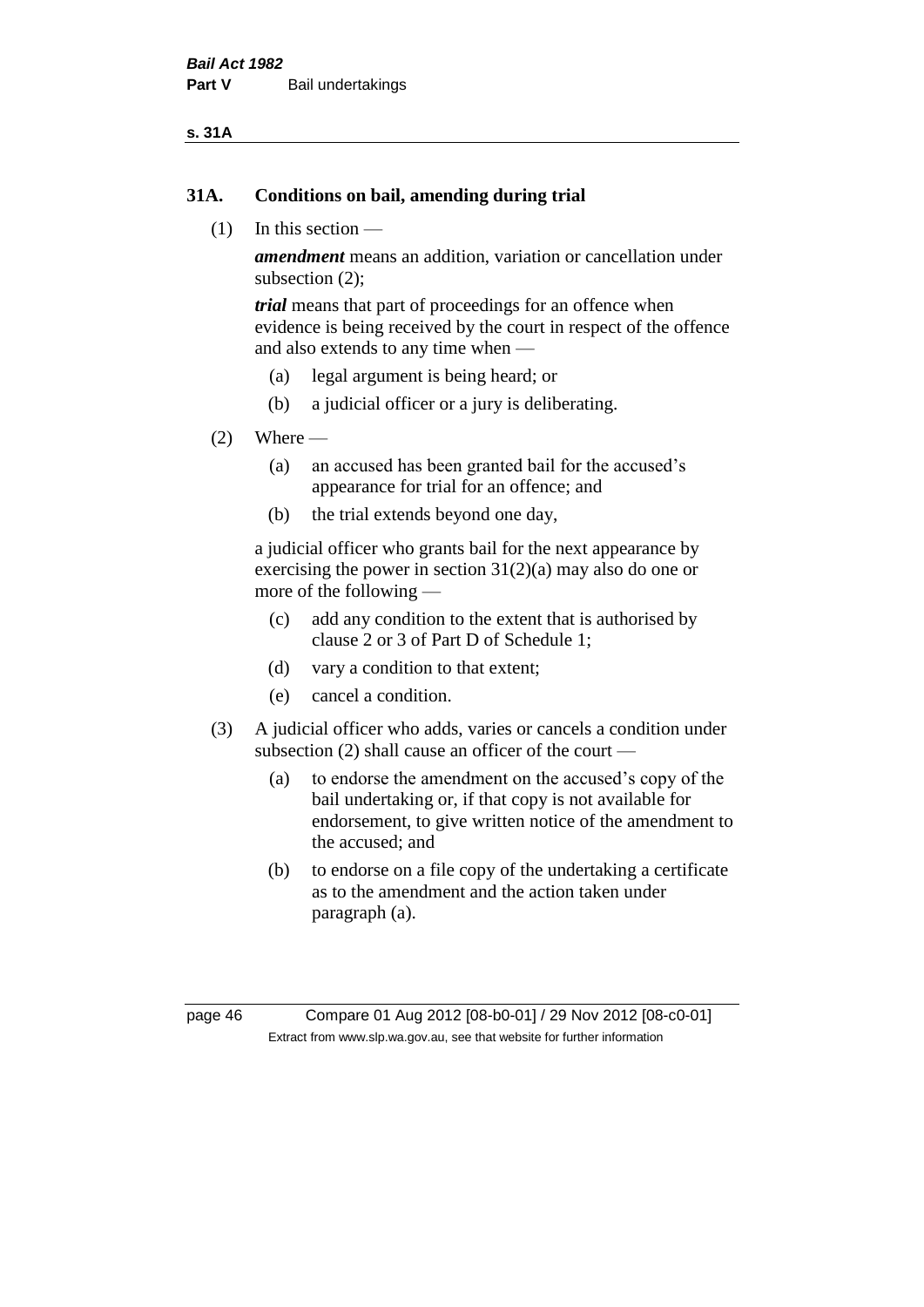- (4) If the judicial officer considers that the amendment is of a minor nature, the judicial officer may, for the purposes of section 44(4), cause the officer of the court to include a statement to that effect in the endorsement or notice under subsection (3)(a) and the certificate under subsection (3)(b).
- (5) When action is taken under subsection  $(3)(a)$ 
	- (a) the bail undertaking is to be regarded as having been amended as provided in the endorsement or notice, as the case requires; and
	- (b) the terms and conditions of the bail undertaking continue to apply as so amended as if the accused had entered into the bail undertaking in that form.
- (6) In any proceedings an endorsement on a copy of a bail undertaking referred to in subsection (3)(b) purporting to be a certificate referred to in that paragraph is evidence of the matters appearing in it without proof of the signature of the person who made the endorsement.

*[Section 31A inserted by No. 6 of 2008 s. 22(1).]*

### **32. Notices under s. 31, service and proof of**

- (1) A written notice to an accused under section  $31(2)$ 
	- (a) shall be given to the accused personally; or
	- (b) shall be sent to the accused by post to the accused's address appearing in the records of the court; or
	- (c) in urgent cases or with the accused's consent, shall be sent to the accused by electronic communication.
- (2) A person who gives or sends a notice in accordance with subsection (1) shall endorse on a file copy of the notice a certificate showing —
	- (a) that the person has done so; and
	- (b) the time of doing so.

Compare 01 Aug 2012 [08-b0-01] / 29 Nov 2012 [08-c0-01] page 47 Extract from www.slp.wa.gov.au, see that website for further information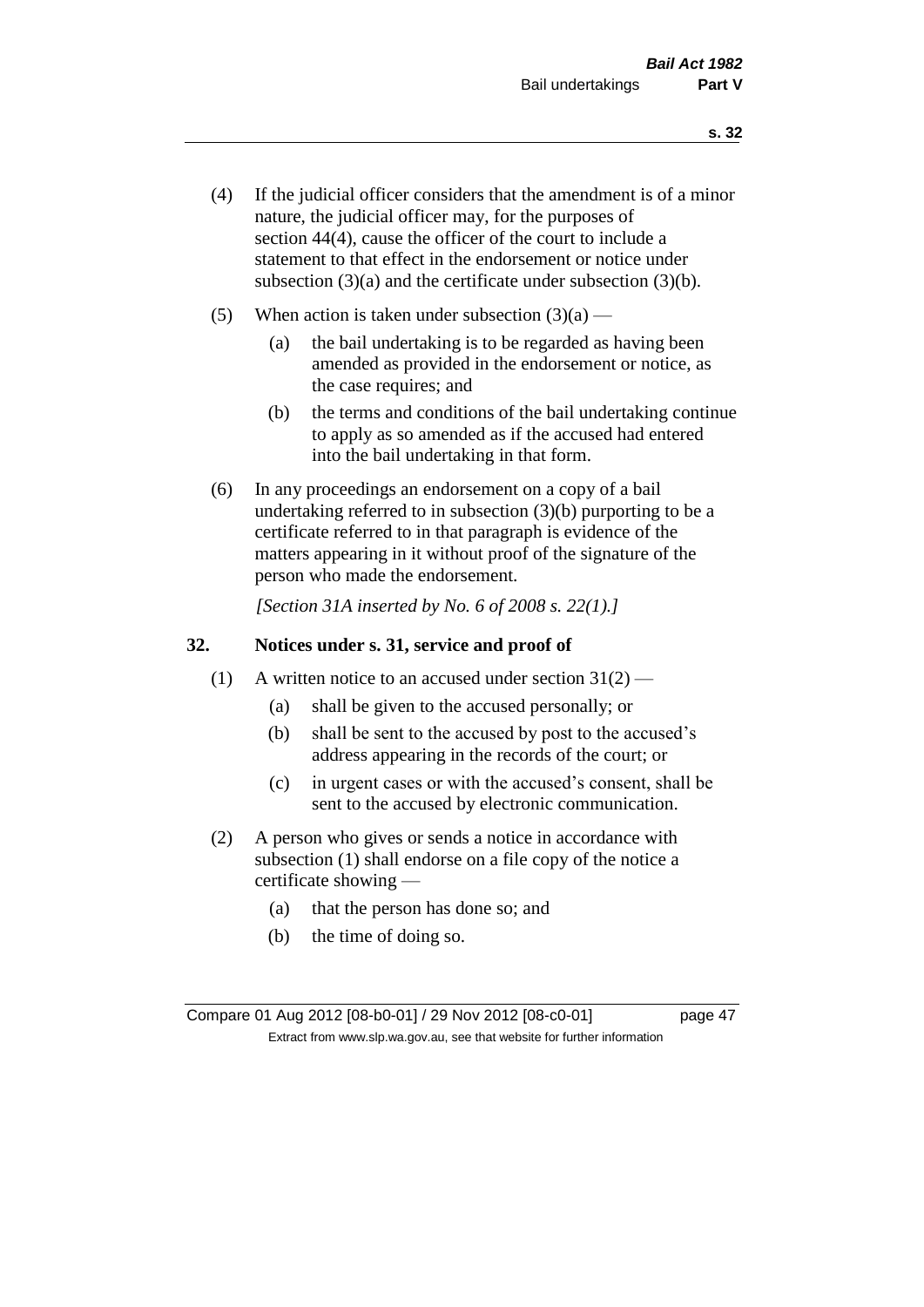- (3) If a notice is sent by post under subsection  $(1)(b)$ , the notice is to be presumed, unless the contrary is shown, to have been received at the time when, in the ordinary course of events, it would have been delivered.
- (4) The judicial officer who under section  $31(2)(a)$  notifies an accused of the time and place for resumed proceedings shall cause to be endorsed on the accused's bail undertaking a certificate showing details of such time and place and that the accused has been notified of them.
- (5) In any proceedings
	- (a) a document purporting to be a copy of a notice referred to in subsection (1) shall be evidence of the terms of the notice; and
	- (b) an endorsement
		- (i) on a copy of a notice referred to in subsection (2); or
		- (ii) on a bail undertaking,

purporting to be a certificate referred to in subsection (2) or (4) is evidence of the matters appearing in it without proof of the signature of the person who made the endorsement.

*[Section 32 amended by No. 74 of 1984 s. 12; No. 84 of 2004 s. 82; No. 6 of 2008 s. 23(1)-(3).]* 

# **33. Judicial officer may order accused to enter into bail undertaking**

(1) Where bail is granted to an accused by a judicial officer, whether with or without any condition being attached thereto, and the accused fails or refuses to enter into a bail undertaking in terms of the grant, the judicial officer who granted bail may, subject to subsection (3), order that the accused enter into the bail undertaking within such time as he may specify.

page 48 Compare 01 Aug 2012 [08-b0-01] / 29 Nov 2012 [08-c0-01] Extract from www.slp.wa.gov.au, see that website for further information

**s. 33**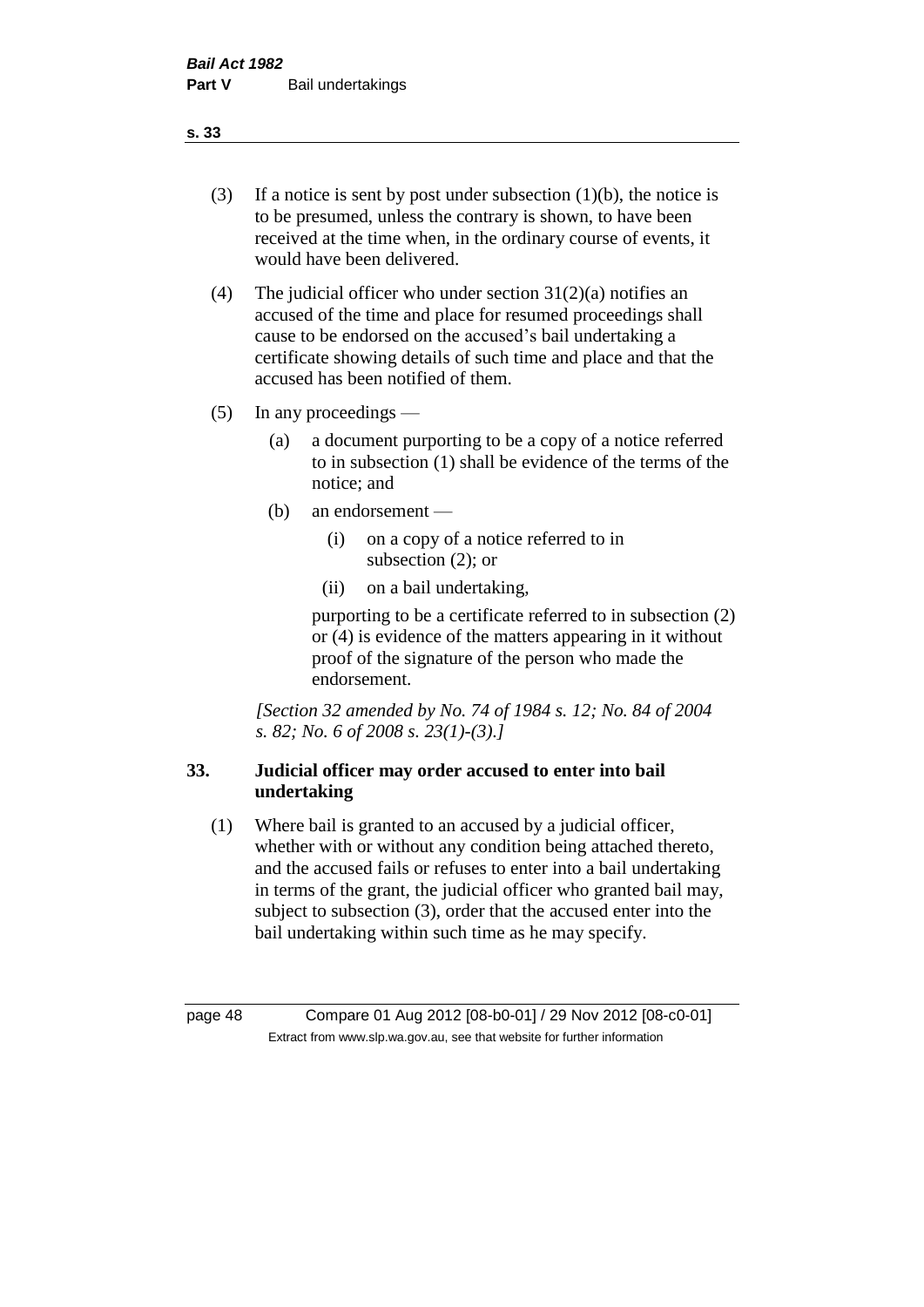- (2) If an accused does not comply with an order under subsection (1), the judicial officer may, subject to subsection (3), further order that a bail undertaking, in such form as the judicial officer may approve, shall be deemed to have been entered into by the accused on the date of such further order, and thereupon that undertaking shall be treated as if it had been duly entered into by the accused for the purposes of this Act.
- (3) A judicial officer shall not
	- (a) make an order under subsection (2) unless he has personally informed the accused of the terms and effect of the order made under subsection (1);
	- (b) exercise any of the powers conferred on him by this section unless he is satisfied that the accused has the capacity to enter into and comply with the undertaking.

*[Section 33 amended by No. 84 of 2004 s. 82.]* 

### **34. When bail undertaking ceases to have effect**

A bail undertaking ceases to have effect —

- (a) upon the revocation of bail under section 55;
- (b) upon the death of the accused, but only if no order has been made under section 57;
- (c) subject to section 31, upon the appearance in court by the accused as required by his bail undertaking;
- (d) upon the discharge of the accused according to law from any further proceedings for the offence, or all of the offences, to which the bail undertaking relates;
- (e) during any period before the time at which the accused is required to appear in court when he is in custody for any other offence or reason.

*[Section 34 amended by No. 84 of 2004 s. 82.]* 

Compare 01 Aug 2012 [08-b0-01] / 29 Nov 2012 [08-c0-01] page 49 Extract from www.slp.wa.gov.au, see that website for further information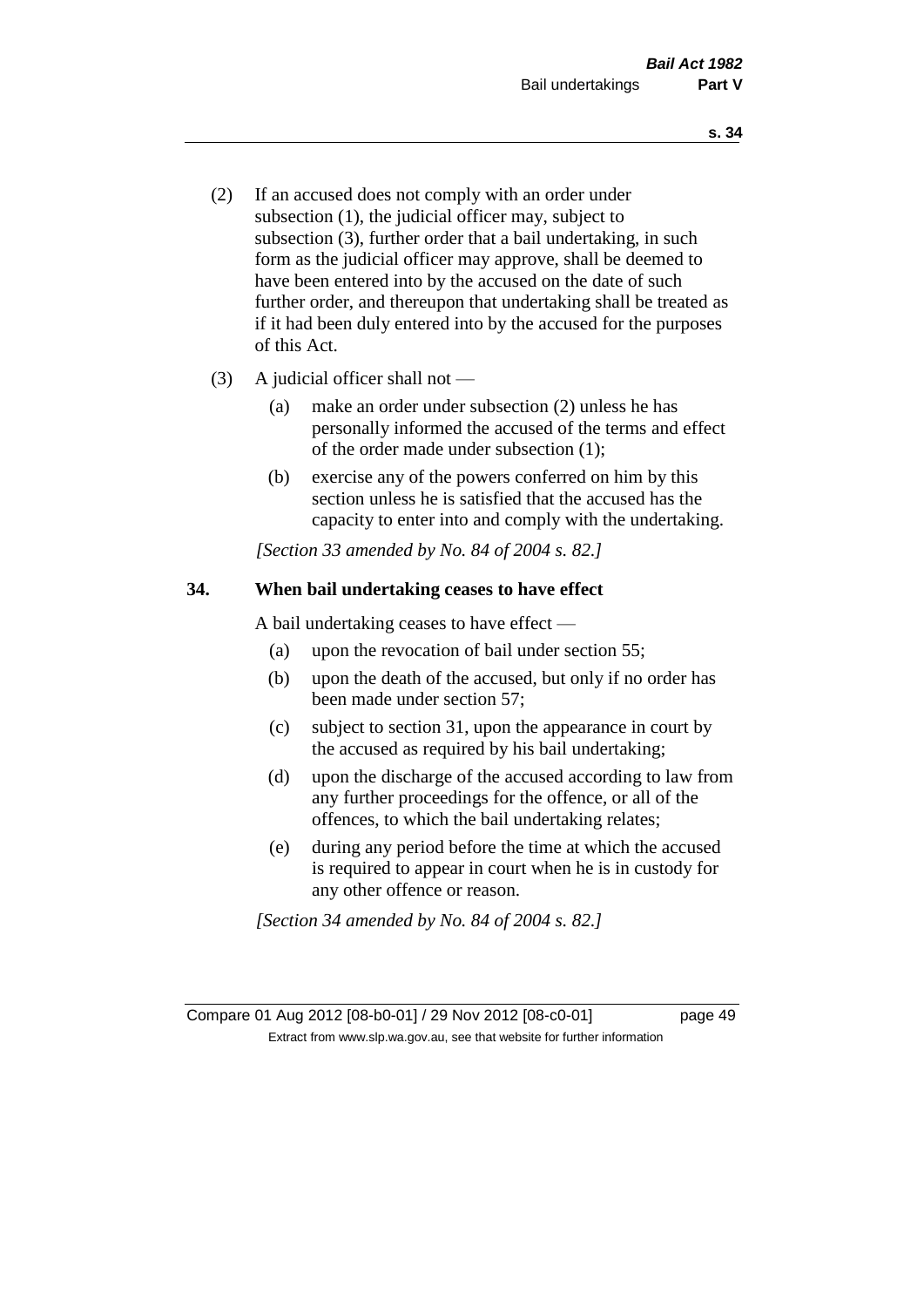# **Part VI — Sureties and surety undertakings**

## **35. Surety and surety undertaking, nature of etc.**

- (1) A surety is a person who, as a condition of the grant of bail to an accused, enters into a surety undertaking, that is to say, undertakes in writing that he will, subject to this Act, forfeit a specified amount of money if the accused fails to comply with any requirement of his bail undertaking mentioned in section  $28(2)(a)$  and (b).
- (2) A surety is required to be approved under section 40.
- (3) A forfeiture of money by a surety as mentioned in subsection (1) is enforceable as provided in section 49 but not otherwise.

*[Section 35 amended by No. 84 of 2004 s. 82; No. 6 of 2008 s. 18(3).]* 

### **36. Sureties, who may approve**

- (1) The decision whether an applicant should be approved as a surety in any case is to be made —
	- (a) by a person referred to in section 29(a) to (d); or
	- (b) where the accused to whom bail has been granted is in prison, by a person for the time being in charge of the prison; or
	- (c) where the accused to whom bail has been granted is a child, by an authorised community services officer.
- (2) A judicial officer when granting bail to an accused subject to a requirement for a surety or sureties may make an order as to —
	- (a) the giving of notice to the prosecutor of an application for approval of any surety; or
	- (b) the person or persons who are to, or may, approve any surety,

and subsection (1) has effect subject to any such order.

page 50 Compare 01 Aug 2012 [08-b0-01] / 29 Nov 2012 [08-c0-01] Extract from www.slp.wa.gov.au, see that website for further information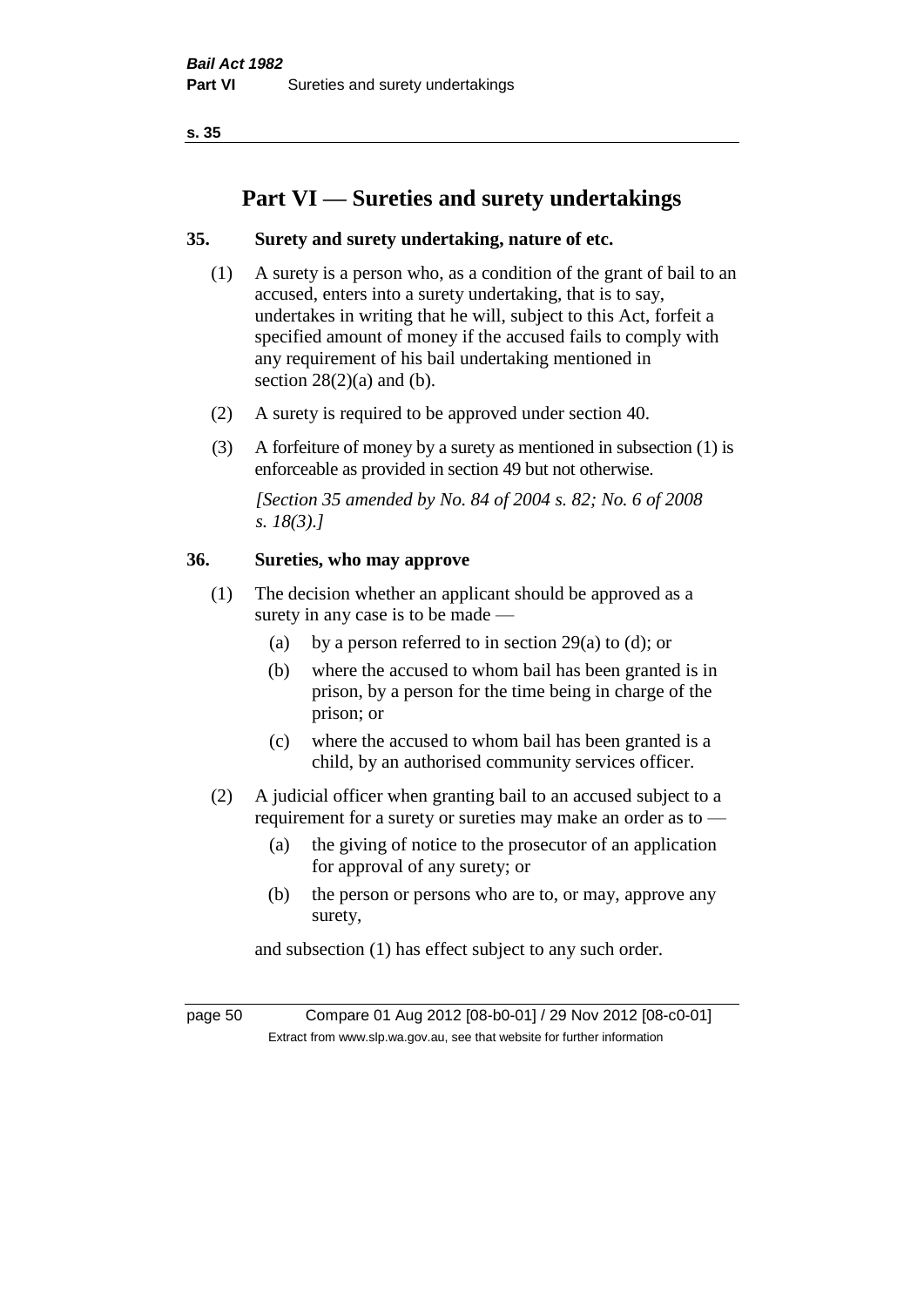*[Section 36 inserted by No. 6 of 2008 s. 24(1).]*

### **37. Proposed surety to receive certain information and form**

- (1) Whenever a surety approval officer is called upon to decide whether an applicant should be approved as a surety, he shall ensure that the applicant is, or has been, given -
	- (a) a duly completed notice in the prescribed form showing details of the terms and conditions on which bail has been granted to the accused in whose case the surety is required; and
	- (b) such information in writing as to the effect of this Act in relation to the rights, obligations and liabilities of sureties as is prescribed for the purposes of this paragraph; and
	- (c) a prescribed form of declaration for completion designed to disclose to the surety approval officer all information relevant to the decision.
- (2) Before he makes his decision, the surety approval officer shall ensure that the applicant furnishes to him the declaration referred to in subsection (1)(c) duly completed.
- (3) For the purposes of this section it is sufficient if
	- (a) the notice, information and declaration referred to in subsection (1) are sent by electronic communication to an electronic address provided by the applicant; and
	- (b) the declaration referred to in subsection  $(1)(c)$  duly completed is sent by electronic communication to an electronic address provided by the surety approval officer.

*[Section 37 amended by No. 84 of 2004 s. 82; No. 6 of 2008 s. 24(4), (5) and 25.]*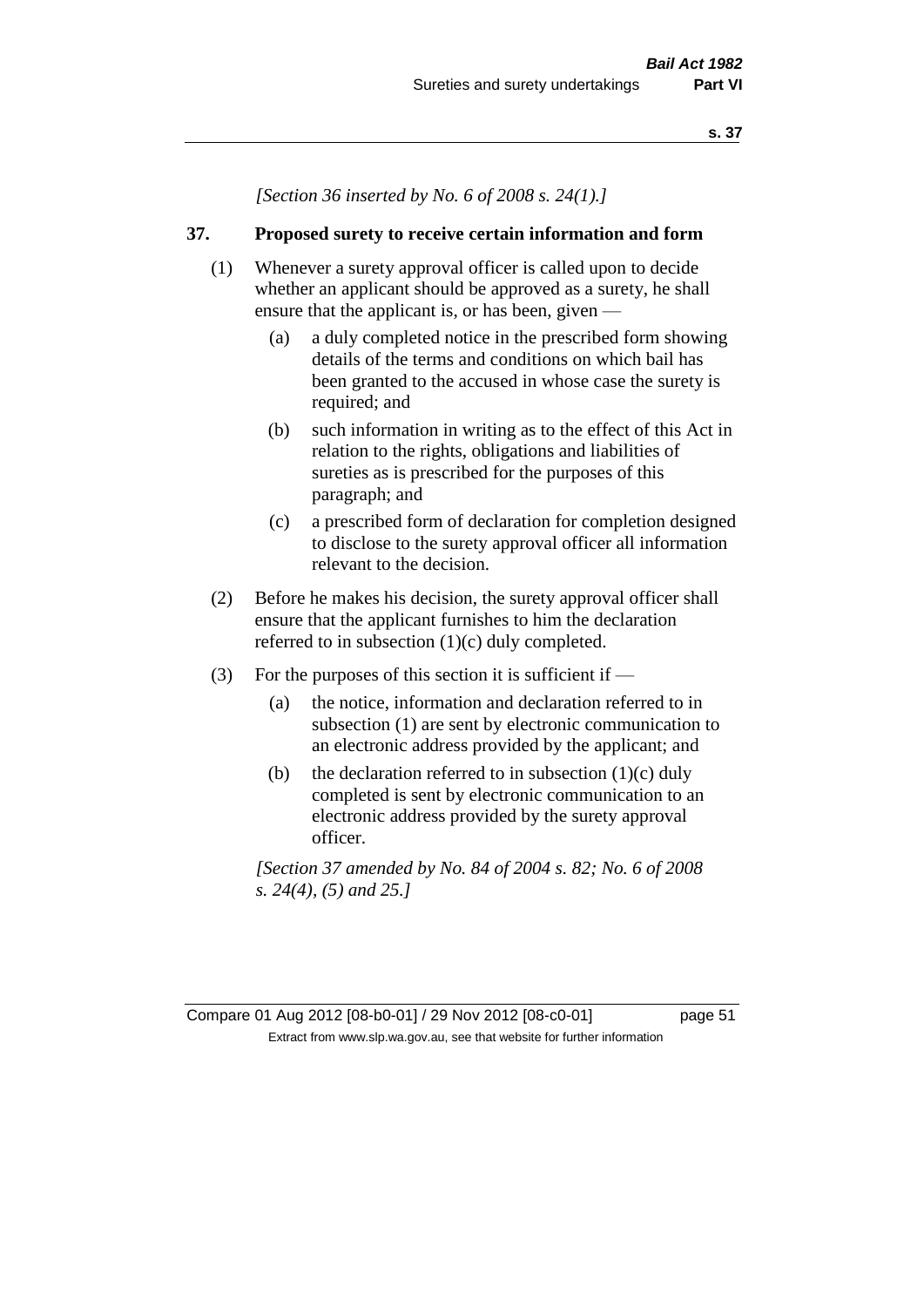# **38. Persons disqualified from being sureties**

- (1) A person is not qualified to be approved as a surety if  $-$ 
	- (a) he is under 18 years of age; or
	- (b) subject to subsection (2), the value of his assets, after provision is made for his debts and liabilities, is less than the amount which he might become liable to forfeit under his proposed surety undertaking; or
	- (c) there are reasonable grounds for believing that he has been, or will be, indemnified by any person against any forfeiture referred to in paragraph (b).
- (2) Subsection (1)(b) does not apply where the applicant for approval is required to give security sufficient to cover the amount which he might become liable to forfeit.

# **39. Matters to be regarded when approving sureties**

In determining whether an applicant is suitable to be a surety a surety approval officer shall have regard to all matters which appear to him to be relevant including, as well as any others, the following —

- (a) the character and antecedents of the applicant; and
- (b) his proximity to or connection with the accused, whether by kinship, place of residence or otherwise; and
- (c) his ability to pay, or give security for, the amount which he might become liable to forfeit under his proposed surety undertaking, without excessive hardship to himself or his dependants.

*[Section 39 amended by No. 84 of 2004 s. 82; No. 6 of 2008 s. 24(4).]* 

### **40. Decision on application by proposed surety**

(1) Upon receipt of the duly completed declaration referred to in section  $37(1)(c)$ , the surety approval officer shall, after making any enquiries which he thinks desirable, make a decision, as

page 52 Compare 01 Aug 2012 [08-b0-01] / 29 Nov 2012 [08-c0-01] Extract from www.slp.wa.gov.au, see that website for further information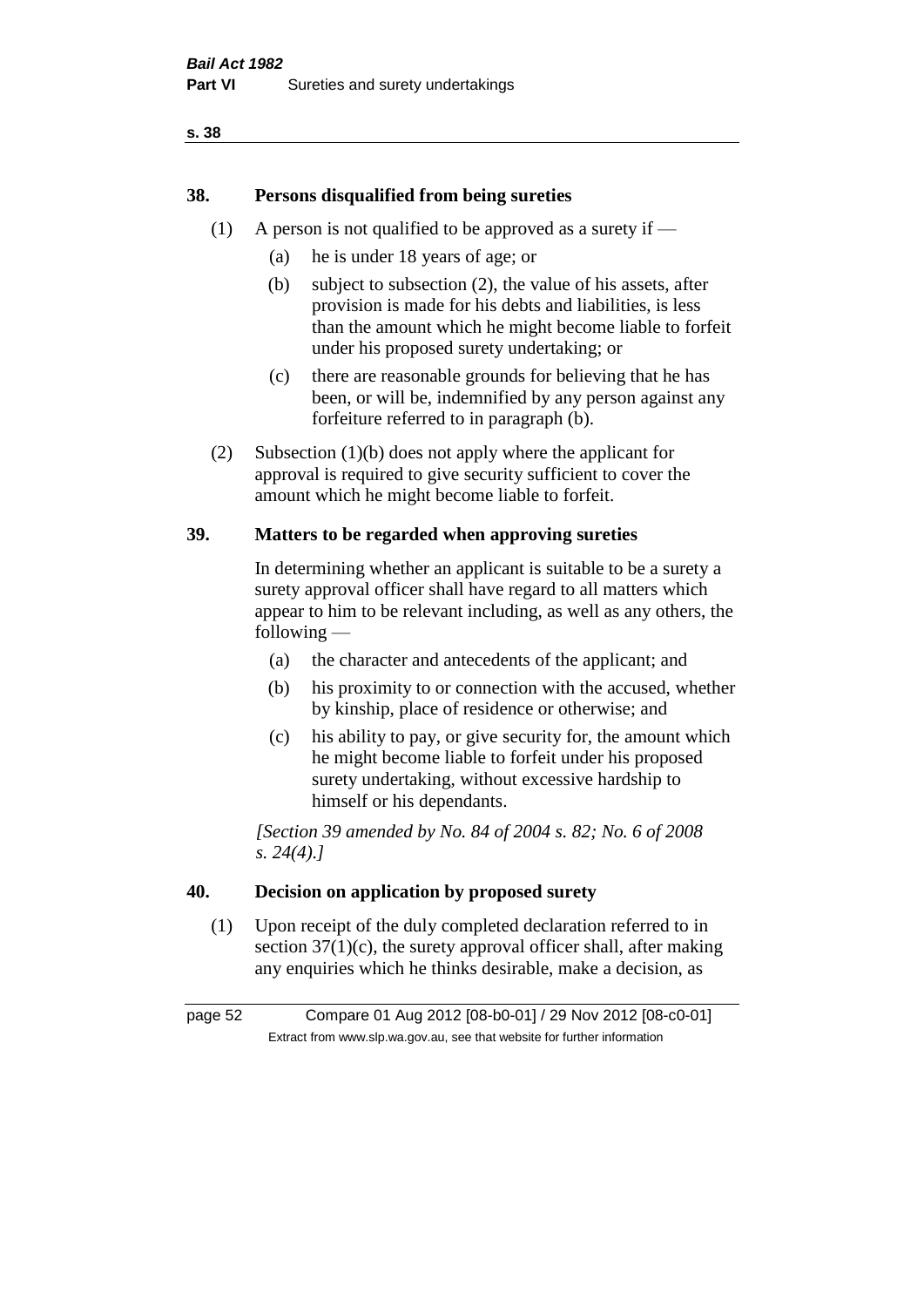soon as is practicable, either to approve or not to approve of the applicant as a surety in that case.

(2) If the surety approval officer does not approve of the applicant as a surety he shall record the reasons for his doing so and inform the applicant and the accused thereof, or cause them to be so informed.

*[Section 40 amended by No. 15 of 1988 s. 15; No. 84 of 2004 s. 82; No. 6 of 2008 s. 24(5).]* 

#### **41. Finality of decision to refuse approval of surety**

- (1) A decision by a surety approval officer not to approve of the applicant as a surety is final unless the applicant becomes entitled to re-apply under subsection (2).
- (2) An applicant who is refused approval as a surety may re-apply for approval to the surety approval officer who made that decision, or if that officer is absent or unavailable to another surety approval officer, on the ground that —
	- (a) new facts have been discovered, new circumstances have arisen or the circumstances have changed since he was refused approval; or
	- (b) he failed to adequately present his case for approval on his previous application,

and the provisions of this Act, except section 37, shall, with necessary modifications, apply to any such further application and the decision thereon.

*[Section 41 amended by No. 6 of 2008 s. 24(3) and (4).]*

### **42. Before whom surety undertaking may be entered into**

A surety undertaking need not be entered into before the surety approval officer who approved the surety but may be entered into before any person before whom the accused for whose appearance the surety is approved might enter into his bail undertaking under section 29.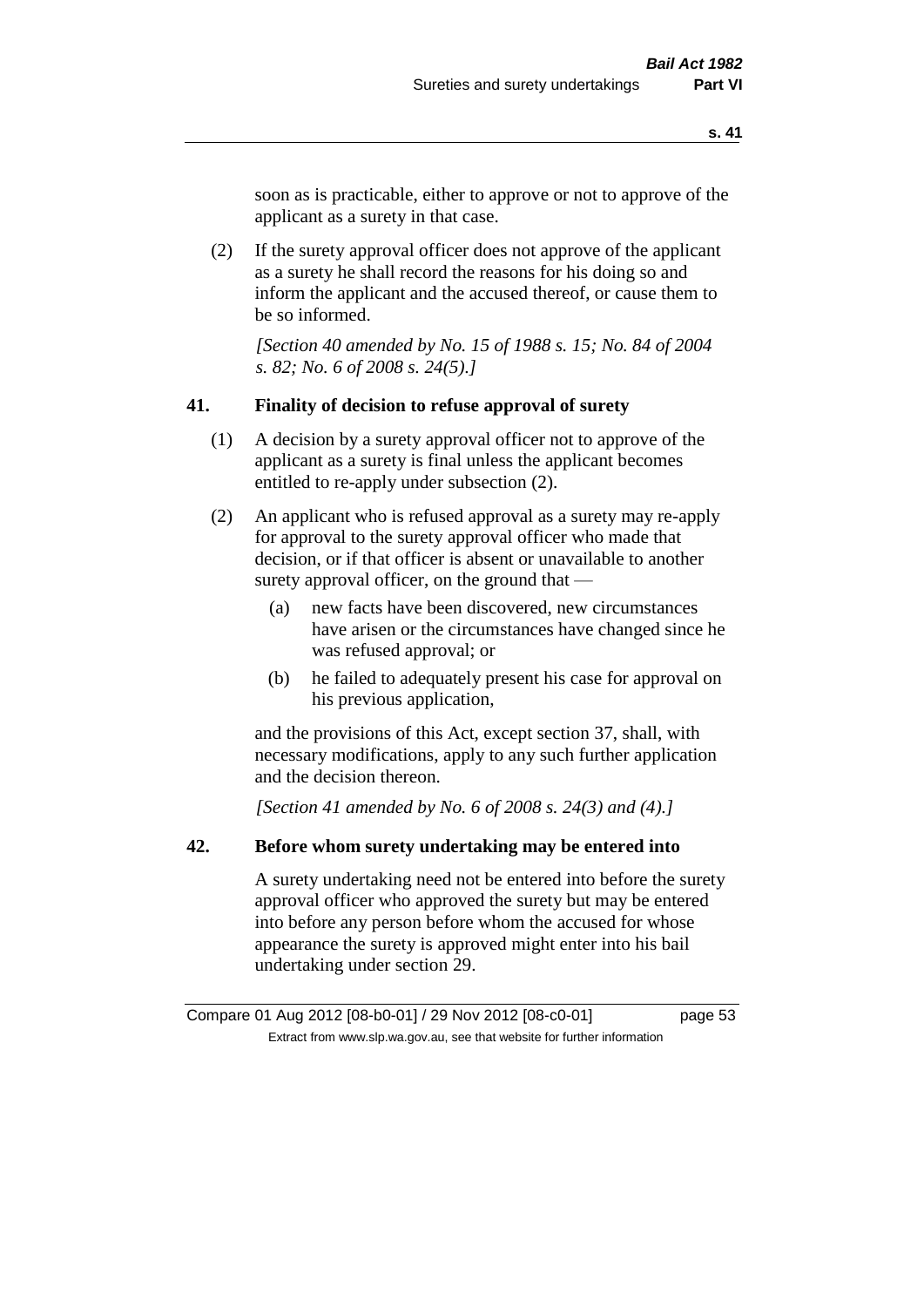*[Section 42 amended by No. 84 of 2004 s. 82; No. 6 of 2008 s. 24(5).]* 

## **43. Duties of person before whom surety undertaking is entered into**

A person before whom a surety undertaking is to be entered into —

- $(a)$  shall
	- (i) read to the surety; or
	- (ii) be informed by the surety that he has read; or
	- (iii) if necessary, have translated to the surety,

the documents described in section  $37(1)(a)$  and (b), and the surety undertaking, before the surety enters into the undertaking; and

- (b) shall ensure that all conditions which are to be complied with by the surety have been complied with before the surety enters into his undertaking; and
- (c) shall give to the surety a copy of his surety undertaking as duly completed.

*[Section 43 amended by No. 74 of 1984 s. 13.]* 

# **43A. Interstate proposed surety, use of video link etc. in case of**

(1) In this section —

*proposed surety* means a person who is to enter into a surety undertaking;

*relevant official* means the person before whom the surety undertaking is to be entered into or was entered into, as the case requires:

*video link* means facilities (including closed circuit television) that enable, at the same time —

(a) the relevant official to see and hear the proposed surety; and

page 54 Compare 01 Aug 2012 [08-b0-01] / 29 Nov 2012 [08-c0-01] Extract from www.slp.wa.gov.au, see that website for further information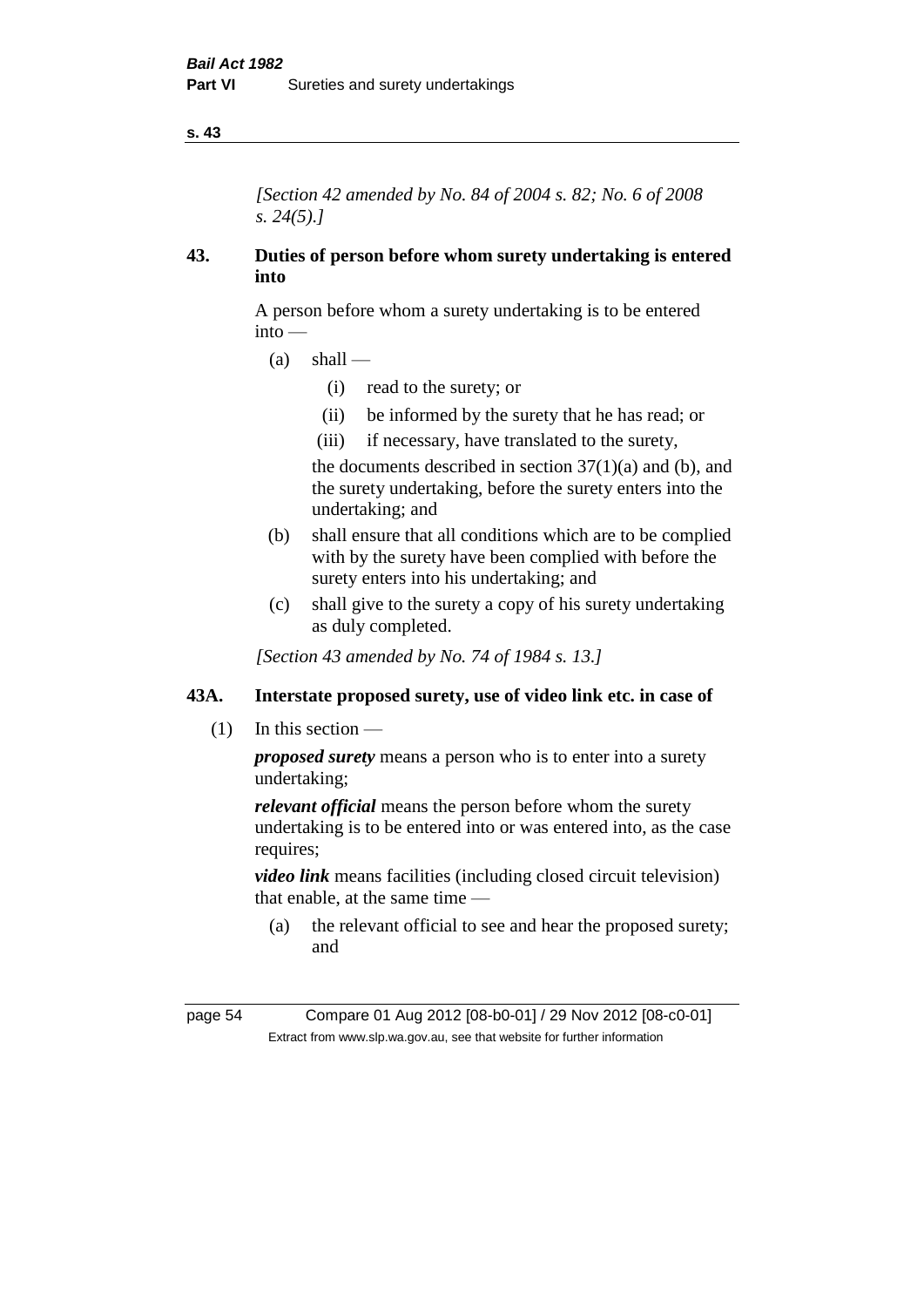- (b) the proposed surety to see and hear the relevant official.
- (2) This section applies if a proposed surety is in another State or a Territory.
- (3) The relevant official may comply with section 43(a) and (b) by means of a video link.
- (4) The relevant official may send the surety undertaking to the proposed surety by electronic communication for completion.
- (5) The proposed surety may enter into the surety undertaking by sending the completed surety undertaking to the relevant official by electronic communication.
- (6) If the surety undertaking is sent by electronic communication under subsection (4) or (5), any requirement for the proposed surety or the relevant official to sign it is to be taken to have been complied with if the full name of the proposed surety or the relevant official, as the case requires, appears in the appropriate place in the undertaking.
- (7) The relevant official may comply with section 43(c) by sending a copy of the surety undertaking as duly completed to the surety by electronic communication.
- (8) A surety undertaking that is entered into in accordance with this section is to be taken to have been entered into before the relevant official.
- (9) In any proceedings a document purporting to be a copy of a surety undertaking and purporting to be certified by the relevant official to be a copy of a surety undertaking entered into in accordance with this section is evidence of the surety undertaking without proof of the signature of the relevant official.
- (10) A reference in this section to sending a surety undertaking or copy of a surety undertaking to a person by electronic communication is a reference to sending the undertaking or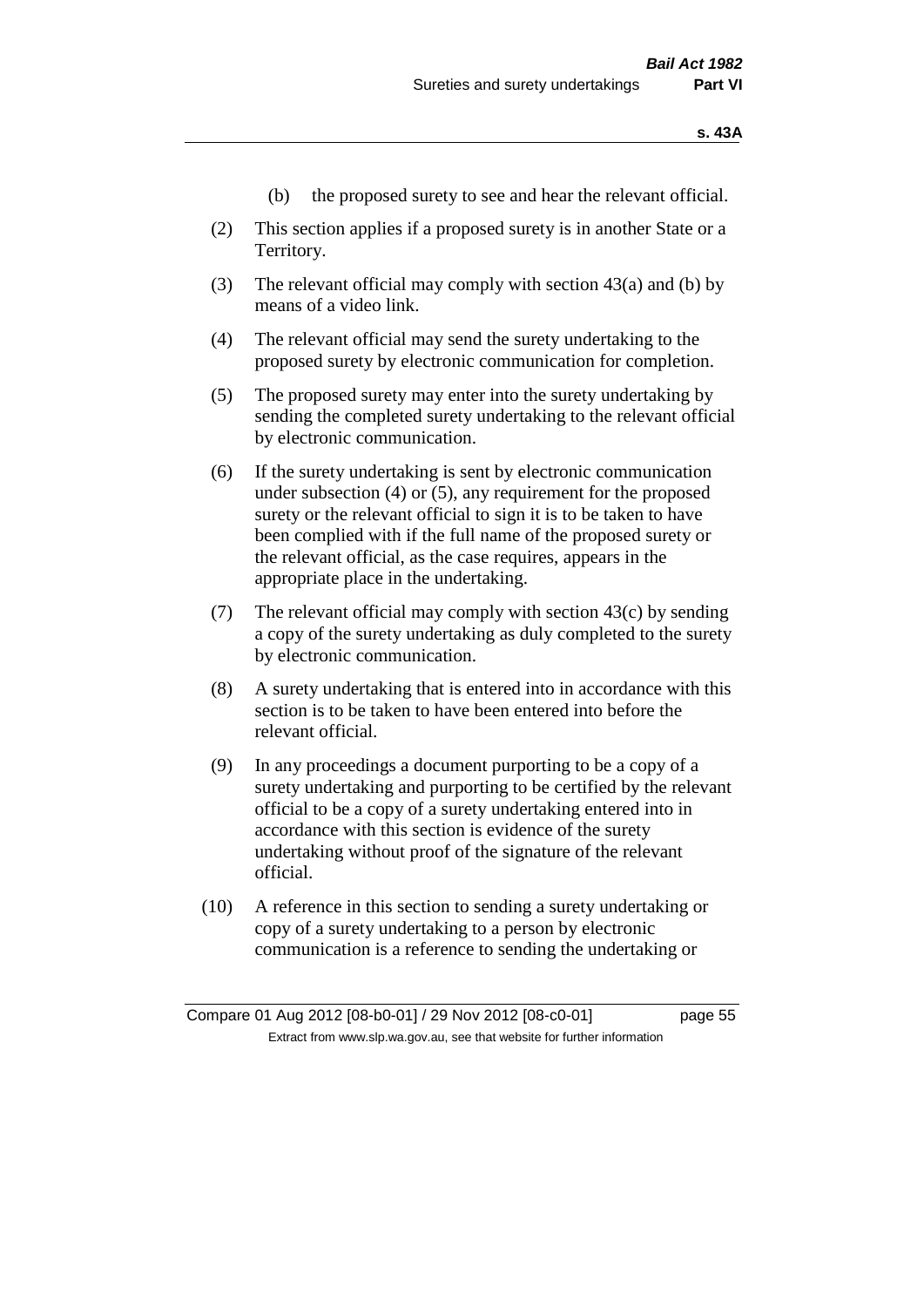copy by electronic communication to an electronic address provided by the person.

*[Section 43A inserted by No. 6 of 2008 s. 26.]*

# **44. When surety undertaking extends to different time or different time and place substituted under s. 31**

- (1) A surety undertaking does not extend to the failure by the accused to appear at a different time or a different time and place substituted pursuant to section 31 unless —
	- (a) the surety undertaking contains a provision stating that it does so extend and, where applicable under subsection (5), the surety has received notice as mentioned in that subsection; or
	- (b) subsection (2) applies.
- (2) A surety undertaking extends to the failure by the accused to appear at a different time substituted pursuant to section 31 during a trial if, at the option of the surety, the undertaking contains a provision stating —
	- (a) that it does so extend; and
	- (b) the effect of subsection (4).
- (3) In subsection  $(2)$  —

*trial* means that part of proceedings for an offence when evidence is being received by the court in respect of the offence and also extends to any time when —

- (a) legal argument is being heard; or
- (b) a judicial officer or a jury is deliberating.
- (4) Subsection (2) applies despite any amendment as defined in section 31A(1) if the endorsement or notice under section  $31A(3)(a)$  in respect of the amendment includes a statement referred to in section 31A(4).
- (5) A surety undertaking may, at the option of the surety, also contain a provision stating that where —

page 56 Compare 01 Aug 2012 [08-b0-01] / 29 Nov 2012 [08-c0-01] Extract from www.slp.wa.gov.au, see that website for further information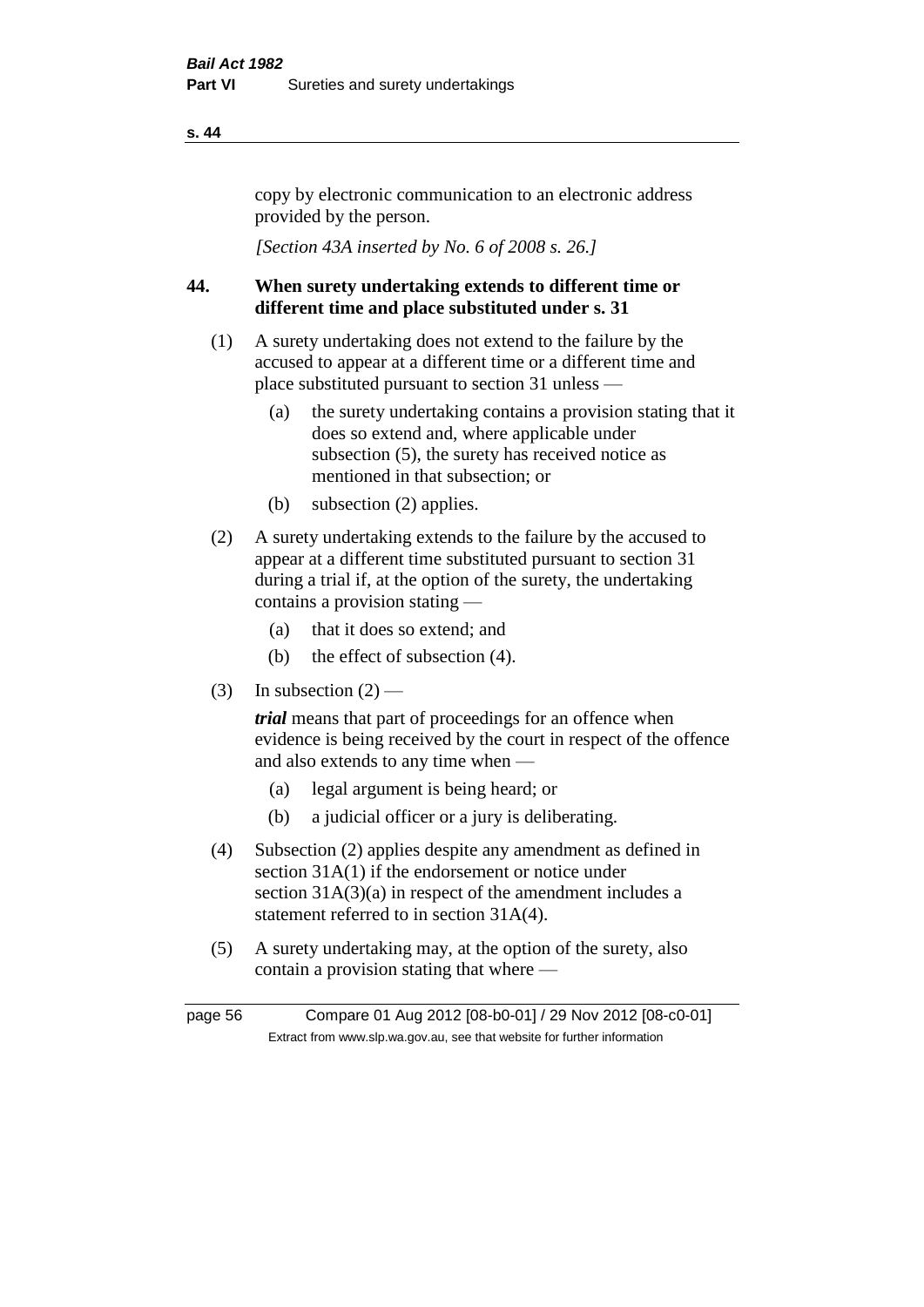- (a) a different time or a different time and place for the accused's appearance is substituted pursuant to section 31; and
- (b) subsection (2) does not apply,

the surety's liability only arises if the surety is given notice, as soon as is practicable, of the different time or the different time and place.

(6) Where, by operation of this section, a surety undertaking would extend to the failure by the accused to appear at a different time or a different time and place substituted pursuant to section 31, that extension is not affected by a reduction in the number of offences to which the accused's bail undertaking relates.

*[Section 44 inserted by No. 6 of 2008 s. 27(1).]*

#### **45. Notices under s. 44, service and proof of**

- (1) For the purposes of section 44(5) notice to a surety may be given —
	- (a) orally to the surety by the judicial officer when he fixes a time and place for the proceedings or the resumed proceedings; or
	- (b) in the approved form to the surety personally; or
	- (c) by a person authorised under subsection (5) sending or causing to be sent the approved form to the surety —
		- (i) by post to the surety's address appearing in the records of the court; or
		- (ii) in urgent cases or with the surety's consent, by electronic communication.
- (2) A person who gives a notice in accordance with subsection  $(1)(b)$  or  $(c)$  shall endorse on a file copy of the notice a certificate showing —
	- (a) that the person has done so; and
	- (b) the time of doing so.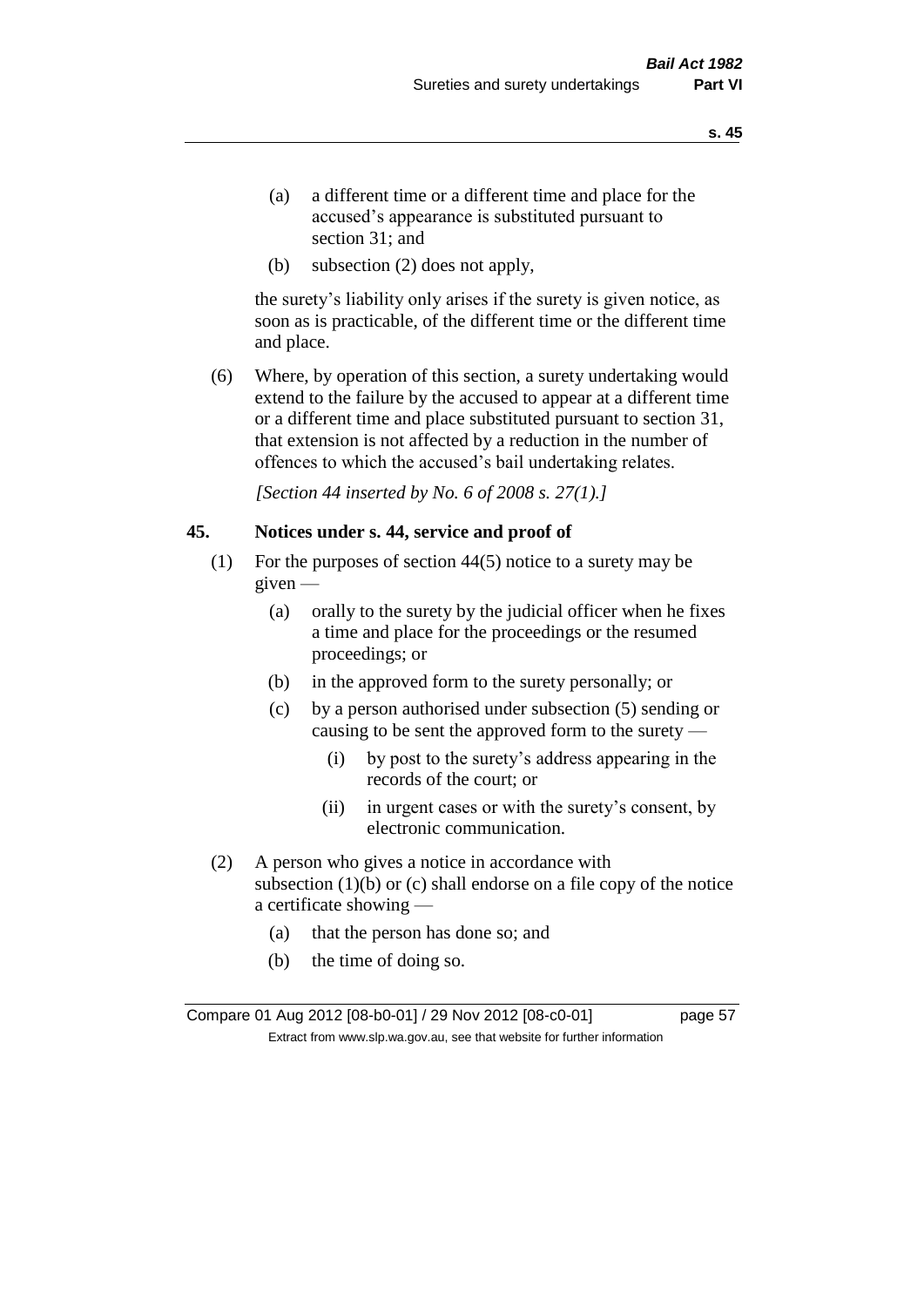- 
- (2a) If a notice is sent by post under subsection  $(1)(c)$ , the notice is to be presumed, unless the contrary is shown, to have been received at the time when, in the ordinary course of events, it would have been delivered.
- (3) A judicial officer who, under subsection  $(1)(a)$ , notifies a surety of the time and place for the proceedings or the resumed proceedings shall cause to be endorsed on a file copy of the surety's undertaking a certificate showing details of such time and place and that the surety has been notified of them.
- (4) In any proceedings
	- (a) a document purporting to be a copy of a notice referred to in section 44(5) shall be evidence of the terms of the notice; and
	- (b) an endorsement
		- (i) on a file copy of a notice given under subsection  $(1)(b)$  or  $(c)$  purporting to be a certificate referred to in subsection (2); or
		- (ii) on a file copy of a surety undertaking purporting to be a certificate referred to in subsection (3),

is evidence of the matters appearing in the certificate without proof of the signature of the person who made the endorsement.

- (5) A registrar of the court, other than a deputy registrar of the Magistrates Court or the Children's Court, is an authorised person for the purposes of subsection  $(1)(c)$  and in addition —
	- (a) in respect of committals to the Supreme Court, the Chief Justice; and
	- (b) in respect of committals to the District Court, the Chief Judge,

may authorise a person or persons, by name or office, to perform the function referred to in subsection  $(1)(c)$ .

page 58 Compare 01 Aug 2012 [08-b0-01] / 29 Nov 2012 [08-c0-01] Extract from www.slp.wa.gov.au, see that website for further information

**s. 45**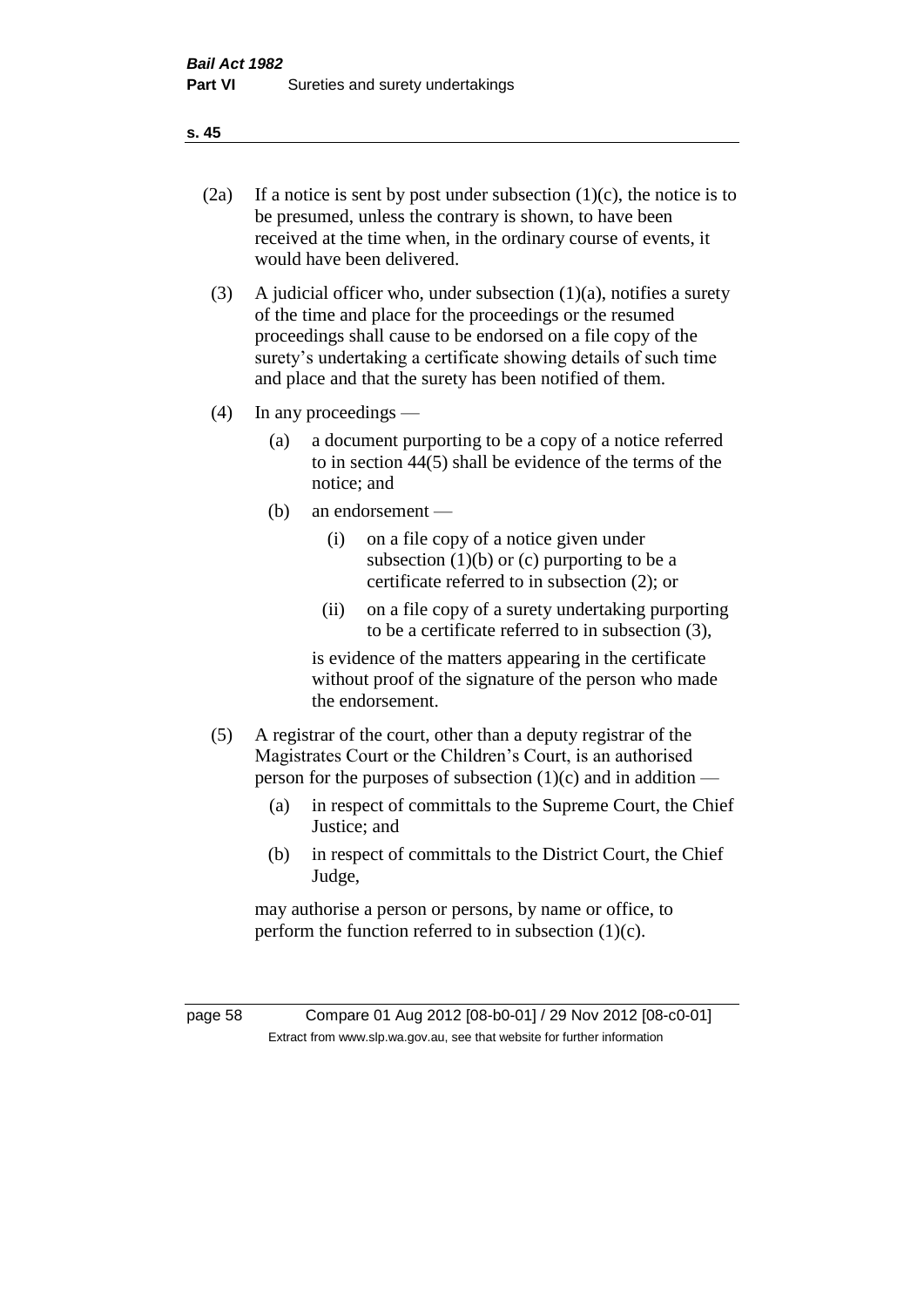*[Section 45 amended by No. 74 of 1984 s. 15; No. 59 of 2004 s. 141; No. 6 of 2008 s. 28(1)-(5).]* 

# **46. Surety's power to arrest accused**

- (1) A surety may arrest an accused for whose appearance in court he has entered into a surety undertaking if the surety has reasonable grounds to believe that —
	- (a) the accused
		- (i) is not likely to comply with the requirements of his bail undertaking mentioned in section  $28(2)(a)$  or (b); or
		- (ii) is, or has been, in breach of any condition of his bail undertaking mentioned in section 28(2)(c); or
		- (iii) is, or has been, in breach of a home detention condition mentioned in section 28(2)(d);
		- and
	- (b) it is not expedient to invoke the assistance of the relevant officer under section 54(1) because the delay occasioned by doing so would defeat the purpose of that section.
- (2) A surety who arrests an accused under subsection (1) shall, as soon as is practicable, deliver him into the custody of a police officer and thereafter he shall be dealt with under section 54(4) and section 55, and those provisions shall apply, as if he had been arrested by a police officer under section 54(2).

*[Section 46 amended by No. 74 of 1984 s. 16; No. 61 of 1990 s. 10; No. 84 of 2004 s. 82; No. 6 of 2008 s. 33(5).]* 

#### **47. When surety undertaking ceases to have effect**

A surety undertaking ceases to have effect —

(a) upon the revocation of bail under section  $55(1)$ ; or

Compare 01 Aug 2012 [08-b0-01] / 29 Nov 2012 [08-c0-01] page 59 Extract from www.slp.wa.gov.au, see that website for further information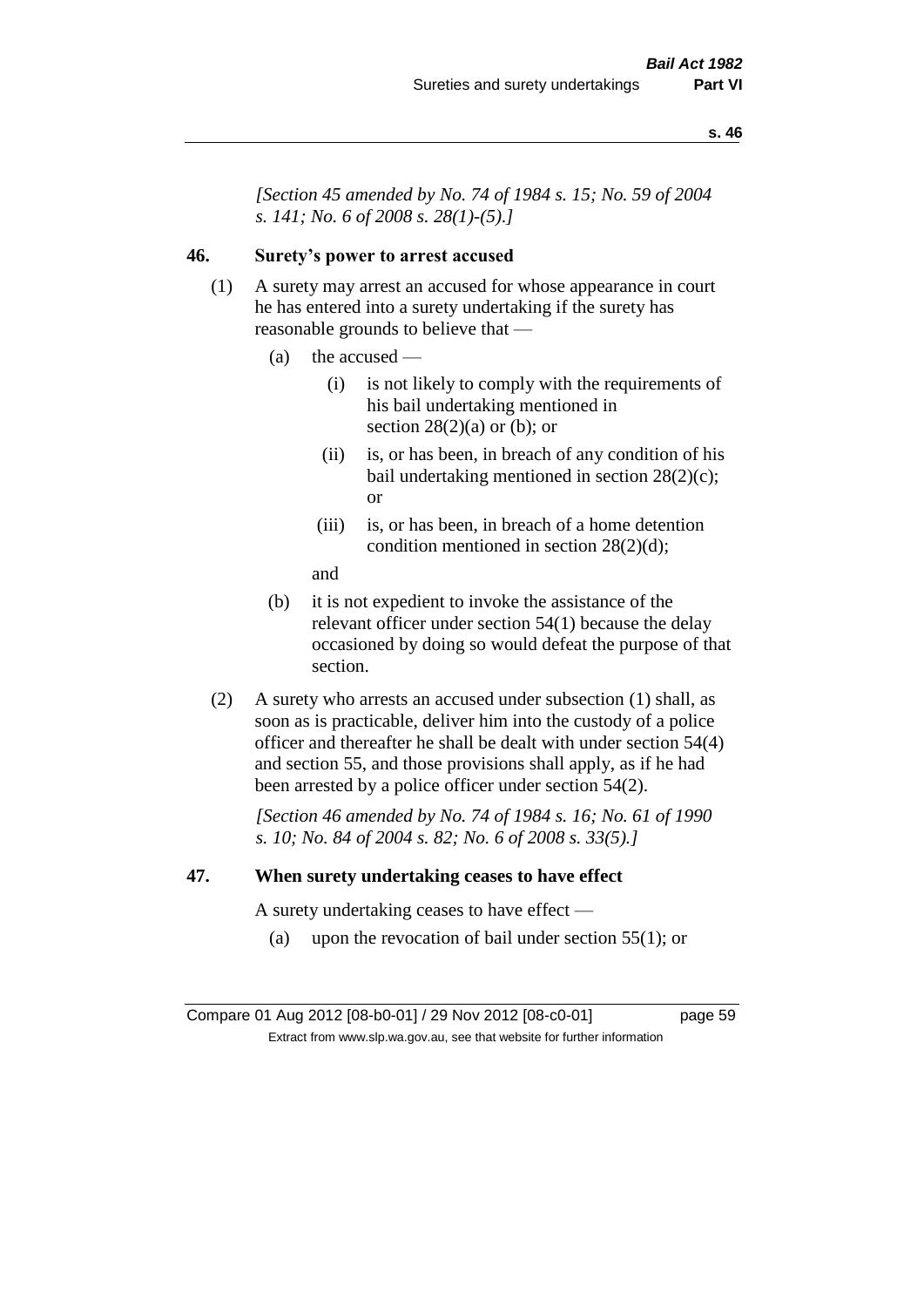(b) upon the release of an accused under section 55(2) if the surety does not consent to the continuance in force of his surety undertaking; or

- (c) upon its being cancelled under section 48(4) (and as from the time fixed therefor) by an appropriate judicial officer; or
- (d) upon the death of the surety, but only if no order under section 49(1) has been made before then; or
- (e) subject to sections 31 and 44, upon the appearance in court by the accused as required by his bail undertaking; or
- (f) upon the discharge of the accused according to law from any further proceedings for the offence, or all of the offences, to which the surety undertaking relates; or
- (g) during any period before the time at which the accused is required to appear in court when he is in custody for any other offence or reason.

*[Section 47 amended by No. 84 of 2004 s. 82.]* 

# **48. Surety may apply for cancellation of his undertaking**

- (1) A surety may apply to an appropriate judicial officer for cancellation of his undertaking.
- (2) An application under subsection (1) may be made at any time before that specified, or deemed by section 31(3) to be specified, in the accused's bail undertaking for his appearance in court.
- (3) Upon an application being made under subsection (1) an appropriate judicial officer shall cause the accused to appear before him or another such officer and may issue a warrant or summons for that purpose.

page 60 Compare 01 Aug 2012 [08-b0-01] / 29 Nov 2012 [08-c0-01] Extract from www.slp.wa.gov.au, see that website for further information

**s. 48**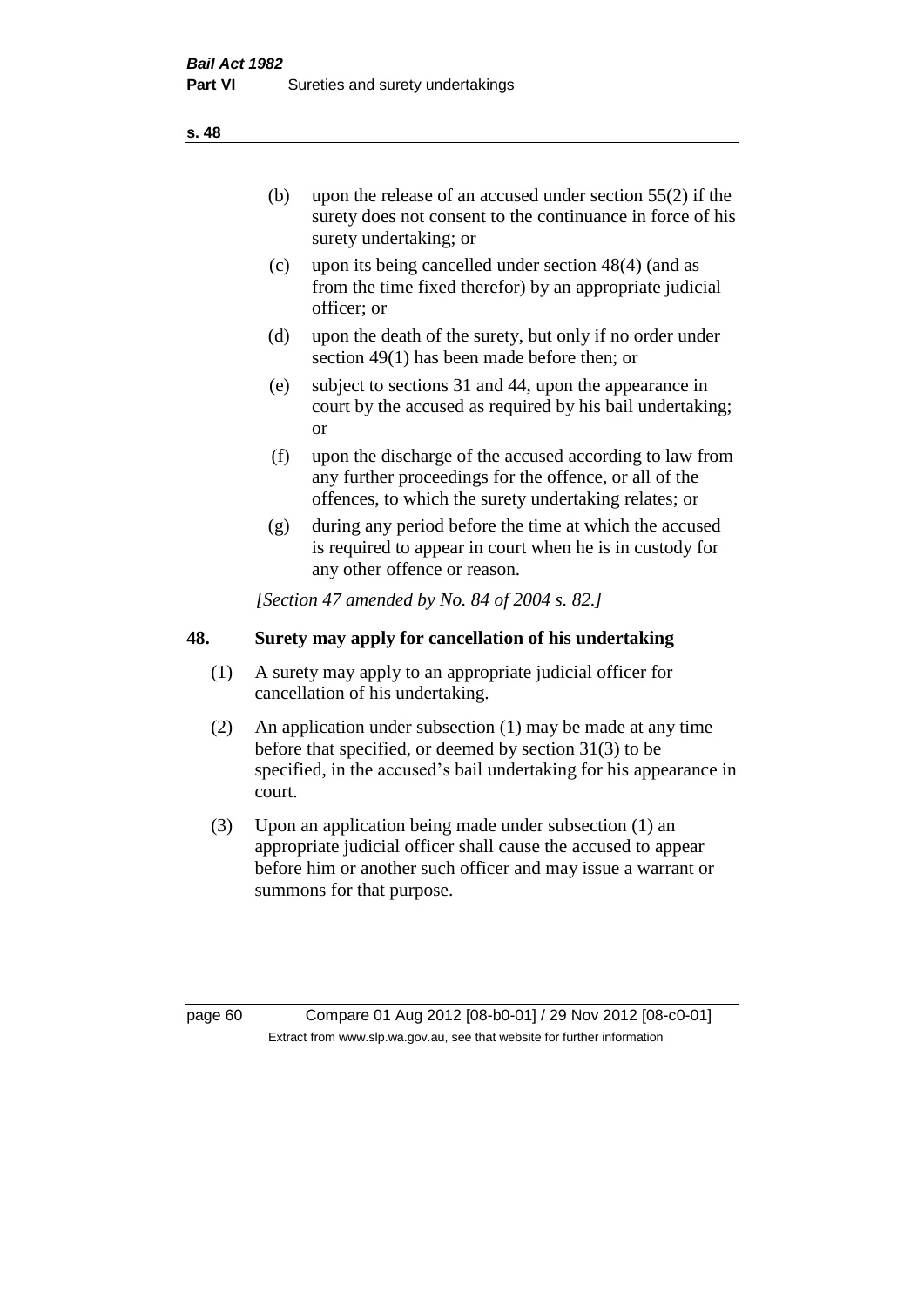- (4) Upon the appearance of the accused before the time mentioned in subsection  $(2)$  an appropriate judicial officer shall —
	- (a) cancel the surety undertaking; and
	- (b) exercise one of the powers set out in section  $55(1)(d)$ or (e).
- (5) An application under subsection (1) must be made, and proceedings on it are to be conducted —
	- (a) in a court of summary jurisdiction in accordance with the regulations;
	- (b) in the Supreme Court or the District Court in accordance with rules of court.

*[Section 48 amended by No. 59 of 2004 s. 141; No. 84 of 2004 s. 7 and 82; No. 6 of 2008 s. 29.]* 

# **49. Surety's undertaking to pay money, enforcing**

- (1) Where an accused has failed to comply with any requirement of his bail undertaking mentioned in section 28(2)(a) or (b) the following provisions of this section apply for the purpose of enforcing payment to the State of any sum thereupon payable by a surety in terms of his surety undertaking —
	- (a) an application for an order that the sum be paid may be made to an appropriate judicial officer —
		- (i) by the Director of Public Prosecutions where the court before which the accused failed to appear was —
			- (I) the District Court, the Supreme Court or the Court of Appeal; or
			- (II) another court, if the Director of Public Prosecutions is the prosecutor in that court of the case against the accused;

or

Compare 01 Aug 2012 [08-b0-01] / 29 Nov 2012 [08-c0-01] page 61 Extract from www.slp.wa.gov.au, see that website for further information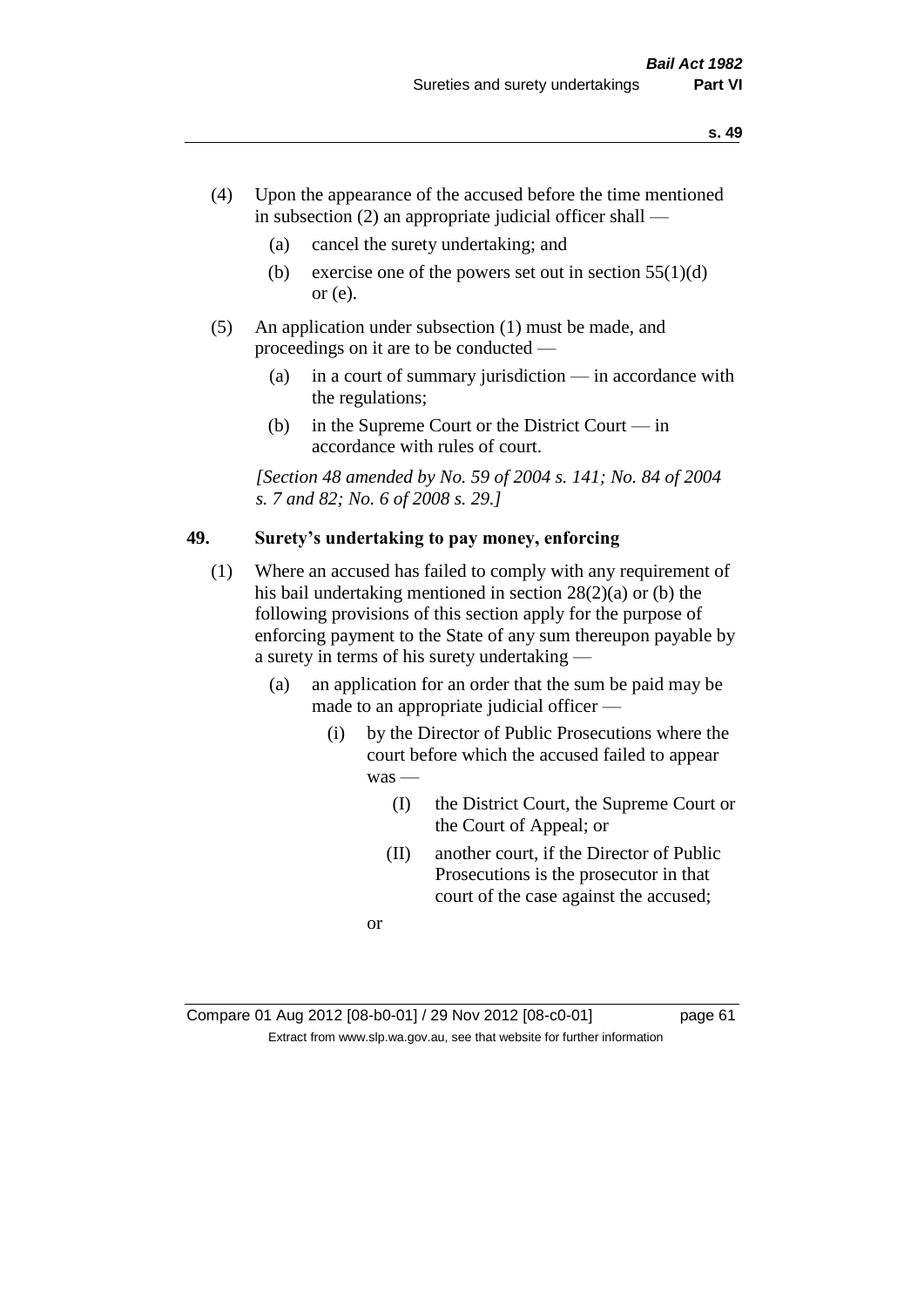- *[(b) deleted]*
- (c) on the hearing of the application and upon proof of the surety's liability in terms of his undertaking, the judicial officer shall order forfeiture of the full amount specified in the undertaking unless the surety attends at the hearing and shows to the satisfaction of the judicial officer that there was reasonable cause for the failure of the accused to comply with the requirement to which the application relates;
- (d) notwithstanding paragraph (c), the judicial officer may decline to make an order under that paragraph or may order forfeiture in part only where the surety attends and shows to the satisfaction of the judicial officer —
	- (i) that, by reason of a change of circumstances since the undertaking was entered into, an order for forfeiture, or for forfeiture in full (as the case may be), would cause excessive hardship to the surety or his dependants; and
	- (ii) that such hardship would not be relieved by the exercise of one or more of the powers conferred by section 59;
- (e) an order may be made under this section whether or not the accused has been convicted of an offence against section 51(1) or (2) but if, after an order has been made, the surety satisfies the Governor that new facts have been discovered or new circumstances have arisen which show that there was reasonable cause for the failure of the accused as mentioned in paragraph (c), the Governor may exercise the power in section 139 of the *Sentencing Act 1995* as if the forfeiture were one to which that section applied.

page 62 Compare 01 Aug 2012 [08-b0-01] / 29 Nov 2012 [08-c0-01] Extract from www.slp.wa.gov.au, see that website for further information

**s. 49**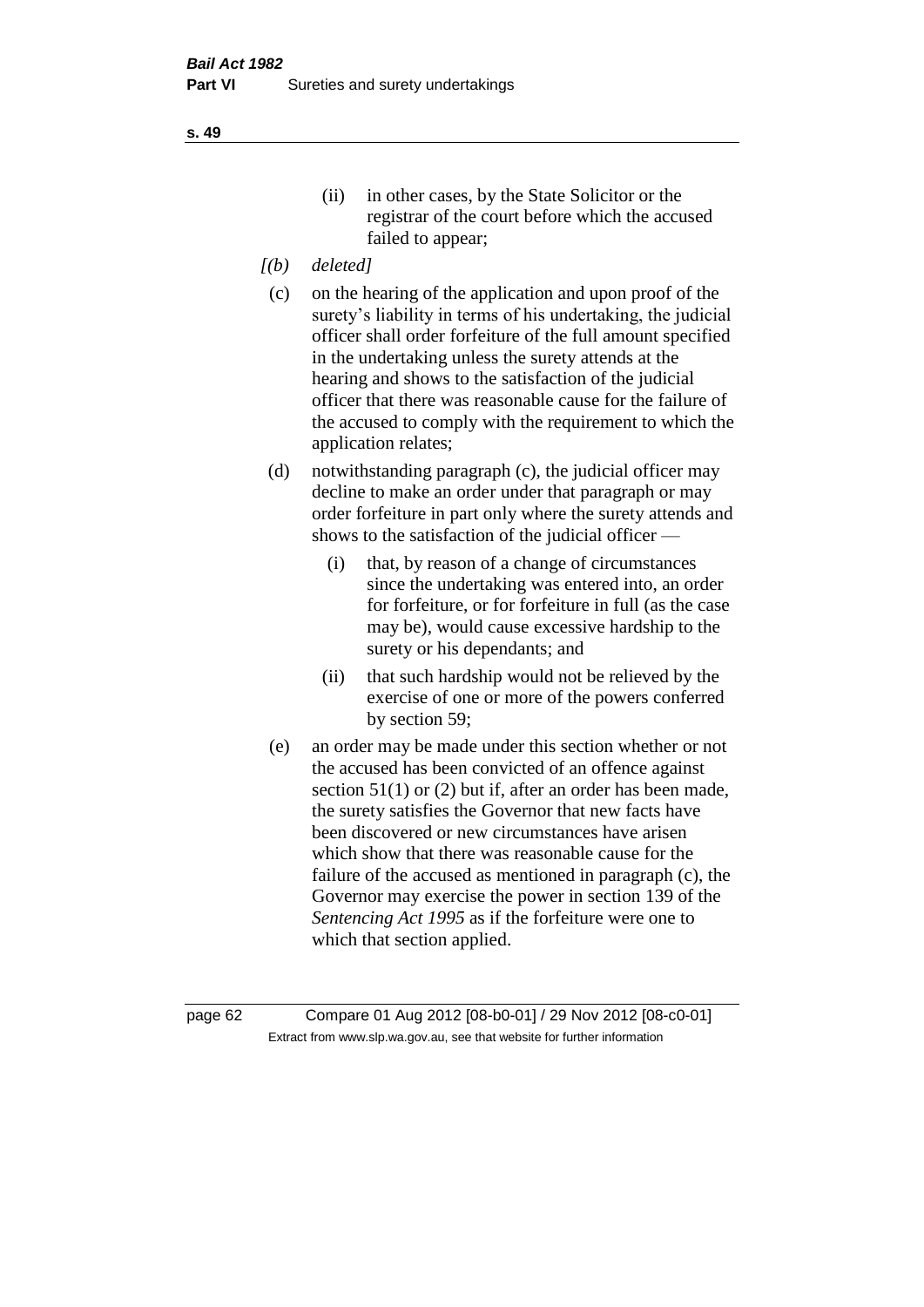- (2) An application under subsection (1) must be made, and proceedings on it are to be conducted —
	- (a) in a court of summary jurisdiction in accordance with the regulations;
	- (b) in the Supreme Court or the District Court  $-\text{in}$ accordance with rules of court.
- (3) Without prejudice to the recovery of such an amount as a civil debt due to the State, any amount to be paid under an order made under this section is to be paid, and its payment may be enforced under Part 5 of the *Fines, Penalties and Infringement Notices Enforcement Act 1994*, unless an order has been made under subsection (4).
- (4) If under this section the Supreme Court or the District Court makes an order requiring the payment of money, the court may make an order under section 59 of the *Sentencing Act 1995* in respect of the amount payable and for that purpose that section, with any necessary changes, applies as if the amount were a fine imposed on the surety.

*[Section 49 amended by No. 74 of 1984 s. 17; No. 92 of 1994 s. 5; No. 78 of 1995 s. 8; No. 65 of 2003 s. 121(3); No. 74 of 2003 s. 29; No. 59 of 2004 s. 141; No. 84 of 2004 s. 8, 11 and 82; No. 6 of 2008 s. 18(2) and 30(1) and (2).]* 

### **50. Indemnifying etc. surety, offence**

(1) If a person indemnifies, or agrees to indemnify, a surety or proposed surety against any liability which the surety or proposed surety may incur under this Act (including this section) he and the surety or proposed surety and any person with whom he agrees as aforesaid each commits an offence. Penalty: \$1 000 or imprisonment for 12 months or both.

Compare 01 Aug 2012 [08-b0-01] / 29 Nov 2012 [08-c0-01] page 63 Extract from www.slp.wa.gov.au, see that website for further information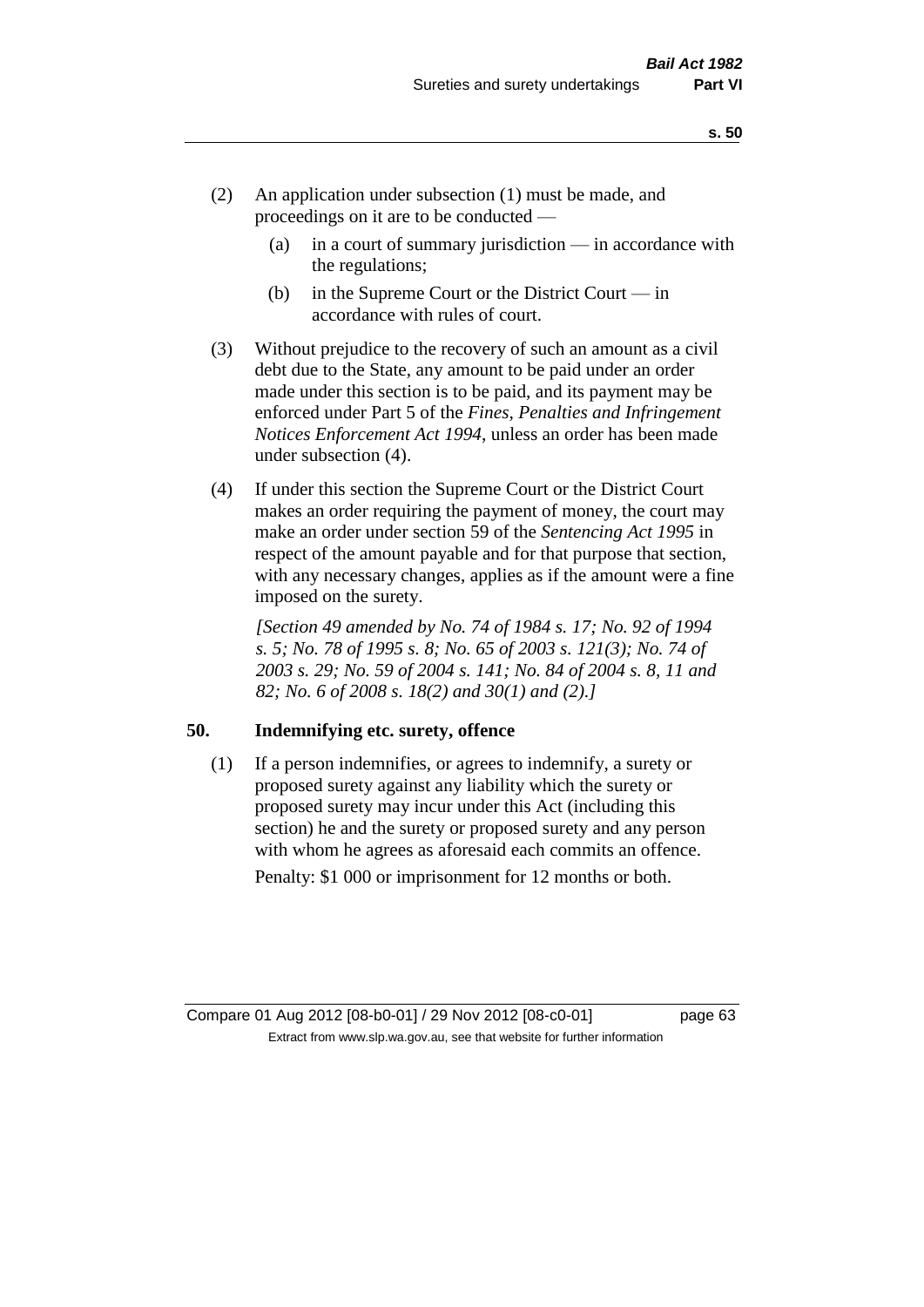- (2) An offence is committed under subsection  $(1)$ 
	- (a) whether the agreement is made before or after the surety undertaking is entered into and whether or not a proposed surety actually becomes a surety; and
	- (b) whether the compensation is to be in money or in money's worth.
- (3) An offence is not committed under subsection (1) by a surety or proposed surety if he shows —
	- (a) that he had no knowledge of an agreement within the meaning of subsection (1) proposed to be entered into between 2 other persons; or
	- (b) that having such knowledge he took all steps reasonably available to him to prevent the agreement being entered into.

*[Section 50 amended by No. 74 of 1984 s. 18.]* 

page 64 Compare 01 Aug 2012 [08-b0-01] / 29 Nov 2012 [08-c0-01] Extract from www.slp.wa.gov.au, see that website for further information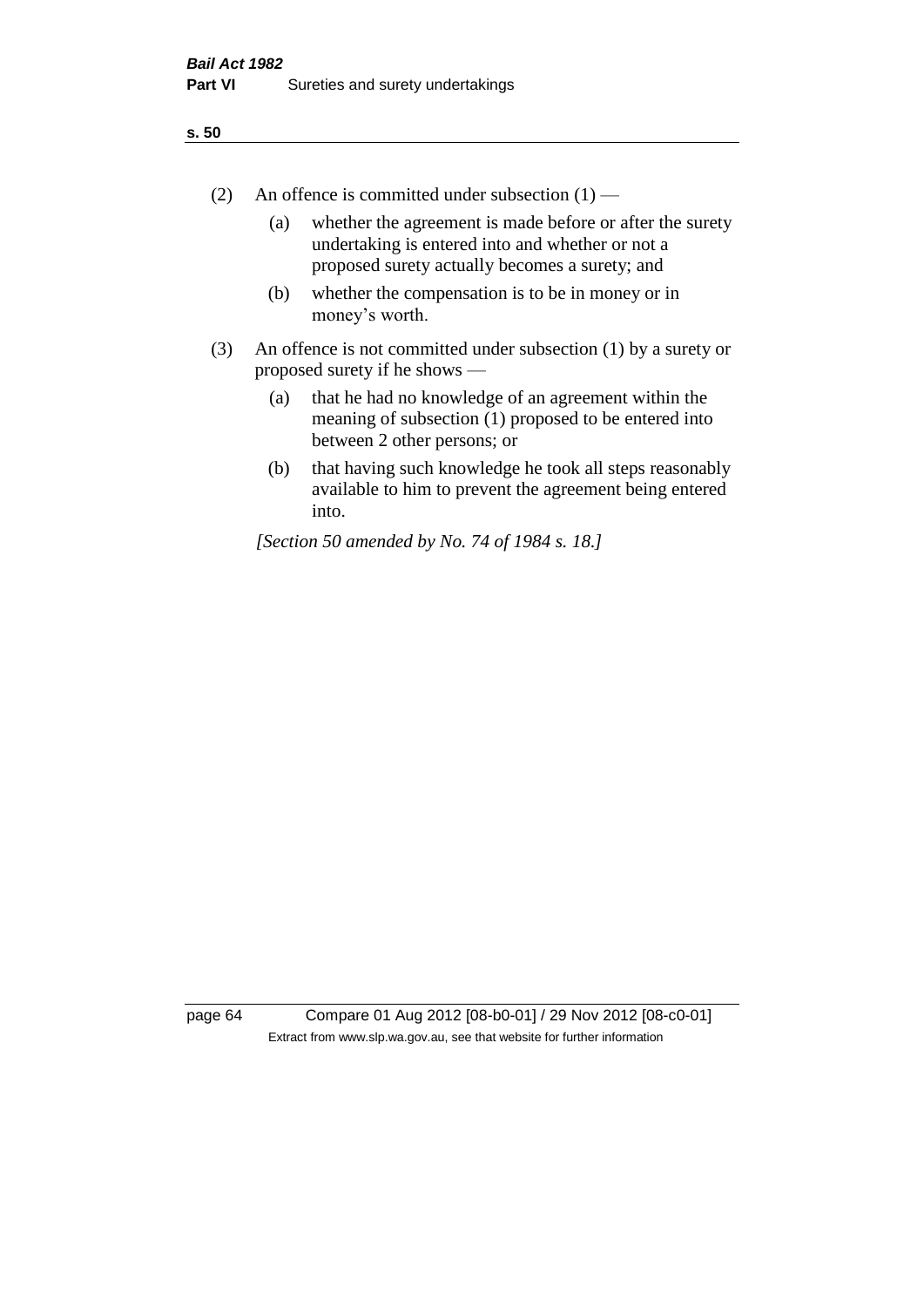#### **s. 50A**

# **Part VIA — Administration of home detention conditions**

*[Heading inserted by No. 61 of 1990 s. 11.]* 

#### **50A. Powers of CEO (corrections)**

The CEO (corrections) has all of the powers conferred under this Act on a community corrections officer and may review, vary, or rescind a direction given by a community corrections officer.

*[Section 50A inserted by No. 61 of 1990 s. 11; amended by No. 31 of 1993 s. 9; No. 65 of 2006 s. 53.]* 

*[50B. Deleted by No. 78 of 1995 s. 8.]* 

# **50C. Powers and duties of community corrections officers**

- (1) A community corrections officer may give such reasonable directions to an accused subject to a home detention condition as are necessary for the proper administration of the condition and any other condition imposed on the grant of bail to the accused including, without limiting the generality of the foregoing, directions as to —
	- (a) when the accused may leave the place where he is required by the home detention condition to remain; and
	- (b) the period of any authorised absence from the place where he is required by the home detention condition to remain; and
	- (c) when the accused shall return to the place where he is required by the home detention condition to remain; and
	- (d) the method of travel to be used by the accused during any absence from the place where he is required by the home detention condition to remain; and
	- (e) the manner in which the accused shall report his whereabouts.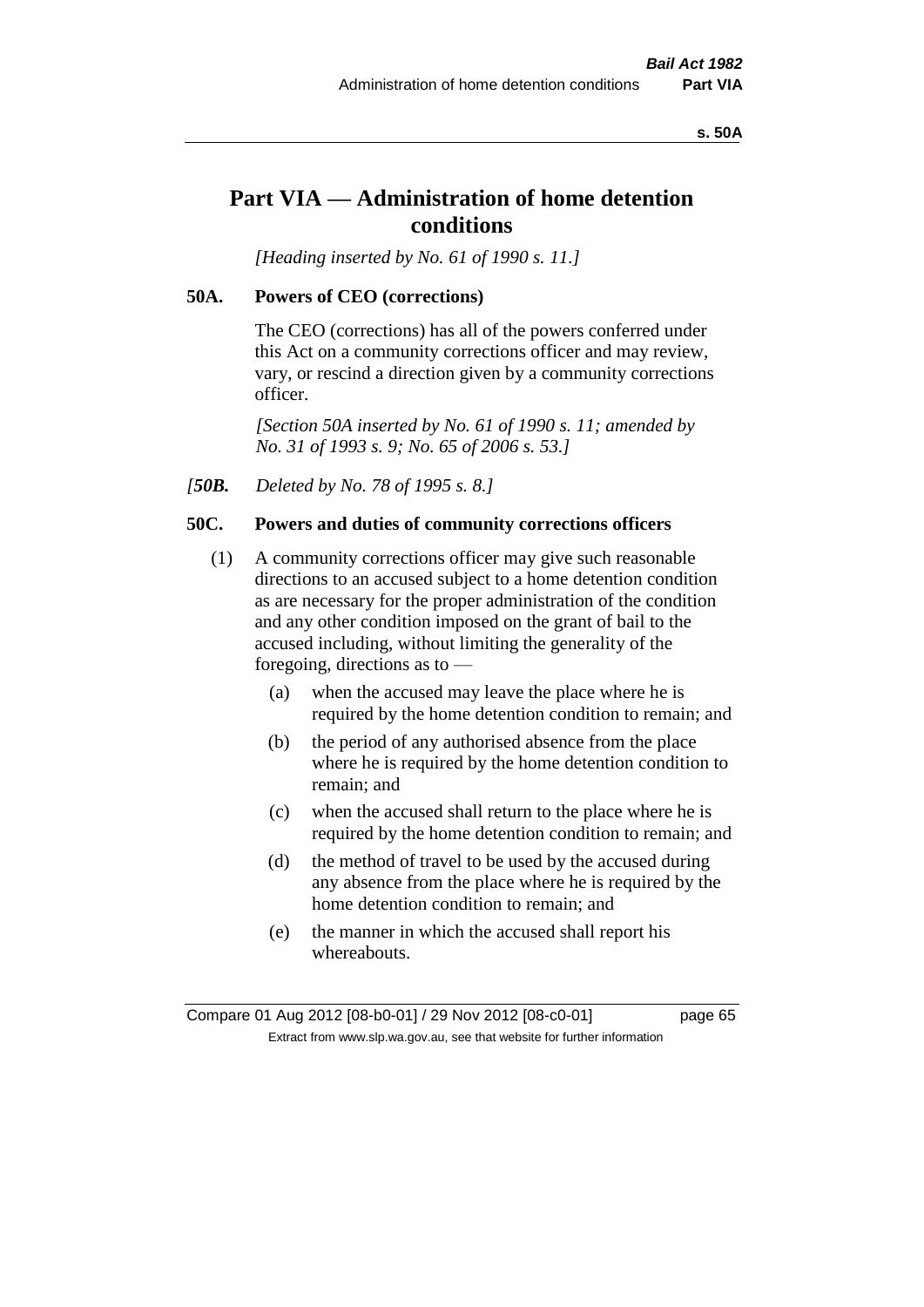**s. 50C**

| (2)     | For the purpose of ascertaining whether or not an accused is<br>complying with a home detention condition or any direction<br>given pursuant to subsection (1), a community corrections<br>officer may, at any time — |                                                                                                                                                                                              |  |
|---------|-----------------------------------------------------------------------------------------------------------------------------------------------------------------------------------------------------------------------|----------------------------------------------------------------------------------------------------------------------------------------------------------------------------------------------|--|
|         | (a)                                                                                                                                                                                                                   | enter or telephone the place where the accused is<br>required by a home detention condition to remain; or                                                                                    |  |
|         | (b)                                                                                                                                                                                                                   | enter or telephone the accused's place of employment or<br>any other place where the accused is permitted or<br>required to attend; or                                                       |  |
|         | (c)                                                                                                                                                                                                                   | question any person at any place referred to in<br>paragraph $(a)$ or $(b)$ .                                                                                                                |  |
| (3)     | A person who $-$                                                                                                                                                                                                      |                                                                                                                                                                                              |  |
|         | (a)                                                                                                                                                                                                                   | hinders a person exercising powers under subsection (2);<br><sub>or</sub>                                                                                                                    |  |
|         | (b)                                                                                                                                                                                                                   | fails to answer a question put pursuant to<br>subsection $(2)(c)$ or gives an answer that the person<br>knows is false or misleading in a material particular,                               |  |
|         |                                                                                                                                                                                                                       | commits an offence.                                                                                                                                                                          |  |
|         |                                                                                                                                                                                                                       | Penalty: \$2 000 and imprisonment for 12 months.                                                                                                                                             |  |
| (4)     | A community corrections officer —                                                                                                                                                                                     |                                                                                                                                                                                              |  |
|         | (a)                                                                                                                                                                                                                   | shall keep such records and make such returns and<br>reports in relation to accused persons subject to home<br>detention conditions as the CEO (corrections) directs;<br>and                 |  |
|         | (b)                                                                                                                                                                                                                   | shall make any records relating to an accused subject to<br>a home detention condition available on the request of<br>the CEO (corrections) to him.                                          |  |
|         |                                                                                                                                                                                                                       | [Section 50C inserted by No. 61 of 1990 s. 11; amended by<br>No. 31 of 1993 s. 9; No. 50 of 2003 s. 37(3); No. 84 of 2004<br>s. 82 and 83(3); No. 65 of 2006 s. 53; No. 2 of 2008 s. 56(2).] |  |
|         |                                                                                                                                                                                                                       |                                                                                                                                                                                              |  |
| page 66 |                                                                                                                                                                                                                       | Compare 01 Aug 2012 [08-b0-01] / 29 Nov 2012 [08-c0-01]<br>Extract from www.slp.wa.gov.au, see that website for further information                                                          |  |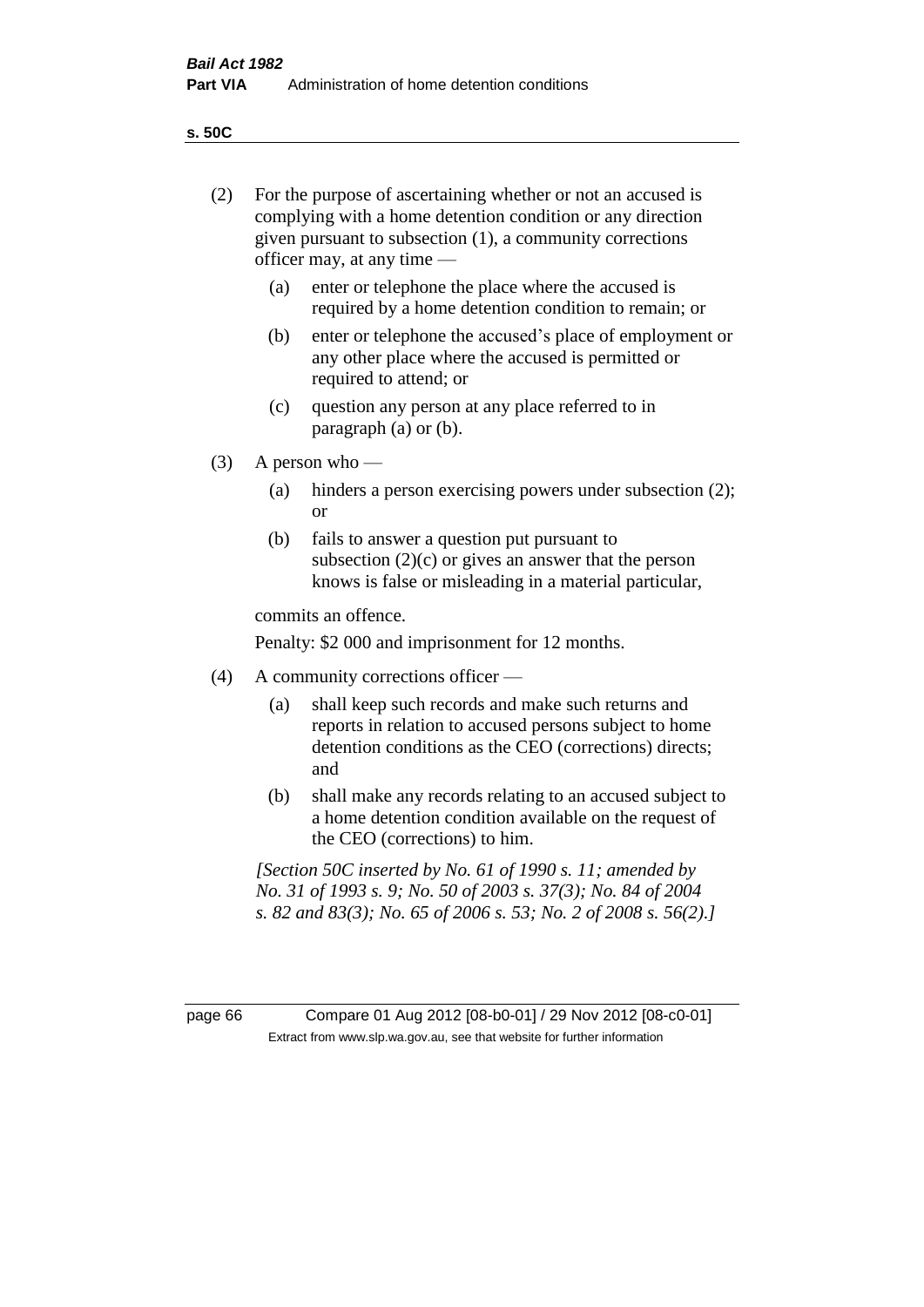#### **50D. Powers of members of Police Force**

- (1) For the purpose of ascertaining whether or not an accused is complying with a home detention condition, a member of the Police Force may —
	- (a) require the accused to produce a copy of his bail undertaking and any notice by the CEO (corrections) under section 50E(a) for inspection; and
	- (b) require the accused to explain why he is absent from the place where he is required by the home detention condition to remain.
- (2) An accused who fails to comply with subsection  $(1)(a)$  or who fails to explain when required to do so under subsection (1)(b) or who gives an explanation that the accused knows is false or misleading in a material particular, commits an offence.

Penalty: \$2 000.

*[Section 50D inserted by No. 61 of 1990 s. 11; amended by No. 31 of 1993 s. 9; No. 50 of 2003 s. 37(4); No. 84 of 2004 s. 82; No. 65 of 2006 s. 53.]* 

#### **50E. CEO (corrections) may substitute different place of detention and apply conditions**

The CEO (corrections) may, at any time, by notice in writing given to an accused granted bail subject to a home detention condition —

- (a) substitute a different place for the place where an accused is required by a home detention condition to remain;
- (b) require the accused to comply with such of the conditions specified in the list provided to the accused under section 24A(4) as are specified in the notice.

*[Section 50E inserted by No. 61 of 1990 s. 11; amended by No. 31 of 1993 s. 9; No. 84 of 2004 s. 82; No. 65 of 2006 s. 53.]*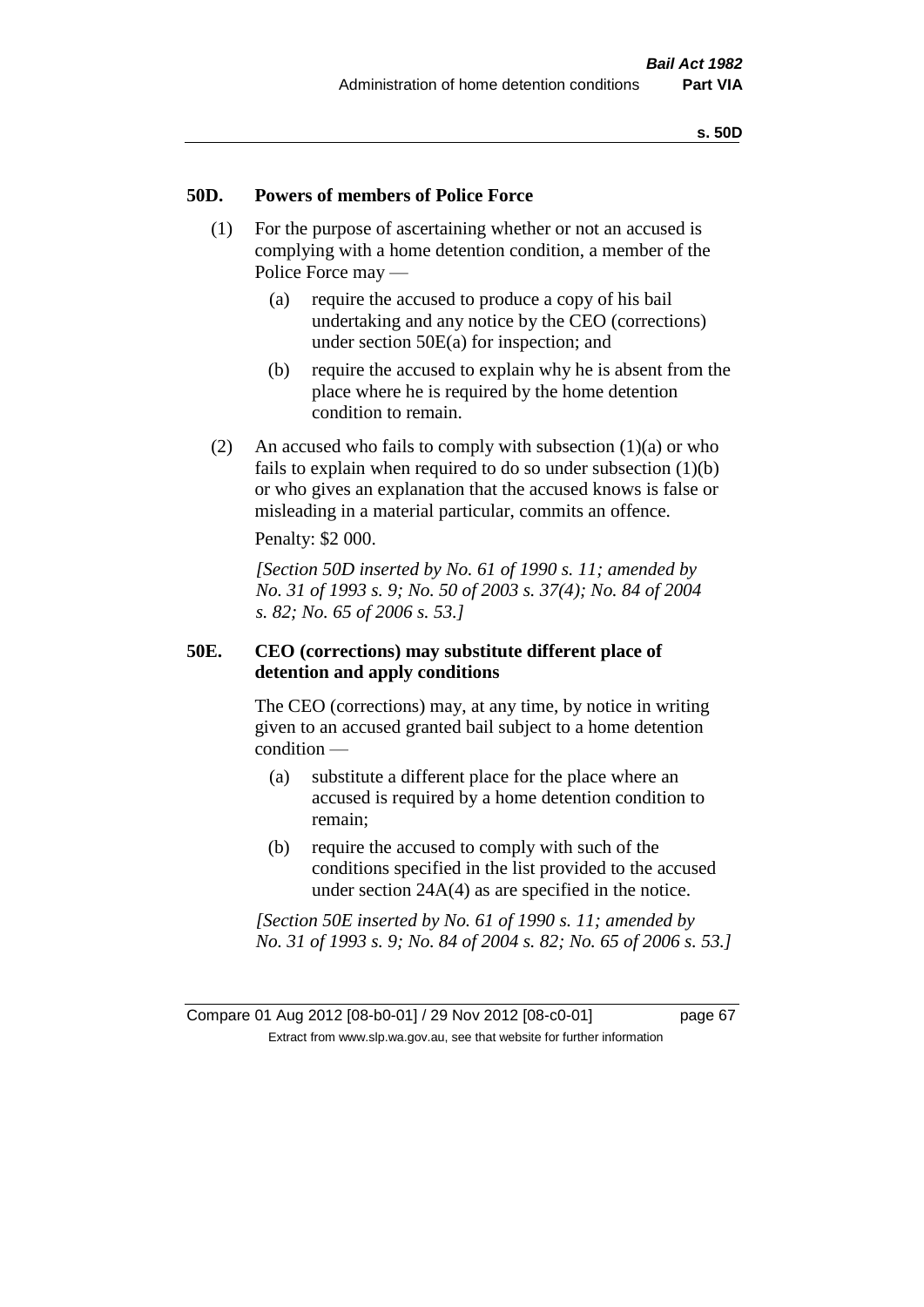| ۰.<br>×<br>-<br>۰.<br>× |  |
|-------------------------|--|
|-------------------------|--|

#### **50F. CEO (corrections) may revoke bail**

- (1) Where a home detention condition has been imposed as a condition on a grant of bail to an accused the CEO (corrections) may, in his absolute discretion, by instrument signed by him and if practicable, given to the accused, revoke the bail.
- (2) Without limiting the generality of subsection (1), the power to revoke bail may be exercised where the accused —
	- (a) is not likely to comply with any requirement of his bail undertaking mentioned in section 28(2)(a) or (b); or
	- (b) is, or has been, or is likely to be in breach of any condition of his bail undertaking mentioned in section  $28(2)(c)$ .
- (3) Subject to subsection (4), where the CEO (corrections) revokes bail he shall include a statement of his reasons for the cancellation in the instrument cancelling the bail.
- (4) Where the CEO (corrections) is of the opinion that it would be in the interest of the accused or any other person, or the public, to withhold from the accused any or all of the reasons referred to in subsection (3), the CEO (corrections) may so withhold the reason or reasons.
- (5) Where the CEO (corrections) revokes bail, he may, whenever necessary, issue a warrant directed to all members of the Police Force to have the accused arrested and brought before an appropriate judicial officer.

*[Section 50F inserted by No. 61 of 1990 s. 11; amended by No. 31 of 1993 s. 9; No. 84 of 2004 s. 82; No. 65 of 2006 s. 53.]* 

#### **50G. Procedure on arrest after revocation under s. 50F**

(1) An accused arrested pursuant to a warrant issued under section 50F shall be taken as soon as is practicable before an appropriate judicial officer unless he is arrested less than 24 hours before the time at which he is due to appear in

page 68 Compare 01 Aug 2012 [08-b0-01] / 29 Nov 2012 [08-c0-01] Extract from www.slp.wa.gov.au, see that website for further information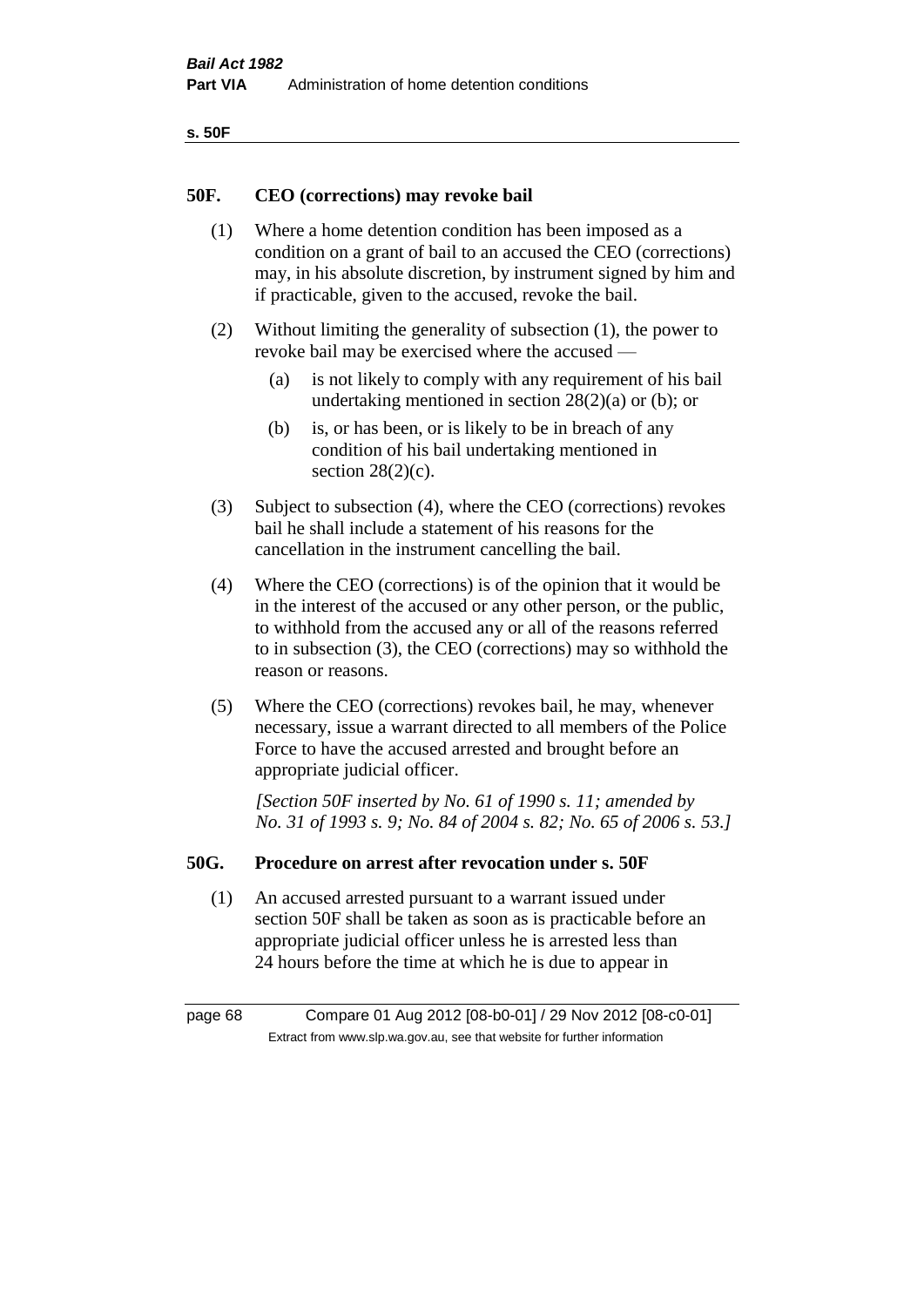accordance with his bail undertaking, in which case he shall be held in custody and brought before an appropriate judicial officer at that time.

- (2) The judicial officer before whom an accused appears under this section may —
	- (a) remand the accused in custody to appear at the time and place specified, or deemed by section 31(3) to be specified, in his bail undertaking; or
	- (b) grant fresh bail to the accused in accordance with this Act, other than clause 2 of Part B of Schedule 1.

*[Section 50G inserted by No. 61 of 1990 s. 11; amended by No. 45 of 1993 s. 12; No. 84 of 2004 s. 82.]* 

# **50H. Rules of natural justice excluded**

The rules known as the rules of natural justice (including any duty of procedural fairness) do not apply to or in relation to the doing or omission of any act, matter or thing under this Part by the CEO (corrections).

*[Section 50H inserted by No. 61 of 1990 s. 11; amended by No. 31 of 1993 s. 9; No. 65 of 2006 s. 53.]* 

### **50J. Delegation by CEO (corrections)**

The CEO (corrections) may, either generally or as otherwise provided by the instrument of delegation, by writing signed by him, delegate to any person any power or duty under this Part, other than this power of delegation.

*[Section 50J inserted by No. 61 of 1990 s. 11; amended by No. 31 of 1993 s. 9; No. 65 of 2006 s. 53.]* 

### **50K. Monitoring equipment, retrieving**

If under rules made under section 50L any device or equipment has been installed at the place where an accused is required by a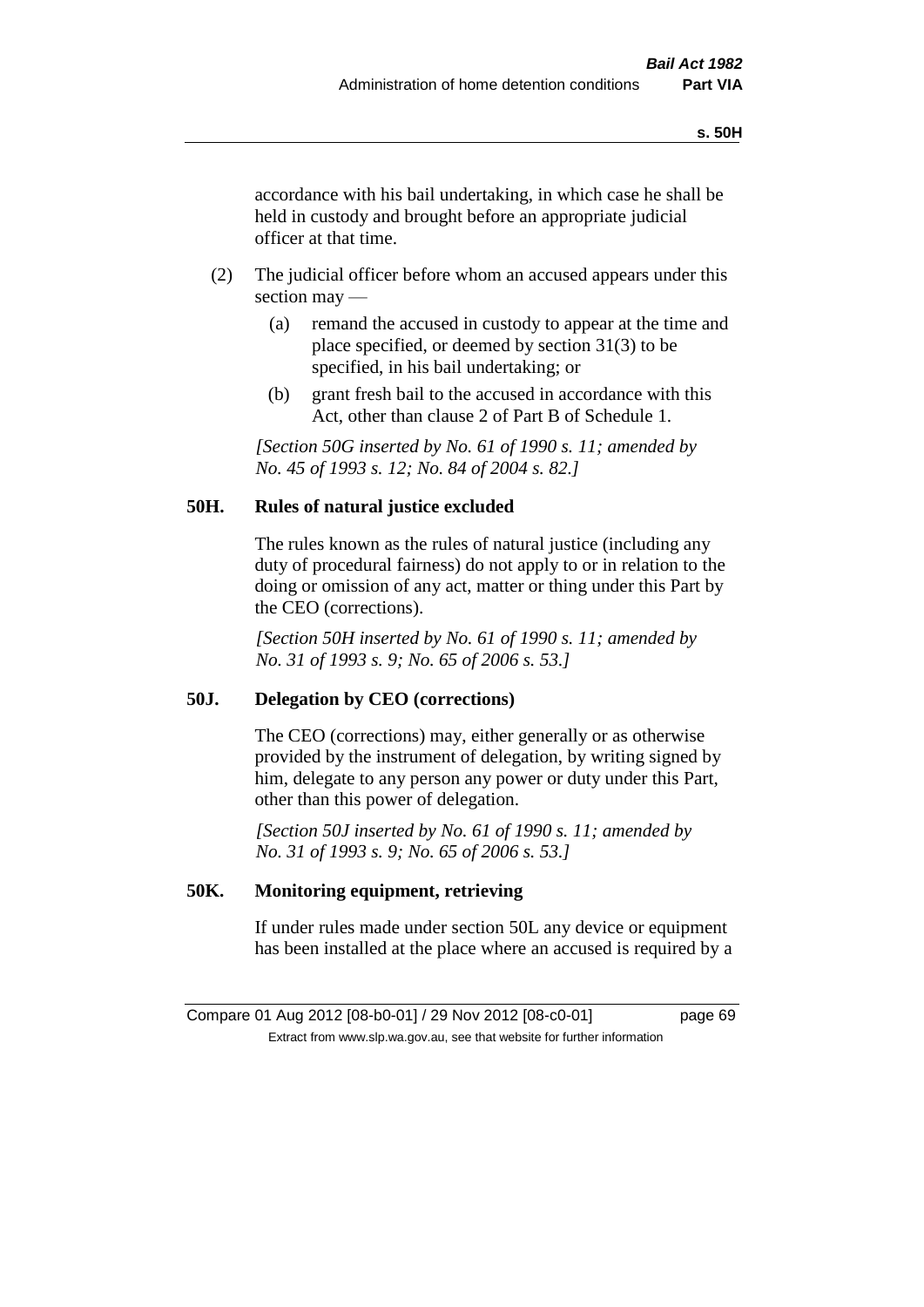#### **s. 50L**

home detention condition to remain, section 118 of the *Sentence Administration Act 2003* applies.

*[Section 50K inserted by No. 78 of 1995 s. 8; amended by No. 50 of 2003 s. 29(3); No. 84 of 2004 s. 82.]* 

# **50L. Rules for this Part**

- (1) The CEO (corrections) may, with the approval of the Minister, make rules for the purposes of this Part which may provide for the manner of ensuring that accused persons are complying with home detention conditions and for conditions to be applied to accused persons granted bail subject to home detention conditions including conditions —
	- (a) requiring an accused to wear any device;
	- (b) requiring an accused to permit the CEO (corrections) to install any device or equipment at the place where the accused is required by a home detention condition to remain.
- (2) Rules made under this section may confer a discretionary authority on any person or class of persons.
- (3) Sections 41 and 42 of the *Interpretation Act 1984* do not apply to rules made under this section.

*[Section 50L inserted by No. 61 of 1990 s. 11; amended by No. 31 of 1993 s. 9; No. 84 of 2004 s. 82 and 83(3); No. 65 of 2006 s. 53; No. 2 of 2008 s. 56(3) and (4).]* 

page 70 Compare 01 Aug 2012 [08-b0-01] / 29 Nov 2012 [08-c0-01] Extract from www.slp.wa.gov.au, see that website for further information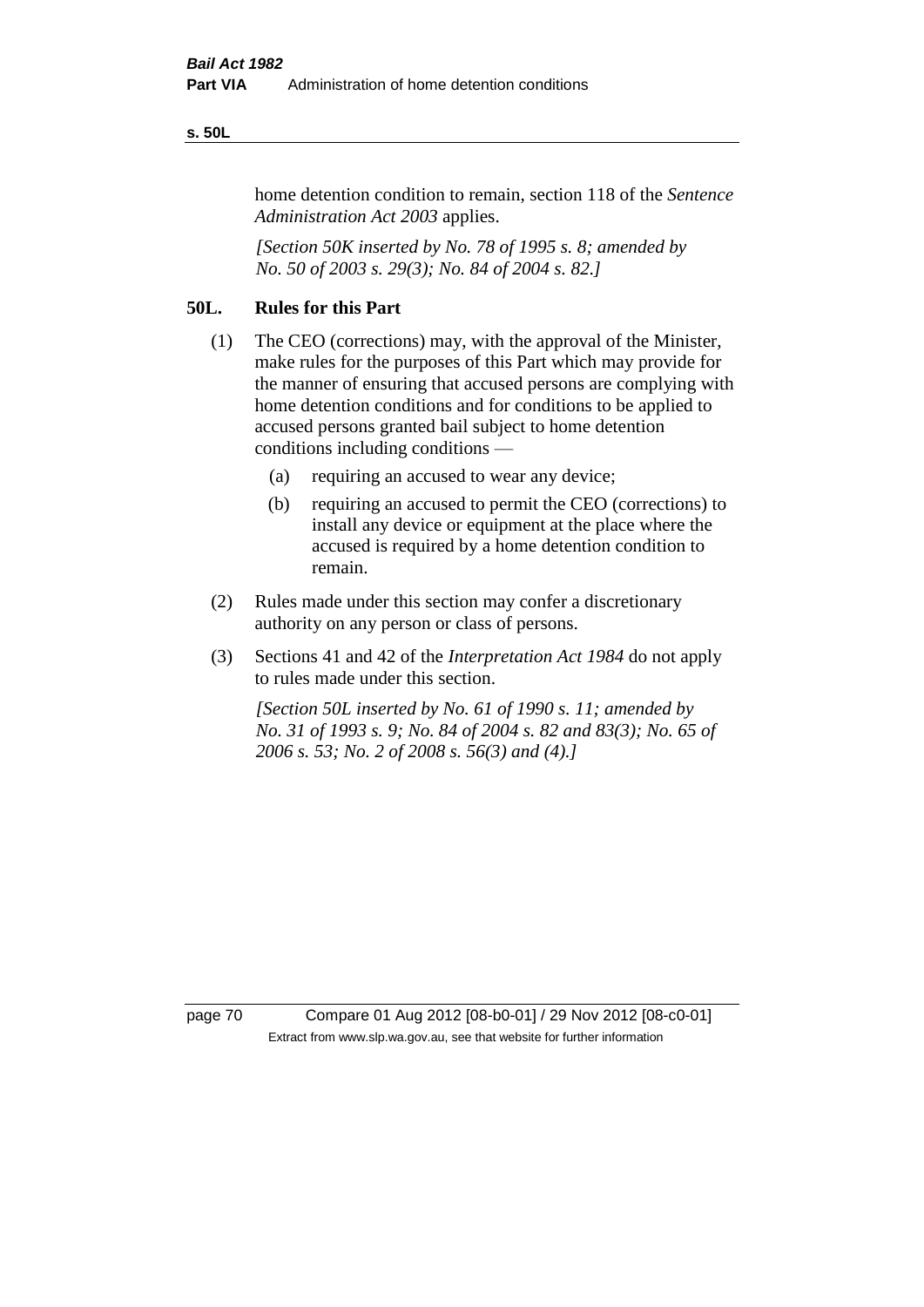# **Part VII — Enforcement of bail undertakings**

### **51. Failing to comply with bail undertaking, offence**

- (1) An accused who, without reasonable cause, fails to comply with the requirement of his bail undertaking mentioned in section 28(2)(a) commits an offence.
- (2) An accused who fails to comply with the requirement of his bail undertaking mentioned in section 28(2)(b) commits an offence.
- $(2a)$  An accused
	- (a) whose bail undertaking includes any condition imposed for a purpose mentioned in clause  $2(2)(c)$  or (d) of Part D of Schedule 1; and
	- (b) who fails to comply with the condition,

commits an offence.

- (3) An accused shall not be convicted in his absence of an offence against this section.
- (4) An accused who is charged with an offence against subsection (1) or (2) may be convicted of the other of those offences if that other offence is proved by the evidence.
- (5) A prosecution for an offence against subsection (1), (2) or (2a) may be brought at any time.
- (6) A person who is convicted of an offence against subsection (1), (2) or (2a) is liable to a fine not exceeding \$10 000 or imprisonment for a term not exceeding 3 years, or both.
- (7) A court which convicts an accused of an offence against this section may, in addition to any penalty which it may impose, order that the accused pay such sum as it may fix in or towards defraying the costs and expenses of and consequent upon his apprehension following the failure to comply with his bail undertaking for which he was convicted.

Compare 01 Aug 2012 [08-b0-01] / 29 Nov 2012 [08-c0-01] page 71 Extract from www.slp.wa.gov.au, see that website for further information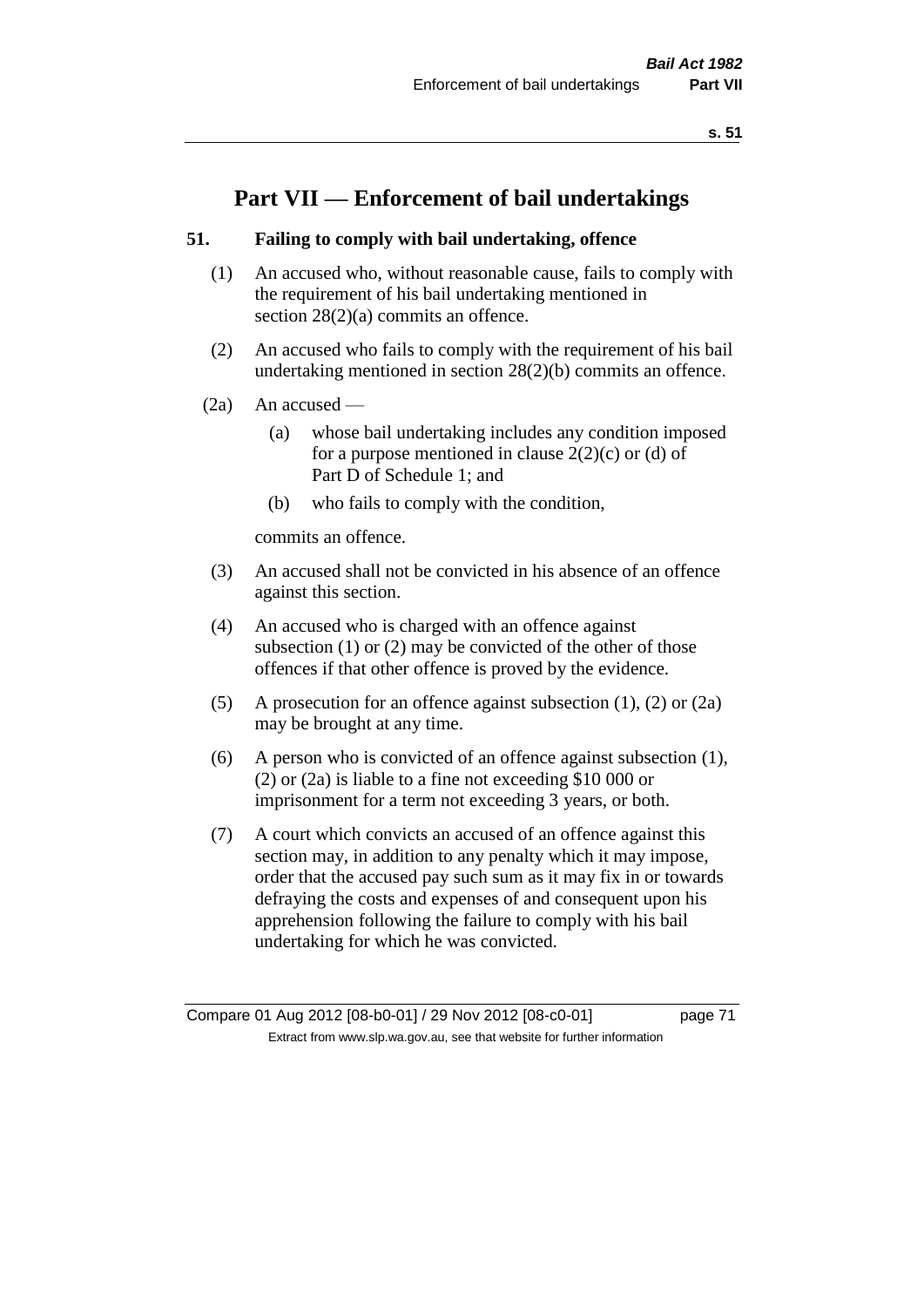### **s. 51A**

- (8) An order made under subsection (7)
	- (a) shall specify to whom and in what manner the sum shall be paid; and
	- (b) may be enforced as though the sum were a penalty imposed under this section.

*[Section 51 amended by No. 54 of 1998 s. 9; No. 59 of 2004 s. 141; No. 84 of 2004 s. 11 and 82; No. 6 of 2008 s. 18(3).]*

### **51A. Prosecuting s. 51 offence for non-appearance etc. in court of summary jurisdiction**

- (1) This section applies for the purpose of prosecuting an offence against section  $51(1)$ ,  $(2)$  or  $(2a)$  where the court before which the accused is bound to appear at the time when the accused fails to comply with the accused's bail undertaking is a court of summary jurisdiction.
- (2) Where this section applies, the prosecution shall be commenced and conducted by the person who was conducting the proceedings in which the accused failed to comply with the accused's bail undertaking or by a police officer.
- (3) Where this section applies, the registrar of the court before which the accused was bound to appear shall cause to be issued to the Commissioner of Police a certificate under section 64 as to the accused's failure to appear.

*[Section 51A inserted by No. 6 of 2008 s. 31(1).]*

# **52. Prosecuting s. 51 offence for non-appearance etc. in superior court**

(1) This section applies, notwithstanding any other Act, for the purpose of prosecuting an offence against section 51(1), (2) or (2a) where the court before which the accused is bound to appear at the time when he fails to comply with his bail undertaking is the Supreme Court or the District Court.

page 72 Compare 01 Aug 2012 [08-b0-01] / 29 Nov 2012 [08-c0-01] Extract from www.slp.wa.gov.au, see that website for further information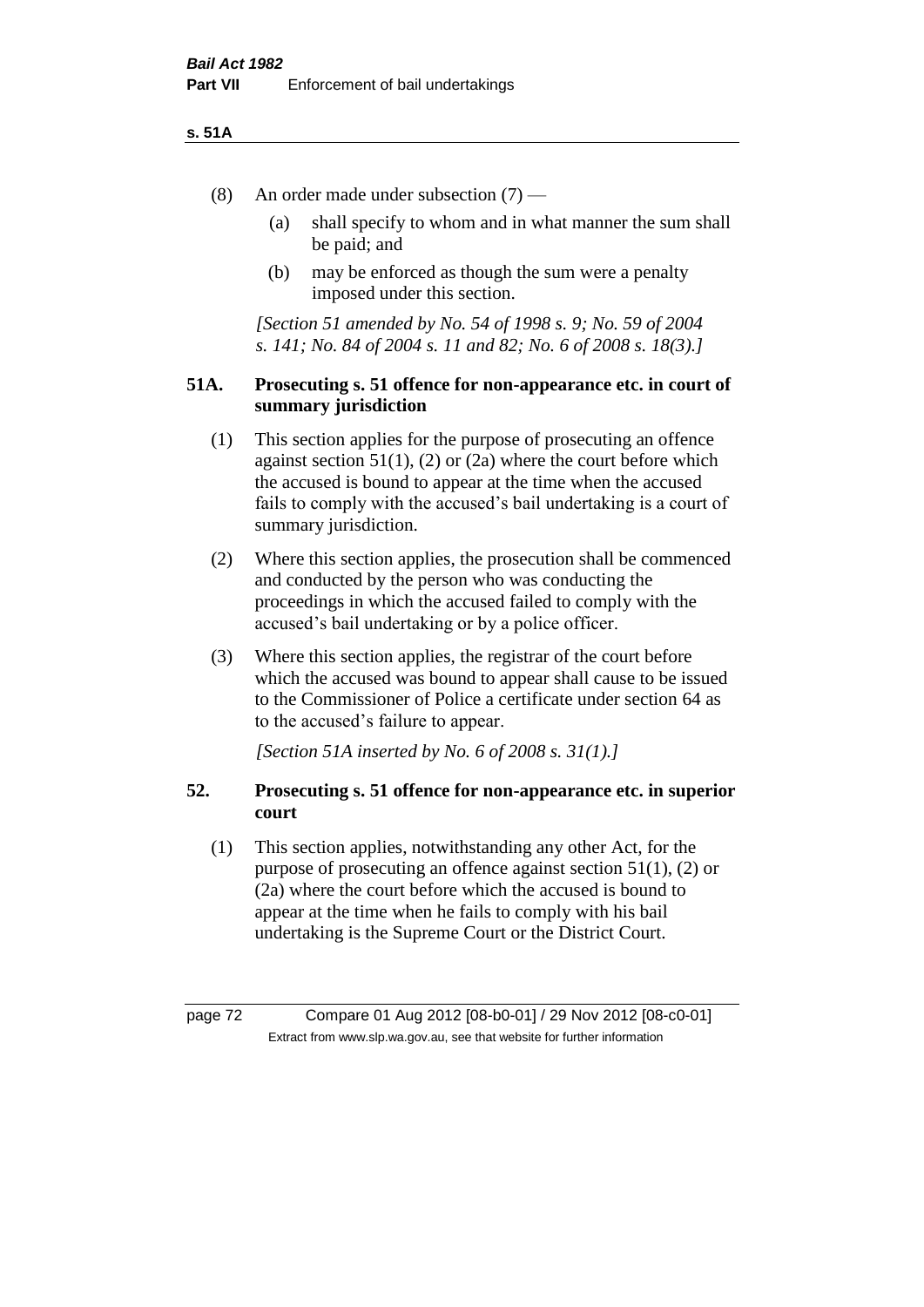- (2) Where this section applies, the accused shall be dealt with summarily for the offence and shall be so dealt with —
	- (a) by a judge of the Supreme Court in any case where the accused was bound to appear before the General Division of the Supreme Court;
	- (ab) by a judge of appeal in any case where the accused was bound to appear before the Court of Appeal;
	- (b) by a judge of the District Court in any case where the accused was bound to appear before that Court.
- (3) A prosecution for an offence which is to be dealt with under this section shall be commenced by the authorised officer (as defined in section 80 of the *Criminal Procedure Act 2004*) who was conducting the proceedings in which the accused failed to comply with his bail undertaking or by a police officer —
	- (a) where subsection  $(2)(a)$  or (ab) applies, in the Supreme Court; and
	- (b) where subsection (2)(b) applies, in the District Court.
- (3a) Where this section applies, a person authorised under subsection (3b) shall cause to be issued to the Commissioner of Police a certificate under section 64 as to the accused's failure to appear.
- (3b) The Chief Justice, in respect of cases where the court before which the accused was bound to appear is the Supreme Court, and the Chief Judge, in respect of cases where the court before which the accused was bound to appear is the District Court, may authorise a person or persons, by name or office, to perform the function referred to in subsection (3a).
- (3c) A prosecution that has been commenced under subsection (3) by a police officer shall be conducted by the Director of Public Prosecutions.
- (4) Subject to section 51(3) and (5), a prosecution for an offence which is to be dealt with under this section is to be commenced

Compare 01 Aug 2012 [08-b0-01] / 29 Nov 2012 [08-c0-01] page 73 Extract from www.slp.wa.gov.au, see that website for further information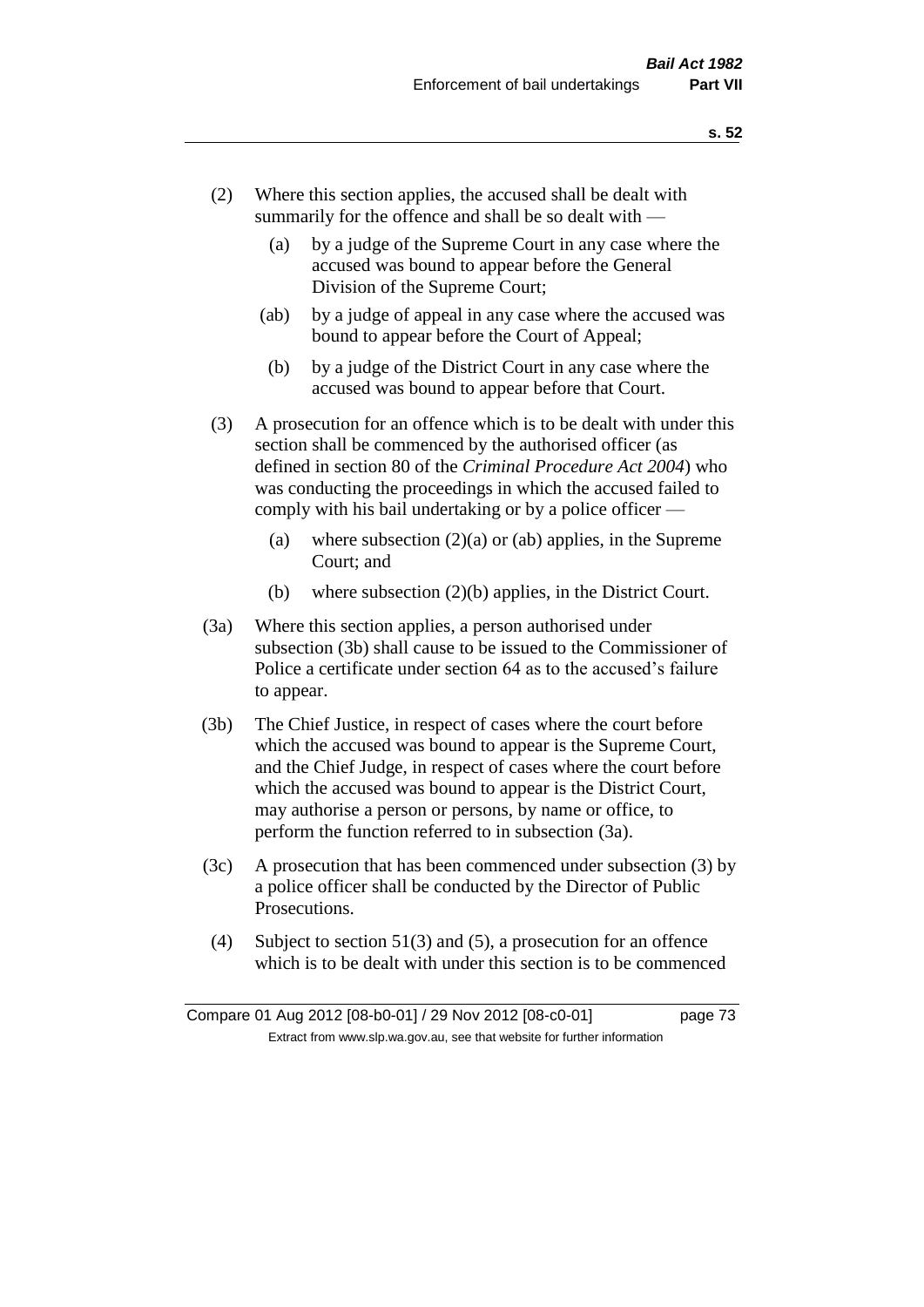and conducted under the *Criminal Procedure Act 2004* as if it were a prosecution of a simple offence in a court of summary jurisdiction, but —

- (a) no fees shall be charged by the Supreme Court or District Court for or in respect of any act or proceeding that relates to the prosecution; and
- (b) the Supreme Court or District Court cannot order a party to the prosecution to pay another party's costs of or relating to the prosecution, except under section 166(2) of the *Criminal Procedure Act 2004*.
- (5) If under section 51(6) or (7) the Supreme Court or the District Court imposes a pecuniary penalty the court may make an order under section 59 of the *Sentencing Act 1995* in respect of the amount payable.

*[Section 52 amended by No. 92 of 1994 s. 6; No. 78 of 1995 s. 8; No. 54 of 1998 s. 10; No. 45 of 2004 s. 28(2) and (4); No. 59 of 2004 s. 141; No. 84 of 2004 s. 11 and 82; No. 2 of 2008 s. 56(5); No. 6 of 2008 s. 32(1) and (2).]* 

# **53. Appeal against decision made under s. 52**

- (1) A person who is dissatisfied with a decision (as defined in section 6 of the *Criminal Appeals Act 2004*) made under section 52 may, with the leave of the Court of Appeal, appeal against it.
- (2) For the purposes of subsection (1), Part 2 of the *Criminal Appeals Act 2004*, with any necessary changes, applies as if —
	- (a) the decision referred to in subsection (1) were a decision of a court of summary jurisdiction; and
	- (b) a reference in that Part to a court of summary jurisdiction were a reference to the court that made the decision referred to in subsection (1); and
	- (c) a reference in that Part to commencing an appeal were a reference to applying for leave to appeal.

page 74 Compare 01 Aug 2012 [08-b0-01] / 29 Nov 2012 [08-c0-01] Extract from www.slp.wa.gov.au, see that website for further information

**s. 53**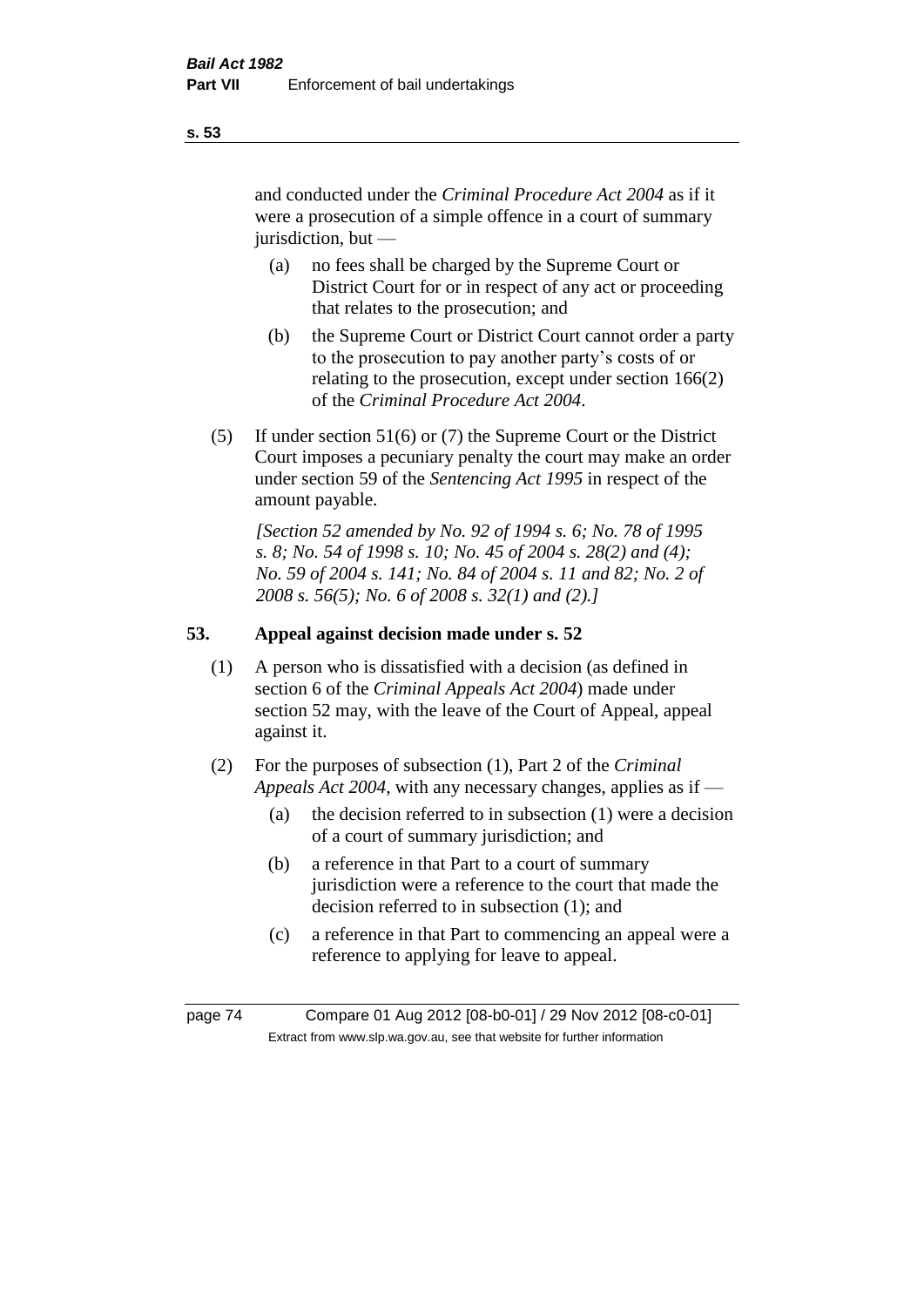(3) Despite section 13(1) of the *Criminal Appeals Act 2004*, the appeal is to be dealt with by the Court of Appeal.

*[Section 53 inserted by No. 45 of 2004 s. 28(3); amended by No. 84 of 2004 s. 11 and 82.]*

# **54. Bailed accused, prosecutor etc. may take before court to show cause against variation or revocation of bail**

 $(1a)$  In this section —

*relevant officer* means —

- (a) if the court before which the accused is required to appear is the District Court, the Supreme Court or the Court of Appeal — the prosecutor; or
- (b) in any other case the prosecutor or a police officer.
- (1) Where an accused has been released on bail the relevant officer may cause the accused to appear before an appropriate judicial officer to show cause why the accused's bail should not be varied or revoked if the relevant officer —
	- (a) has reasonable grounds to believe, or is notified in writing by a surety for the accused that the surety has reasonable grounds to believe, that the accused —
		- (i) is not likely to comply with any requirement of his bail undertaking mentioned in section  $28(2)(a)$  or (b); or
		- (ii) is, or has been, or is likely to be in breach of any condition of his bail undertaking mentioned in section  $28(2)(c)$ ; or
		- (iii) is, or has been, in breach of a home detention condition mentioned in section 28(2)(d);
	- (b) has reasonable grounds to believe that
		- (i) any surety for the accused's appearance is no longer suitable under section 39 to be a surety, or is dead; or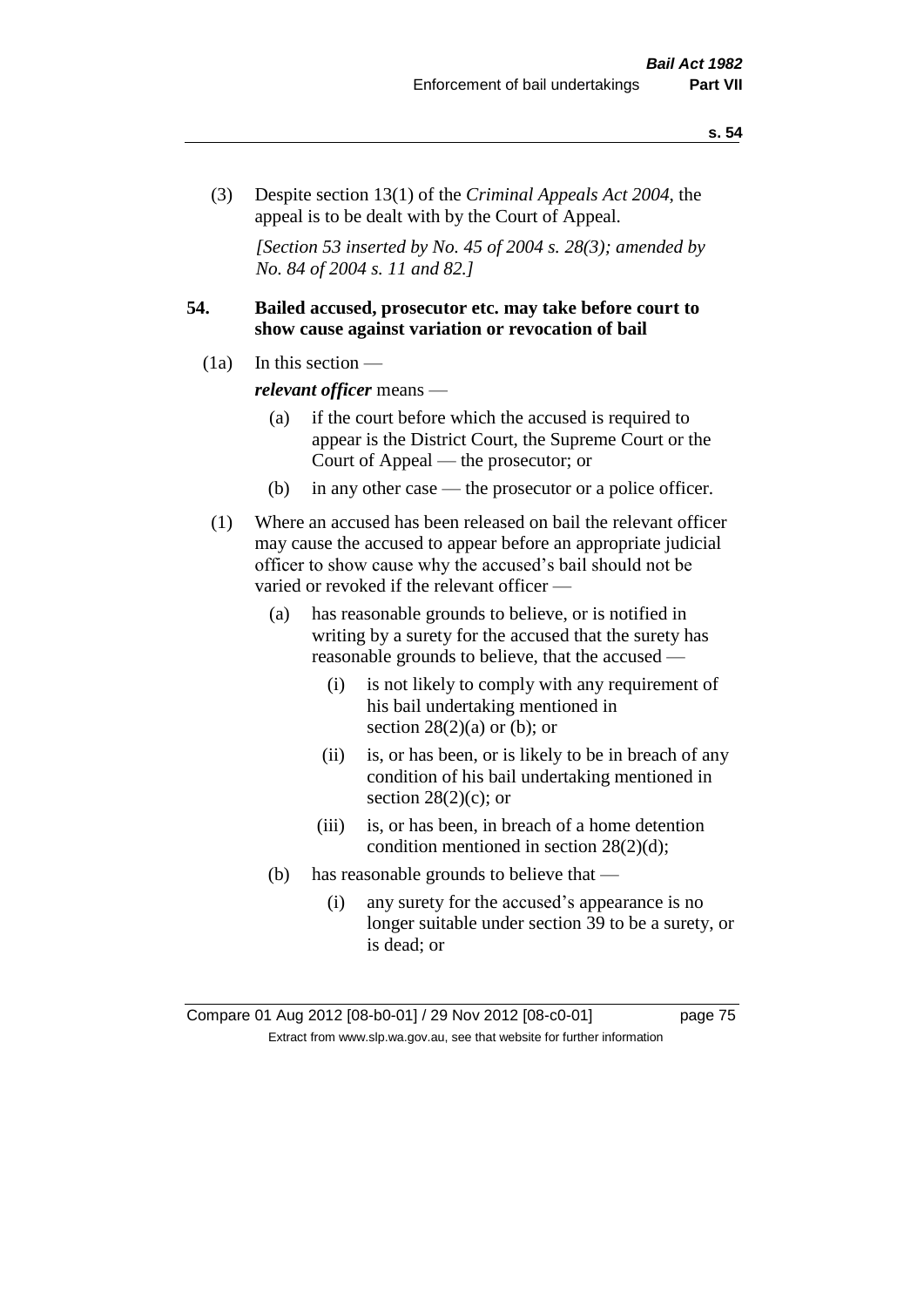| (11)  | for any reason any security required under Part D<br>of Schedule 1 is no longer sufficient; or                                                                                     |
|-------|------------------------------------------------------------------------------------------------------------------------------------------------------------------------------------|
| (iii) | in a case where the accused has been granted bail<br>for the purposes of an appeal, the accused has<br>discontinued the appeal or has not prosecuted it<br>with all due diligence. |

- (2) For the purposes of causing an accused to appear before an appropriate judicial officer as provided in subsection  $(1)$  —
	- (a) a police officer may arrest the accused without warrant and bring the accused before an appropriate judicial officer; or
	- (b) the relevant officer may apply to an appropriate judicial officer for a summons or warrant on any ground specified in subsection  $(1)$ .
- (2a) A police officer shall not exercise the power conferred by subsection (2)(a) unless the police officer is the relevant officer or is requested in writing to do so by the relevant officer.
- (3) An application under subsection (2)(b) must be made, and proceedings on it are to be conducted —
	- (a) in a court of summary jurisdiction in accordance with regulations made under the *Criminal Procedure Act 2004*;
	- (b) in the Supreme Court or the District Court in accordance with rules of court made under the *Criminal Procedure Act 2004*.
- (4) An accused arrested under this section shall be taken as soon as is practicable before an appropriate judicial officer unless he is arrested less than 24 hours before the time at which he is due to appear in accordance with his bail undertaking, in which case he shall be held in custody and brought before an appropriate judicial officer at that time.

page 76 Compare 01 Aug 2012 [08-b0-01] / 29 Nov 2012 [08-c0-01] Extract from www.slp.wa.gov.au, see that website for further information

**s. 54**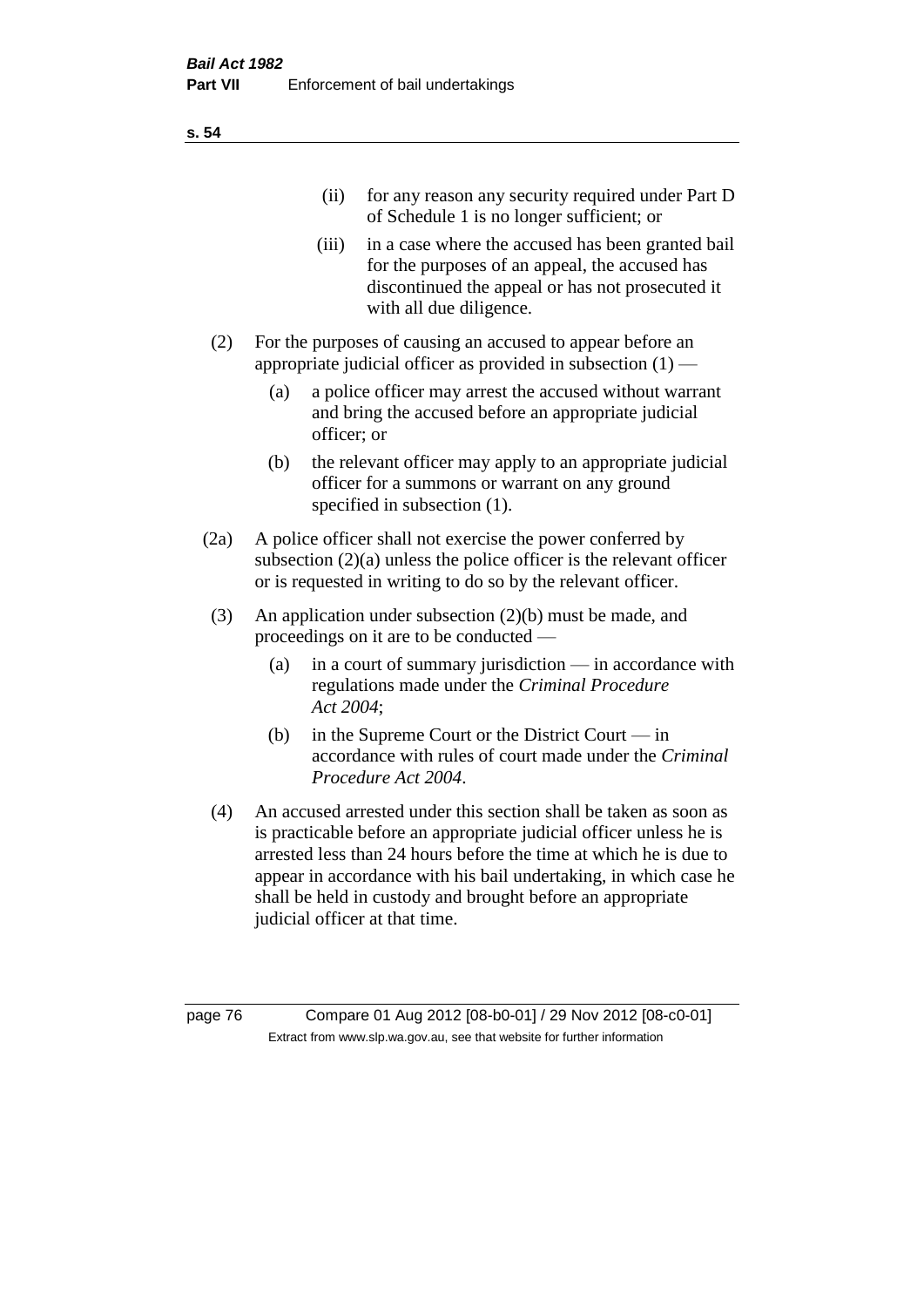- $(5)$  If
	- (a) the court before which the accused is required to appear is the District Court, the Supreme Court or the Court of Appeal; and
	- (b) a police officer is satisfied that because of the urgency of the case it is not practicable for the prosecutor to exercise the power conferred by subsection (1),

the police officer may exercise that power.

(6) If a police officer, acting under subsection (5), exercises the power conferred by subsection (1), the police officer is to be regarded as the relevant officer for the purposes of this section.

*[Section 54 amended by No. 33 of 1989 s. 18; No. 61 of 1990 s. 12; No. 45 of 1993 s. 12; No. 59 of 2004 s. 141; No. 84 of 2004 s. 9, 11 and 82; No. 6 of 2008 s. 33(1)-(4).]* 

# **54A. Accused on committal may be taken for purposes of s. 54 before court by which committed**

- (1) This section applies to an accused
	- (a) who has been released on bail following the accused's committal to the District Court or the Supreme Court to be tried (otherwise than for murder) or sentenced or otherwise dealt with; and
	- (b) who has not made an appearance in that court on the committal; and
	- (c) who, in the opinion of the relevant officer under section 54, should be made to show cause in terms of subsection (1) of that section.
- (2) The relevant officer may, under section 54, cause an accused to whom this section applies to appear before a judicial officer who is empowered to exercise jurisdiction in the court in which the committal order was made, instead of before an appropriate judicial officer.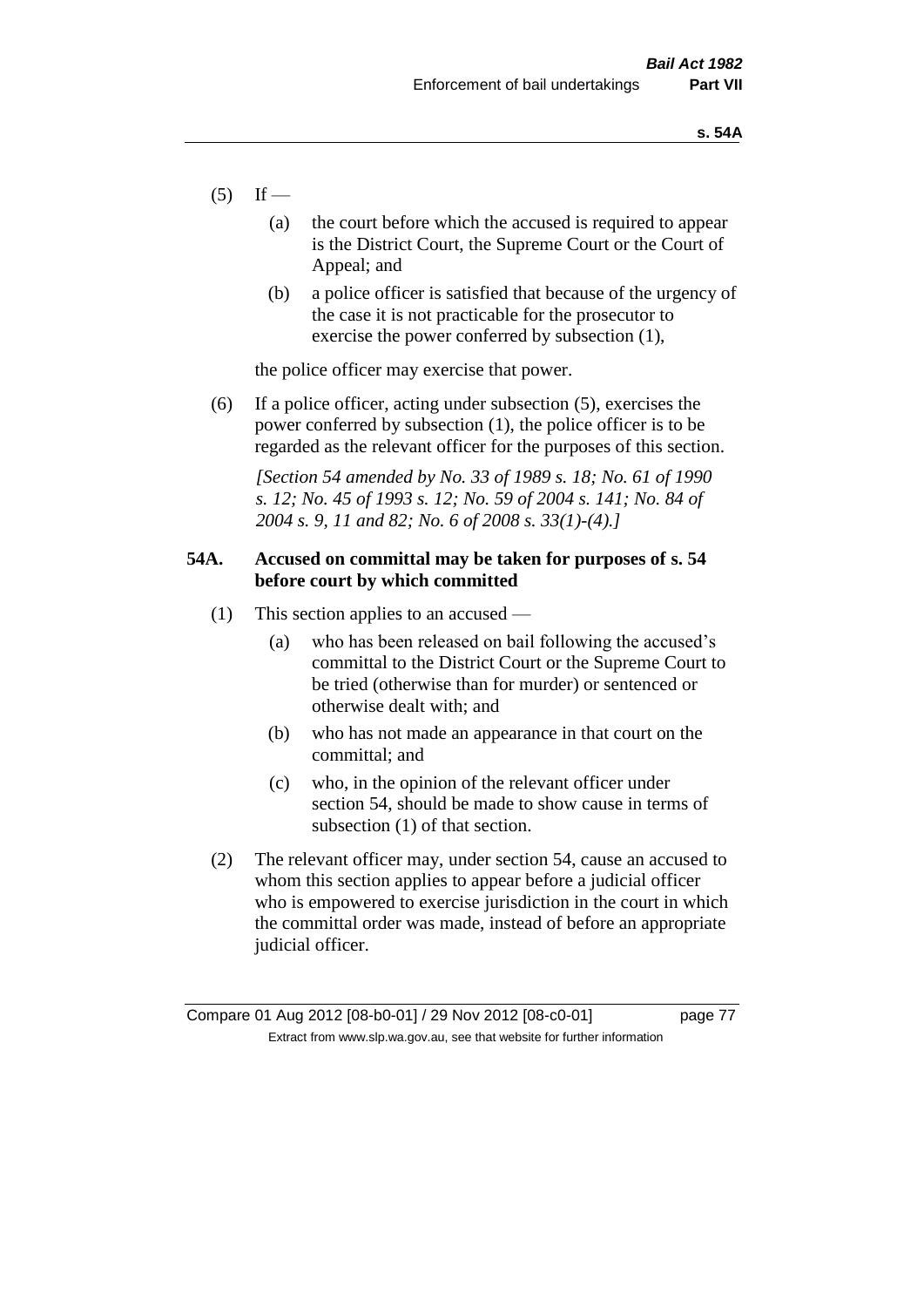(3) A judicial officer before whom an accused so appears is to be regarded as an appropriate judicial officer for the purposes of section 54(2).

- (4) A judicial officer before whom an accused so appears is not obliged to exercise any power conferred by section 55 but may refuse to do so and direct the relevant officer to cause the accused to appear before an appropriate judicial officer.
- (5) A relevant officer shall comply with a direction given to that officer under subsection (4).

*[Section 54A inserted by No. 6 of 2008 s. 34; amended by No. 29 of 2008 s. 24(6).]*

# **55. Accused before court under s. 54, judicial officer may revoke bail of etc.**

- (1) If the judicial officer before whom an accused appears under section 54 is satisfied that —
	- (a) the accused is not likely to comply with any requirement of his bail undertaking mentioned in section 28(2)(a) or  $(b)$ ; or
	- (b) he is, or has been, or is likely to be, in breach of any condition of his bail undertaking mentioned in section  $28(2)(c)$ ; or
	- (ba) he is, or has been, in breach of a home detention condition mentioned in section 28(2)(d); or
		- (c) any of the grounds set out in section  $54(1)(b)$  has been established,

he may —

(d) revoke the bail and remand the accused in custody to appear at the time and place specified, or deemed by section 31(3) to be specified, in his bail undertaking; or

page 78 Compare 01 Aug 2012 [08-b0-01] / 29 Nov 2012 [08-c0-01] Extract from www.slp.wa.gov.au, see that website for further information

**s. 55**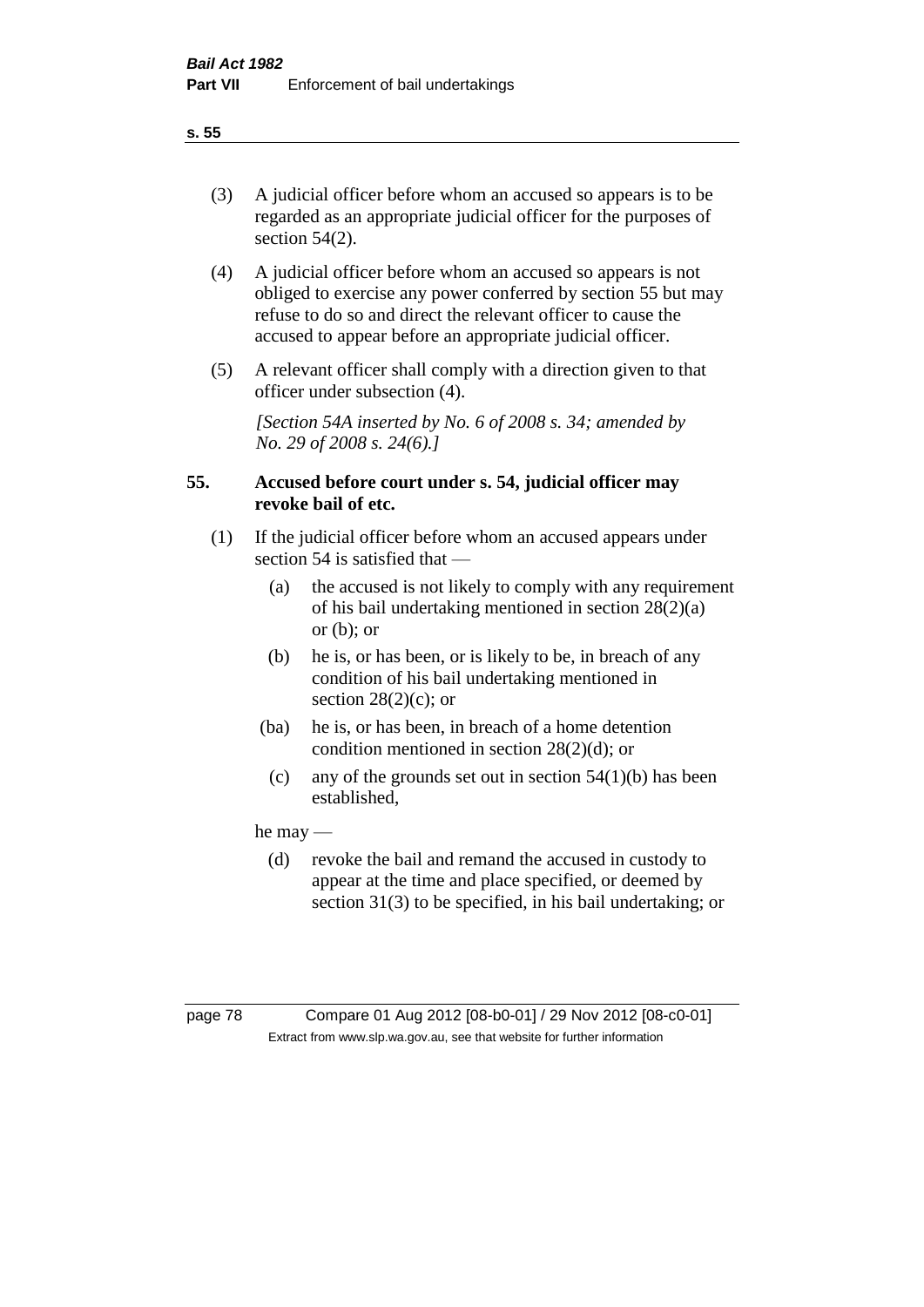(2) If the judicial officer before whom the accused so appears is not satisfied as to any of the matters mentioned in subsection  $(1)(a)$ , (b), or (c) he shall release the accused on his existing bail undertaking and, with the consent in writing of the surety, on any existing surety undertaking.

*[Section 55 amended by No. 61 of 1990 s. 13; No. 45 of 1993 s. 12; No. 84 of 2004 s. 82.]* 

*[56. Deleted by No. 6 of 2008 s. 35.]*

# **57. Offence under s. 51, court to order forfeiture of money under bail undertaking**

- (1) Where an accused is convicted of an offence against section  $51(1)$ ,  $(2)$  or  $(2a)$ , the court by which he is convicted shall, whether or not an application is made therefor by the prosecutor, order that the full amount agreed to be forfeited, in the accused's bail undertaking, be forfeited to the State.
- (2) Notwithstanding subsection (1), the court may decline to make an order thereunder or may order forfeiture in part only where the accused shows to the satisfaction of the judicial officer —
	- (a) that, by reason of a change of circumstances since the bail undertaking was entered into, an order for forfeiture, or for forfeiture in full (as the case may be), would cause excessive hardship to the accused or his dependants; and
	- (b) that such hardship would not be relieved by the exercise of one of the powers conferred by section 59.
- (3) Without prejudice to the recovery of such an amount as a civil debt due to the State, any amount to be paid under an order made under this section is to be paid, and its payment may be enforced under Part 5 of the *Fines, Penalties and Infringement*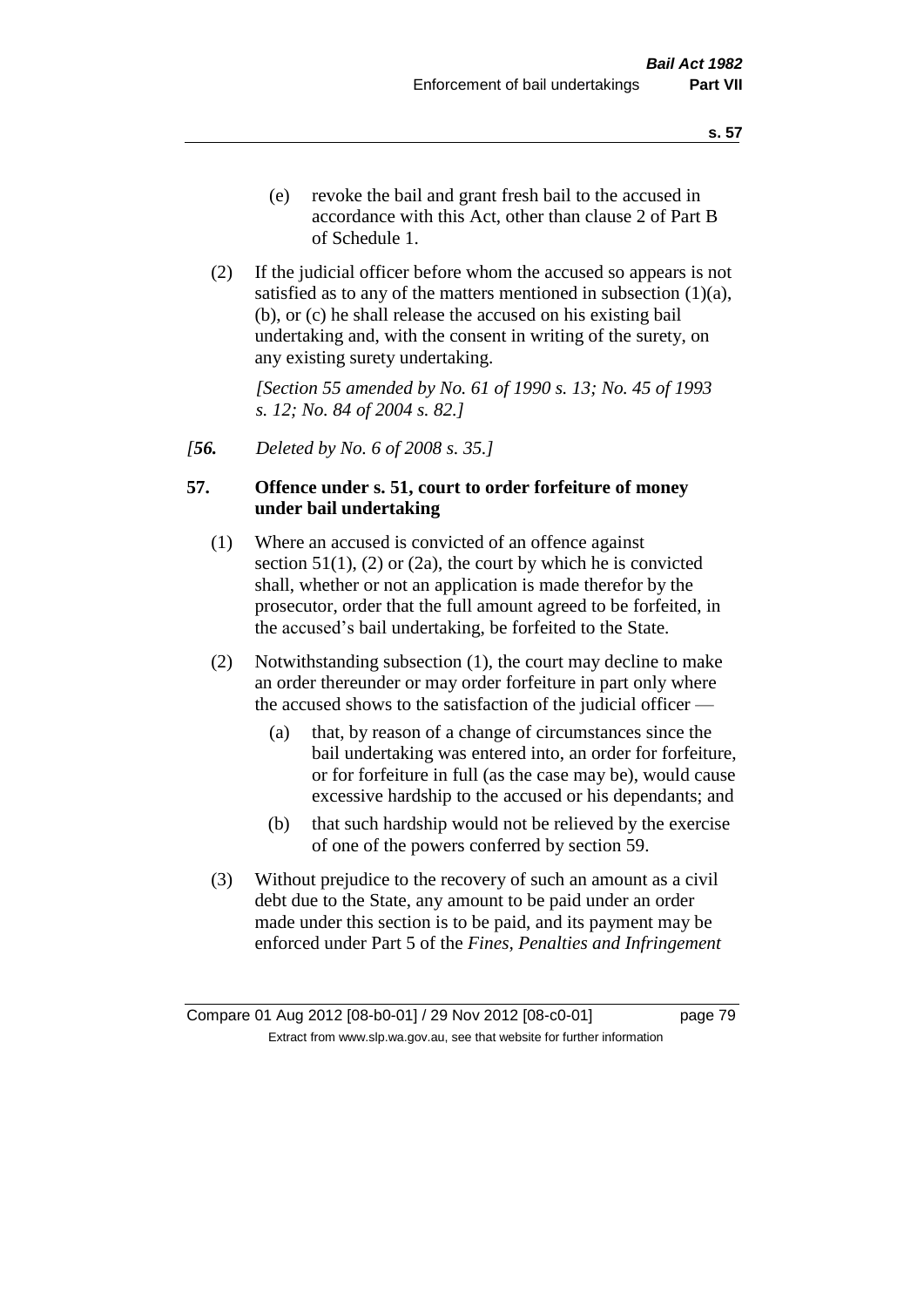*Notices Enforcement Act 1994*, unless an order has been made under subsection (4).

(4) If under this section the Supreme Court or the District Court makes an order requiring the payment of money, the court may make an order under section 59 of the *Sentencing Act 1995* in respect of the amount payable and for that purpose that section, with any necessary changes, applies as if the amount were a fine imposed on the accused.

*[Section 57 amended by No. 74 of 1984 s. 19; No. 92 of 1994 s. 7; No. 78 of 1995 s. 8; No. 54 of 1998 s. 11; No. 65 of 2003 s. 121(3); No. 84 of 2004 s. 82.]* 

# **58. Automatic forfeiture of money on expiration of one year after absconding**

- (1) If after the expiration of one year from the day on which the accused is required to appear in court in accordance with the requirement of his bail undertaking mentioned in section  $28(2)(a)$  he has not —
	- (a) been arrested under section 59B; or
	- (b) appeared in court in accordance with the requirement of his bail undertaking mentioned in section 28(2)(b); or
	- (c) otherwise surrendered himself or been taken into custody to be dealt with on the charge or charges for which the bail undertaking was entered into,

the full amount specified in the bail undertaking shall, on the expiration of the said period, be forfeited to the State by virtue of this section without any order of the court or other formality.

(2) Upon the occurrence of a forfeiture under subsection (1) any security given by the accused may be resorted to by the State as if an order of forfeiture had been made under section 57(1).

*[Section 58 amended by No. 65 of 2003 s. 121(3); No. 84 of 2004 s. 82; No. 6 of 2008 s. 18(3) and 36(2).]*

page 80 Compare 01 Aug 2012 [08-b0-01] / 29 Nov 2012 [08-c0-01] Extract from www.slp.wa.gov.au, see that website for further information

**s. 58**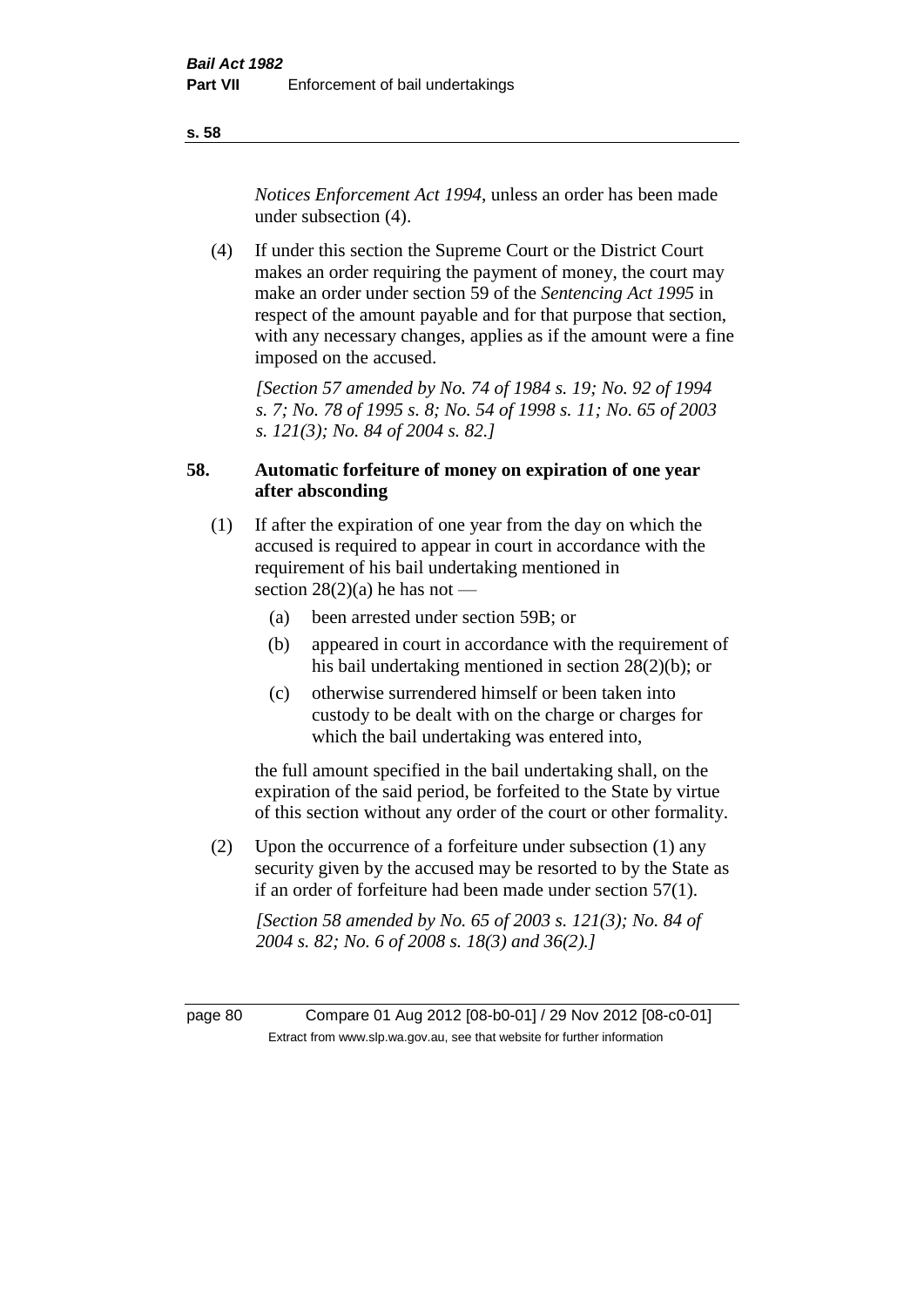# **Part VIII — Miscellaneous**

# **59. Order for forfeiture, court's additional powers as to**

A court or an appropriate judicial officer who makes an order for forfeiture under section 49 or 57 may, when doing so, or at any time thereafter, further order —

- (a) that payment of any sum be made by specified instalments or be postponed to a specified date; or
- (b) that any security given be applied in or towards payment of the sum forfeited; or
- (c) that the accused or the surety, as the case may be, do all such things and execute all such documents as may be necessary, or as may be specified in the order, for the purpose of vesting any security in the State or enabling the State to realize the same or to resort thereto to recover the sum forfeited,

and the court or an appropriate judicial officer may at any time vary or revoke an order made under paragraph (a), (b), or (c).

*[Section 59 amended by No. 65 of 2003 s. 121(3); No. 84 of 2004 s. 82.]*

# **59A. If bail dispensed with, accused may be taken before judicial officer for reconsideration of matter**

(1) In this section —

*relevant officer* has the meaning given in section 54(1a).

(2) Where the requirement for bail has been dispensed with for an accused under section 7A, the relevant officer may cause the accused to appear before an appropriate judicial officer for reconsideration of the matter, if the relevant officer has reasonable grounds to believe that the accused is not likely to appear at the time and place specified in a notice under section 13A(3).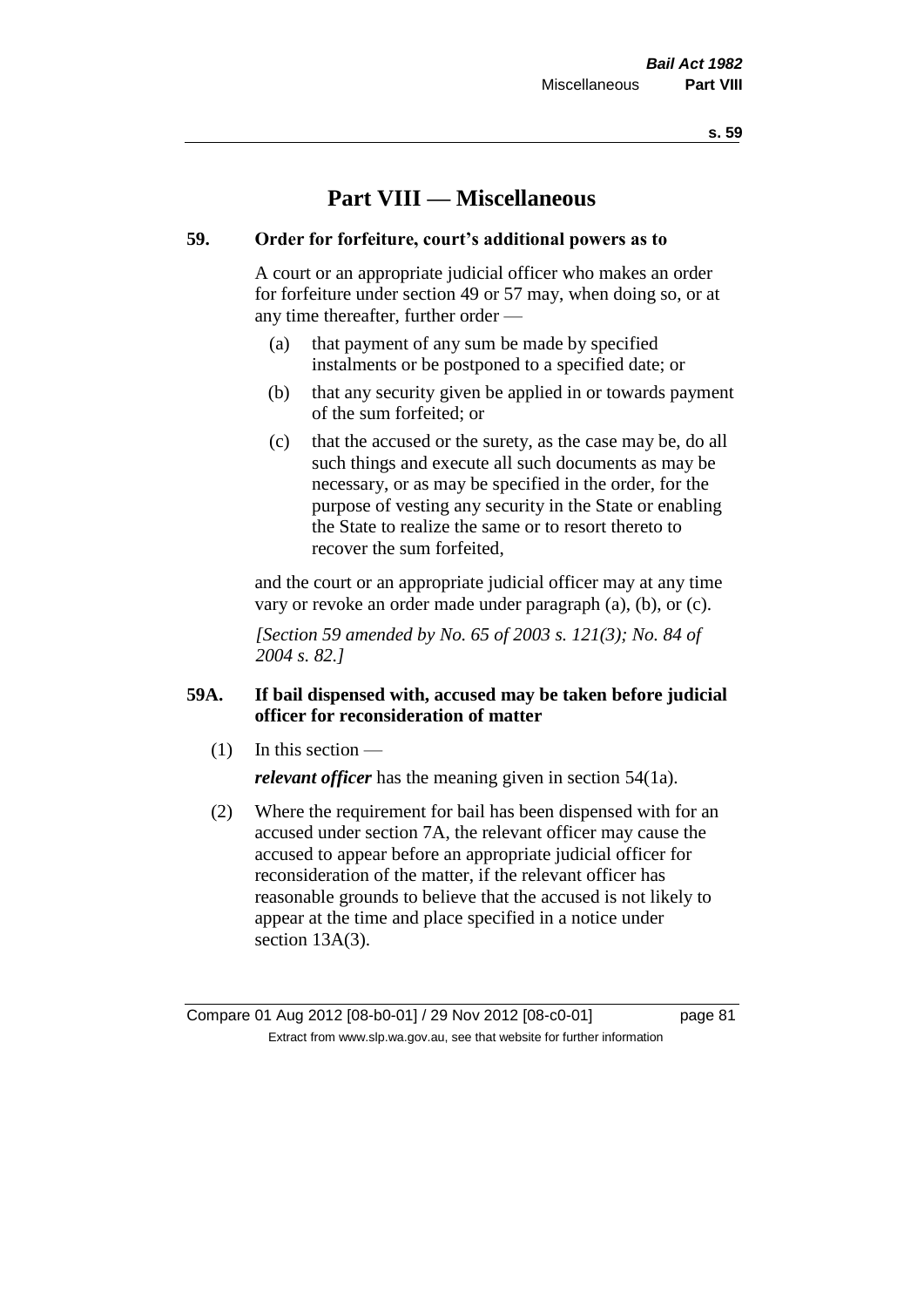- (3) Section 54(2), (2a), (3) and (4) apply, with necessary modifications, for the purposes of subsection (2).
- (4) The judicial officer before whom an accused appears under subsection (2) shall reconsider the accused's case and may, notwithstanding section 13 —
	- (a) again dispense with the requirement for bail; or
	- (b) grant bail; or
	- (c) refuse to grant bail,

in accordance with this Act, for the accused's appearance in court.

- $(5)$  If
	- (a) the court before which the accused is required to appear is the District Court, the Supreme Court or the Court of Appeal; and
	- (b) a police officer is satisfied that because of the urgency of the case it is not practicable for the prosecutor to exercise the power conferred by subsection (2),

the police officer may exercise that power.

(6) If a police officer, acting under subsection (5), exercises the power conferred by subsection (2), the police officer is to be regarded as the relevant officer for the purposes of this section.

*[Section 59A inserted by No. 6 of 2008 s. 36(1).]*

# **59B. Absconding accused, warrant for arrest of**

Where —

(a) at any time after that specified in an accused's bail undertaking for an accused's appearance the accused has failed to comply with the requirements of the accused's bail undertaking mentioned in section 28(2)(a) or (b); or

page 82 Compare 01 Aug 2012 [08-b0-01] / 29 Nov 2012 [08-c0-01] Extract from www.slp.wa.gov.au, see that website for further information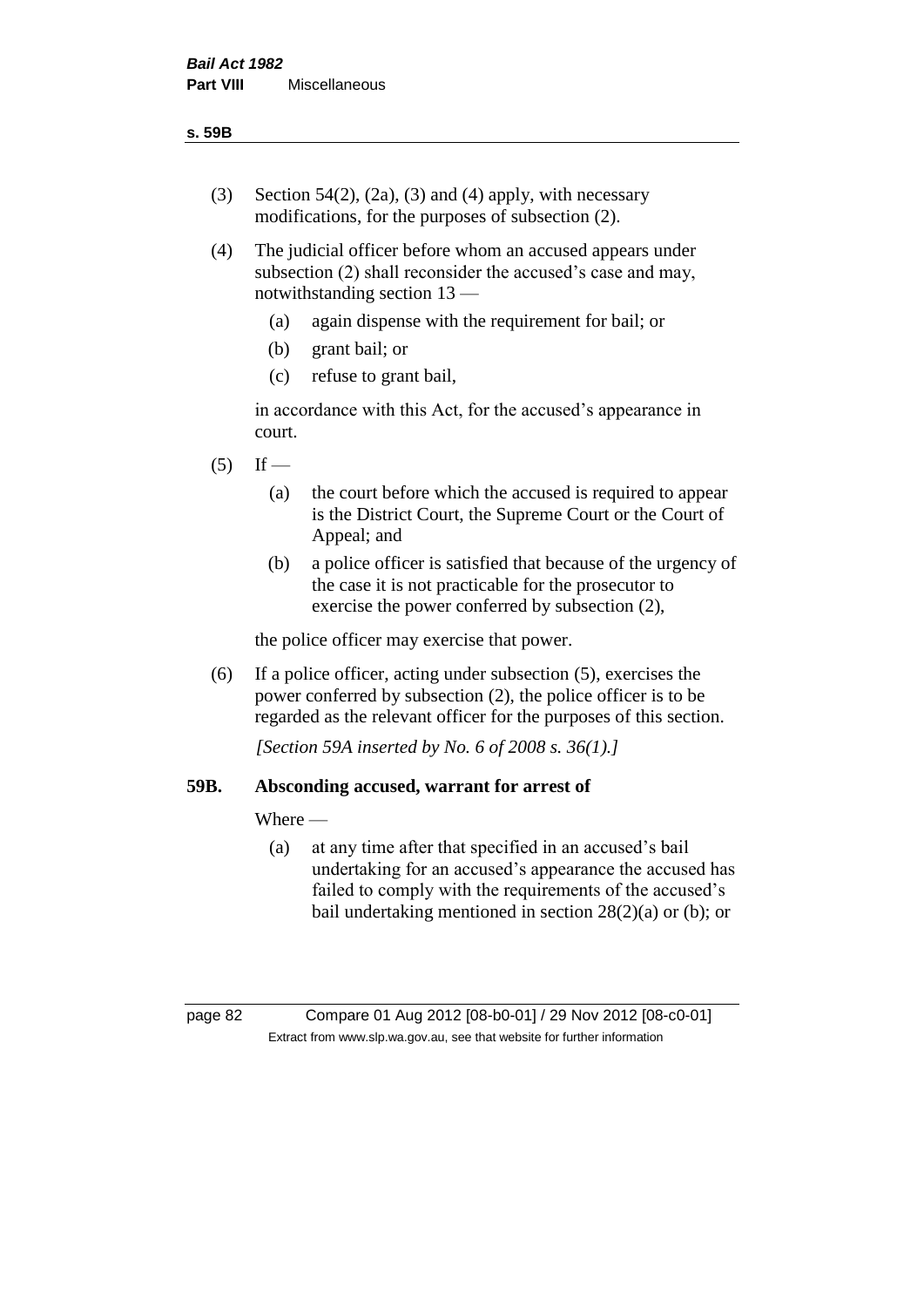(b) an accused has failed to appear at the time and place specified in a notice under section 13A(3).

the court before which the accused was required to appear may issue a warrant to arrest the accused and bring the accused before that court or a court of like jurisdiction.

*[Section 59B inserted by No. 6 of 2008 s. 36(1).]*

### **60. Change of address, accused and surety to notify**

Where the residential address of —

- (a) an accused who has been released on bail or for whom the requirement for bail has been dispensed with; or
- (b) a surety,

changes from that appearing on his bail undertaking, surety undertaking or notice under section 13A(3), as the case may be, he shall forthwith, in writing, notify details of the change to the registrar of the court before which, at the time when the change occurs, the accused is required to appear, and if without reasonable cause he fails to do so he commits an offence.

Penalty: \$1 000.

*[Section 60 amended by No. 50 of 2003 s. 37(5); No. 59 of 2004 s. 141; No. 84 of 2004 s. 82; No. 6 of 2008 s. 37.]*

# **61. Failing to bring arrested person before court or person able to grant bail, offence**

- (1) A person to whom this section applies commits an offence if, having arrested another for an offence, he wilfully and without reasonable excuse fails to take that other person, or cause him to be taken, as soon as is practicable —
	- (a) before an authorised officer or judicial officer empowered by this Act to grant bail for that offence; or
	- (b) before a court.

Penalty: \$1 000 or imprisonment for 12 months or both.

Compare 01 Aug 2012 [08-b0-01] / 29 Nov 2012 [08-c0-01] page 83 Extract from www.slp.wa.gov.au, see that website for further information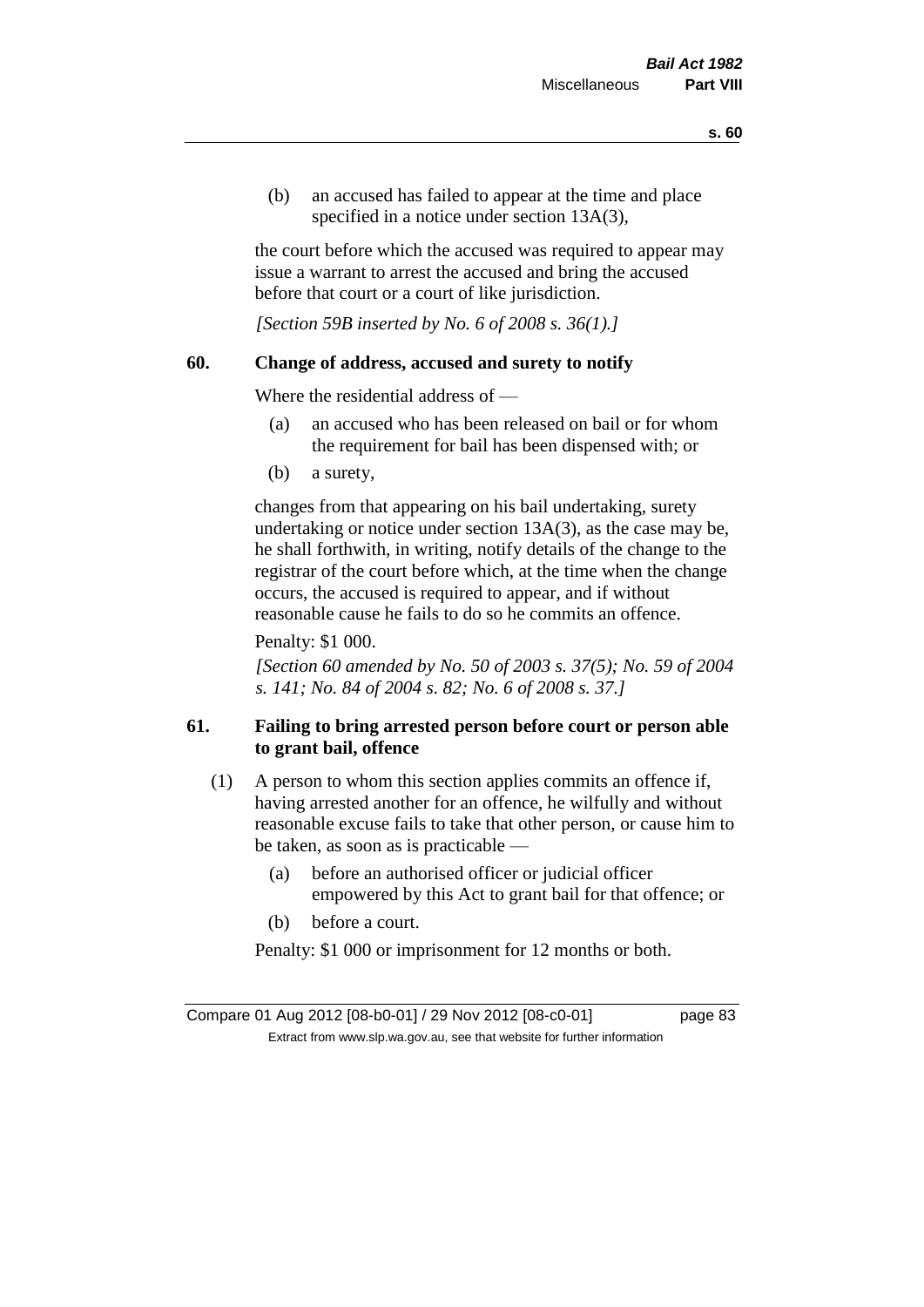#### **s. 62**

- (2) This section applies to a person who
	- (a) is not empowered by this Act to grant bail for the offence; or
	- (b) being so empowered, elects to act under section 6(7).

*[Section 61 amended by No. 15 of 1988 s. 17; No. 59 of 2006 s. 4(4); No. 6 of 2008 s. 38.]* 

# **62. Giving false information for bail purposes, offence**

A person who for the purpose of obtaining —

- (a) a grant of bail for himself or a variation of the terms and conditions thereof; or
- (b) approval of himself as a surety,

makes any statement which he knows is false in a material particular, or recklessly makes any statement which is false in a material particular, commits an offence.

Penalty: \$1 000 or imprisonment for 12 months or both.

#### **63. Protection from personal liability**

A person shall not be liable in civil proceedings on account of anything done, or omitted to be done, by him in good faith in the course of carrying out any provision of this Act, or purporting to be so done or omitted; but the liability (if any) of any other person (including the State or the Commonwealth) as his employer is not affected by this section and shall be determined as if it had not been passed.

*[Section 63 amended by No. 65 of 2003 s. 121(4).]*

# **64. Non-appearance etc. by an accused, proving**

Where it is required for the purposes of this Act to prove —

(a) that an accused did not appear before a particular court, at a particular place, on a particular day, at a particular time or during a particular period; or

page 84 Compare 01 Aug 2012 [08-b0-01] / 29 Nov 2012 [08-c0-01] Extract from www.slp.wa.gov.au, see that website for further information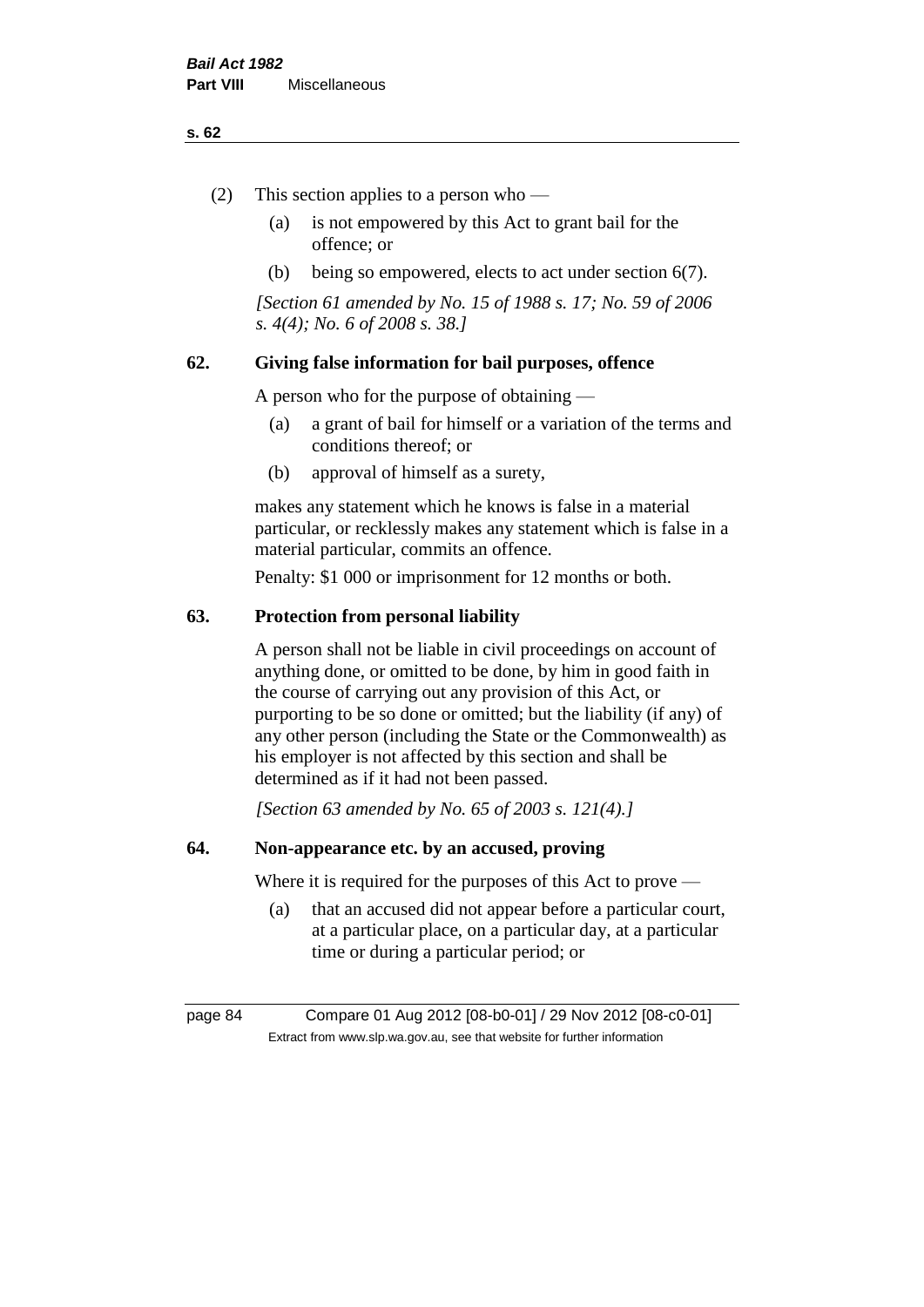(b) the day, time or period when or during which an accused did appear before a particular court at a particular place,

a certificate as to any such matter, purporting to be signed by a judicial officer or registrar of the court before which the accused was required to appear, shall be evidence of the matter so certified.

*[Section 64 amended by No. 59 of 2004 s. 141; No. 84 of 2004 s. 82.]* 

### **65. Bail undertakings by child, effect of**

A bail undertaking entered into by a person who is under the age of 18 years shall bind him as if he were of full age.

### **66. Other powers etc. to grant bail abolished**

- (1) Any power or duty that, at the commencement of this Act, exists apart from statute to grant bail to an accused awaiting an appearance in court for an offence, is abolished.
- (2) Subsection (1) has effect notwithstanding anything in section 16 of the *Supreme Court Act 1935*.
- (3) In subsection (1) *statute* means an Act of the Parliament of Western Australia, other than the *Supreme Court Act 1935*.

*[Section 66 amended by No. 84 of 2004 s. 82.]*

# **66A. Delegation by registrar of court**

- (1) The registrar of a court may, either generally or as otherwise provided by the instrument of delegation, by instrument signed by him, delegate to an officer of that court any function conferred on him by or under this Act other than —
	- (a) this power of delegation; or
	- (aa) a function conferred by section  $11(3)$  or  $36(1)(a)$ ; or
	- (b) any function that a judicial officer has required him to perform personally.

Compare 01 Aug 2012 [08-b0-01] / 29 Nov 2012 [08-c0-01] page 85 Extract from www.slp.wa.gov.au, see that website for further information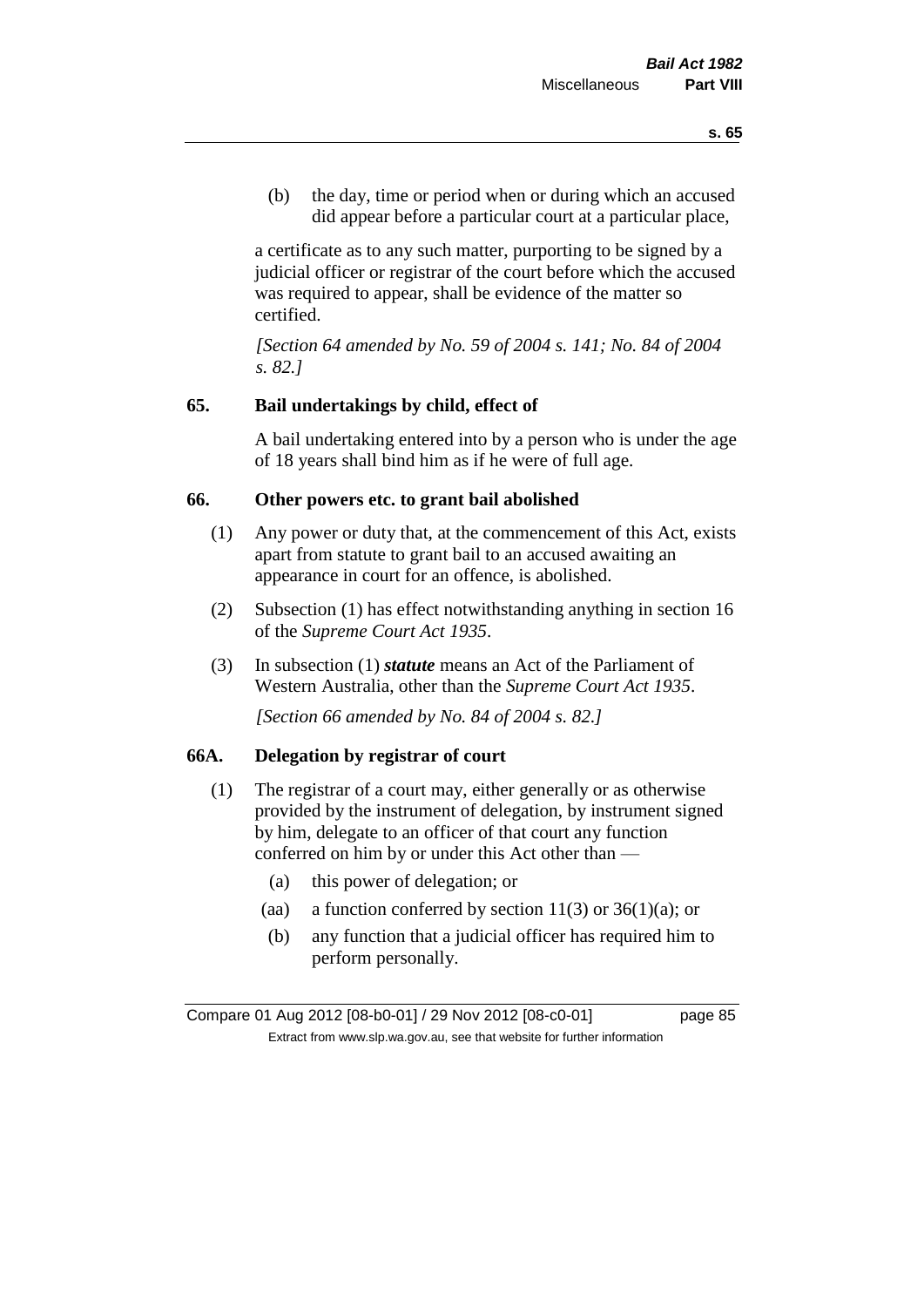**s. 66B**

(2) The superintendent of a detention centre under the *Young Offenders Act 1994* may, either generally or as otherwise provided by the instrument of delegation, by instrument signed by him, delegate to an officer of the Public Sector agency principally assisting the Minister administering that Act in its administration any function conferred on him by or under this Act, other than this power of delegation.

*[Section 66A inserted by No. 15 of 1988 s. 18; amended by No. 49 of 1988 s. 89; No. 31 of 1993 s. 8; No. 59 of 2004 s. 141; No. 65 of 2006 s. 52; No. 6 of 2008 s. 39.]* 

# **66B. Video link or audio link, use of in bail proceedings**

(1) In this section —

*audio link* means facilities (including telephone) that enable, at the same time, a judicial officer or authorised officer at one place to hear the accused at another place and vice versa;

*bail proceedings* means any proceedings under this Act including —

- (a) proceedings on a case for bail;
- (b) proceedings relating to the variation or revocation of bail;
- (c) proceedings on an application under section 48 or 49;
- (d) proceedings on an appeal under section 15A or 53;

*video link* means facilities (including closed circuit television) that enable, at the same time, a judicial officer or authorised officer at one place to see and hear the accused at another place and vice versa.

- (2) Bail proceedings may be conducted by means of a video link or an audio link.
- (3) Without limiting subsection (2), if a provision of this Act requires or authorises an accused to be brought before, or appear before, a court, judicial officer or authorised officer, the accused

page 86 Compare 01 Aug 2012 [08-b0-01] / 29 Nov 2012 [08-c0-01] Extract from www.slp.wa.gov.au, see that website for further information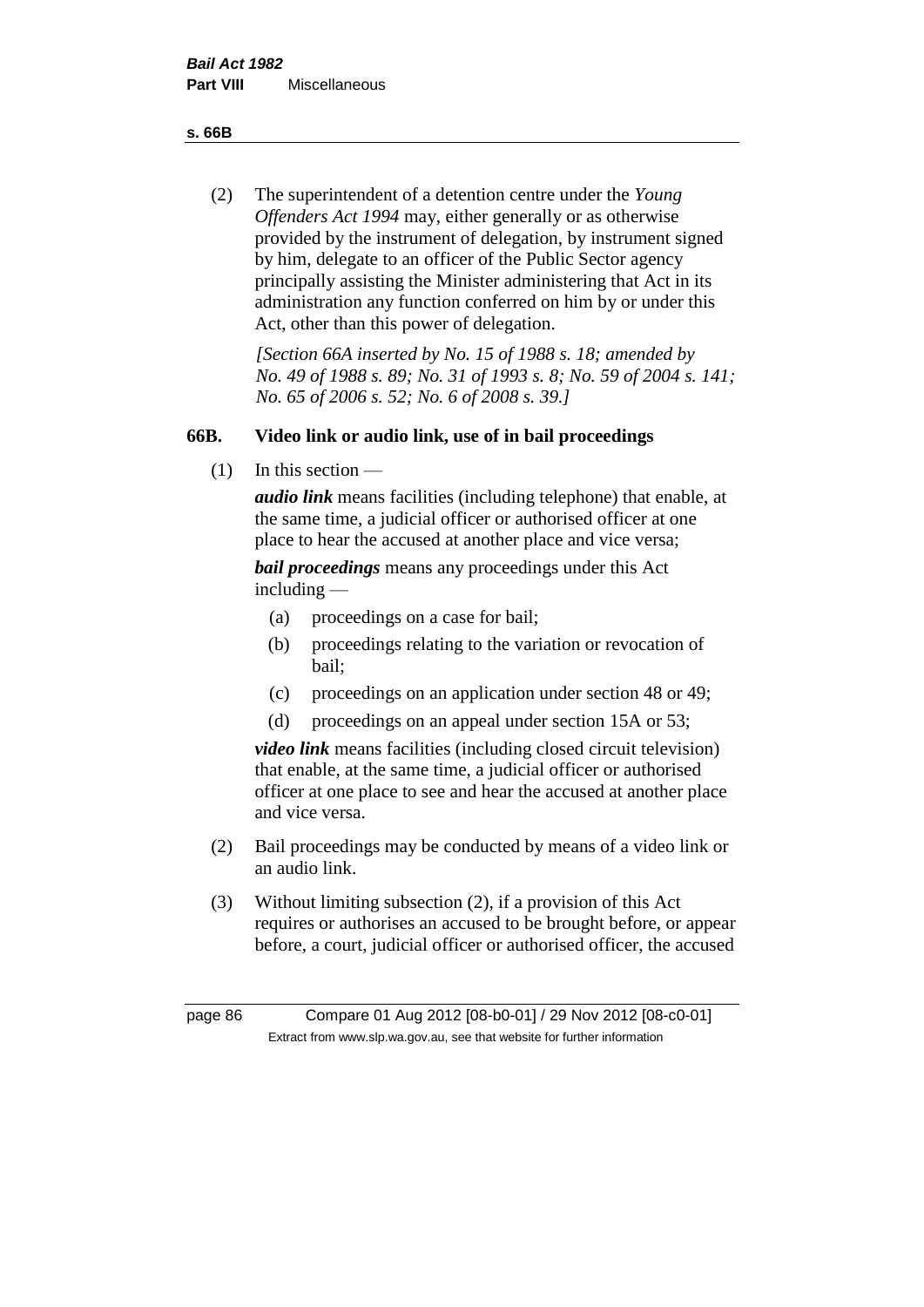may be brought before, or appear before, the court or officer by means of a video link or an audio link.

- (4) An audio link is not to be used under this section unless a video link is not available and cannot reasonably be made available.
- (5) Nothing in this section prevents a court, judicial officer or authorised officer from requiring that an accused be brought before, or appear before, the court or officer in person for the purposes of bail proceedings.

*[Section 66B inserted by No. 6 of 2008 s. 40(1).]*

# **67. Regulations**

- (1) The Governor may make regulations, not inconsistent with this Act, prescribing such things as are required or permitted by this Act to be prescribed or as it is necessary or expedient to prescribe for the purposes thereof.
- (2) Without limiting the generality of subsection (1) regulations  $\text{max}$  —
	- (a) make provision for or with respect to the making of applications —
		- (i) for or in relation to bail;
		- (ii) for the approval of sureties;
		- (iii) for the approval of security to be given by accused persons and sureties;
		- (iv) for the cancellation of a surety undertaking;
		- (v) for an order under section 49,

and for the manner in which such applications are to be made and the procedure to be followed on such applications;

(b) for the purposes of clause 5 of Part A of Schedule 1, prescribe the officer or officers who may grant bail for any prescribed appearance or class of appearance in court by an accused who is in custody;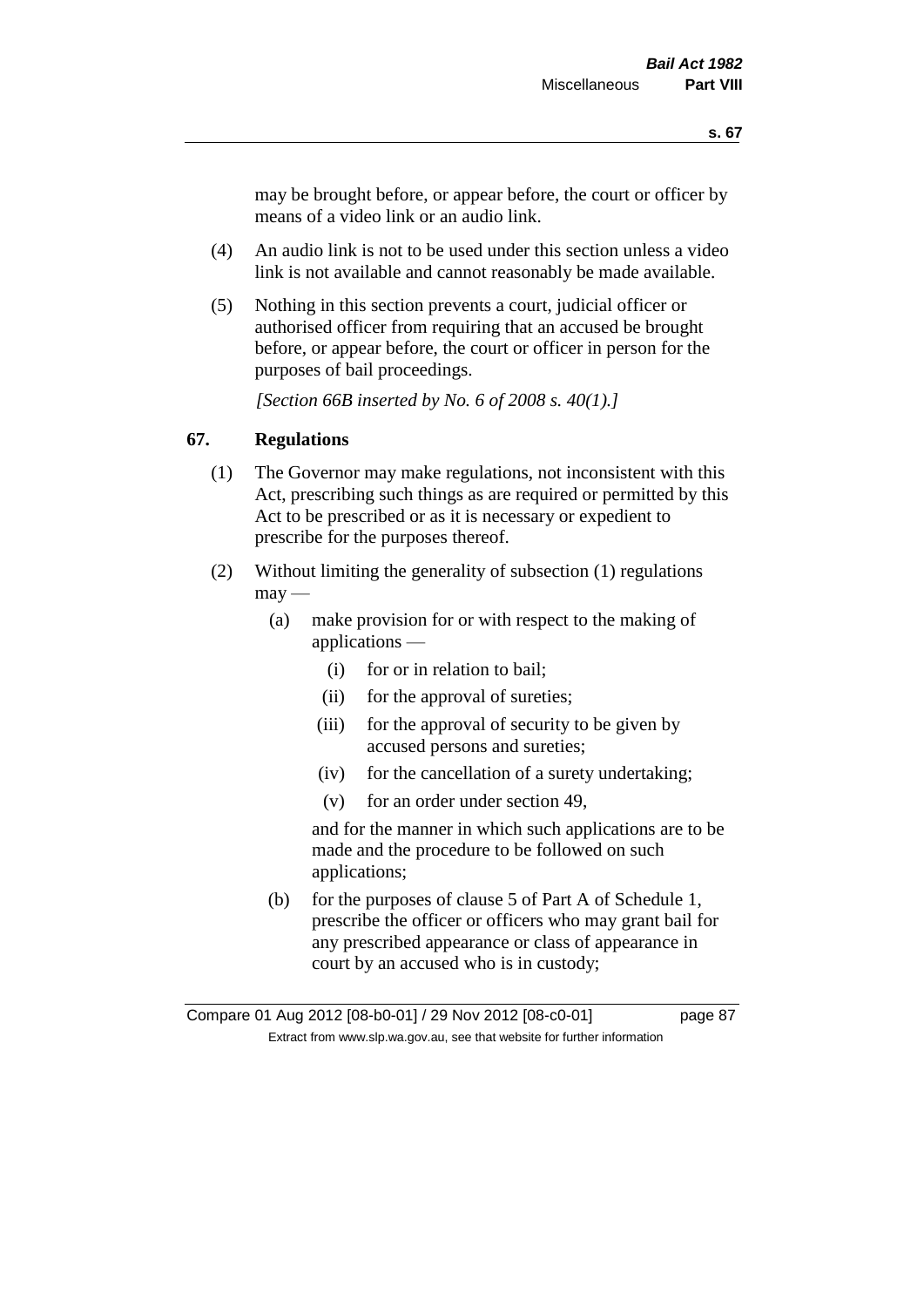**s. 67**

- (c) make provision for, or with respect to the management, control, supervision and good order of premises established for the accommodation of persons to whom bail has been granted.
- (3) Regulations made under this section may provide that a contravention or failure to comply with a regulation constitutes an offence and may provide for penalties not exceeding a fine of \$500 for offences against the regulations.

*[Section 67 amended by No. 45 of 1993 s. 12; No. 84 of 2004 s. 83(3); No. 2 of 2008 s. 56(6); No. 6 of 2008 s. 30(3).]* 

*[68. Omitted under the Reprints Act 1984 s. 7(4)(g).]*

page 88 Compare 01 Aug 2012 [08-b0-01] / 29 Nov 2012 [08-c0-01] Extract from www.slp.wa.gov.au, see that website for further information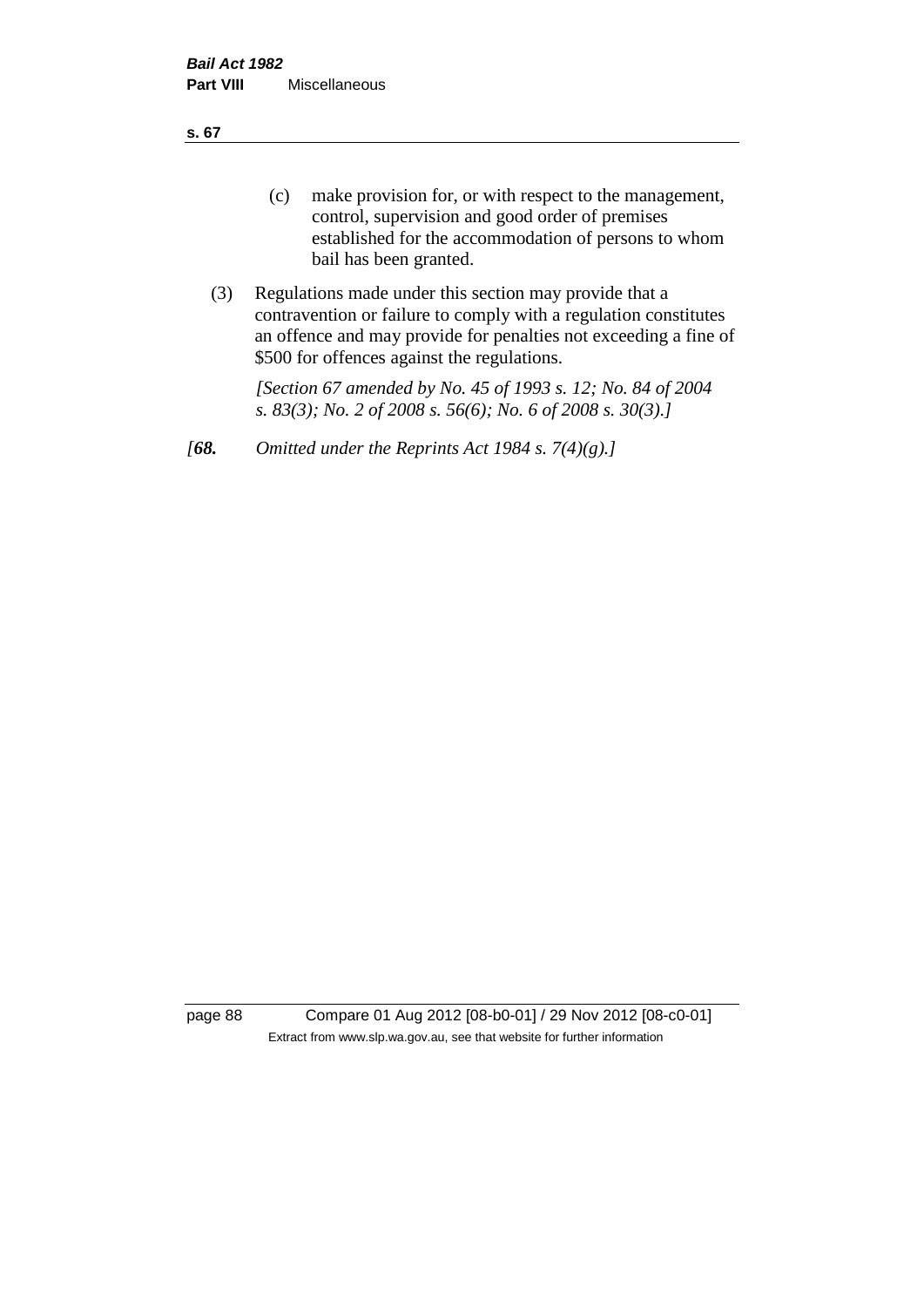# **Schedule 1 — Jurisdiction as to bail and related matters**

[s. 13, 17]

*[Heading inserted by No. 6 of 2008 s. 41(1).]*

# **Part A** — **Jurisdiction relating to bail**

*[Heading inserted by No. 6 of 2008 s. 41(2)(a).]*

### **First Column**

### **Second Column**

*Appearances in court*

*By whom bail may be granted or (where applicable) dispensed with*

*[Heading amended by No. 6 of 2008 s. 41(2)(b) and (c).]*

# **1. Initial appearance**

(1) The initial appearance in a court of summary jurisdiction or the Children's Court by an accused in, or in connection with, proceedings for an offence.

In any case —

- (a) a justice; or
- (b) an authorised police officer; and

in addition, in the case of a child, an authorised community services officer.

(2) The initial appearance in the District Court or the Supreme Court, not being the initial appearance to which clause 3 applies.

A judge of the District Court or a judge of the Supreme Court, as the case requires.

*[Clause 1 amended by No. 15 of 1988 s. 19; No. 49 of 1988 s. 90(a)(i); No. 59 of 2004 s. 141; No. 84 of 2004 s. 10(1) and 82.]*

Compare 01 Aug 2012 [08-b0-01] / 29 Nov 2012 [08-c0-01] page 89 Extract from www.slp.wa.gov.au, see that website for further information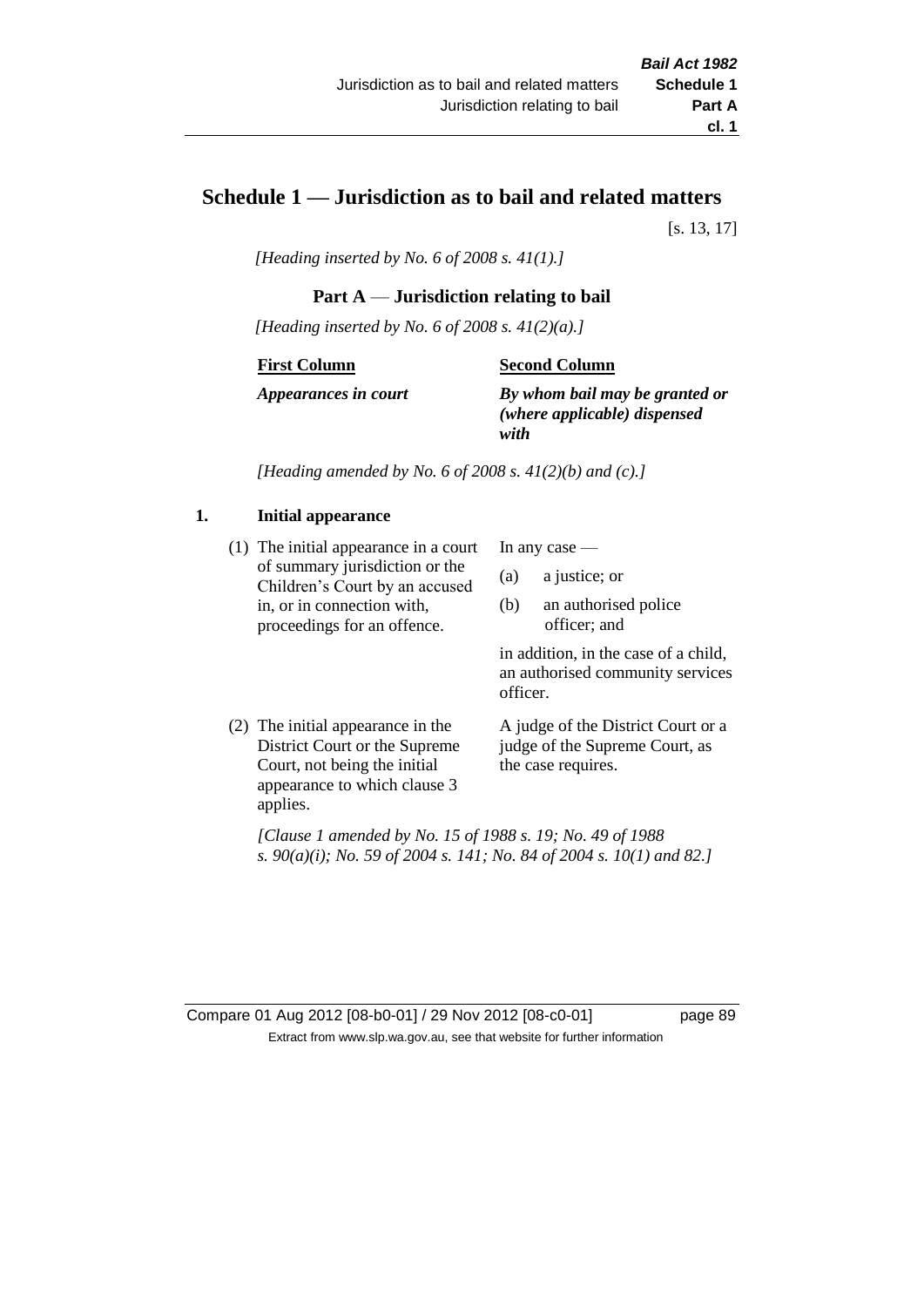| <b>First Column</b>  | <b>Second Column</b>                                                   |
|----------------------|------------------------------------------------------------------------|
| Appearances in court | By whom bail may be granted or<br>(where applicable) dispensed<br>with |

### **2. Appearance after adjournment**

Appearance in any court or before The judicial officer who orders a judicial officer by an accused after any adjournment of proceedings for an offence, not being a committal under clause 3.

the adjournment.

*[Clause 2 amended by No. 84 of 2004 s. 82.]*

# **3**. **Appearance on committal to Supreme Court or District Court**

The initial appearance by an accused in the Supreme Court or District Court after he has been committed thereto under any Act to be tried or sentenced or otherwise dealt with. The judicial officer who orders the committal.

*[Clause 3 amended by No. 84 of 2004 s. 82.]*

### **4. Appearance in connection with appeal etc.**

| (1) Appearance in connection with an If the appeal is being determined<br>application or appeal made under<br>the <i>Criminal Appeals Act 2004</i> or Court, a single judge of the<br>with any order made in<br>determining the application or<br>appeal. | by a single judge of the Supreme<br>Supreme Court;<br>If the appeal is being determined<br>by the Court of Appeal, the Court<br>of Appeal or a single judge of<br>appeal. |
|-----------------------------------------------------------------------------------------------------------------------------------------------------------------------------------------------------------------------------------------------------------|---------------------------------------------------------------------------------------------------------------------------------------------------------------------------|
| (2) Appearance in connection with a<br>rehearing of proceedings ordered<br>under section 28 of the<br>Children's Court of Western<br>Australia Act 1988.                                                                                                  | The Children's Court.                                                                                                                                                     |

page 90 Compare 01 Aug 2012 [08-b0-01] / 29 Nov 2012 [08-c0-01] Extract from www.slp.wa.gov.au, see that website for further information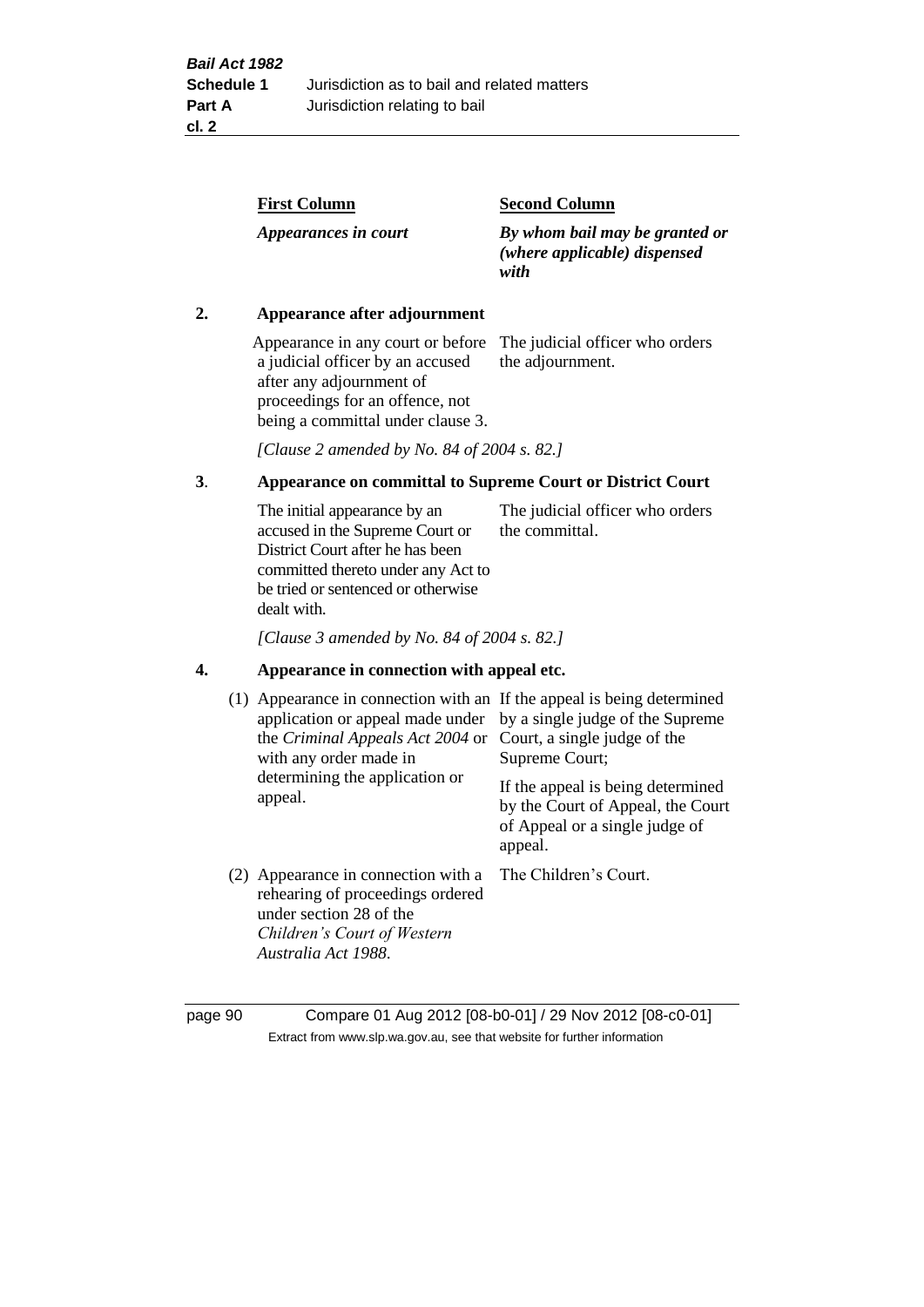| <b>First Column</b>                                                  | <b>Second Column</b>                                                   |  |
|----------------------------------------------------------------------|------------------------------------------------------------------------|--|
| Appearances in court                                                 | By whom bail may be granted or<br>(where applicable) dispensed<br>with |  |
| (3) Appearance in connection with<br>the reconsideration of an order | The Children's Court constituted<br>by the President.                  |  |

*[Clause 4 inserted by No. 84 of 2004 s. 10(2).]*

#### **5. Appearance prescribed by regulation**

under section 40 of the *Children's Court of Western* 

*Australia Act 1988*.

| Appearance in a court for any  | The judicial or other officer   |
|--------------------------------|---------------------------------|
| other purpose or following any | prescribed by such regulations. |
| other occurrence prescribed by |                                 |
| regulations under this Act.    |                                 |

### **6. Appearances not otherwise provided for**

Any appearance in a court not otherwise provided for in this Part or by regulations under this Act.

The judicial officer who, or court which, orders the appearance.

#### **7. Term used: proceedings for an offence**

In this Part, unless the contrary intention appears —

*proceedings for an offence* in clause 2 (but not in clause 1) includes any of the following proceedings relating to that offence —

- (a) appeal proceedings; and
- (b) proceedings on a writ of *habeas corpus*; and
- (c) proceedings on the re-appearance of an offender under section 50 of the *Sentencing Act 1995*.

*[Clause 7 inserted by No. 84 of 2004 s. 10(3).]*

Compare 01 Aug 2012 [08-b0-01] / 29 Nov 2012 [08-c0-01] page 91 Extract from www.slp.wa.gov.au, see that website for further information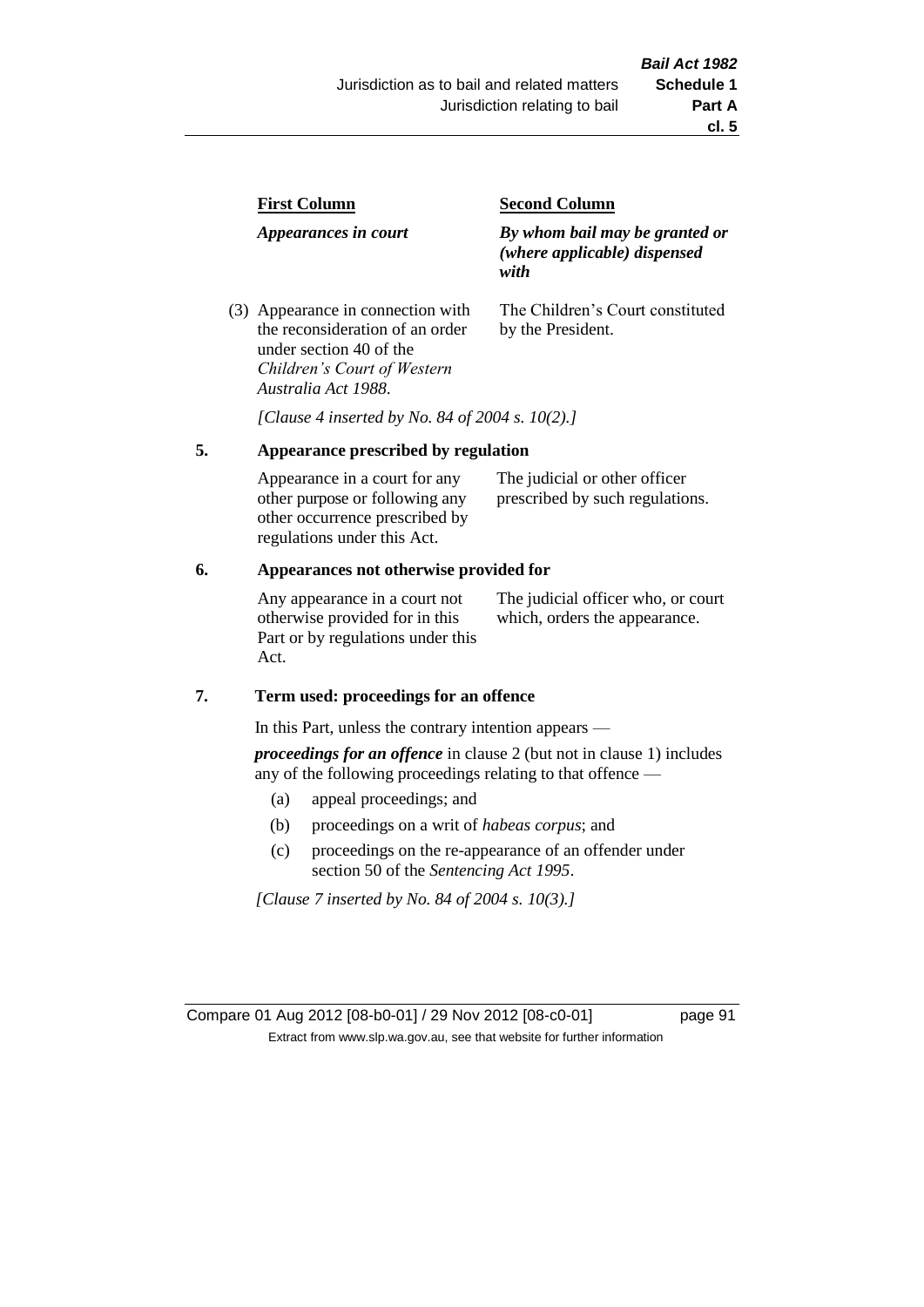### **Part B** — **Cessation of powers relating to bail**

*[Heading inserted by No. 6 of 2008 s. 41(3)(a).]*

#### **1. Upon decision by judge, power of other officers ceases**

 $(1)$  In this clause —

*judge* means a judge of the Supreme Court, the Children's Court or the District Court.

- (2) After a judge has granted or refused bail for an appearance by an accused the power to grant bail for that appearance ceases to be vested  $in -$ 
	- (a) any judicial officer whose jurisdiction is inferior to that of the judge; or
	- (b) any authorised officer.
- (3) After a judge has dispensed with the requirement for bail for an appearance by an accused the power to grant or refuse bail for that appearance ceases to be vested in any officer referred to in subclause  $(2)(a)$  or  $(b)$ .

*[Clause 1 inserted by No. 6 of 2008 s. 41(3)(b).]*

### **1A. Upon decision by Court of Appeal, other powers cease**

After the Court of Appeal on an appeal under section 15A —

- (a) has granted or refused bail for an appearance by an accused, the power to grant or refuse bail for that appearance; or
- (b) has dispensed with the requirement for bail for an appearance by an accused, the power to grant or refuse bail for that appearance,

ceases to be vested in any judicial officer or in any authorised officer.

*[Clause 1A inserted by No. 6 of 2008 s. 41(3)(b).]*

### **2. Upon decision by judicial officer, his power and that of his peers ceases**

Except where clause 4 applies, the power to grant, refuse or dispense with bail for an appearance by an accused ceases to be vested in any judicial officer (including a judge of the Supreme Court) after he, or

page 92 Compare 01 Aug 2012 [08-b0-01] / 29 Nov 2012 [08-c0-01] Extract from www.slp.wa.gov.au, see that website for further information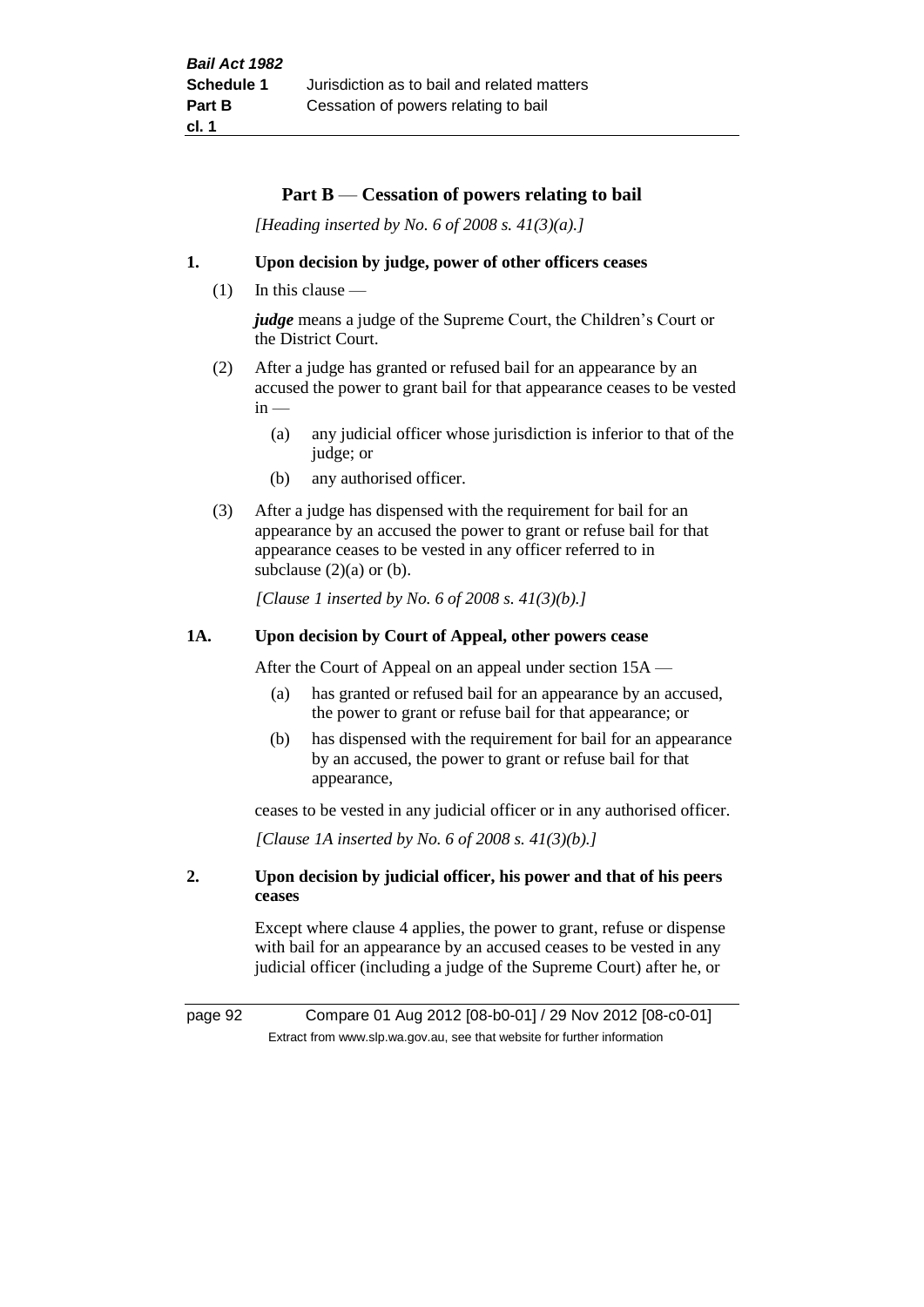another judicial officer whose jurisdiction is co-extensive with his, has granted, refused or dispensed with bail for that appearance.

*[Clause 2 amended by No. 84 of 2004 s. 82; No. 6 of 2008 s. 41(3)(c) and (d).]*

#### **3. Upon refusal of bail for initial appearance, certain powers cease**

- (1) After an authorised officer has refused bail for an initial appearance by an accused, the power to grant bail for that appearance ceases to be vested in another authorised officer, but a justice may nevertheless grant bail for that appearance.
- (2) After a justice has refused bail for an initial appearance by an accused, the power to grant bail for that appearance ceases to be vested in an authorised officer or another justice.

*[Clause 3 inserted by No. 6 of 2008 s. 41(3)(e).]*

### **4. Judicial officer's powers if accused proves new facts or changed circumstances**

Notwithstanding clause 2, where an accused has been refused bail for an appearance or has been granted bail therefor on terms or conditions with which he is unable or unwilling to comply, the judicial officer who granted or refused bail or another judicial officer whose jurisdiction is co-extensive with his has power to grant bail for that appearance or to vary the terms or conditions of bail previously granted therefor if the accused makes application and satisfies him that —

- (a) new facts have been discovered, new circumstances have arisen or the circumstances have changed since bail was previously granted or refused for that appearance; or
- (b) he failed to adequately present his case for bail on the previous occasion when it was considered; or
- (c) where bail was granted subject to a home detention condition, he has, since the previous occasion when his case for bail was considered, complied with the home detention condition for a period of one month or more.

*[Clause 4 amended by No. 61 of 1990 s. 14; No. 84 of 2004 s. 82.]*

Compare 01 Aug 2012 [08-b0-01] / 29 Nov 2012 [08-c0-01] page 93 Extract from www.slp.wa.gov.au, see that website for further information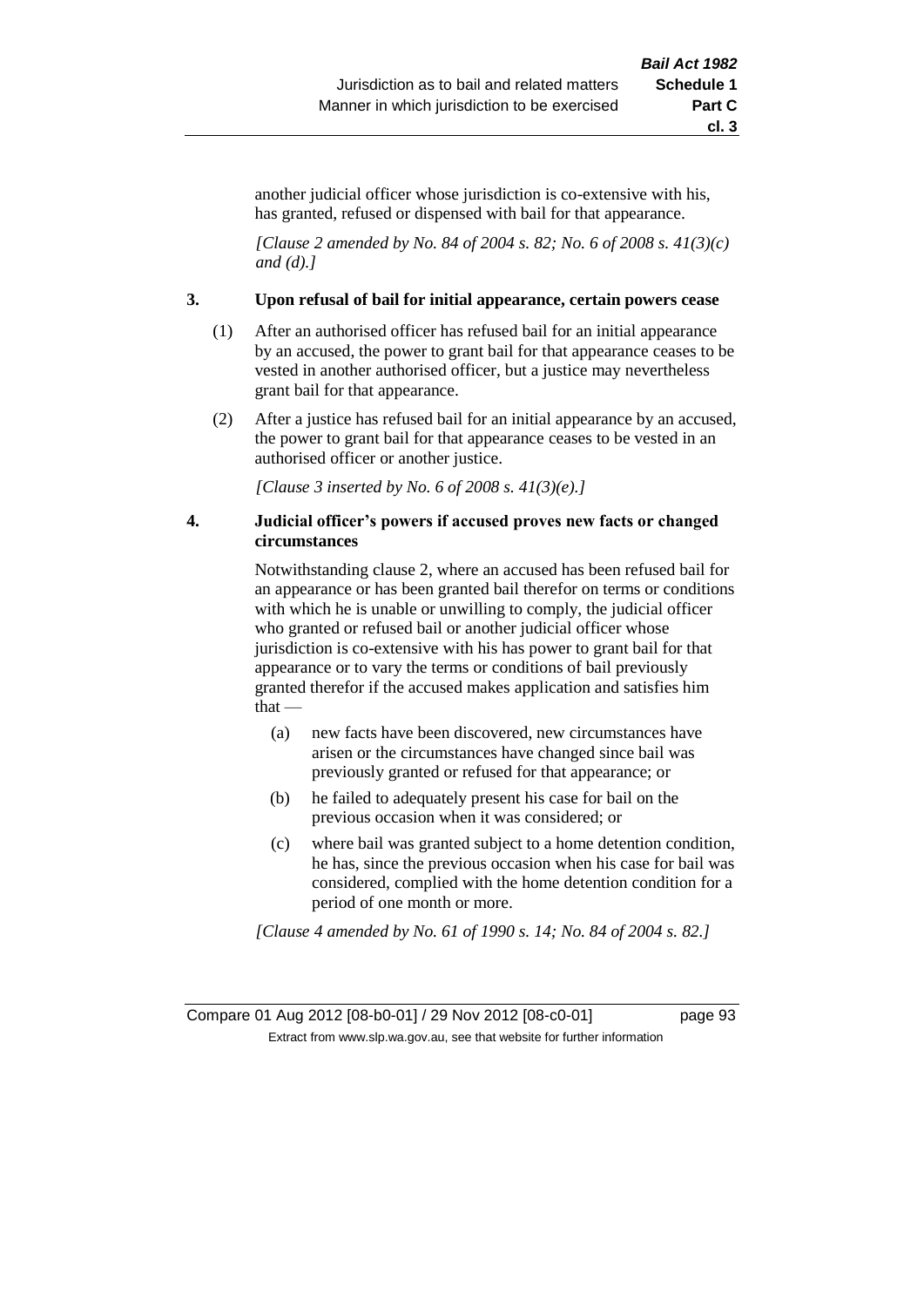### **Part C — Manner in which jurisdiction to be exercised**

*[Heading deleted by No. 6 of 2008 s. 41(4)(a).]*

### **1. Bail before conviction at discretion of court etc., except for child**

Subject to clauses 3A and 3C, the grant or refusal of bail to an accused, other than a child, who is in custody awaiting an appearance in court before conviction for an offence shall be at the discretion of the judicial officer or authorised officer in whom jurisdiction is vested, and that discretion shall be exercised having regard to the following questions as well as to any others which he considers relevant —

- (a) whether, if the accused is not kept in custody, he may
	- (i) fail to appear in court in accordance with his bail undertaking; or
	- (ii) commit an offence; or
	- (iii) endanger the safety, welfare, or property of any person; or
	- (iv) interfere with witnesses or otherwise obstruct the course of justice, whether in relation to himself or any other person;
- (b) whether the accused needs to be held in custody for his own protection;
- (c) whether the prosecutor has put forward grounds for opposing the grant of bail;
- (d) whether, as regards the period when the accused is on trial, there are grounds for believing that, if he is not kept in custody, the proper conduct of the trial may be prejudiced;
- (e) whether there is any condition which could reasonably be imposed under Part D which would —
	- (i) sufficiently remove the possibility referred to in paragraphs (a) and (d); or
	- (ii) obviate the need referred to in paragraph (b); or
	- (iii) remove the grounds for opposition referred to in paragraph (c);

page 94 Compare 01 Aug 2012 [08-b0-01] / 29 Nov 2012 [08-c0-01] Extract from www.slp.wa.gov.au, see that website for further information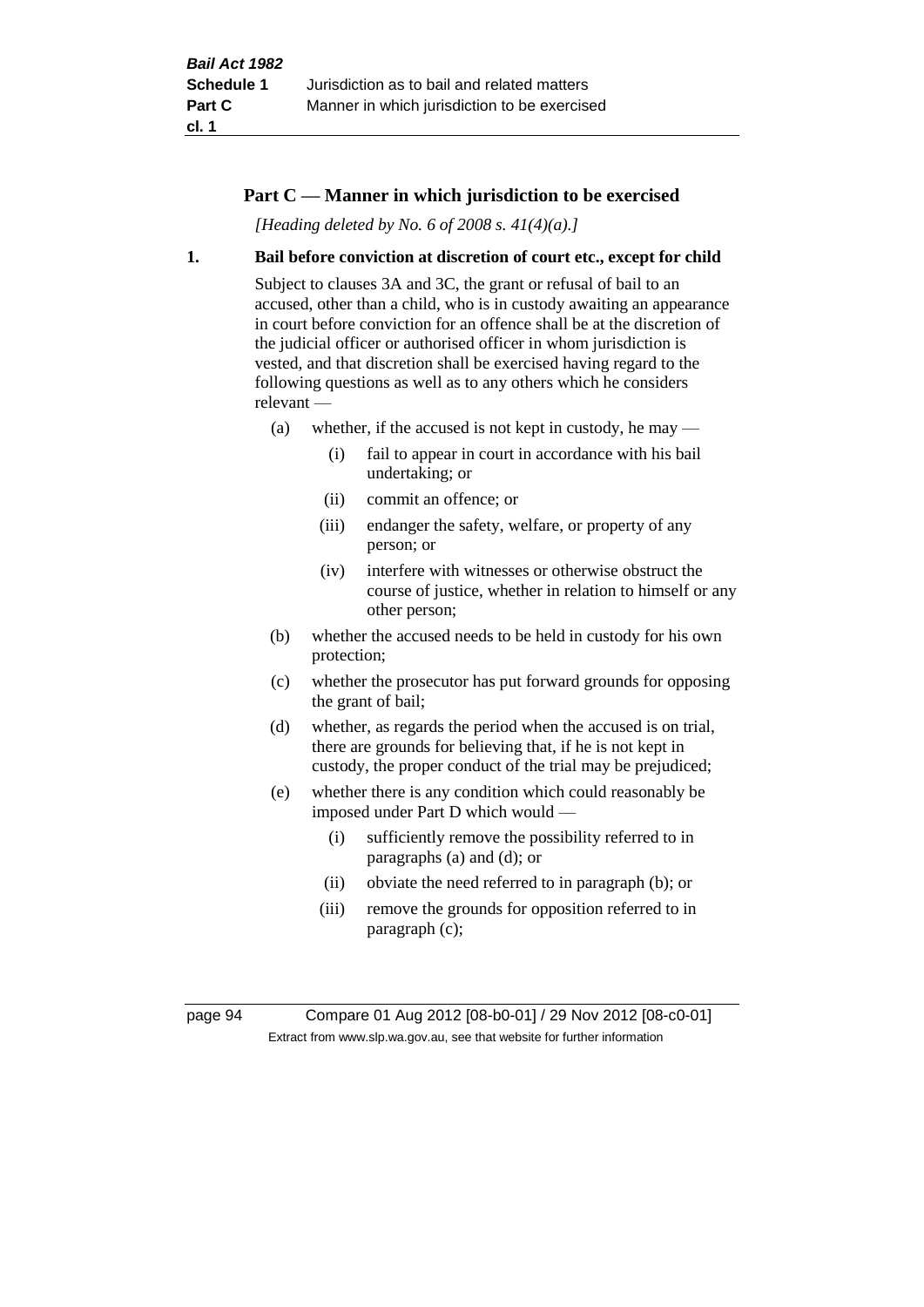- (f) where the accused is charged with an offence that is alleged to have been committed in respect of a child, whether a condition should be imposed under Part D requiring the accused to reside at a place other than the place where the child resides;
- (g) whether the alleged circumstances of the offence or offences amount to wrongdoing of such a serious nature as to make a grant of bail inappropriate.

*[Clause 1 amended by No. 14 of 1992 s. 11; No. 45 of 1993 s. 10(2)(a); No. 54 of 1998 s. 8(a) and (b); No. 84 of 2004 s. 82; No. 6 of 2008 s. 41(4)(b).]*

### **2. Child to have qualified right to bail**

(1) In this clause —

*responsible person* means a parent, relative, employer or other person who, in the opinion of the judicial officer or authorised officer, is in a position to both influence the conduct of the child and provide the child with support and direction.

- (2) Subject to subclause (3), a child accused who is in custody awaiting an appearance in court before conviction for an offence has a right to be granted bail unless —
	- (a) in the opinion of the judicial officer or authorised officer in whom jurisdiction is vested —
		- (i) one or more of the questions set out in clause 1(a), (b), (d) and (g) must be answered in the affirmative; and
		- (ii) there is no condition which he could reasonably impose under Part D which would satisfy the relevant provision of clause 1(e);
		- or
	- (b) there is no responsible person willing to enter into an undertaking of the kind described in subclause (3)(c),

and if the child is refused bail he shall be dealt with in accordance with section 19(2) of the *Young Offenders Act 1994*.

### Compare 01 Aug 2012 [08-b0-01] / 29 Nov 2012 [08-c0-01] page 95 Extract from www.slp.wa.gov.au, see that website for further information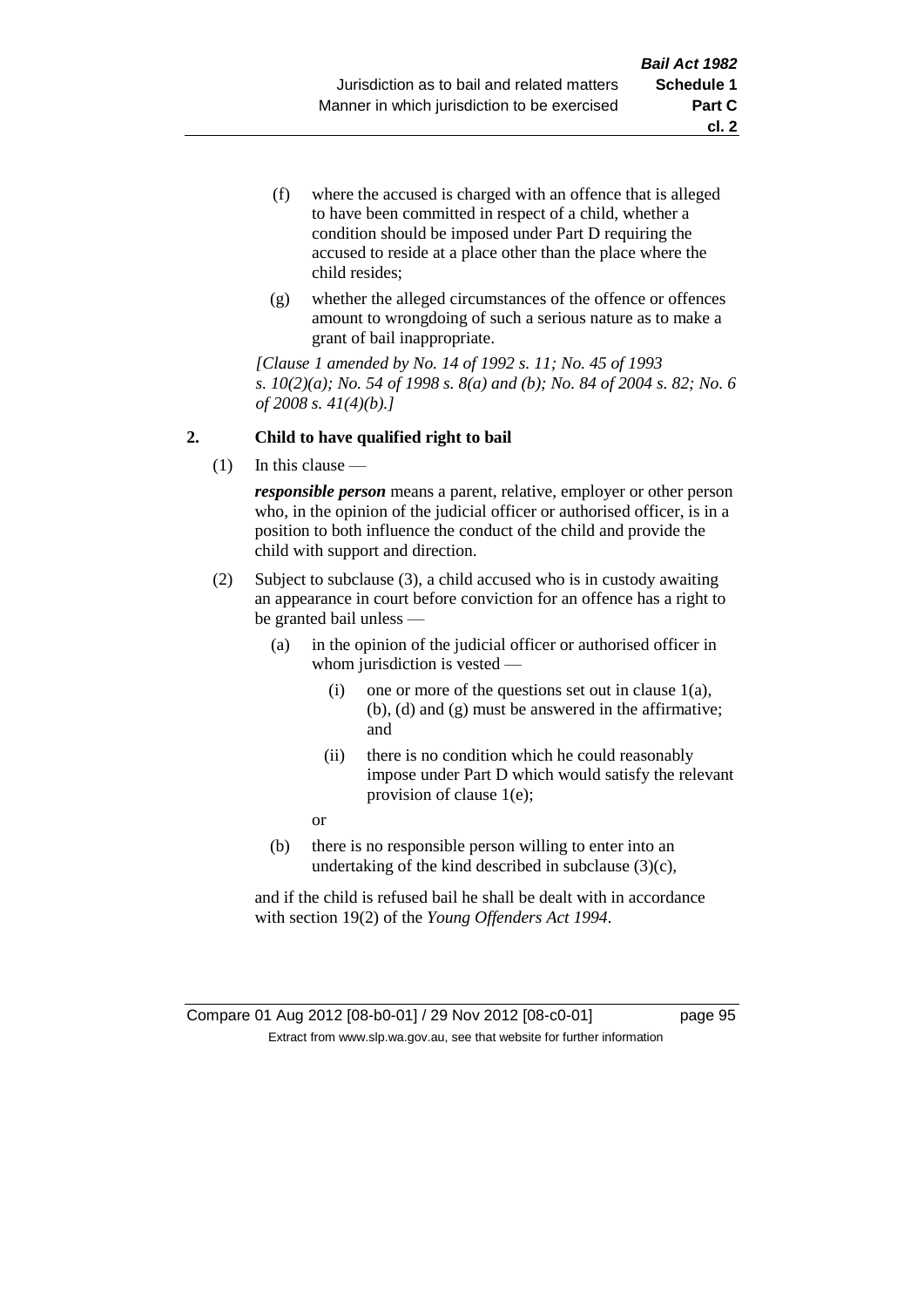- (3) The right of a child accused under subclause (2) is subject to  $-$ 
	- (a) clauses 3A and 3C; and
	- *[(b) deleted]*
	- (c) there being imposed as a condition on the grant of bail a requirement that before the release of the child on bail a responsible person undertakes in writing in the approved form to ensure that the child complies with any requirement of his bail undertaking mentioned in section 28(2)(a), (b), (c) and (d).
- (4) Subclauses (2)(b) and (3)(c) do not apply to a child accused if it appears to the judicial officer or authorised officer that the accused —
	- (a) is over the age of 17 years; and
	- (b) has sufficient maturity to live independently without the guidance or control of a parent or guardian.
- (5) For the purposes of this clause, the provisions of sections 46, 47, 48, 54, 55(2), 60 and  $67(2)(a)(iv)$  apply with all necessary changes as  $if -$ 
	- (a) references in those provisions to a surety and a surety undertaking were references to a responsible person and to an undertaking referred to in subclause (3)(c) respectively; and
	- (b) section  $54(1)(b)(i)$  read as follows
		- (i) a person who has entered into an undertaking referred to in clause 2(3)(c) of Part C of Schedule 1 should no longer be regarded as a responsible person for the purposes of that clause, or is dead;
- (6) Where a child accused is released on bail his right to be at liberty is subject to the exercise of the powers in section 17A.

*[Clause 2 inserted by No. 45 of 1993 s. 10(2)(b); amended by No. 57 of 1997 s. 21(3)(a); No. 54 of 1998 s. 8(c); No. 34 of 2004 Sch. 2 cl. 3(3); No. 84 of 2004 s. 82; No. 6 of 2008 s. 41(4)(c) and 43(4).]*

# **3. Matters relevant to cl. 1(a)**

In considering whether an accused may do any of the things mentioned in clause 1(a), the judicial officer or authorised officer

page 96 Compare 01 Aug 2012 [08-b0-01] / 29 Nov 2012 [08-c0-01] Extract from www.slp.wa.gov.au, see that website for further information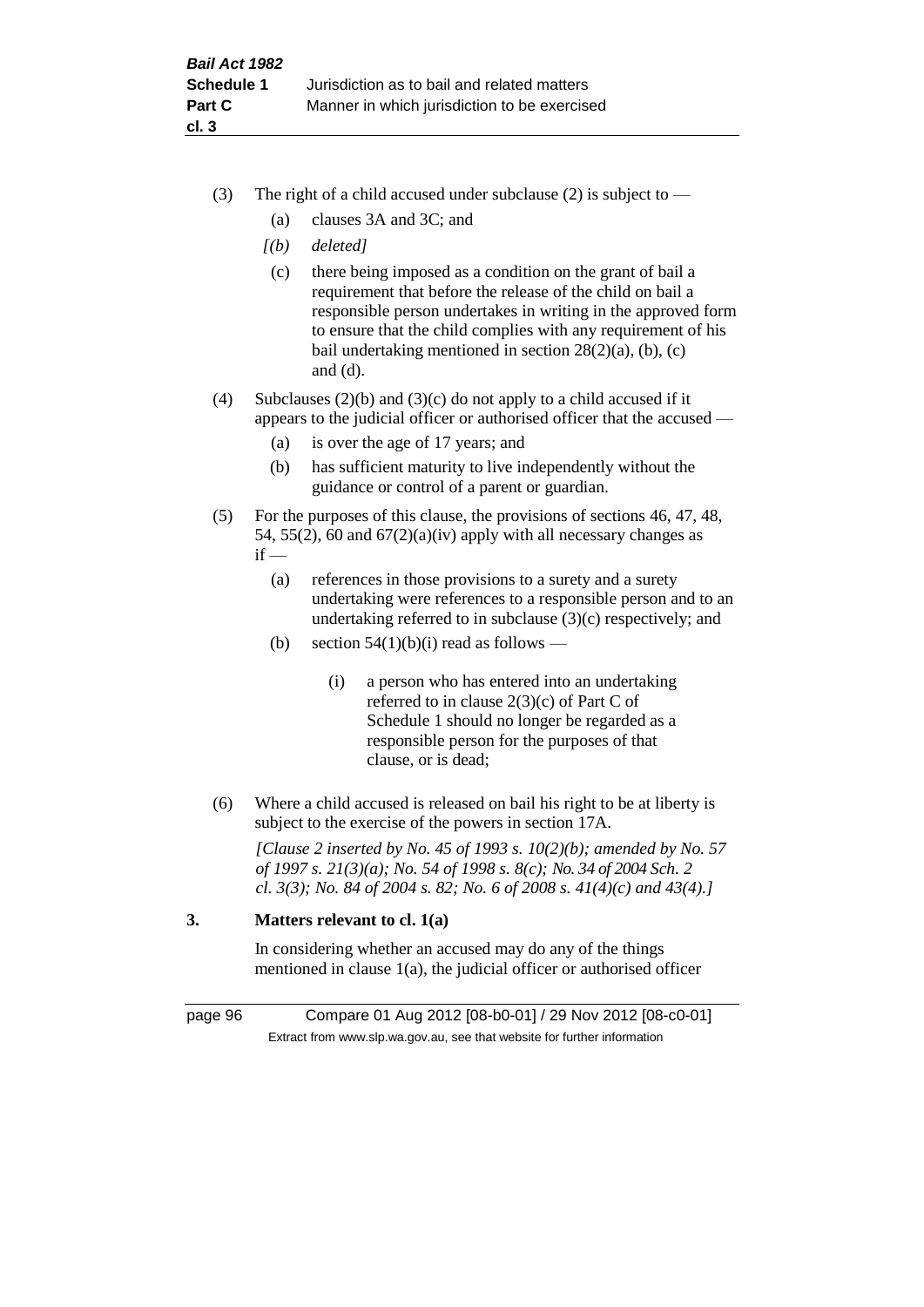shall have regard to the following matters, as well as to any others which he considers relevant —

- (a) the nature and seriousness of the offence or offences (including any other offence or offences for which he is awaiting trial) and the probable method of dealing with the accused for it or them, if he is convicted; and
- (b) the character, previous convictions, antecedents, associations, home environment, background, place of residence, and financial position of the accused; and
- (c) the history of any previous grants of bail to him; and
- (d) the strength of the evidence against him.

*[Clause 3 amended by No. 84 of 2004 s. 82.]*

#### **3A. Accused charged with etc. serious offence committed while on bail etc. for another serious offence, bail for**

- (1) Notwithstanding clause 1, 2 or 4 or any other provision of this Act, where —
	- (a) an accused is in custody
		- (i) awaiting an appearance in court before conviction for a serious offence; or
		- (ii) waiting to be sentenced or otherwise dealt with for a serious offence of which the accused has been convicted;

and

- (b) the serious offence is alleged to have been committed while the accused was —
	- (i) on bail for; or
	- (ii) at liberty under an early release order made in respect of,

another serious offence,

the judicial officer or (if section 16A does not apply) the authorised officer in whom jurisdiction is vested shall refuse to grant bail for the serious offence referred to in paragraph (a) unless the judicial officer or authorised officer —

### Compare 01 Aug 2012 [08-b0-01] / 29 Nov 2012 [08-c0-01] page 97 Extract from www.slp.wa.gov.au, see that website for further information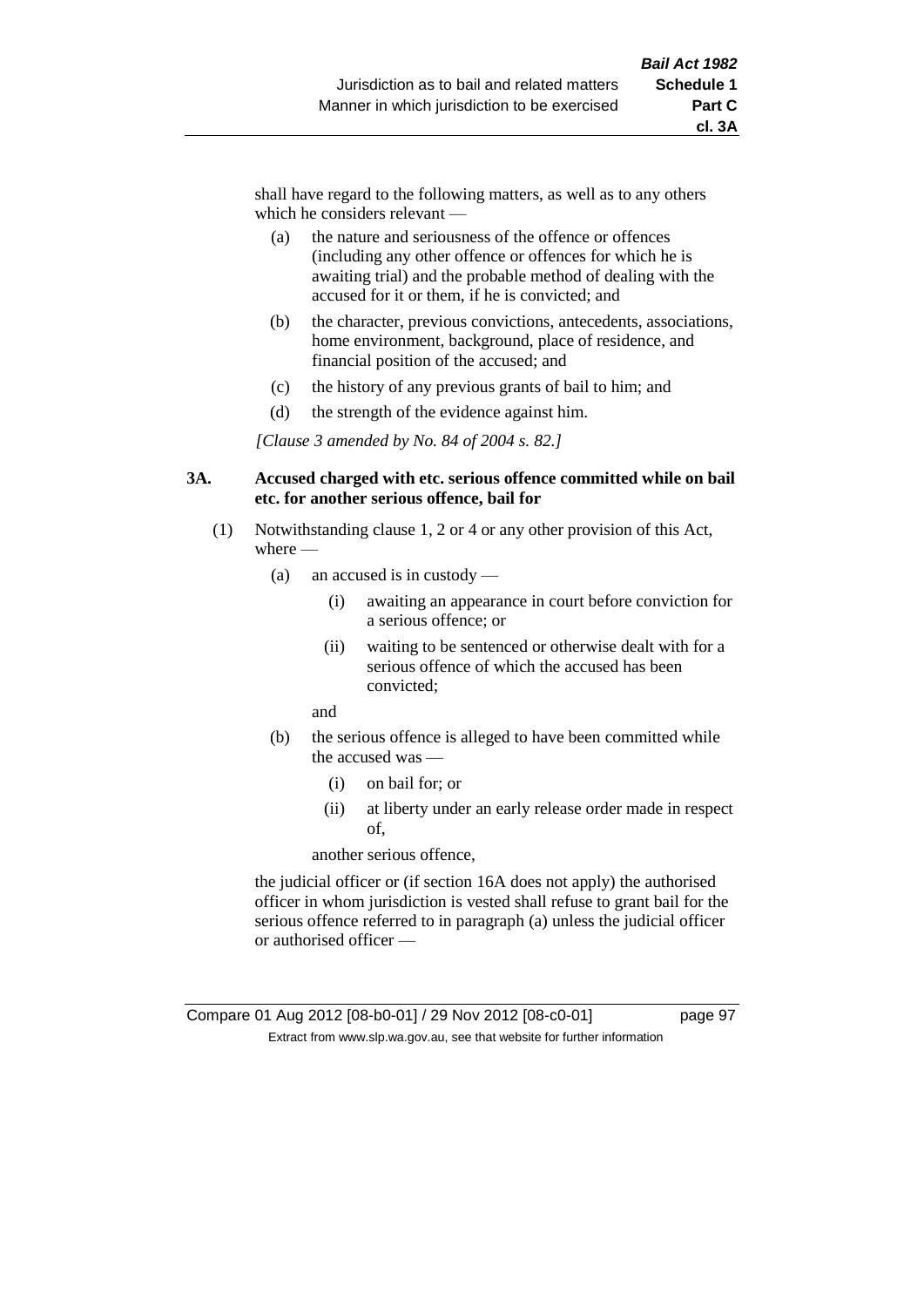- (c) is satisfied that there are exceptional reasons why the accused should not be kept in custody and, if clause 3B applies, is so satisfied only after complying with that clause; and
- (d) is also satisfied that bail may properly be granted having regard to the provisions of clauses 1 and 3 or, in the case of a child accused, clauses 2 and 3.
- (2) Notwithstanding section 7(1), where an accused is refused bail under subclause (1) for an appearance for a serious offence his case for bail need not be considered again under that subsection for an appearance for that offence unless he satisfies the judicial officer who may order his detention that —
	- (a) new facts have been discovered, new circumstances have arisen or the circumstances have changed since bail was refused; or
	- (b) he failed to adequately present his case for bail on the occasion of that refusal.
- (3) Where a child accused is refused bail under subclause (1) he shall be dealt with in accordance with section 19(2) of the *Young Offenders Act 1994*.

*[Clause 3A inserted by No. 45 of 1993 s. 10(2)(c); amended by No. 57 of 1997 s. 21(3)(b); No. 54 of 1998 s. 7 and 13(1); No. 84 of 2004 s. 82; No. 6 of 2008 s. 41(4)(d).]*

# **3B. Exceptional reasons under cl. 3A(1), determining**

- (1) This clause applies where it appears to the judicial officer or (if section 16A does not apply) the authorised officer that all or any of the acts alleged to constitute a serious offence referred to in clause 3A(1)(b) would, if proved in the appropriate proceedings, amount to a breach by the accused of a protective condition or order.
- (2) The judicial officer or authorised officer shall, before making a decision that there are exceptional reasons for the purposes of clause  $3A(1)(c)$ , make enquiry, or cause enquiry to be made, whether there has already been —
	- (a) any breach by the accused of the protective condition or order that has been proved in proceedings; or

page 98 Compare 01 Aug 2012 [08-b0-01] / 29 Nov 2012 [08-c0-01] Extract from www.slp.wa.gov.au, see that website for further information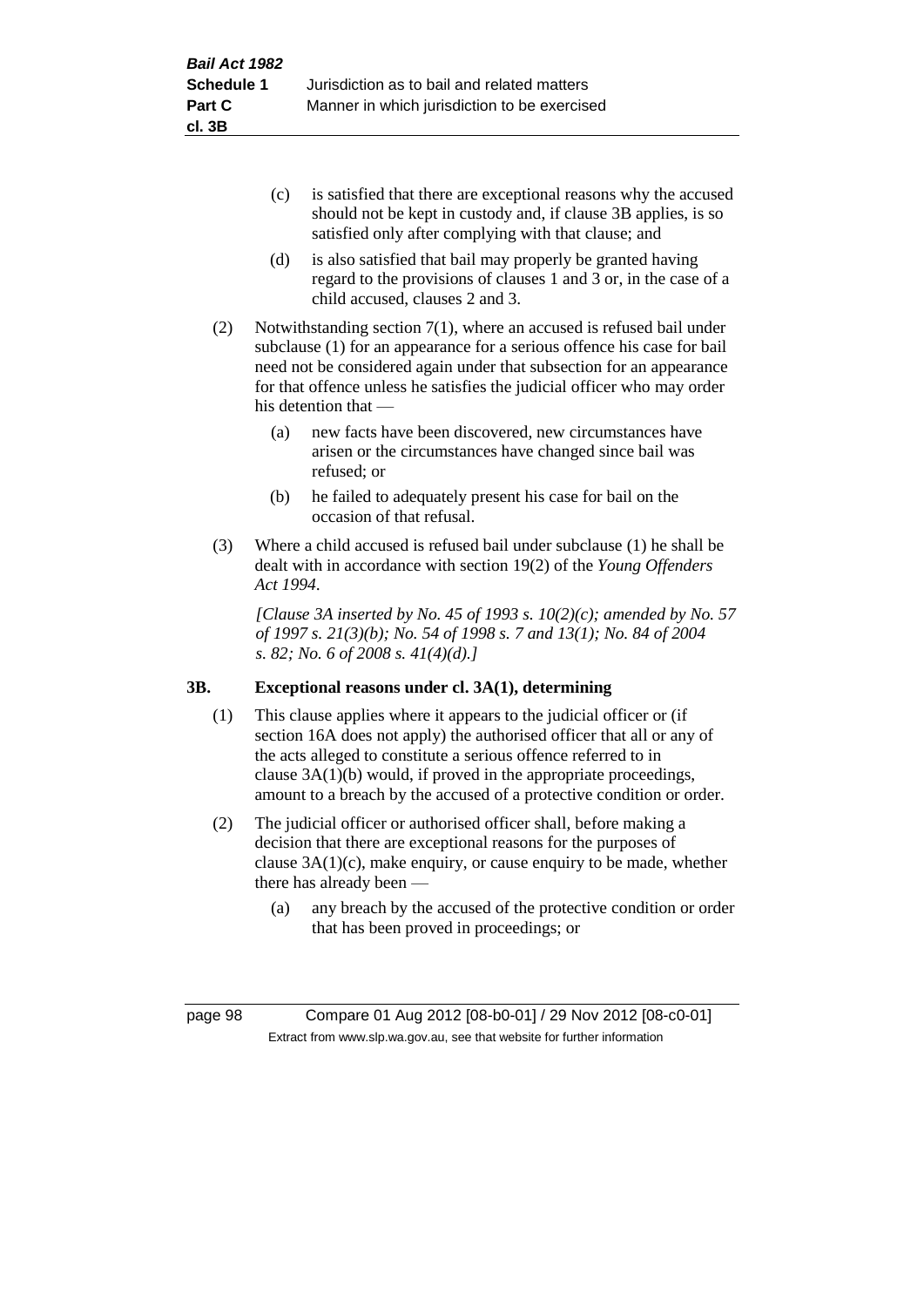- (b) any alleged breach by the accused of the protective condition or order that has not been so proved, including an allegation that has not been the subject of a prosecution or any other communication to any relevant official; or
- (c) any alleged breach by the accused of any other protective condition or order that has been the subject of a prosecution.
- (3) On becoming aware of any such alleged breach, the judicial officer or authorised officer shall give each person for whose protection a protective condition or order referred to in subclause (2) was imposed or made (a *relevant person*) a reasonable opportunity to give evidence by affidavit on matters relating to that protective condition or order.
- (4) The judicial officer or authorised officer shall in making any decision for the purposes of clause  $3A(1)(c)$  —
	- (a) give due weight to  $-$ 
		- (i) any evidence given under subclause (3); and
		- (ii) any adverse effect that a grant of bail to the accused would have on a relevant person; and
		- (iii) any difficulty that a relevant person might have in proving any future breach of a protective condition or order;

and

- (b) consider whether it would be appropriate to refuse bail and make a hospital order under section 5 of the *Criminal Law (Mentally Impaired Accused) Act 1996*; and
- (c) in the case of a condition imposed for a purpose mentioned in clause 2(2)(c) or (d) of Part D, treat any alleged breach of the condition as a serious matter even if the conduct alleged to amount to the breach in itself appears to be trivial; and
- (d) consider whether any alleged breach of a protective condition or order that has occurred shows that the purpose of the condition or order has not been achieved and that the accused should be kept in custody.
- (5) The provisions of this clause do not limit the matters that the judicial officer or authorised officer may take into account for the purposes of clause  $3A(1)(c)$ .

**cl. 3B**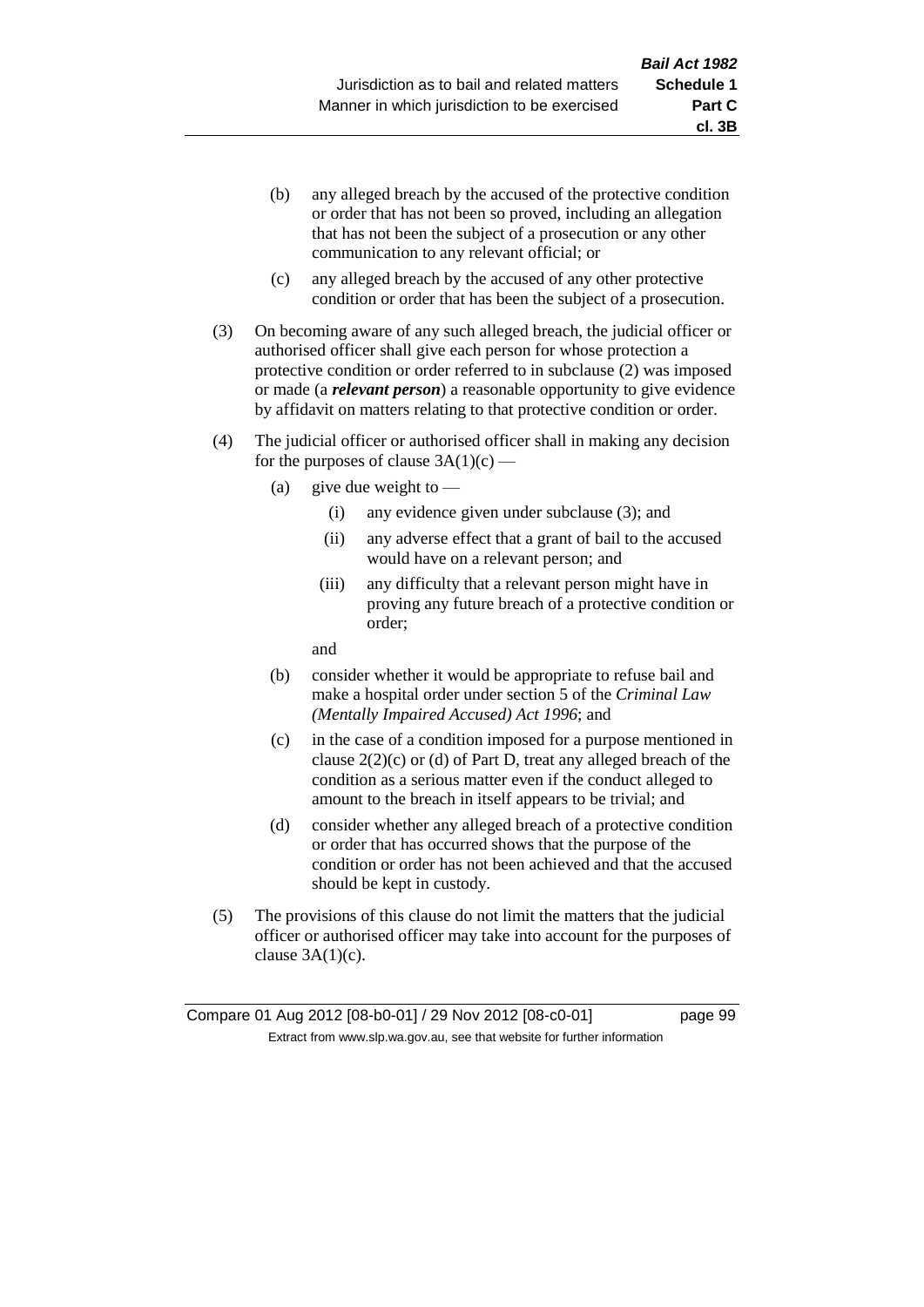(6) In this clause —

#### *protective condition or order* means —

- (a) a condition imposed for a purpose mentioned in clause  $2(2)(c)$  or (d) of Part D; or
- (b) a violence restraining order or a police order under the *Restraining Orders Act 1997*; or
- (c) a Part VII order under the *Justices Act 1902* <sup>3</sup>
	- (i) that under section 86 of the *Restraining Orders Act 1997* is taken to be a misconduct restraining order under that Act; and
	- (ii) that shows on the face of the order that the causing or threatening of personal injury by the accused was a ground for the making of the order.

*[Clause 3B inserted by No. 54 of 1998 s. 13(2); amended by No. 38 of 2004 s. 60; No. 59 of 2004 s. 141; No. 84 of 2004 s. 11 and 82.]*

### **3C. Bail in murder cases**

Notwithstanding clause 1, 2 or 4 or any other provision of this Act, where an accused is in custody —

- (a) awaiting an appearance in court before conviction for an offence of murder; or
- (b) waiting to be sentenced or otherwise dealt with for an offence of murder of which the accused has been convicted,

the judicial officer in whom jurisdiction is vested shall refuse to grant bail for the offence unless the judicial officer is satisfied that -

- (c) there are exceptional reasons why the accused should not be kept in custody; and
- (d) bail may properly be granted having regard to the provisions of clauses 1 and 3 or, in the case of a child, clauses 2 and 3.

*[Clause 3C inserted by No. 6 of 2008 s. 41(4)(e); amended by No. 29 of 2008 s. 24(7).]*

page 100 Compare 01 Aug 2012 [08-b0-01] / 29 Nov 2012 [08-c0-01] Extract from www.slp.wa.gov.au, see that website for further information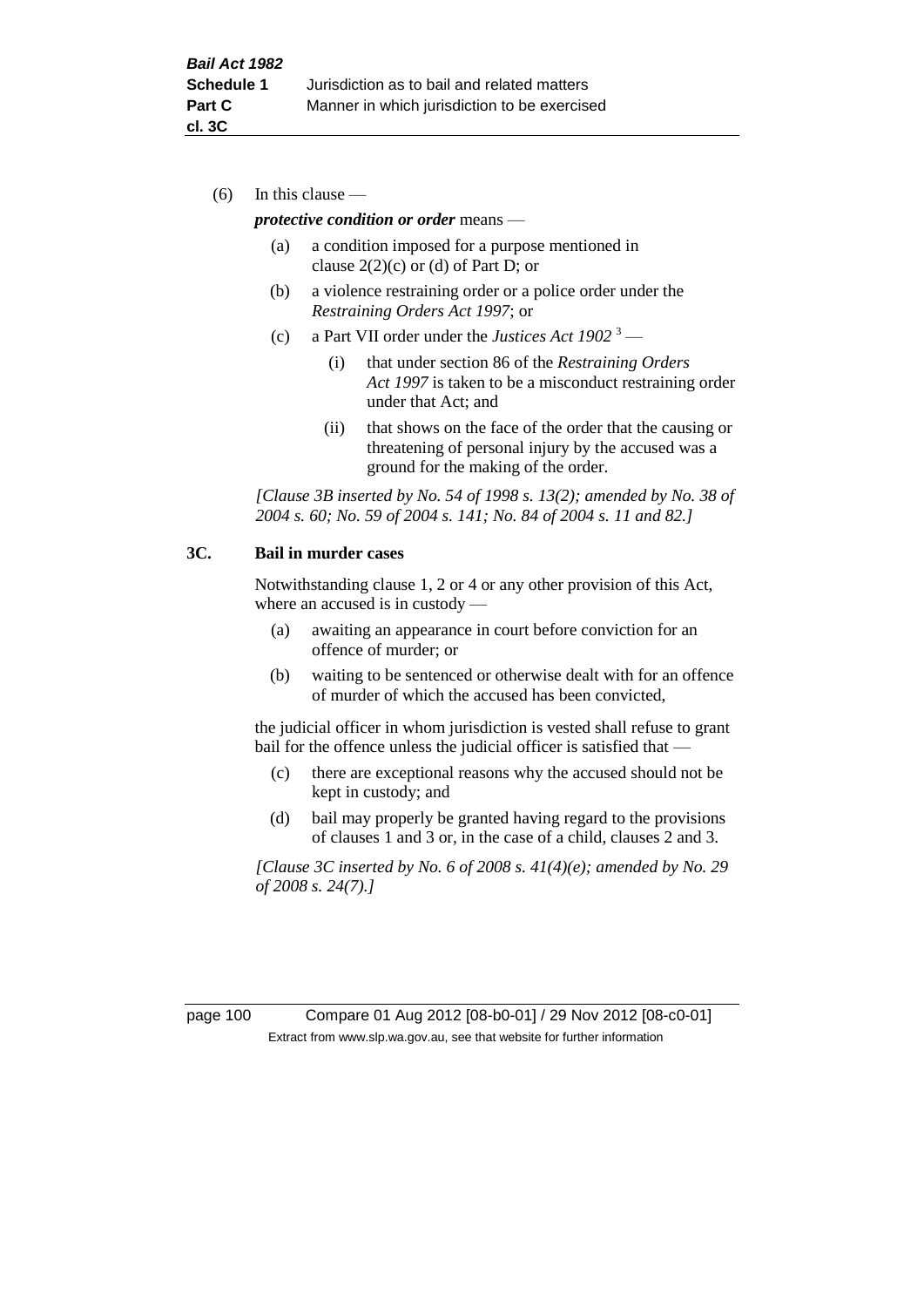### **4. Bail after conviction for accused awaiting sentence**

- (1) Subject to clauses 3A and 3C, the grant or refusal of bail to an accused, other than a child, who is in custody waiting to be sentenced or otherwise dealt with for an offence of which the accused has been convicted shall be at the discretion of the judicial officer in whom jurisdiction is vested, and that discretion shall be exercised having regard to the questions set out in clause 1 as well as to any others which the judicial officer considers relevant.
- (2) A child accused who is in custody waiting to be sentenced or otherwise dealt with for an offence of which the child accused has been convicted has the same right to be granted bail as a child accused referred to in clause 2(2), and the provisions of clause 2 apply accordingly.

*[Clause 4 inserted by No. 6 of 2008 s. 41(4)(f).]*

### **4A. Bail after conviction for accused awaiting disposal of appeal**

In deciding whether or not to grant bail to an accused who is in custody waiting for the disposal of appeal proceedings, the judicial officer shall consider whether there are exceptional reasons why the accused should not be kept in custody, and shall only grant bail to the accused if satisfied that —

- (a) exceptional reasons exist; and
- (b) it is proper to do so having regard to the provisions of clauses 1 and 3 or, in the case of a child, clauses 2 and 3.

*[Clause 4A inserted by No. 6 of 2008 s. 41(4)(f).]*

### **5. Exception to cl. 4A for bail in appeal under** *Criminal Appeals Act 2004* **Part 2**

Clause 4A does not apply to the bail of a person who is awaiting the disposal of appeal proceedings under Part 2 of the *Criminal Appeals Act 2004*; such a person shall be deemed for the purposes of this Part to be awaiting an appearance in court before conviction for an offence.

*[Clause 5 inserted by No. 33 of 1989 s. 18; amended by No. 59 of 2004 s. 141; No. 84 of 2004 s. 11; No. 6 of 2008 s. 41(4)(g).]*

Compare 01 Aug 2012 [08-b0-01] / 29 Nov 2012 [08-c0-01] page 101 Extract from www.slp.wa.gov.au, see that website for further information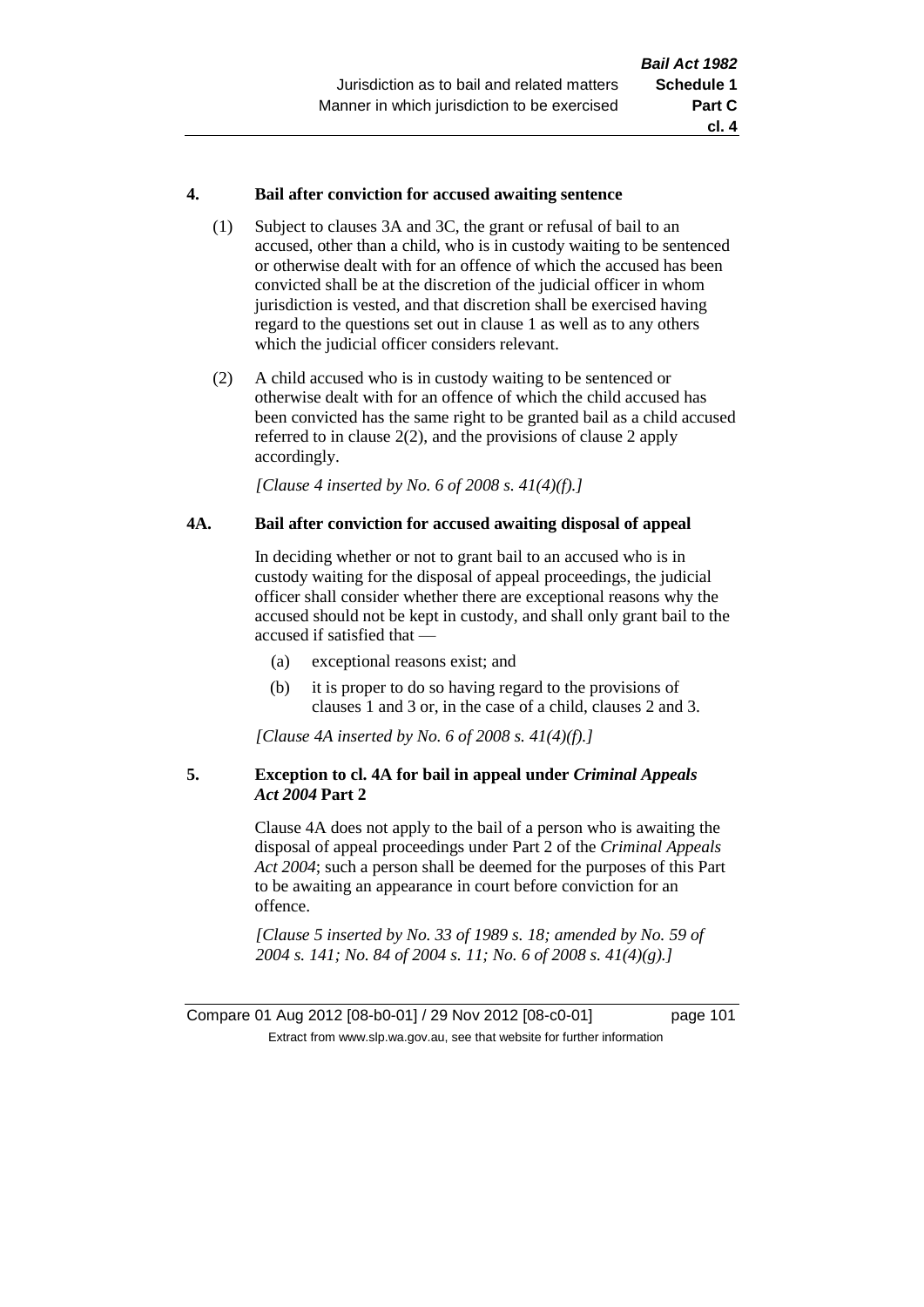### **6. Bail of people on community orders etc.**

For the purpose of determining whether clause 4 applies, a person in custody —

- (a) under section 50, 79, 84E, 128, 129 or 132 of the *Sentencing Act 1995* in connection with a possible breach of a conditional release order, a sentence of suspended imprisonment or conditional suspended imprisonment or a community order imposed under that Act; or
- (b) under section 43 of the *Young Offenders Act 1994* in respect of an alleged breach of a youth community based order, an intensive youth supervision order or a conditional release order made under that Act,

is to be taken as not having been convicted of the offence for which the sentence was imposed.

*[Clause 6 inserted by No. 78 of 1995 s. 8; amended by No. 27 of 2004 s. 13(3).]*

*[Heading deleted by No. 6 of 2008 s. 41(4)(h).]*

# **7. Bail for initial appearance to be for not more than 30 days**

In fixing the terms of bail of an accused for his initial appearance in court for an offence, a justice or an authorised officer shall require him to make the appearance within the period of 30 days commencing on and including the day on which the accused was arrested for the offence.

*[Clause 7 amended by No. 84 of 2004 s. 82; No. 6 of 2008 s. 41(4)(i).]*

### **8. Bail on adjournment in court of summary jurisdiction to be for not more than 30 days except by consent**

In fixing the terms of bail of an accused for an appearance in court after an adjournment of proceedings for an offence, a judicial officer sitting as a court of summary jurisdiction shall require him to make the appearance within the period of 30 days commencing on and including the day on which the proceedings are adjourned, unless the accused consents to appear on a later day.

page 102 Compare 01 Aug 2012 [08-b0-01] / 29 Nov 2012 [08-c0-01] Extract from www.slp.wa.gov.au, see that website for further information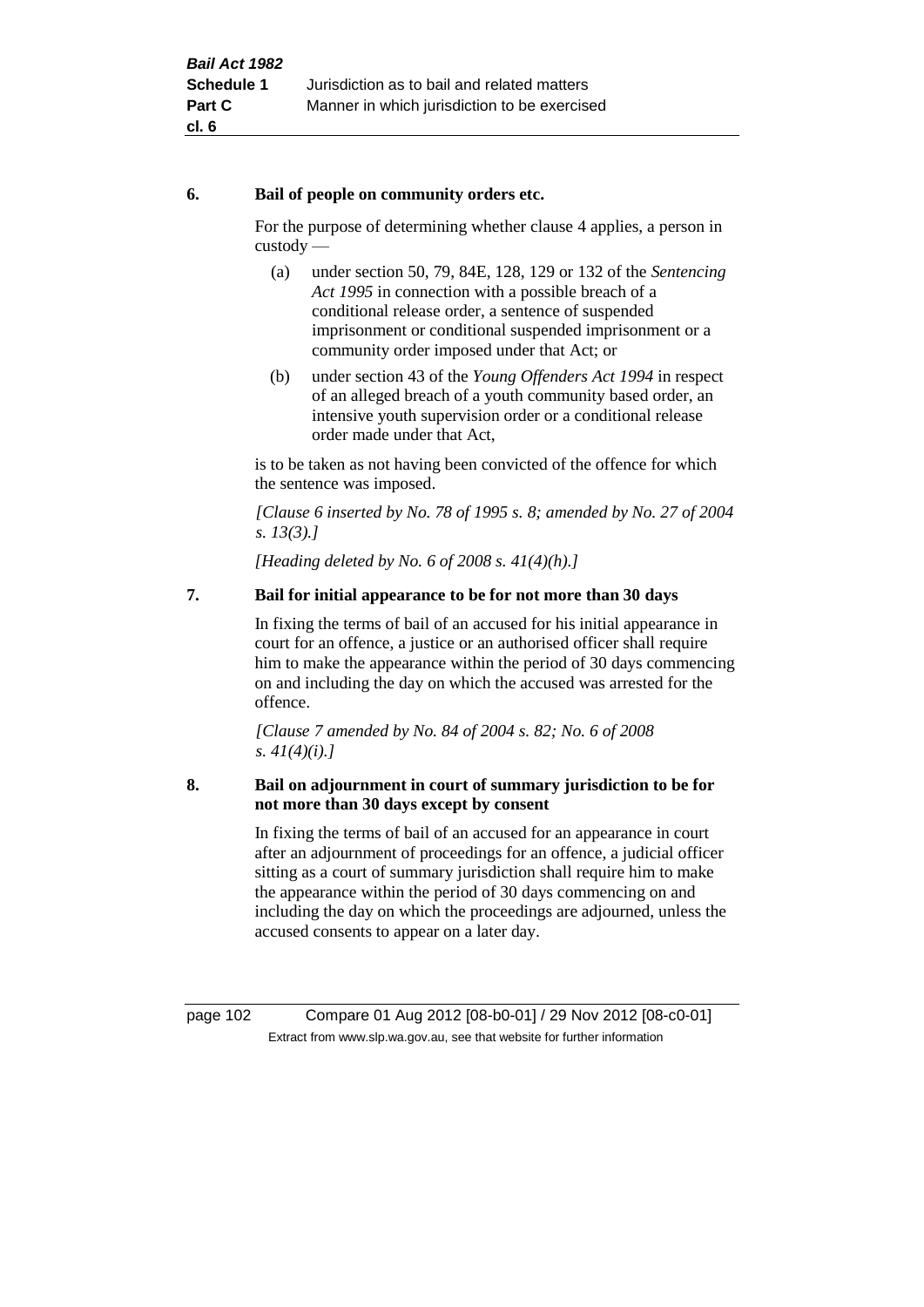*[Clause 8 amended by No. 49 of 1988 s. 90(c); No. 59 of 2004 s. 141; No. 84 of 2004 s. 82.]*

# **9. Calculating periods for cl. 7 and 8**

The periods specified in clauses 7 and 8 shall be calculated to include any Sunday or public holiday.

# **Part D — Conditions which may be imposed on a grant of bail**

### **1. Conditions as to forfeiture, sureties, security etc.**

- (1) A judicial officer or authorised officer, on a grant of bail, may impose conditions under this clause if he considers that it is desirable to do so to ensure the performance of the accused's bail undertaking.
- (2) If a judicial officer or authorised officer considers that it is desirable as mentioned in subclause (1), he may in addition to releasing the accused on his bail undertaking impose any one or more of the following conditions —
	- (a) that the accused in his bail undertaking agree to forfeit a specified amount of money if he fails to comply with any requirement of his bail undertaking mentioned in section  $28(2)(a)$  or (b); or
	- (b) that a surety or a specified number of sureties enter into a surety undertaking or surety undertakings whereby he or they agree to forfeit a specified amount or specified amounts of money if the accused fails to comply with any requirement of his bail undertaking mentioned in section 28(2)(a) or (b); or
	- (c) that any of them the accused and the surety or sureties give security of a specified value, including the deposit of a specified amount of cash, for the performance of their respective obligations; or
	- (d) that any of them the accused and the surety or sureties deposit with a specified officer any specified passbook or document relating to the title to, or ownership of, any account or other asset offered as security for the performance of their respective obligations; or
	- (e) that any of them the accused and the surety or sureties, at his or their own expense or otherwise, enter into such mortgage,

Compare 01 Aug 2012 [08-b0-01] / 29 Nov 2012 [08-c0-01] page 103 Extract from www.slp.wa.gov.au, see that website for further information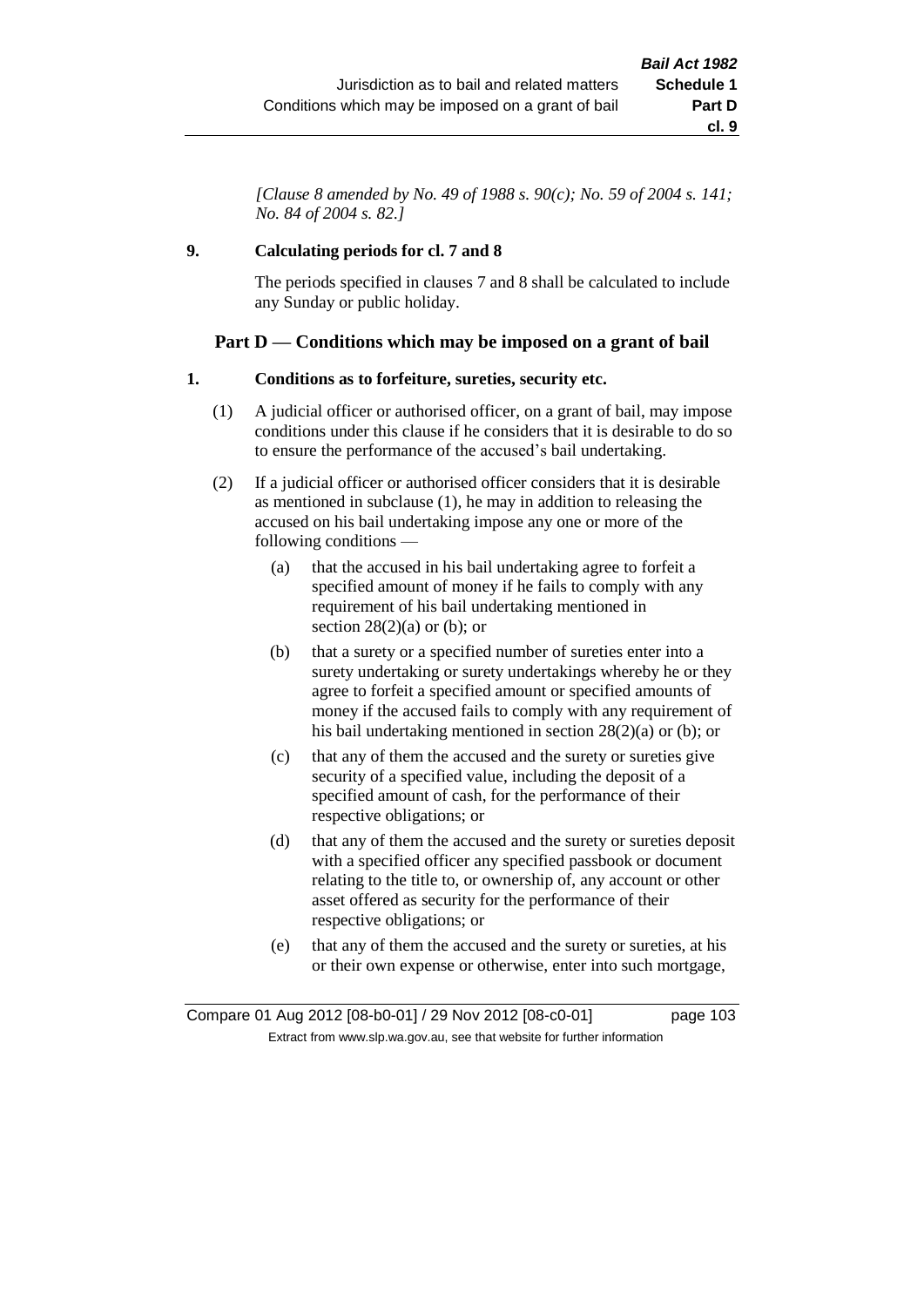charge, assignment or other transaction, or take such other step, as may be required, including completion of the necessary documents, to render any security effective and enforceable by the State.

- (3) The nature and sufficiency of any security, and the documentation therefor, required under subclause (2) shall be determined by the judicial officer or authorised officer who imposed the condition or, if no determination is so made —
	- (a) by the person before whom the bail undertaking is entered into, where the security is to be given by the accused; and
	- (b) where the security is to be given by a surety, by any person authorised under section 36 to approve the surety or before whom the surety undertaking is entered into.
- (4) When a bail undertaking ceases to have effect as provided in section 34(a) to (d), or upon an accused being acquitted of a charge under section  $51(1)$  or (2) or discharged from further proceedings therefor, each of them the accused, or where section 34(b) applies his personal representative, and any surety is entitled to have returned to him any security given under subclause (2).
- (5) When a surety undertaking ceases to have effect as provided in section 47(a) to (f), a surety is entitled to have returned to him any security given under subclause (2).

*[Clause 1 amended by No. 65 of 2003 s. 121(3); No. 84 of 2004 s. 82; No. 6 of 2008 s. 18(3).]*

# **2. Other conditions**

- (1) A judicial officer or authorised officer, on a grant of bail, may impose conditions —
	- (a) to be complied with before the accused is released on bail or while the accused is on bail; or
	- (b) as to the accused's conduct while on bail; or
	- (c) as to where the accused shall reside while on bail,

if he considers that it is desirable for any purpose mentioned in subclause (2), (2b), (3) or (4).

page 104 Compare 01 Aug 2012 [08-b0-01] / 29 Nov 2012 [08-c0-01] Extract from www.slp.wa.gov.au, see that website for further information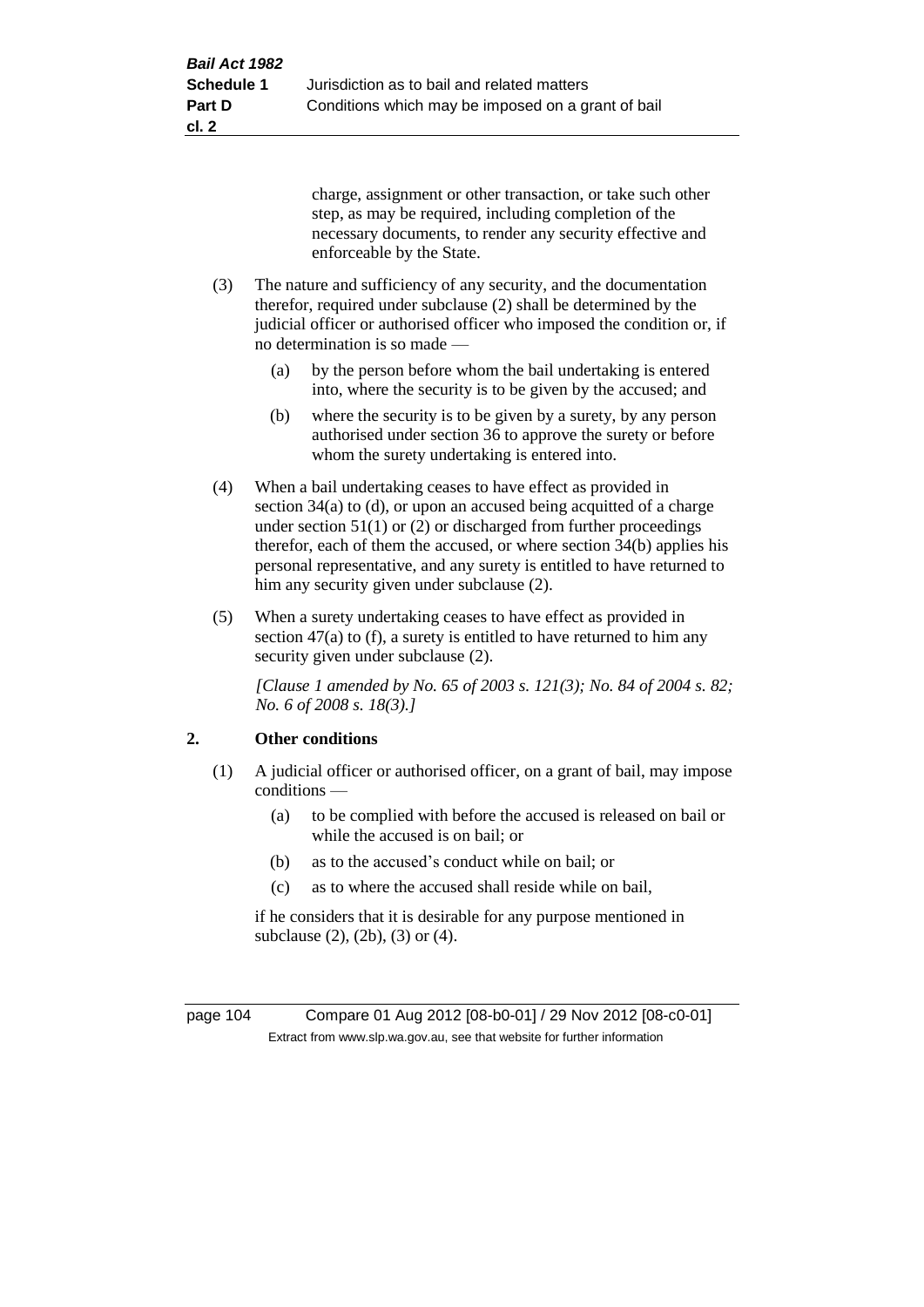- (1a) Without limiting subclause (1), a judicial officer or authorised officer shall, on a grant of bail to a child accused, consider whether it is desirable for any purpose mentioned in subclause (2) to impose a condition as to —
	- (a) any period in each day during which the child is to remain at a particular place; or
	- (b) any person with whom the child is not to associate or communicate; or
	- (c) any place that the child is not to frequent; or
	- (d) the attendance by the child at a school or other educational institution; or
	- (e) any other matter,

and the judicial officer or authorised officer may impose any such condition.

- (2) Any condition may be imposed under subclause (1) or (1a) to ensure that an accused —
	- (a) appears in court in accordance with his bail undertaking; or
	- (b) does not while on bail commit an offence; or
	- (c) does not endanger the safety, welfare or property of any person; or
	- (d) does not interfere with witnesses or otherwise obstruct the course of justice, whether in relation to himself or any other person; or
	- (e) as regards the period when the accused is on trial, does not prejudice the proper conduct of the trial.
- (2a) Before imposing a condition on a grant of bail for a purpose mentioned in subclause (2)(c) or (d) a judicial officer or authorised officer is to consider whether that purpose would be better served, or could be better assisted, by a restraining order made under the *Restraining Orders Act 1997* and whether, in the case of a judicial officer, to exercise the power in section 63 of that Act or, in the case of an authorised officer, to make a telephone application under that Act.

Compare 01 Aug 2012 [08-b0-01] / 29 Nov 2012 [08-c0-01] page 105 Extract from www.slp.wa.gov.au, see that website for further information

**cl. 2**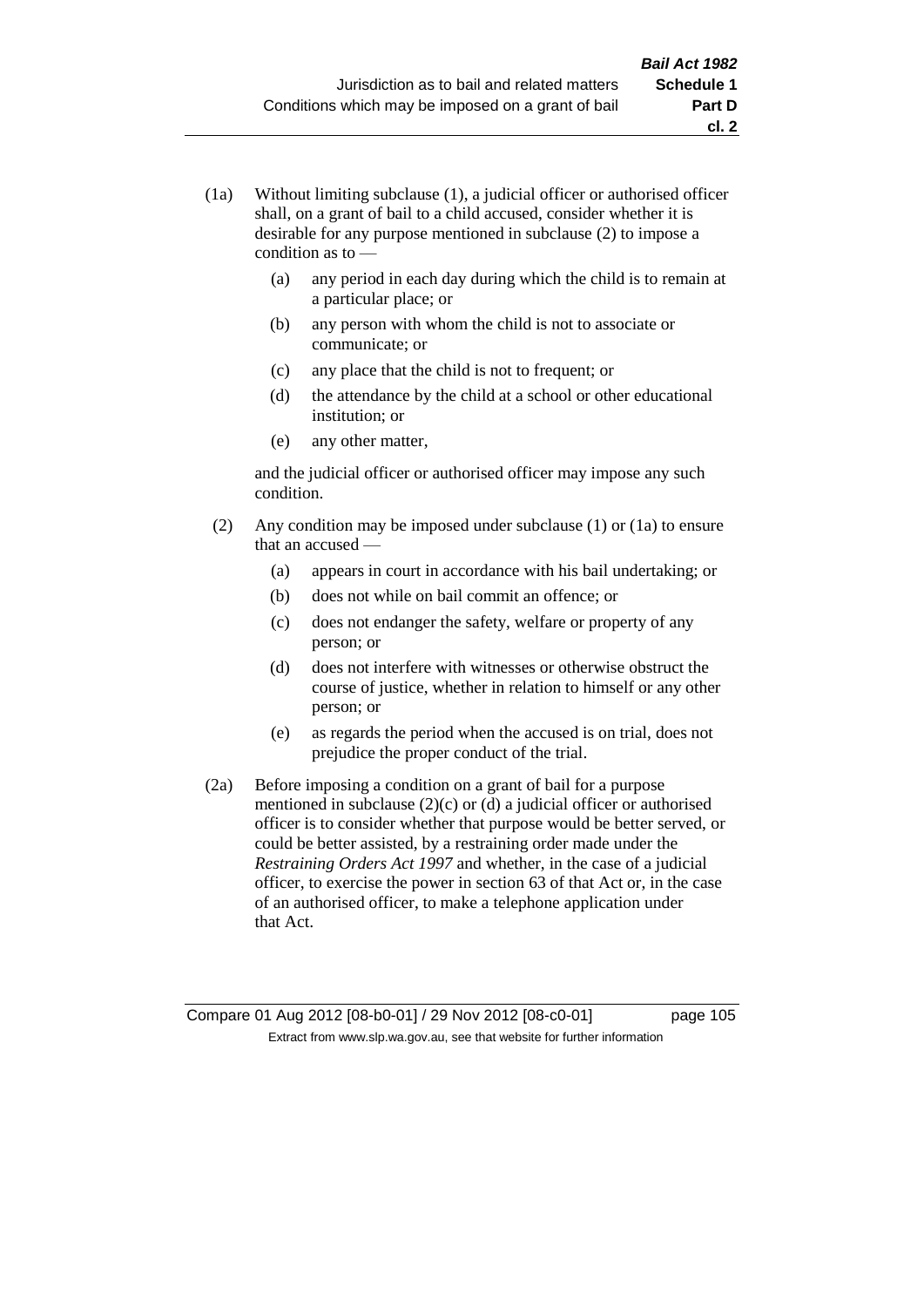- (2b) Where a judicial officer is of the opinion that the accused should while on bail —
	- (a) be counselled for a behavioural problem; or
	- (b) attend a course or programme that may assist with such a problem,

the judicial officer may under subclause (1) impose a condition for that purpose that requires the accused to —

- (c) attend a prescribed person to be counselled; or
- (d) attend a prescribed course or programme,

that is specified by the judicial officer in the condition.

- (3) Where a judicial officer who grants bail to an accused is of the opinion that the accused's physical condition ought to be examined the officer may, under subclause (1), impose any condition which the officer considers desirable for the purpose of ensuring that the accused is examined by a medical practitioner.
- (3a) Where a judicial officer who grants bail to an accused is of the opinion that the accused's mental condition ought to be examined the officer may, under subclause (1), impose any condition which the officer considers desirable for the purpose of ensuring that the accused's mental condition is examined including a condition —
	- (a) that the accused be examined by a medical practitioner or an authorised mental health practitioner (as defined in the *Mental Health Act 1996*) for the purpose of deciding whether to make a referral under section 29 of that Act;
	- (b) that the accused be admitted to an authorised hospital (as defined in the *Mental Health Act 1996*);
	- (c) that the accused be examined by a psychiatrist.
- (4) Where a judicial officer is of the opinion that an accused is suffering from alcohol or drug abuse and is in need of care or treatment either on that account, or to enable him to be prepared for his trial, the judicial officer may, under subclause (1), impose any condition which he considers desirable for the purpose of ensuring that the accused receives such care or treatment, including that he lives in, or from time to time attends at, a specified institution or place in order to receive such care or treatment.

page 106 Compare 01 Aug 2012 [08-b0-01] / 29 Nov 2012 [08-c0-01] Extract from www.slp.wa.gov.au, see that website for further information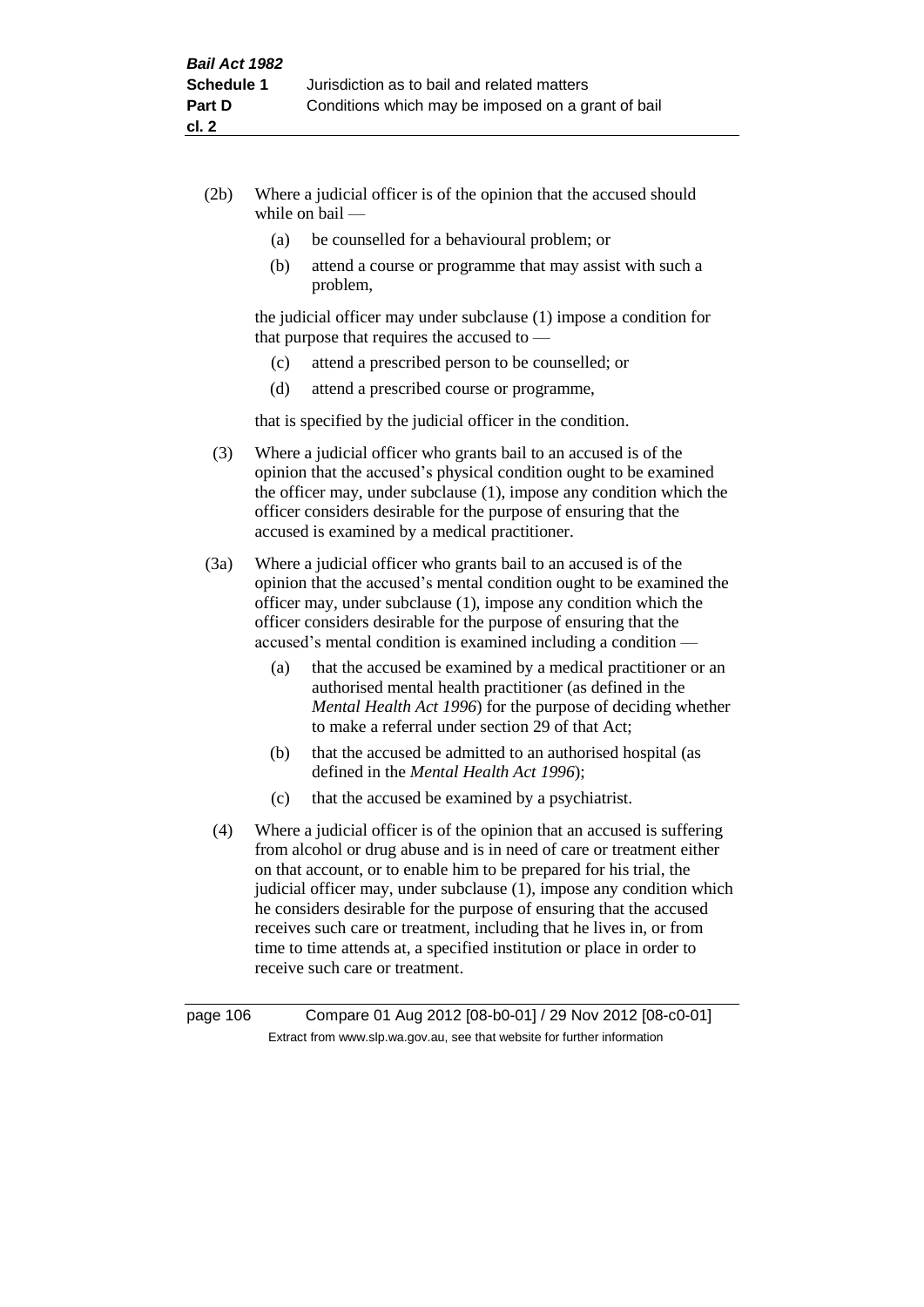- (5) Where a judicial officer imposes a condition for a purpose mentioned in subclause (2b), (3), (3a) or (4), the judicial officer shall cause to be sent to the person who is to counsel or examine the accused, or the place at which the accused is to attend, a statement of the reasons for imposing the condition.
- (6) Where a condition is imposed under this clause that an accused shall reside in premises established for the accommodation of persons to whom bail has been granted, that condition shall be deemed to include a further condition that the accused shall comply with such rules as are for the time being laid down for the maintenance of the good order of those premises, whether such rules are made under section 67 or by the authority responsible for the good order of the premises.
- (7) In this clause —

*medical practitioner* means a person registered under the *Health Practitioner Regulation National Law (Western Australia)* in the medical profession;

*psychiatrist* has the same meaning as it has in the *Mental Health Act 1996*.

*[Clause 2 amended by No. 45 of 1993 s. 10(3); No. 69 of 1996 s. 3; No. 54 of 1998 s. 12; No. 84 of 2004 s. 82; No. 22 of 2008 Sch. 3 cl. 4; No. 35 of 2010 s. 29.]*

*[Clause 2. Modifications to be applied in order to give effect to Cross-border Justice Act 2008: clause altered 1 Nov 2009. See endnote 1M.]*

# **3. Home detention condition**

- (1) A judicial officer may, subject to this clause, impose a home detention condition as a condition on a grant of bail.
- (2) A home detention condition shall not be imposed unless the accused is over the age of 17 years and the judicial officer is satisfied —
	- (a) after considering a report from a community corrections officer about the accused and his circumstances, that the accused is suitable to be subject to a home detention condition; and

**cl. 3**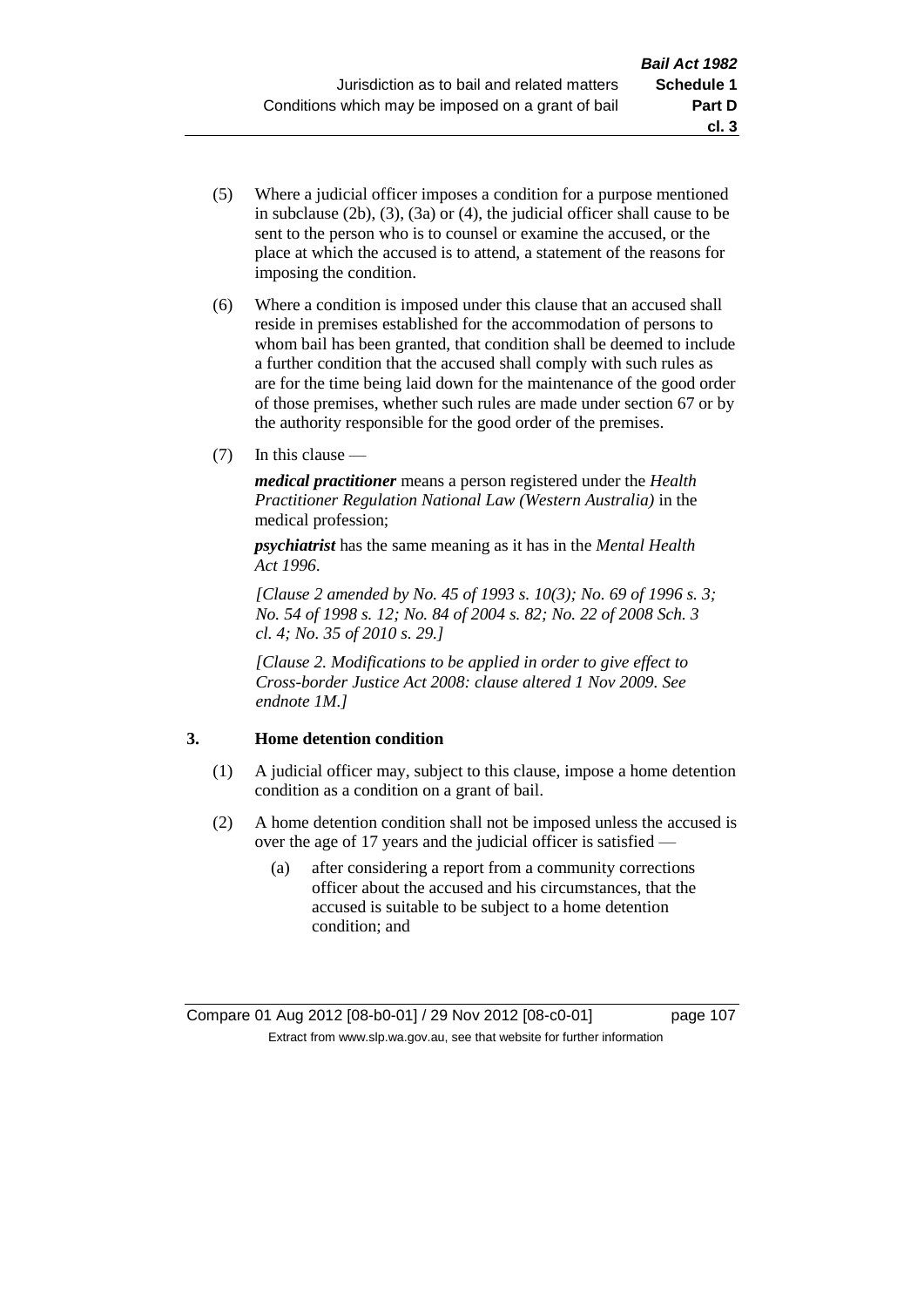- (b) that the place where it is proposed the accused will remain while subject to the home detention condition is a suitable place; and
- (c) that unless a home detention condition is imposed, the accused will not be released on bail.
- (3) A home detention condition is a condition that while the accused is on bail the accused shall —
	- (a) remain at and not leave the place specified in the bail record form and in the bail undertaking (or in a notice under section 50E) until the time specified, or deemed by section 31(3) to be specified, in the bail undertaking except —
		- (i) to work in gainful employment approved by a community corrections officer; or
		- (ii) with the approval of a community corrections officer, to seek gainful employment; or
		- (iii) to obtain urgent medical or dental treatment for the accused; or
		- (iv) for the purpose of averting or minimizing a serious risk of death or injury to the accused or to another person; or
		- (v) to obey an order issued under a written law (such as a summons) requiring the accused's presence elsewhere; or
		- (vi) for a purpose approved of by a community corrections officer; or
		- (vii) on the direction of a community corrections officer; and
	- (b) not leave the State; and
	- (c) comply with every reasonable direction of a community corrections officer; and
	- (d) comply with such of the conditions specified in the list provided under section 24A(4) as may be specified in a notice given under section 50E(b); and

page 108 Compare 01 Aug 2012 [08-b0-01] / 29 Nov 2012 [08-c0-01] Extract from www.slp.wa.gov.au, see that website for further information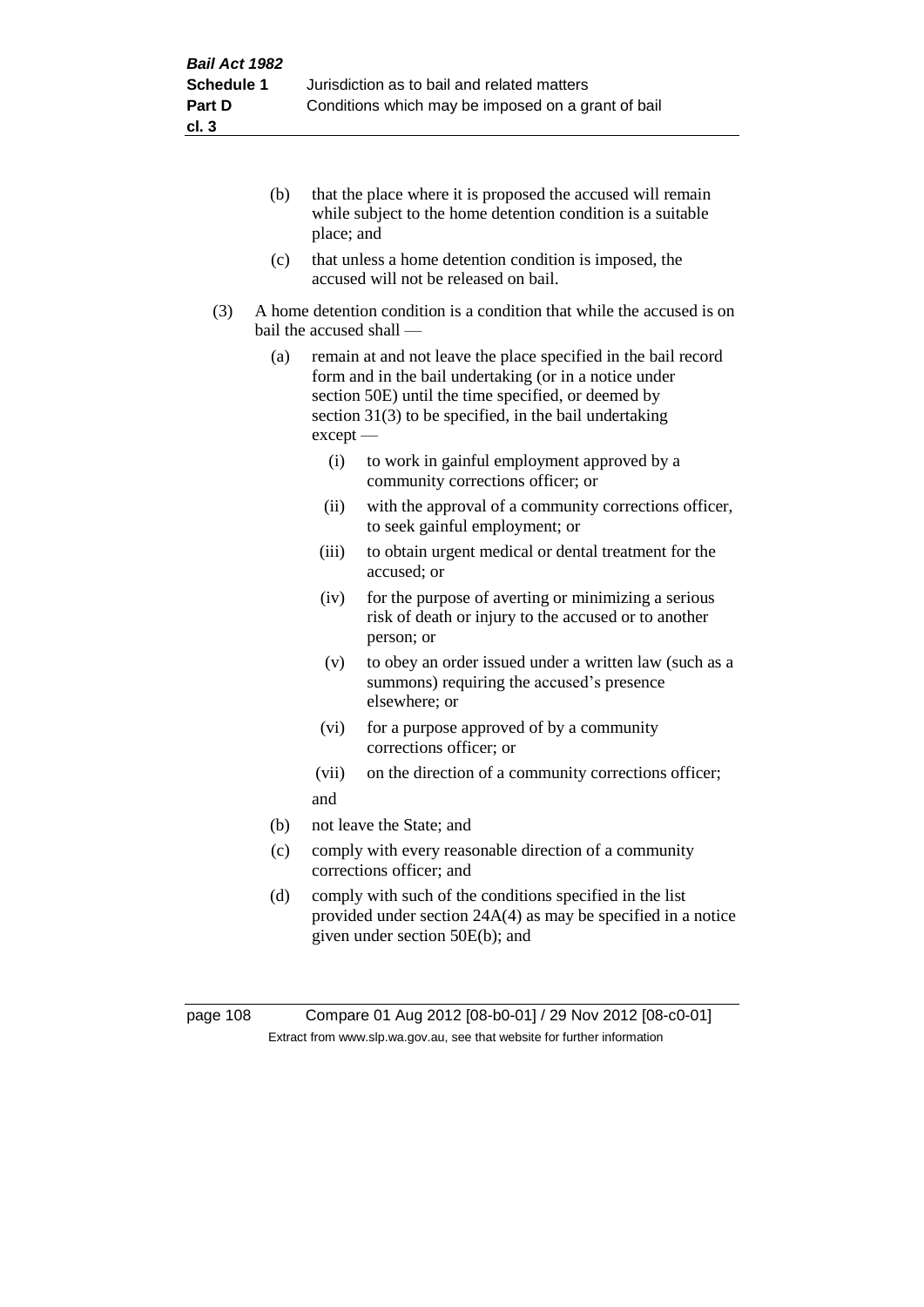(e) when requested to do so, produce a copy of his bail undertaking and any notice by the CEO (corrections) under section 50E for inspection by a community corrections officer or a member of the Police Force.

*[Clause 3 inserted by No. 61 of 1990 s. 15; amended by No. 31 of 1993 s. 9; No. 84 of 2004 s. 82; No. 65 of 2006 s. 53.]*

*[Clause 3. Modifications to be applied in order to give effect to Cross-border Justice Act 2008: clause altered 1 Nov 2009. See endnote 1M.]*

Compare 01 Aug 2012 [08-b0-01] / 29 Nov 2012 [08-c0-01] page 109 Extract from www.slp.wa.gov.au, see that website for further information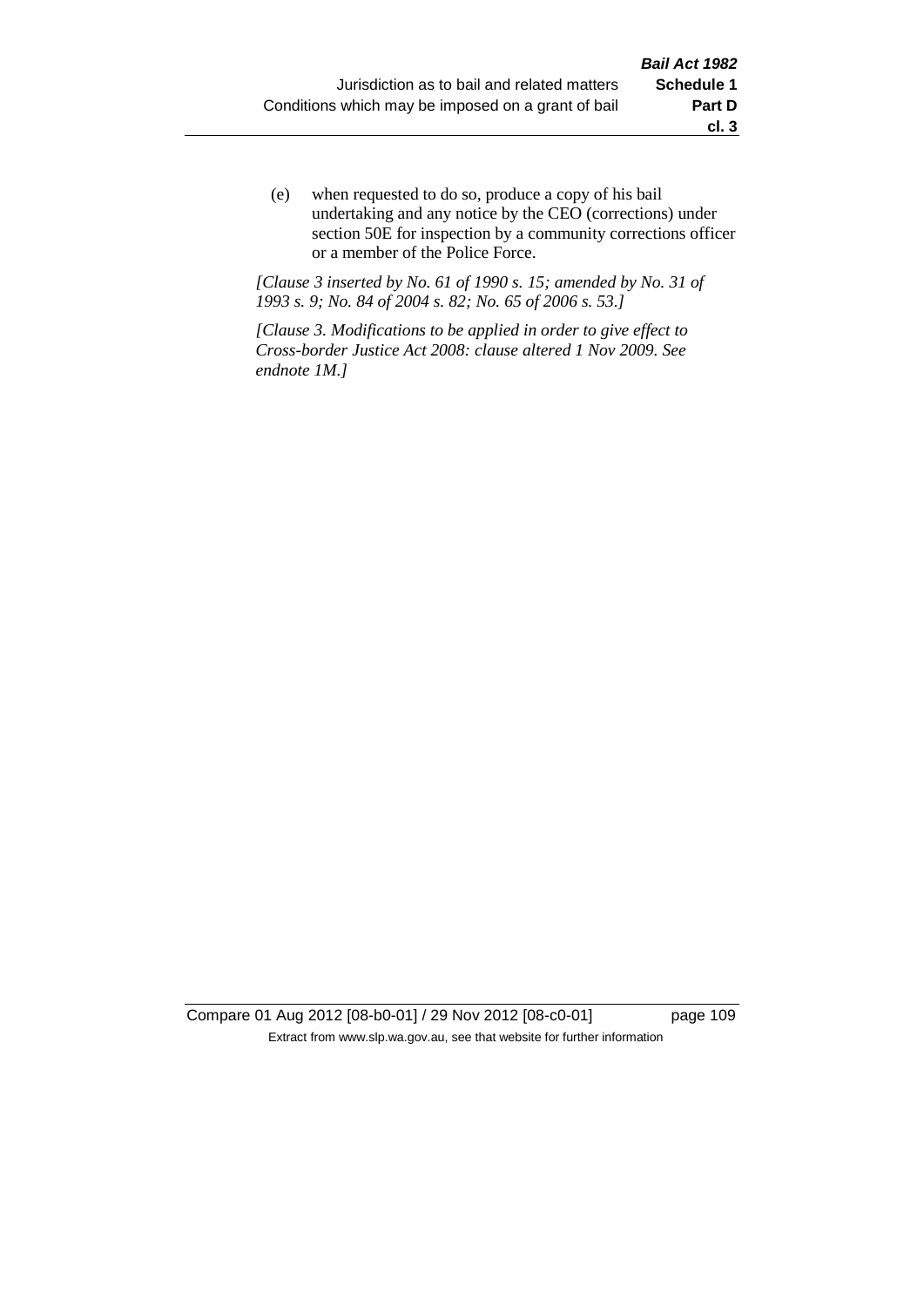**cl. 1**

# **Schedule 2 — Serious offences**

 $[s. 3(1)]$ 

*[Heading inserted by No. 6 of 2008 s. 42(1).]*

| <b>Enactment</b>         | <b>Description of offence</b>                                                    |
|--------------------------|----------------------------------------------------------------------------------|
| <b>The Criminal Code</b> |                                                                                  |
| s. 279                   | Murder                                                                           |
| s. 280                   | Manslaughter                                                                     |
| s. 281                   | Unlawful assault causing death                                                   |
| s. 283                   | Attempt to murder                                                                |
| s. 292                   | Disabling in order to commit<br>indictable offence                               |
| s. 294                   | Acts intended to cause grievous<br>bodily harm or to resist or prevent<br>arrest |
| s. 297                   | Grievous bodily harm                                                             |
| s. 301                   | Wounding and similar acts                                                        |
| s. $304(2)$              | Acts or omissions, with intent to<br>harm, causing bodily harm or<br>danger      |
| s. 317                   | Assault occasioning bodily harm                                                  |
| s. $317A(a)$             | Assault with intent to commit or<br>facilitate a crime                           |
| s. $317A(b)$             | Assault with intent to do grievous<br>bodily harm                                |
| s. 318                   | Serious assaults                                                                 |
| s. 323                   | Indecent assault                                                                 |
| s. 324                   | Aggravated indecent assault                                                      |
| s. 325                   | Sexual penetration without consent                                               |
|                          |                                                                                  |

page 110 Compare 01 Aug 2012 [08-b0-01] / 29 Nov 2012 [08-c0-01] Extract from www.slp.wa.gov.au, see that website for further information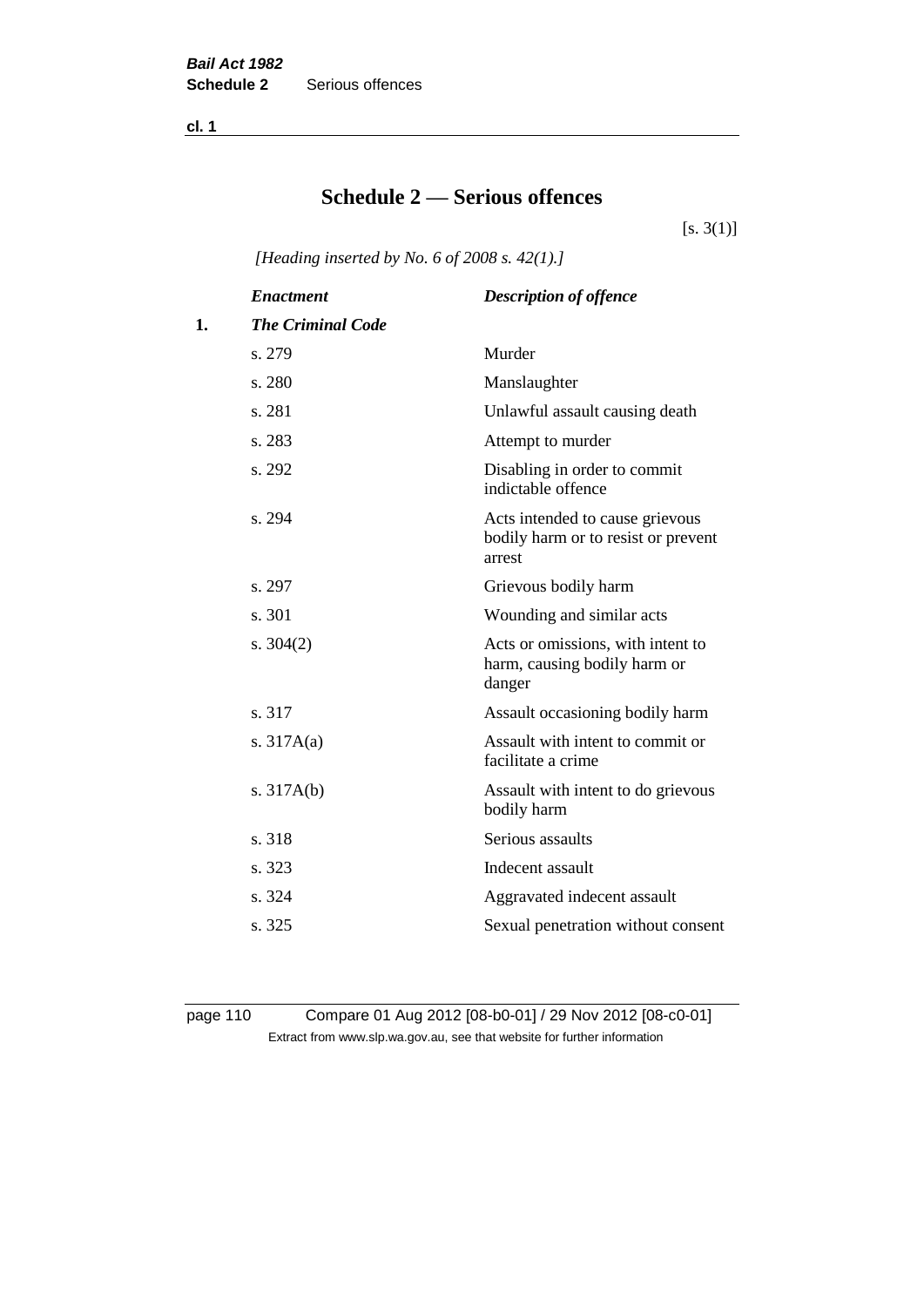|     | <i><b>Enactment</b></i>         | <b>Description of offence</b>                                                                                                                      |
|-----|---------------------------------|----------------------------------------------------------------------------------------------------------------------------------------------------|
|     | s. 326                          | Aggravated sexual penetration<br>without consent                                                                                                   |
|     | s. 331B                         | Sexual servitude                                                                                                                                   |
|     | s. 331C                         | Conducting business involving<br>sexual servitude                                                                                                  |
|     | s. 331D                         | Deceptive recruiting for<br>commercial sexual services                                                                                             |
|     | s. 332                          | Kidnapping                                                                                                                                         |
|     | s. 333                          | Deprivation of liberty                                                                                                                             |
|     | s. 338E                         | <b>Stalking</b>                                                                                                                                    |
|     | s. 378                          | Stealing a motor vehicle                                                                                                                           |
|     | s. 392                          | Robbery                                                                                                                                            |
|     | s. 393                          | Assault with intent to rob                                                                                                                         |
|     | s. 401                          | <b>Burglary</b>                                                                                                                                    |
|     | s. 444                          | Criminal damage, if the property is<br>destroyed or damaged by fire                                                                                |
| 2.  | <b>Bush Fires Act 1954</b>      |                                                                                                                                                    |
|     | s. 32                           | Wilfully lighting a fire or causing a<br>fire to be lit under such<br>circumstances as to be likely to<br>injure or damage a person or<br>property |
| 2a. | <b>Misuse of Drugs Act 1981</b> |                                                                                                                                                    |
|     | s. $6(1)$                       | Offences concerned with<br>prohibited drugs generally                                                                                              |
|     | s. $7(1)$                       | Offences concerned with<br>prohibited plants generally                                                                                             |

Compare 01 Aug 2012 [08-b0-01] / 29 Nov 2012 [08-c0-01] page 111 Extract from www.slp.wa.gov.au, see that website for further information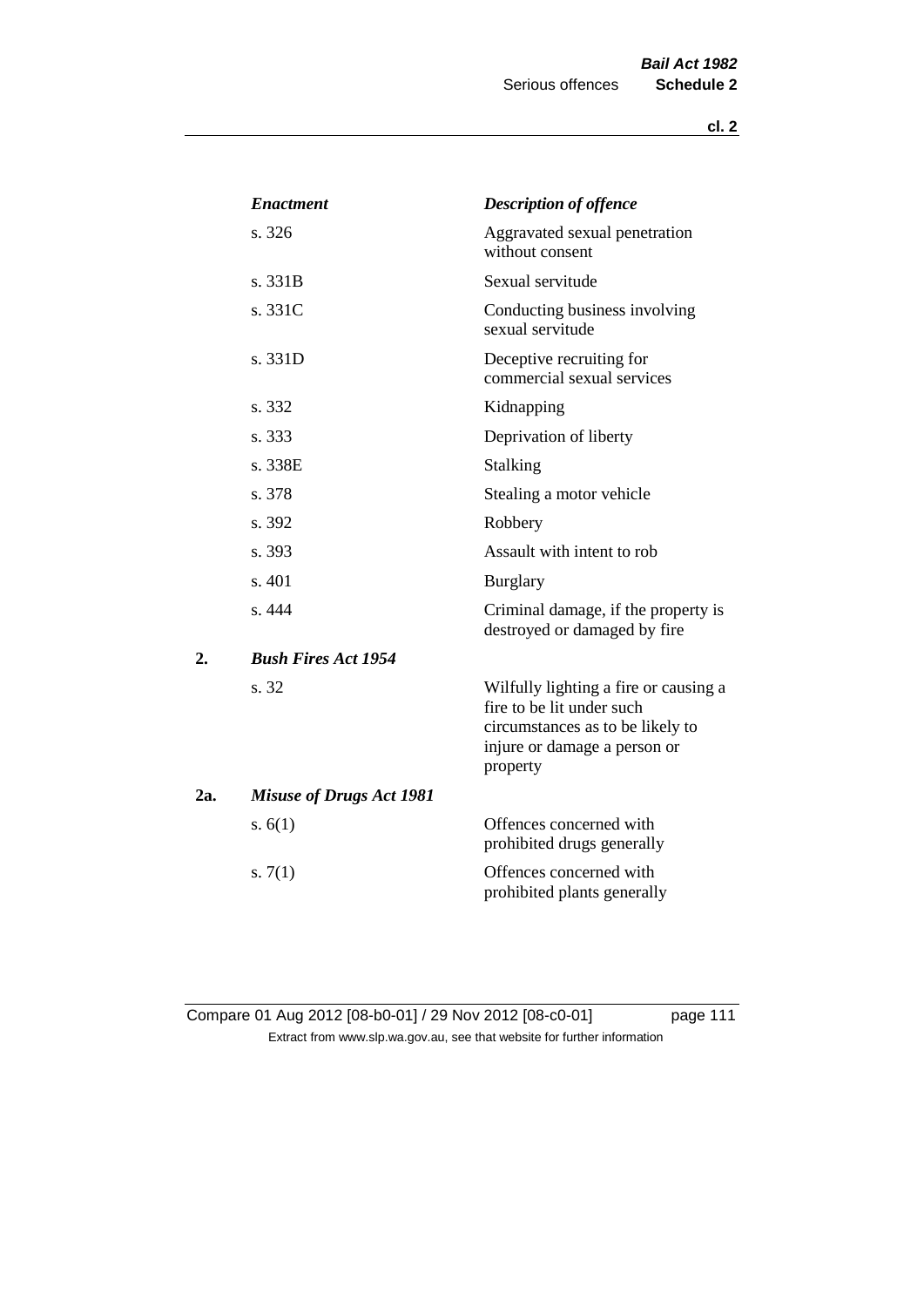**cl. 2b**

|        | <b>Enactment</b>                   | <b>Description of offence</b>                                                                                                                                                                                                                                                                                                             |
|--------|------------------------------------|-------------------------------------------------------------------------------------------------------------------------------------------------------------------------------------------------------------------------------------------------------------------------------------------------------------------------------------------|
|        | s. $14(1)$                         | Possessing a quantity of a<br>category 1 item or a category 2<br>item in circumstances where the<br>life, health or safety of a child<br>under 16 years of age was<br>endangered, or bodily harm (as<br>defined in The Criminal Code<br>section $1(1)$ and $(4)$ ) was caused to<br>such a child, by the acts<br>constituting the offence |
|        | s. $33(1)(a)$                      | Attempting to commit an offence<br>under section $6(1)$ or $7(1)$                                                                                                                                                                                                                                                                         |
|        | s. $33(2)(a)$                      | Conspiracy to commit an offence<br>under s. $6(1)$ or $7(1)$                                                                                                                                                                                                                                                                              |
| $2b$ . | <b>Restraining Orders Act 1997</b> |                                                                                                                                                                                                                                                                                                                                           |
|        | s. $61(1)$                         | Breach of a violence restraining<br>order                                                                                                                                                                                                                                                                                                 |
|        | s. $61(2a)$                        | Breach of a police order                                                                                                                                                                                                                                                                                                                  |
|        | s. $86(2)$                         | Breach of a Part VII order under<br>the Justices Act 1902 <sup>3</sup> —                                                                                                                                                                                                                                                                  |
|        |                                    | that under section 86 of the<br>(a)<br><b>Restraining Orders Act 1997</b><br>is taken to be a misconduct<br>restraining order under that<br>Act; and                                                                                                                                                                                      |
|        |                                    | that shows on the face of the<br>(b)<br>order that the causing or<br>threatening of personal<br>injury by the accused was a<br>ground for the making of the<br>order.                                                                                                                                                                     |
|        |                                    |                                                                                                                                                                                                                                                                                                                                           |

page 112 Compare 01 Aug 2012 [08-b0-01] / 29 Nov 2012 [08-c0-01] Extract from www.slp.wa.gov.au, see that website for further information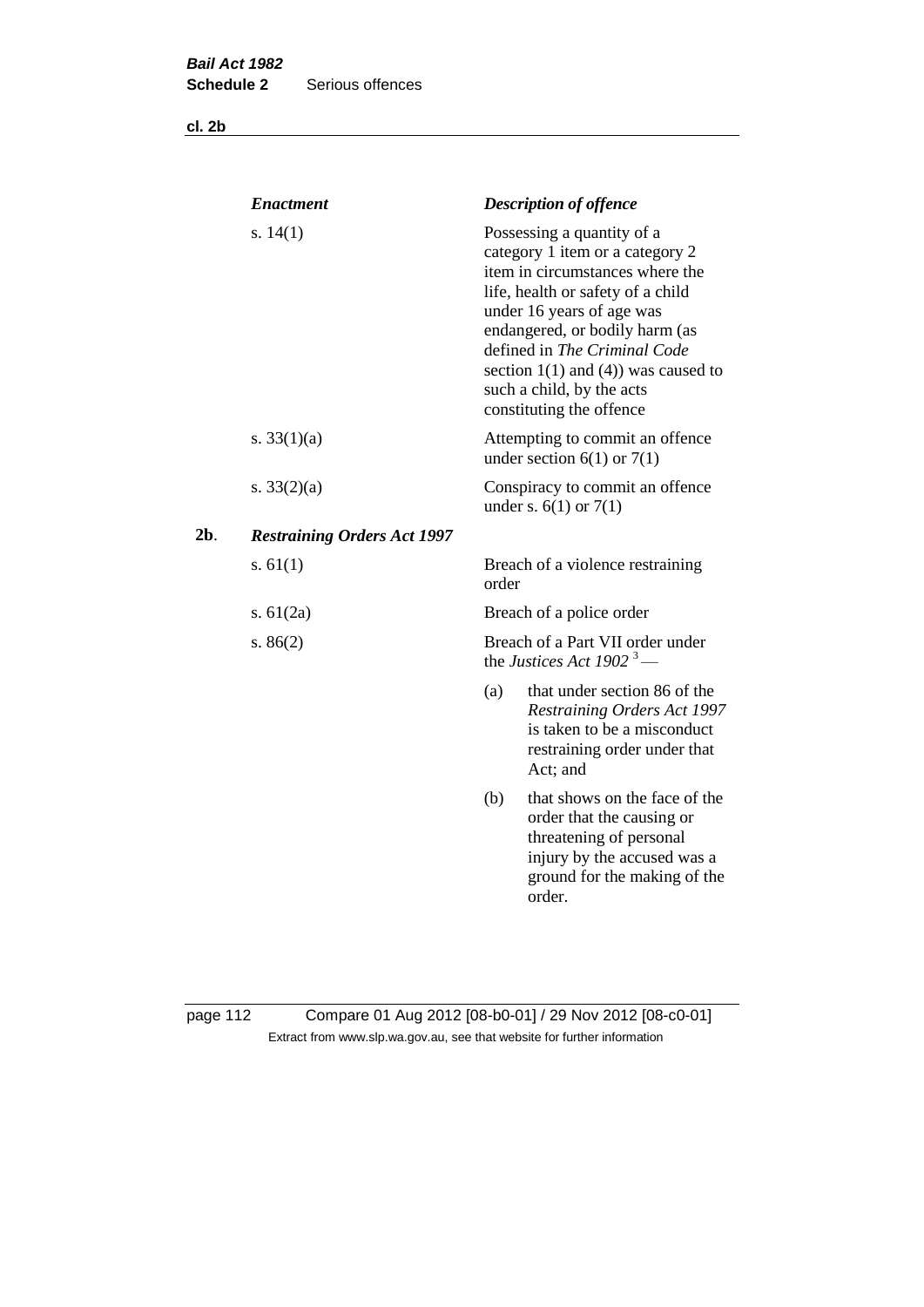**cl. 3**

|    | <b>Enactment</b>      | <b>Description of offence</b>                                                                                                                                                                                 |
|----|-----------------------|---------------------------------------------------------------------------------------------------------------------------------------------------------------------------------------------------------------|
| 3. | Road Traffic Act 1974 |                                                                                                                                                                                                               |
|    | s.59                  | Dangerous driving causing death,<br>injury, etc.                                                                                                                                                              |
|    | s.59A                 | Dangerous driving causing bodily<br>harm                                                                                                                                                                      |
|    |                       | [Schedule 2 inserted by No. 45 of 1993 s. 11; amended by No. 82 of<br>1994 s. 13; No. 38 of 1998 s. 4(2); No. 54 of 1998 s. 15; No. 23 of<br>2001 s. 10(1); No. 4 of 2004 s. 24 and 26; No. 38 of 2004 s. 61; |

*No. 62 of 2004 s. 9(1); No. 84 of 2004 s. 82; No. 6 of 2008 s. 42(2); No. 29 of 2008 s. 24(8); No. 47 of 2011 s. 19; No. 56 of 2011 s. 11.]* 

Compare 01 Aug 2012 [08-b0-01] / 29 Nov 2012 [08-c0-01] page 113 Extract from www.slp.wa.gov.au, see that website for further information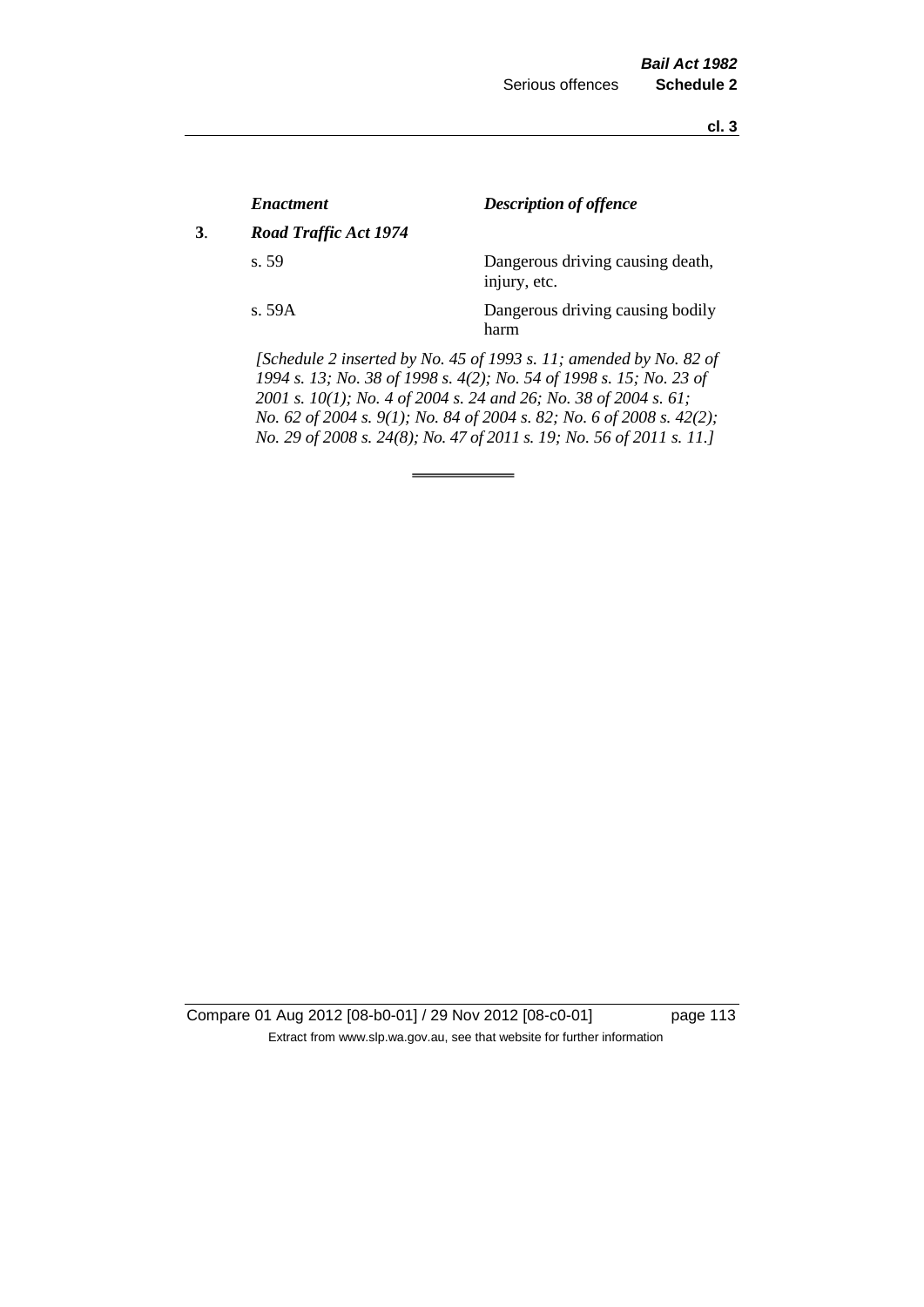## **Notes**

<sup>1</sup> This is a compilation of the *Bail Act 1982* and includes the amendments made by the other written laws referred to in the following table  $^{1M, 1a, 4, 5}$ . The table also contains information about any reprint.

# **Compilation table**

| <b>Short title</b>                                                                                                                                          | <b>Number</b><br>and year                              | <b>Assent</b> | <b>Commencement</b>                                           |
|-------------------------------------------------------------------------------------------------------------------------------------------------------------|--------------------------------------------------------|---------------|---------------------------------------------------------------|
| Bail Act 1982                                                                                                                                               | 86 of 1982                                             | 18 Nov 1982   | 6 Feb 1989 (see s. 2 and<br>Gazette 27 Jan 1989 p. 263)       |
| <b>Acts Amendment</b><br>(Abolition of Capital<br>Punishment) Act 1984<br>Pt. III                                                                           | 52 of 1984                                             | 5 Sep 1984    | 3 Oct 1984                                                    |
| <b>Bail Amendment</b><br>Act 1984 <sup>6</sup>                                                                                                              | 74 of 1984<br>(as amended<br>by $15$ of<br>1980 s. 20) | 29 Nov 1984   | 6 Feb 1989 (see s. 2 and<br>Gazette 27 Jan 1989 p. 263)       |
| <b>Bail Amendment</b><br>Act 1988                                                                                                                           | 15 of 1988                                             | 6 Sep 1988    | 6 Feb 1989 (see s. 2 and<br>Gazette 27 Jan 1989 p. 263)       |
| Reprint of the Bail Act 1982 under the Reprints Act 1984 and s. 21 of the Bail<br><b>Amendment Act 1988</b> <sup>7</sup> (includes amendments listed above) |                                                        |               |                                                               |
| Criminal Law<br>Amendment Act 1988<br>Pt.4                                                                                                                  | 70 of 1988                                             | 15 Dec 1988   | 6 Feb 1989 (see s. 2(2)(b) and<br>Gazette 27 Jan 1989 p. 263) |
| <b>Acts Amendment</b><br>(Children's Court)<br>Act 1988 Pt. 13                                                                                              | 49 of 1988                                             | 22 Dec 1988   | 1 Dec 1989 (see s. 2 and<br>Gazette 24 Nov 1989 p. 4327)      |
| Justices Amendment<br>Act 1989 s. 18                                                                                                                        | 33 of 1989                                             | 22 Dec 1989   | 1 Jun 1991 (see s. 2 and<br>Gazette 17 May 1991 p. 2455)      |
| <b>Community Corrections</b><br><b>Legislation Amendment</b><br>Act 1990 Pt. 2                                                                              | 61 of 1990                                             | 17 Dec 1990   | 3 Apr 1991 (see s. 2 and<br>Gazette 22 Mar 1991 p. 1209)      |
| Child Welfare<br>Amendment Act<br>$(No. 2)$ 1990 s. 15                                                                                                      | 83 of 1990                                             | 22 Dec 1990   | 1 Aug 1991 (see s. 2 and<br>Gazette 1 Aug 1991 p. 3983)       |
| Children's Court of<br>Western Australia<br>Amendment Act<br>$(No. 2)$ 1991 s. 21                                                                           | 15 of 1991                                             | 21 Jun 1991   | 9 Aug 1991 (see s. 2(2) and<br>Gazette 9 Aug 1991 p. 4101)    |

page 114 Compare 01 Aug 2012 [08-b0-01] / 29 Nov 2012 [08-c0-01] Extract from www.slp.wa.gov.au, see that website for further information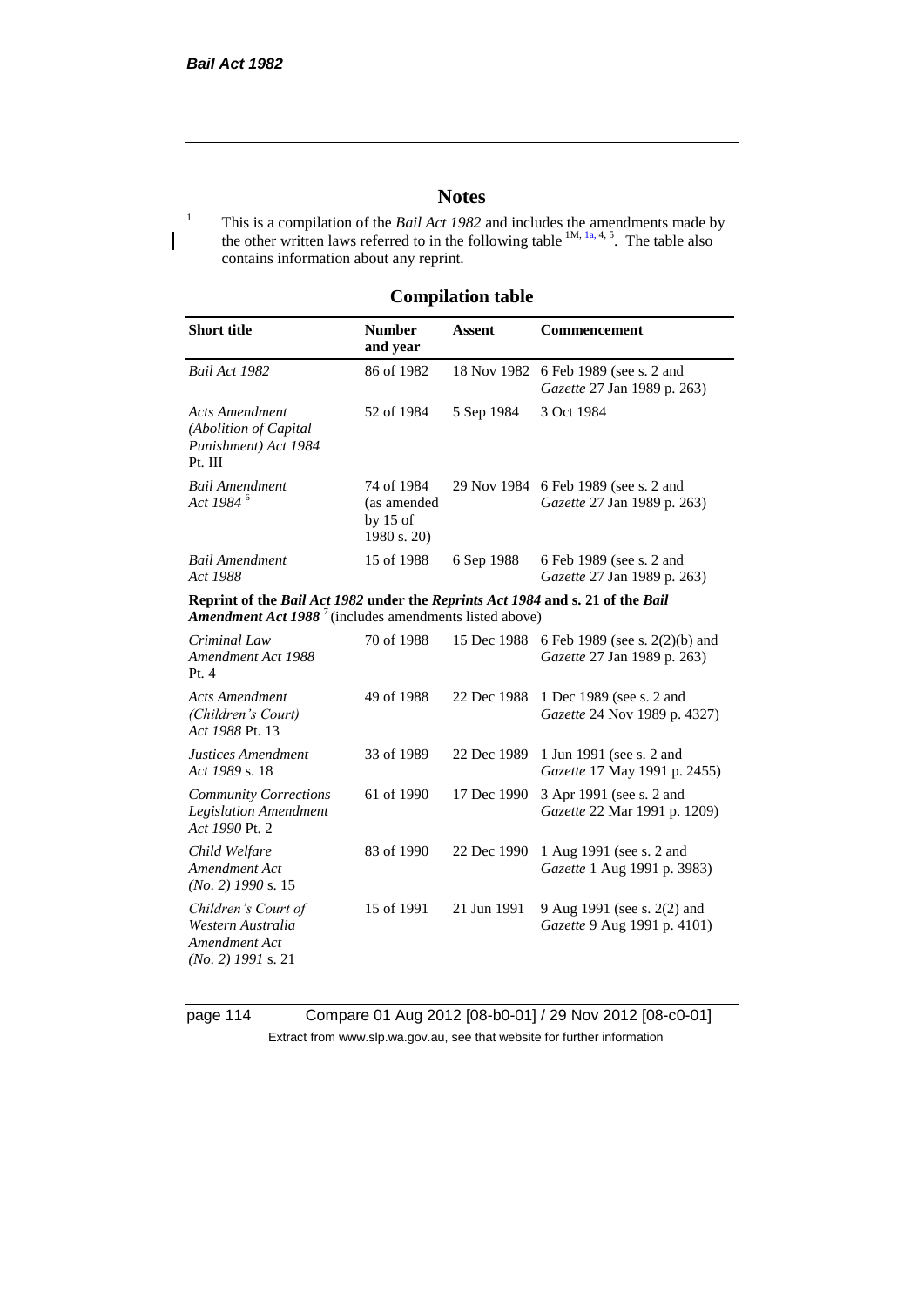| <b>Short title</b>                                                                         | <b>Number</b><br>and year | Assent      | <b>Commencement</b>                                                                                                                                                        |  |
|--------------------------------------------------------------------------------------------|---------------------------|-------------|----------------------------------------------------------------------------------------------------------------------------------------------------------------------------|--|
| <b>Reprint of the Bail Act 1982 as at 17 Oct 1991</b> (includes amendments listed above)   |                           |             |                                                                                                                                                                            |  |
| <b>Acts Amendment (Sexual</b><br>Offences) Act 1992 Pt. 3                                  | 14 of 1992                | 17 Jun 1992 | 1 Aug 1992 (see s. 2 and<br>Gazette 28 Jul 1992 p. 3671)                                                                                                                   |  |
| <b>Acts Amendment</b><br>(Ministry of Justice)<br>Act 1993 Pt. 3 $^{8}$                    | 31 of 1993                | 15 Dec 1993 | 1 Jul 1993 (see s. 2)                                                                                                                                                      |  |
| Criminal Procedure<br>Amendment Act 1993<br>Pt. $2^9$                                      | 45 of 1993                | 20 Dec 1993 | Act other than s. 7-9 and<br>$10(2)(b)$ : 17 Jan 1994 (see<br>s. $2(1)$ ;<br>s. 7-9 and $10(2)(b)$ : 4 Mar 1994<br>(see s. $2(2)$ and <i>Gazette</i><br>4 Mar 1994 p. 915) |  |
| Criminal Law<br>Amendment Act 1994<br>s. $13(1)$ and $(2)$                                 | 82 of 1994                | 23 Dec 1994 | 20 Jan 1995 (see s. 2(2))                                                                                                                                                  |  |
| Acts Amendment (Fines,<br>Penalties and<br><b>Infringement Notices</b> )<br>Act 1994 Pt. 3 | 92 of 1994                | 23 Dec 1994 | 1 Jan 1995 (see s. 2(1) and<br>Gazette 30 Dec 1994 p. 7211)                                                                                                                |  |
| Sentencing<br>(Consequential<br>Provisions) Act 1995 Pt. 5                                 | 78 of 1995                | 16 Jan 1996 | 4 Nov 1996 (see s. 2 and<br>Gazette 25 Oct 1996 p. 5632)                                                                                                                   |  |
| Coroners Act 1996 s. 61                                                                    | 2 of 1996                 |             | 24 May 1996 7 Apr 1997 (see s. 2 and<br>Gazette 18 Mar 1997 p. 1529)                                                                                                       |  |
| <b>Mental Health</b><br>(Consequential<br>Provisions) Act 1996 Pt. 2                       | 69 of 1996                | 13 Nov 1996 | 13 Nov 1997 (see s. 2)                                                                                                                                                     |  |

**Reprint of the** *Bail Act 1982* **as at 13 Mar 1997** (includes amendments listed above except those in the *Coroners Act 1996* and the *Mental Health (Consequential Provisions) Act 1996*) (corrections in *Gazette* 25 Jul 1997 p. 3909 and 14 Nov 1997 p. 6426)

*Statutes (Repeals and Minor Amendments) Act 1997* s. 21 57 of 1997 15 Dec 1997 15 Dec 1997 (see s. 2(1)) *Criminal Law Amendment Act (No. 1) 1998* s. 4(2) 38 of 1998 25 Sep 1998 23 Oct 1998

Compare 01 Aug 2012 [08-b0-01] / 29 Nov 2012 [08-c0-01] page 115 Extract from www.slp.wa.gov.au, see that website for further information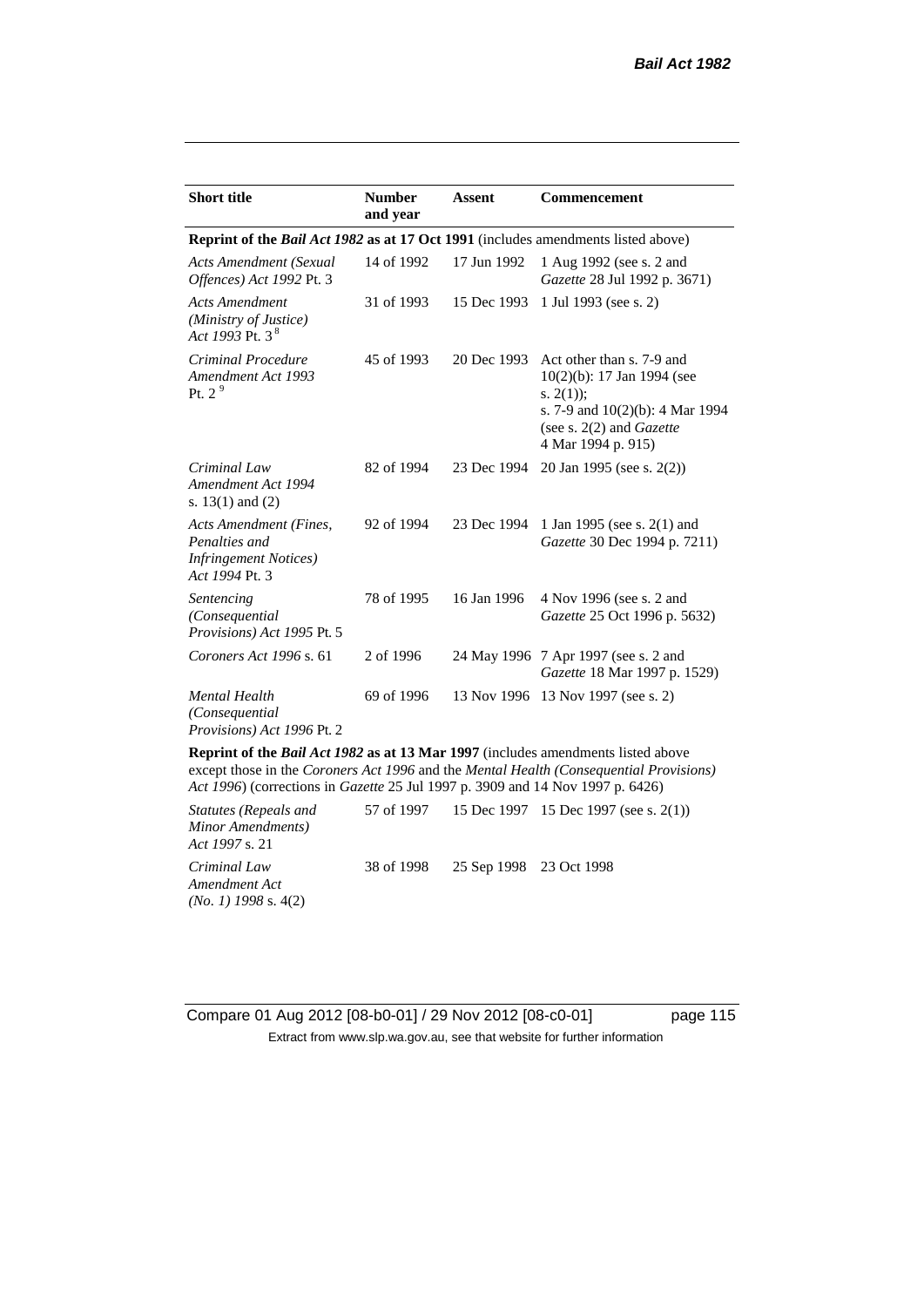| <b>Short title</b>                                                                                                                                 | <b>Number</b> | Assent      | Commencement                                                                                                                                                                                                                                                                                                                                   |
|----------------------------------------------------------------------------------------------------------------------------------------------------|---------------|-------------|------------------------------------------------------------------------------------------------------------------------------------------------------------------------------------------------------------------------------------------------------------------------------------------------------------------------------------------------|
|                                                                                                                                                    | and year      |             |                                                                                                                                                                                                                                                                                                                                                |
| <b>Bail Amendment</b><br>Act 1998 <sup>10</sup>                                                                                                    | 54 of 1998    | 11 Jan 1999 | s. 1 and 2: 11 Jan 1999;<br>Pt. 4 and 7: 15 May 1999<br>(see s. 2 and Gazette<br>11 May 1999 p. 1905);<br>Pt. 2, 3 and 5 (other than s. 12):<br>8 Mar 2000 (see s. 2 and<br>Gazette 7 Mar 2000 p. 1039);<br>s. 12: 1 Sep 2000 (see s. 2 and<br>Gazette 29 Aug 2000 p. 4985);<br>Pt. 6: 4 Dec 2000 (see s. 2 and<br>Gazette 4 Dec 2000 p. 6799) |
| Reprint of the Bail Act 1982 as at 27 Aug 1999 (includes amendments listed above<br>except those in the Bail Amendment Act 1998 Pt. 2, 3, 5 and 6) |               |             |                                                                                                                                                                                                                                                                                                                                                |
| Court Security and<br><b>Custodial Services</b><br>(Consequential<br>Provisions) Act 1999 Pt. 3                                                    | 47 of 1999    | 8 Dec 1999  | 18 Dec 1999 (see s. 2 and<br>Gazette 17 Dec 1999 p. 6175-6)                                                                                                                                                                                                                                                                                    |
| Criminal Law Amendment<br>Act 2001 s. $10(1)$                                                                                                      | 23 of 2001    | 26 Nov 2001 | 24 Dec 2001                                                                                                                                                                                                                                                                                                                                    |
| Criminal Investigation<br>(Identifying People)<br>Act 2002 Sch. 2 cl. 1                                                                            | 6 of 2002     | 4 Jun 2002  | 20 Nov 2002 (see s. 2 and<br>Gazette 19 Nov 2002 p. 5505)                                                                                                                                                                                                                                                                                      |
| Criminal Law (Procedure)<br>Amendment Act 2002 Pt. 4<br>Div. 1                                                                                     | 27 of 2002    | 25 Sep 2002 | 27 Sep 2002 (see s. 2 and<br>Gazette 27 Sep 2002 p. 4875)                                                                                                                                                                                                                                                                                      |
| Sentencing Legislation<br>Amendment and Repeal<br>Act 2003 s. 29(3) and 37                                                                         | 50 of 2003    | 9 Jul 2003  | s. 29(3): 31 Aug 2003 (see s. 2)<br>and Gazette 29 Aug 2003<br>p. 3833);<br>s. 37: 15 May 2004 (see s. 2 and<br>Gazette 14 May 2004 p. 1445)                                                                                                                                                                                                   |
| Acts Amendment and<br>Repeal (Courts and Legal<br>Practice) Act 2003 s. 88<br>and 121 <sup>11</sup>                                                | 65 of 2003    | 4 Dec 2003  | 1 Jan 2004 (see s. 2 and <i>Gazette</i><br>30 Dec 2003 p. 5722)                                                                                                                                                                                                                                                                                |
| Statutes (Repeals and<br>Minor Amendments)<br>Act 2003 s. 29                                                                                       | 74 of 2003    | 15 Dec 2003 | 15 Dec 2003 (see s. 2)                                                                                                                                                                                                                                                                                                                         |
| Criminal Code Amendment<br>Act 2004 s. 24, 26 and 58                                                                                               | 4 of 2004     | 23 Apr 2004 | 21 May 2004 (see s. 2)                                                                                                                                                                                                                                                                                                                         |

page 116 Compare 01 Aug 2012 [08-b0-01] / 29 Nov 2012 [08-c0-01] Extract from www.slp.wa.gov.au, see that website for further information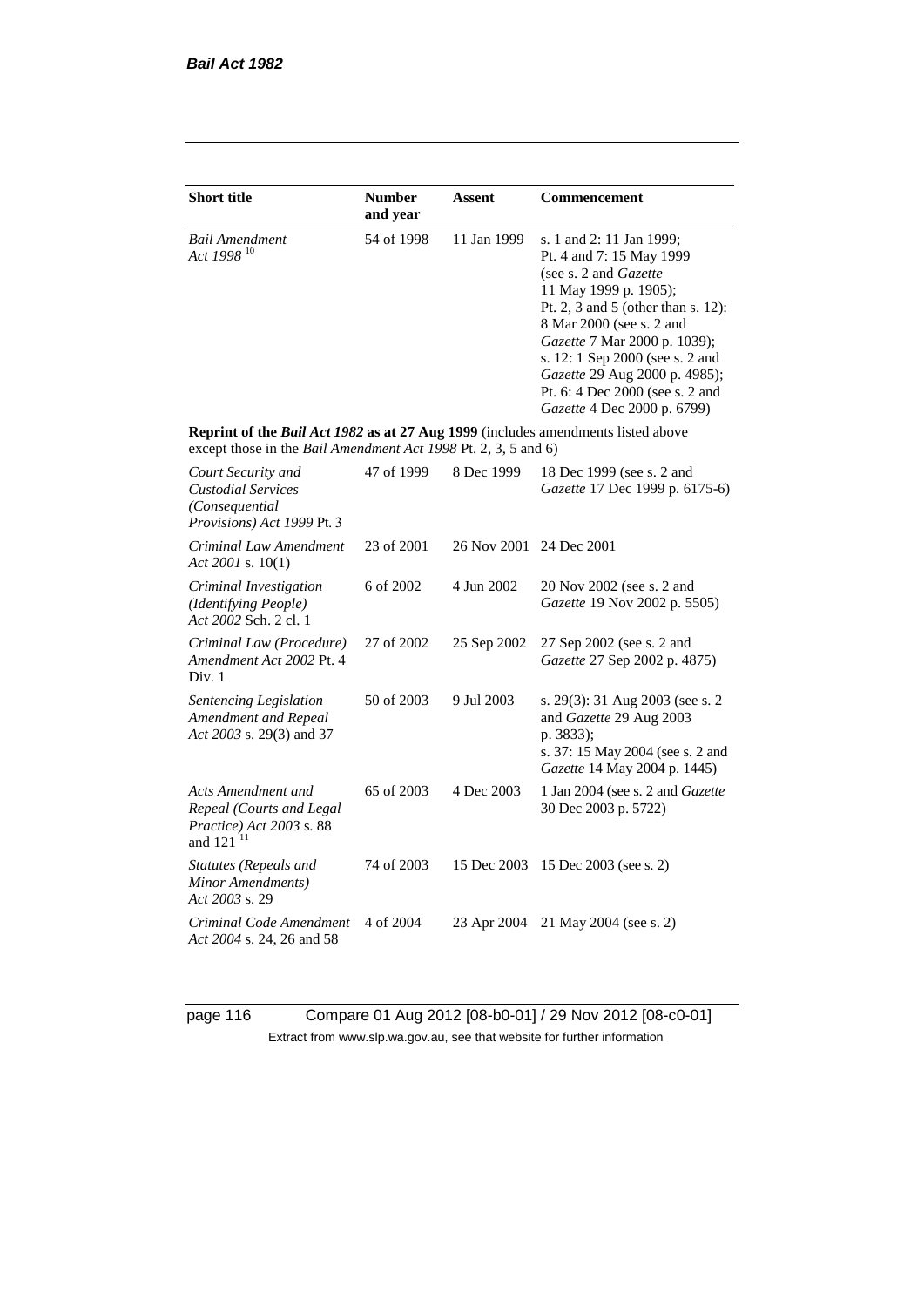| <b>Short title</b>                                                                                                                                                                                                                                                                                                                                                                                                                              | <b>Number</b><br>and year | Assent      | <b>Commencement</b>                                                                                                                                                                                                                                      |  |
|-------------------------------------------------------------------------------------------------------------------------------------------------------------------------------------------------------------------------------------------------------------------------------------------------------------------------------------------------------------------------------------------------------------------------------------------------|---------------------------|-------------|----------------------------------------------------------------------------------------------------------------------------------------------------------------------------------------------------------------------------------------------------------|--|
| Sentencing Legislation<br>Amendment Act 2004 s. 13                                                                                                                                                                                                                                                                                                                                                                                              | 27 of 2004                | 14 Oct 2004 | 31 May 2006 (see s. 2 and<br>Gazette 30 May 2006 p. 1965)                                                                                                                                                                                                |  |
| Children and Community<br>Services Act 2004 Sch. 2<br>cl.3                                                                                                                                                                                                                                                                                                                                                                                      | 34 of 2004                | 20 Oct 2004 | 1 Mar 2006 (see s. 2 and<br>Gazette 14 Feb 2006 p. 695)                                                                                                                                                                                                  |  |
| <b>Acts Amendment (Family</b><br>and Domestic Violence)<br>Act 2004 Pt. 3                                                                                                                                                                                                                                                                                                                                                                       | 38 of 2004                | 9 Nov 2004  | 1 Dec 2004 (see s. 2 and<br>Gazette 26 Nov 2004 p. 5309)                                                                                                                                                                                                 |  |
| Acts Amendment (Court of<br>Appeal) Act 2004 s. 28                                                                                                                                                                                                                                                                                                                                                                                              | 45 of 2004                | 9 Nov 2004  | s. $28(1)$ , (2) and (4) (other than<br>the amendment to s. $7A(1)$ :<br>1 Feb 2005 (see. s. 2 and<br>Gazette 14 Jan 2005 p. 163);<br>s. $28(3)$ and $(4)$ (the<br>amendment to s. $7A(1)$ :<br>2 May 2005 (see. s. 2 and<br>Gazette 14 Jan 2005 p. 163) |  |
| <b>Courts Legislation</b><br>Amendment and Repeal<br>Act 2004 s. 141 $^{12}$                                                                                                                                                                                                                                                                                                                                                                    | 59 of 2004                | 23 Nov 2004 | 1 May 2005 (see s. 2 and<br>Gazette 31 Dec 2004 p. 7128)                                                                                                                                                                                                 |  |
| Misuse of Drugs<br>Amendment Act 2004 s. 9(1)                                                                                                                                                                                                                                                                                                                                                                                                   | 62 of 2004                | 24 Nov 2004 | 1 Jan 2005 (see s. 2 and <i>Gazette</i><br>10 Dec 2004 p. 5965)                                                                                                                                                                                          |  |
| Criminal Procedure and<br>Appeals (Consequential and<br>Other Provisions) Act 2004<br>Pt. 3 and s. 82 and 83                                                                                                                                                                                                                                                                                                                                    | 84 of 2004                | 16 Dec 2004 | 2 May 2005 (see s. 2 and<br>Gazette 31 Dec 2004 p. 7129<br>(correction in Gazette<br>7 Jan 2005 p. 53))                                                                                                                                                  |  |
| Reprint 5: The Bail Act 1982 as at 1 Apr 2005 (includes amendments listed above except<br>those in the Sentencing Legislation Amendment Act 2004, the Acts Amendment (Court of<br>Appeal) Act 2004 s. 28(3) and (4) (the amendment to s. 7A(1)), the Children and<br>Community Services Act 2004, the Courts Legislation Amendment and Repeal Act 2004<br>and the Criminal Procedure and Appeals (Consequential and Other Provisions) Act 2004) |                           |             |                                                                                                                                                                                                                                                          |  |
| Planning and Development<br>(Consequential and<br><b>Transitional Provisions</b> )<br>Act 2005 s. 15                                                                                                                                                                                                                                                                                                                                            | 38 of 2005                | 12 Dec 2005 | 9 Apr 2006 (see s. 2 and<br>Gazette 21 Mar 2006 p. 1078)                                                                                                                                                                                                 |  |

*Criminal Investigation (Consequential Provisions) Act 2006* Pt. 2 59 of 2006 16 Nov 2006 1 Jul 2007 (see s. 2 and *Gazette* 22 Jun 2007 p. 2838) *Prisons and Sentencing Legislation Amendment*  65 of 2006 8 Dec 2006 4 Apr 2007 (see s. 2 and *Gazette* 3 Apr 2007 p. 1491)

Compare 01 Aug 2012 [08-b0-01] / 29 Nov 2012 [08-c0-01] page 117 Extract from www.slp.wa.gov.au, see that website for further information

*Act 2006* Pt. 5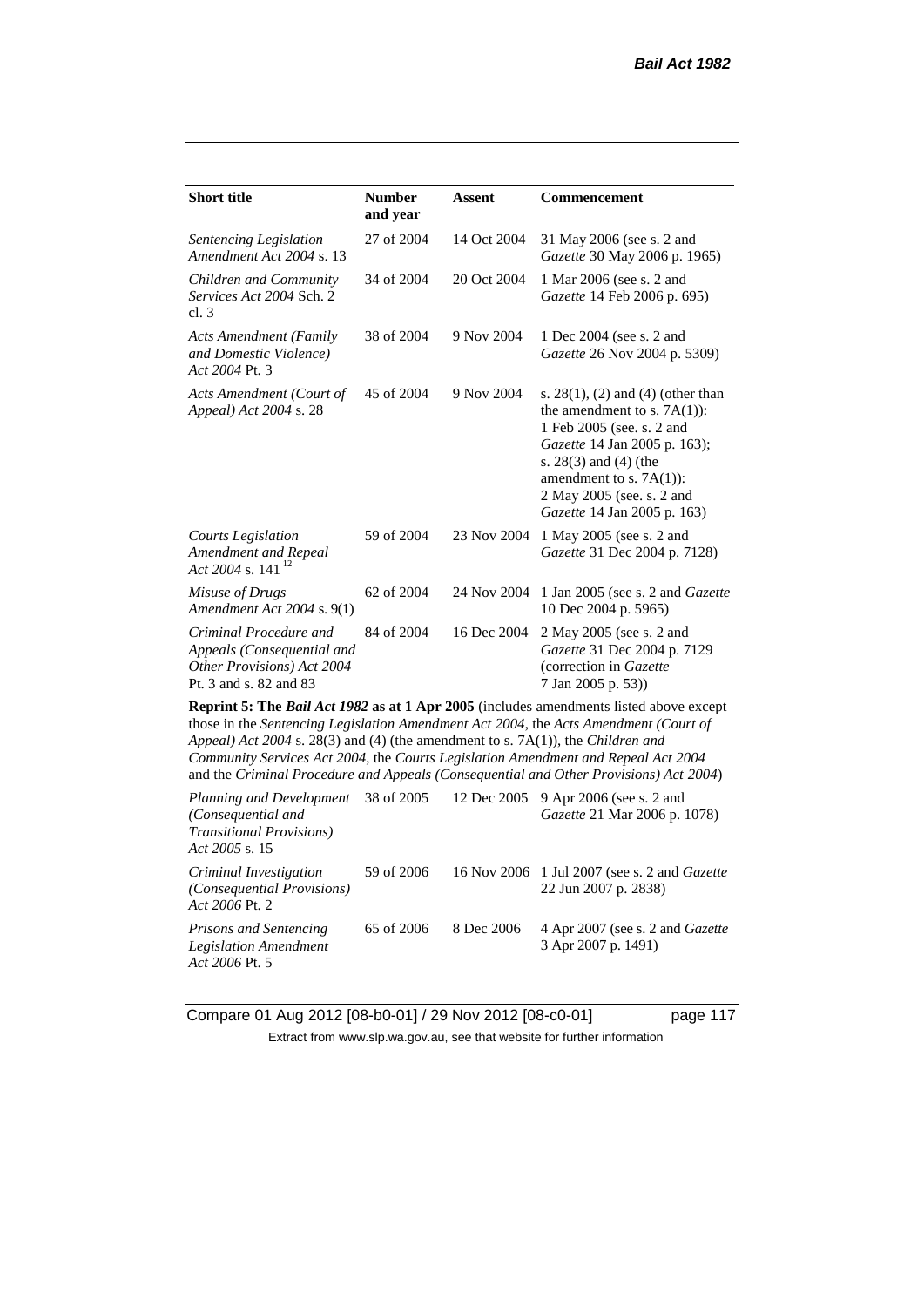| <b>Short title</b>                                                                            | <b>Number</b><br>and year | <b>Assent</b> | <b>Commencement</b>                                           |  |
|-----------------------------------------------------------------------------------------------|---------------------------|---------------|---------------------------------------------------------------|--|
| Reprint 6: The Bail Act 1982 as at 14 Sep 2007 (includes amendments listed above)             |                           |               |                                                               |  |
| Criminal Law and Evidence 2 of 2008<br>Amendment Act 2008 s. 56                               |                           | 12 Mar 2008   | 27 Apr 2008 (see s. 2 and<br>Gazette 24 Apr 2008 p. 1559)     |  |
| Bail Amendment Act 2008<br>Pt. $2^{13}$                                                       | 6 of 2008                 | 31 Mar 2008   | 1 Mar 2009 (see s. 2(b) and<br>Gazette 27 Feb 2009 p. 511)    |  |
| <b>Medical Practitioners</b><br>Act 2008 Sch. 3 cl. 4                                         | 22 of 2008                | 27 May 2008   | 1 Dec 2008 (see s. 2 and<br>Gazette 25 Nov 2008 p. 4989)      |  |
| Criminal Law Amendment<br>(Homicide) Act 2008 s. 24                                           | 29 of 2008                | 27 Jun 2008   | 1 Aug 2008 (see s. 2(d) and<br>Gazette 22 Jul 2008 p. 3353)   |  |
| <b>Reprint 7: The Bail Act 1982 as at 6 Mar 2009</b> (includes amendments listed above)       |                           |               |                                                               |  |
| Police Amendment<br>Act 2009 s. 12                                                            | 42 of 2009                | 3 Dec 2009    | 13 Mar 2010 (see s. 2(b) and<br>Gazette 12 Mar 2010 p. 941)   |  |
| <b>Health Practitioner</b><br><b>Regulation National Law</b><br>(WA) Act 2010 Pt. 5 Div. 4    | 35 of 2010                | 30 Aug 2010   | 18 Oct 2010 (see s. 2(b) and<br>Gazette 1 Oct 2010 p. 5075-6) |  |
| <b>Electronic Transactions</b><br>Act 2011 s. 25                                              | 46 of 2011                | 25 Oct 2011   | 1 Aug 2012 (see s. 2(c) and<br>Gazette 31 Jul 2012 p. 3683)   |  |
| Statutes (Repeals and<br>Minor Amendments)<br>Act 2011 s. 19                                  | 47 of 2011                | 25 Oct 2011   | 26 Oct 2011 (see s. 2(b))                                     |  |
| Misuse of Drugs<br>Amendment Act 2011 Pt. 3                                                   | 56 of 2011                | 21 Nov 2011   | 24 Mar 2012 (see s. 2(b) and<br>Gazette 23 Mar 2012 p. 1363)  |  |
| <b>Reprint 8:</b> The Bail Act 1982 as at 6 Jul 2012 (includes amendments listed above except |                           |               |                                                               |  |

**Reprint 8: The** *Bail Act 1982* **as at 6 Jul 2012** (includes amendments listed above except those in the *Electronic Transactions Act 2011* s. 25)

<sup>1M</sup> Under the *Cross-border Justice Act 2008* section 14, in order to give effect to that Act, this Act must be applied with the modifications prescribed by the *Cross-border Justice Regulations 2009* Part 3 Division 3 as if this Act had been altered in that way. If a modification is to replace or insert a numbered provision, the new provision is identified by the superscript 1M appearing after the provision number. If a modification is to replace or insert a definition, the new definition is identified by the superscript 1M appearing after the defined term.

 $\frac{1a}{1}$  On the date as at which this compilation was prepared, provisions referred to in the following table had not come into operation and were therefore not included in this compilation. For the text of the provisions see the endnotes referred to in the table.

page 118 Compare 01 Aug 2012 [08-b0-01] / 29 Nov 2012 [08-c0-01] Extract from www.slp.wa.gov.au, see that website for further information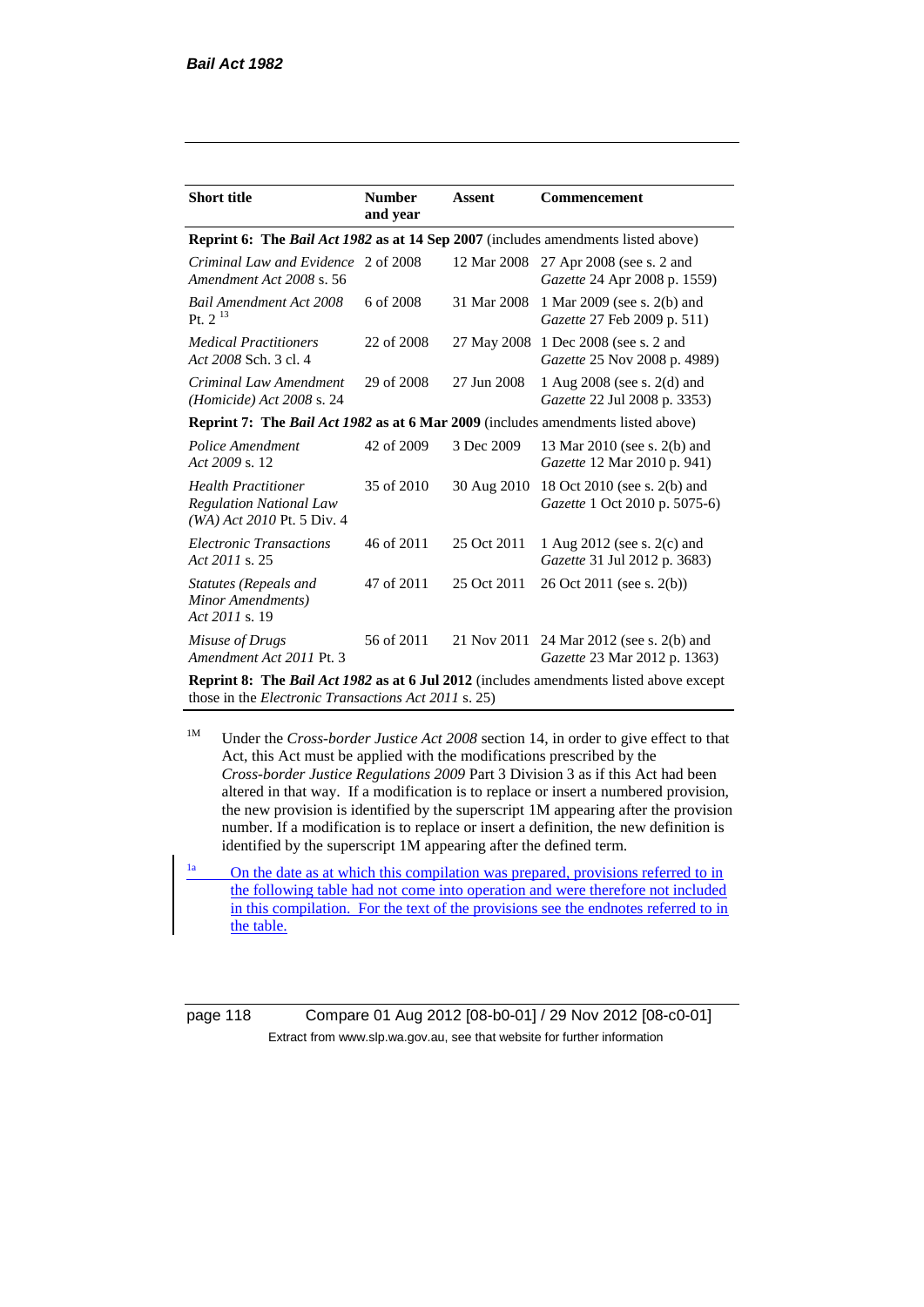### **Provisions that have not come into operation**

| <b>Short title</b>                                              | <b>Number</b><br>and year | <b>Assent</b> | <b>Commencement</b>                           |
|-----------------------------------------------------------------|---------------------------|---------------|-----------------------------------------------|
| <b>Criminal Organisations</b><br>Control Act 2012 s. $172^{14}$ | 49 of 2012                |               | 29 Nov 2012 To be proclaimed (see s. $2(b)$ ) |

<sup>2</sup> Repealed by the *Sentencing Legislation Amendment and Repeal Act 2003*.

- <sup>3</sup> The short title of the *Justices Act 1902* was changed to the *Criminal Procedure (Summary) Act 1902* by the *Courts Legislation Amendment and Repeal Act 2004*  s. 25. The Act was then repealed by the *Criminal Procedure and Appeal (Consequential and Other Provisions) Act 2004.*
- <sup>4</sup> The amendment in the *Sentencing Legislation Amendment and Repeal Act 1999* s. 26 had not come into operation when it was repealed by the *Sentencing Legislation Amendment and Repeal Act 2003* s. 31.
- <sup>5</sup> The *Machinery of Government (Miscellaneous Amendments) Act 2006* Pt. 3 Div. 1 was repealed by the *Statutes (Repeals and Minor Amendments) Act 2011* s. 23(2) before it purported to come into operation.
- <sup>6</sup> The *Bail Amendment Act 1984* s. 10 and 11 were repealed by the *Bail Amendment Act 1988* s. 20.
- <sup>7</sup> The *Bail Act 1982* was not in operation at the time when the reprint was compiled, but the reprinting was authorised by the *Bail Amendment Act 1988* s. 21.
- <sup>8</sup> The *Acts Amendment (Ministry of Justice) Act 1993* Pt. 19 is a transitional provision that is of no further effect.
- <sup>9</sup> The *Criminal Procedure Amendment Act 1993* s. 13 is a transitional provision that is of no further effect.
- <sup>10</sup> The *Bail Amendment Act 1998* s. 6(2) is a transitional provision that is of no further effect.
- <sup>11</sup> The *Acts Amendment and Repeal (Courts and Legal Practice) Act 2003* s. 97 reads as follows:

#### **97. References to Crown Solicitor**

If in a written law or other document or instrument there is a reference to the Crown Solicitor that reference may, where the context so requires, be read as if it had been amended to be a reference to the State Solicitor.

<sup>12</sup> The amendment in the *Courts Legislation Amendment and Repeal Act 2004* s. 141 (amending Sch. 1 Pt. A cl. 4) is not included because the clause it sought to amend

Compare 01 Aug 2012 [08-b0-01] / 29 Nov 2012 [08-c0-01] page 119 Extract from www.slp.wa.gov.au, see that website for further information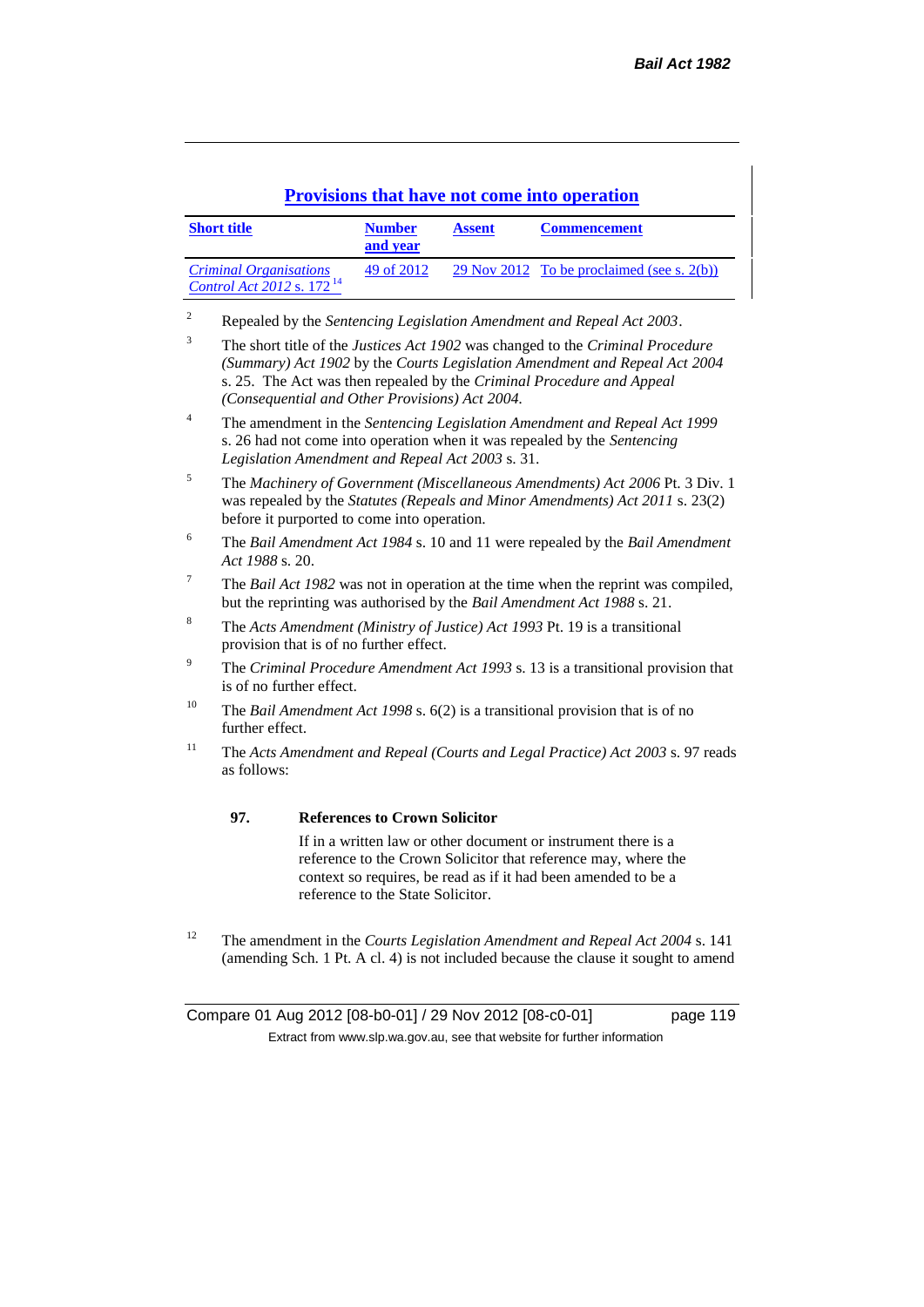|                                                        | had been amended by the Acts Amendment (Court of Appeal) Act 2004 s. 28(4)<br>before the amendment purported to come into operation.                                                                                                                                 |                                            |                                                                                                                                                                |  |  |
|--------------------------------------------------------|----------------------------------------------------------------------------------------------------------------------------------------------------------------------------------------------------------------------------------------------------------------------|--------------------------------------------|----------------------------------------------------------------------------------------------------------------------------------------------------------------|--|--|
| 13                                                     | The Bail Amendment Act 2008 s. 6(2), 9(4)-(11), 10(2), 11(3), 15(5)-(8), 16(2),<br>18(4)-(5), 21(3), 22(2), 23(4), 24(6)-(7), 27(2)-(3), 28(6), 30(4)-(5), 31(2)-(3),<br>$32(3)-(4)$ , $33(6)$ , $40(2)$ , $41(5)-(9)$ , $42(3)$ and 44 are transitional provisions. |                                            |                                                                                                                                                                |  |  |
| 14                                                     |                                                                                                                                                                                                                                                                      |                                            | On the date as at which this compilation was prepared, the Criminal Organisations<br>Control Act 2012 s. 172 had not come into operation. It reads as follows: |  |  |
|                                                        |                                                                                                                                                                                                                                                                      |                                            |                                                                                                                                                                |  |  |
|                                                        | <b>172.</b>                                                                                                                                                                                                                                                          | <b>Bail Act 1982 amended</b>               |                                                                                                                                                                |  |  |
|                                                        |                                                                                                                                                                                                                                                                      | (1) This section amends the Bail Act 1982. |                                                                                                                                                                |  |  |
|                                                        | (2)                                                                                                                                                                                                                                                                  |                                            | In Schedule 2 item 1 insert before the row relating to section 279:                                                                                            |  |  |
|                                                        |                                                                                                                                                                                                                                                                      |                                            |                                                                                                                                                                |  |  |
|                                                        | s. $221E(1)$                                                                                                                                                                                                                                                         |                                            | Participating in activities of criminal<br>organisation                                                                                                        |  |  |
|                                                        | s. $221F(1)$                                                                                                                                                                                                                                                         |                                            | Instructing commission of offence for<br>benefit of criminal organisation                                                                                      |  |  |
|                                                        | (3)                                                                                                                                                                                                                                                                  | After Schedule 2 item 2 insert:            |                                                                                                                                                                |  |  |
| <b>Criminal Organisations Control Act 2012</b><br>2AA. |                                                                                                                                                                                                                                                                      |                                            |                                                                                                                                                                |  |  |
|                                                        | s.99(1)                                                                                                                                                                                                                                                              |                                            | Association by controlled person with<br>another controlled person                                                                                             |  |  |
|                                                        | s. 99(3)                                                                                                                                                                                                                                                             |                                            | Association by controlled person with<br>another controlled person on 3 or more<br>occasions within 3 month period                                             |  |  |
|                                                        | s. 102                                                                                                                                                                                                                                                               |                                            | Offence for controlled person to get<br>funds to, from or for declared criminal<br>organisation                                                                |  |  |
|                                                        | s. 103                                                                                                                                                                                                                                                               |                                            | Other contravention of interim control<br>order or control order                                                                                               |  |  |
|                                                        | <u>s. 106</u>                                                                                                                                                                                                                                                        |                                            | Recruiting members for declared<br>criminal organisation                                                                                                       |  |  |
|                                                        | <u>s. 107(2)</u>                                                                                                                                                                                                                                                     |                                            | Permitting premises to be habitually<br>used as place of resort by members of<br>declared criminal organisation                                                |  |  |

page 120 Compare 01 Aug 2012 [08-b0-01] / 29 Nov 2012 [08-c0-01] Extract from www.slp.wa.gov.au, see that website for further information